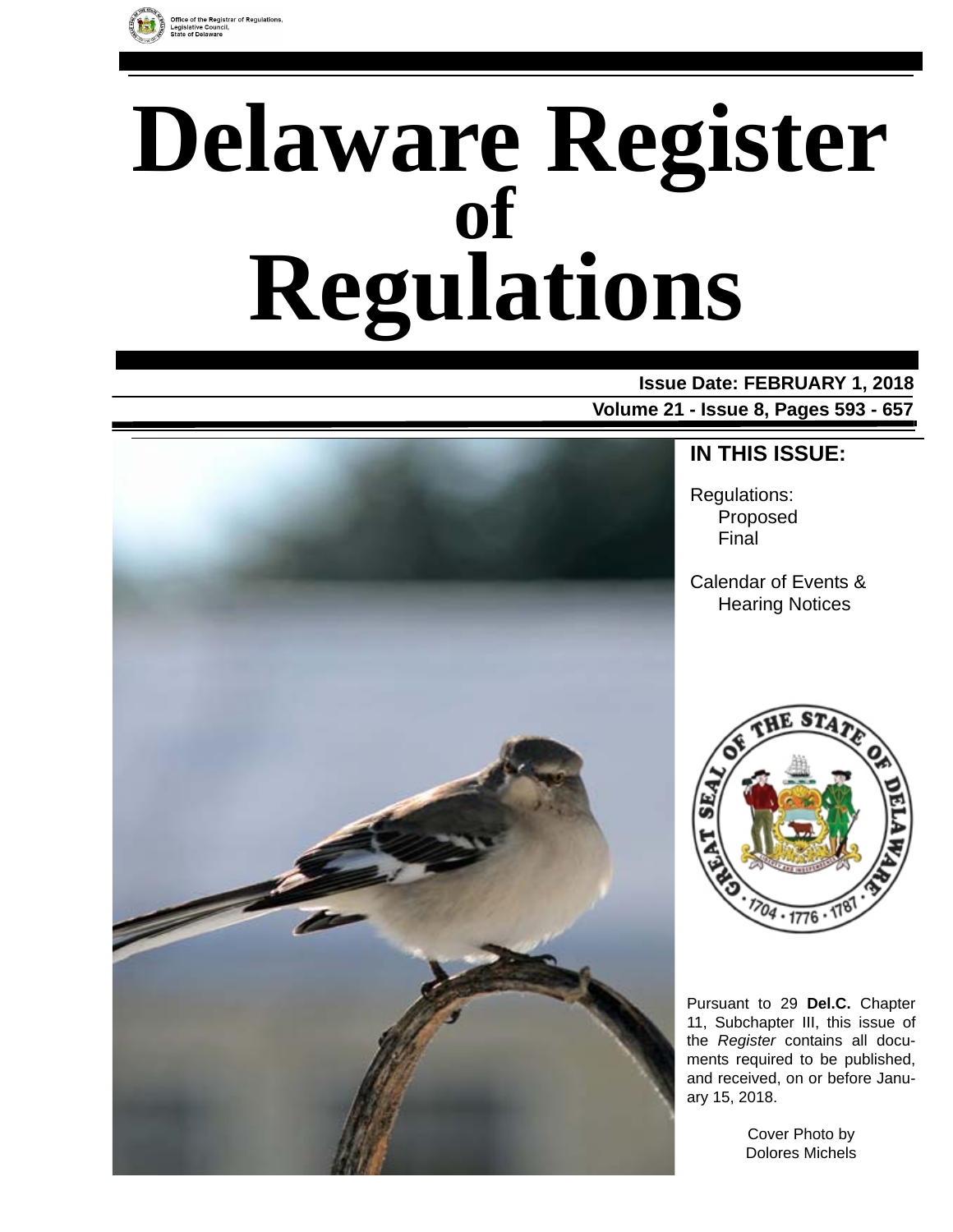# **INFORMATION ABOUT THE DELAWARE REGISTER OF REGULATIONS**

### **DELAWARE REGISTER OF REGULATIONS**

The *Delaware Register of Regulations* is an official State publication established by authority of 69 *Del. Laws*, c. 107 and is published on the first of each month throughout the year.

The *Delaware Register* will publish any regulations that are proposed to be adopted, amended or repealed and any emergency regulations promulgated.

The *Register* will also publish some or all of the following information:

- Governor's Executive Orders
- Governor's Appointments
- Agency Hearing and Meeting Notices
- Other documents considered to be in the public interest.

### **CITATION TO THE DELAWARE REGISTER**

The *Delaware Register of Regulations* is cited by volume, issue, page number and date. An example would be:

19 **DE Reg.** 1100 (06/01/16)

Refers to Volume 19, page 1100 of the *Delaware Register* issued on June 1, 2016.

### **SUBSCRIPTION INFORMATION**

The cost of a yearly subscription (12 issues) for the *Delaware Register of Regulations* is \$135.00. Single copies are available at a cost of \$12.00 per issue, including postage. For more information contact the Division of Research at 302-744-4114 or 1-800-282-8545 in Delaware.

### **CITIZEN PARTICIPATION IN THE REGULATORY PROCESS**

Delaware citizens and other interested parties may participate in the process by which administrative regulations are adopted, amended or repealed, and may initiate the process by which the validity and applicability of regulations is determined.

Under 29 **Del.C.** §10115 whenever an agency proposes to formulate, adopt, amend or repeal a regulation, it shall file notice and full text of such proposals, together with copies of the existing regulation being adopted, amended or repealed, with the Registrar for publication in the *Register of Regulations* pursuant to §1134 of this title. The notice shall describe the nature of the proceedings including a brief synopsis of the subject, substance, issues, possible terms of the agency action, a reference to the legal authority of the agency to act, and reference to any other regulations that may be impacted or affected by the proposal, and shall state the manner in which persons may present their views; if in writing, of the place to which and the final date by which such views may be submitted; or if at a public hearing, the date, time and place of the hearing. If a public hearing is to be held, such public hearing shall not be scheduled less than 20 days following publication of notice of the proposal in the *Register of Regulations*. If a public hearing will be held on the proposal, notice of the time, date, place and a summary of the nature of the proposal shall also be published in at least 2 Delaware newspapers of general circulation. The notice shall also be mailed to all persons who have made timely written requests of the agency for advance notice of its regulation-making proceedings.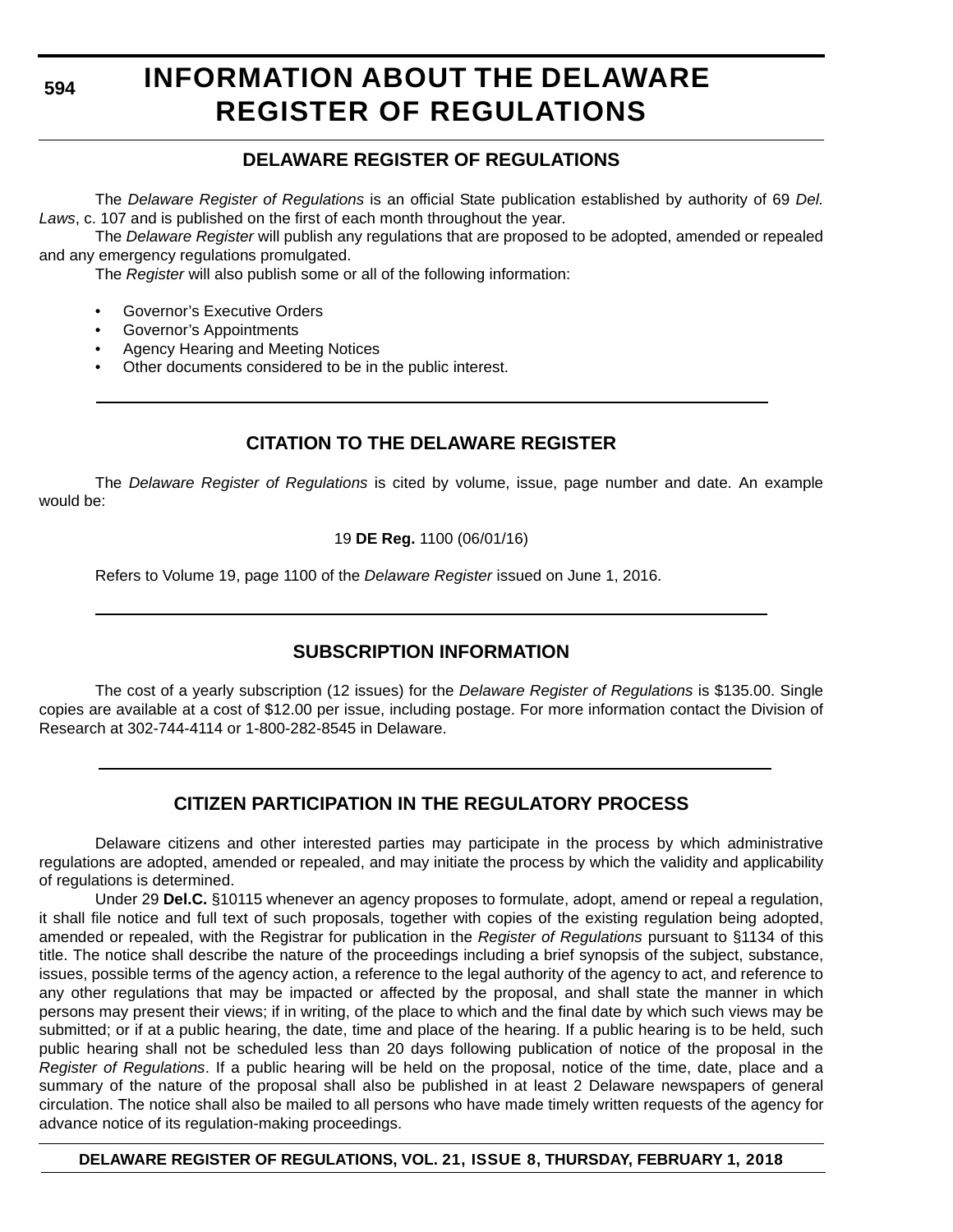# **INFORMATION ABOUT THE DELAWARE REGISTER OF REGULATIONS**

**595**

The opportunity for public comment shall be held open for a minimum of 30 days after the proposal is published in the *Register of Regulations*. At the conclusion of all hearings and after receipt, within the time allowed, of all written materials, upon all the testimonial and written evidence and information submitted, together with summaries of the evidence and information by subordinates, the agency shall determine whether a regulation should be adopted, amended or repealed and shall issue its conclusion in an order which shall include: (1) A brief summary of the evidence and information submitted; (2) A brief summary of its findings of fact with respect to the evidence and information, except where a rule of procedure is being adopted or amended; (3) A decision to adopt, amend or repeal a regulation or to take no action and the decision shall be supported by its findings on the evidence and information received; (4) The exact text and citation of such regulation adopted, amended or repealed; (5) The effective date of the order; (6) Any other findings or conclusions required by the law under which the agency has authority to act; and (7) The signature of at least a quorum of the agency members.

The effective date of an order which adopts, amends or repeals a regulation shall be not less than 10 days from the date the order adopting, amending or repealing a regulation has been published in its final form in the *Register of Regulations*, unless such adoption, amendment or repeal qualifies as an emergency under §10119.

Any person aggrieved by and claiming the unlawfulness of any regulation may bring an action in the Court for declaratory relief.

No action of an agency with respect to the making or consideration of a proposed adoption, amendment or repeal of a regulation shall be subject to review until final agency action on the proposal has been taken.

When any regulation is the subject of an enforcement action in the Court, the lawfulness of such regulation may be reviewed by the Court as a defense in the action.

Except as provided in the preceding section, no judicial review of a regulation is available unless a complaint therefor is filed in the Court within 30 days of the day the agency order with respect to the regulation was published in the *Register of Regulations*.

### **CLOSING DATES AND ISSUE DATES FOR THE DELAWARE REGISTER OF REGULATIONS**

| <b>CLOSING DATE</b> | <b>CLOSING TIME</b> |  |
|---------------------|---------------------|--|
| February 15         | $4:30$ p.m.         |  |
| March 15            | 4:30 p.m.           |  |
| April 16            | 4:30 p.m.           |  |
| May 15              | 4:30 p.m.           |  |
| June 15             | 4:30 p.m.           |  |
|                     |                     |  |

### **DIVISION OF RESEARCH STAFF**

**Lori Christiansen**, Director; **Mark J. Cutrona**, Deputy Director; **Julia Dumas-Wilks**, Administrative Specialist II; **Julie Fedele**, Joint Sunset Research Analyst; **Bethany Fiske**, Assistant Registrar of Regulations; **Deborah Gottschalk**, Legislative Attorney; **Robert Lupo**, Graphics and Printing Technician IV; **Colinda Marker**, Executive Secretary; **Dawn Morales**, Graphics and Printing Technician I; **Kathleen Morris**, Human Resources/ Financial Manager; **Victoria Schultes,** Administrative Specialist II; **Don Sellers,** Print Shop Supervisor; **Yvette W. Smallwood**, Registrar of Regulations; **Holly Vaughn Wagner**, Legislative Attorney; **Natalie White**, Administrative Specialist II; **Sara Zimmerman**, Legislative Librarian.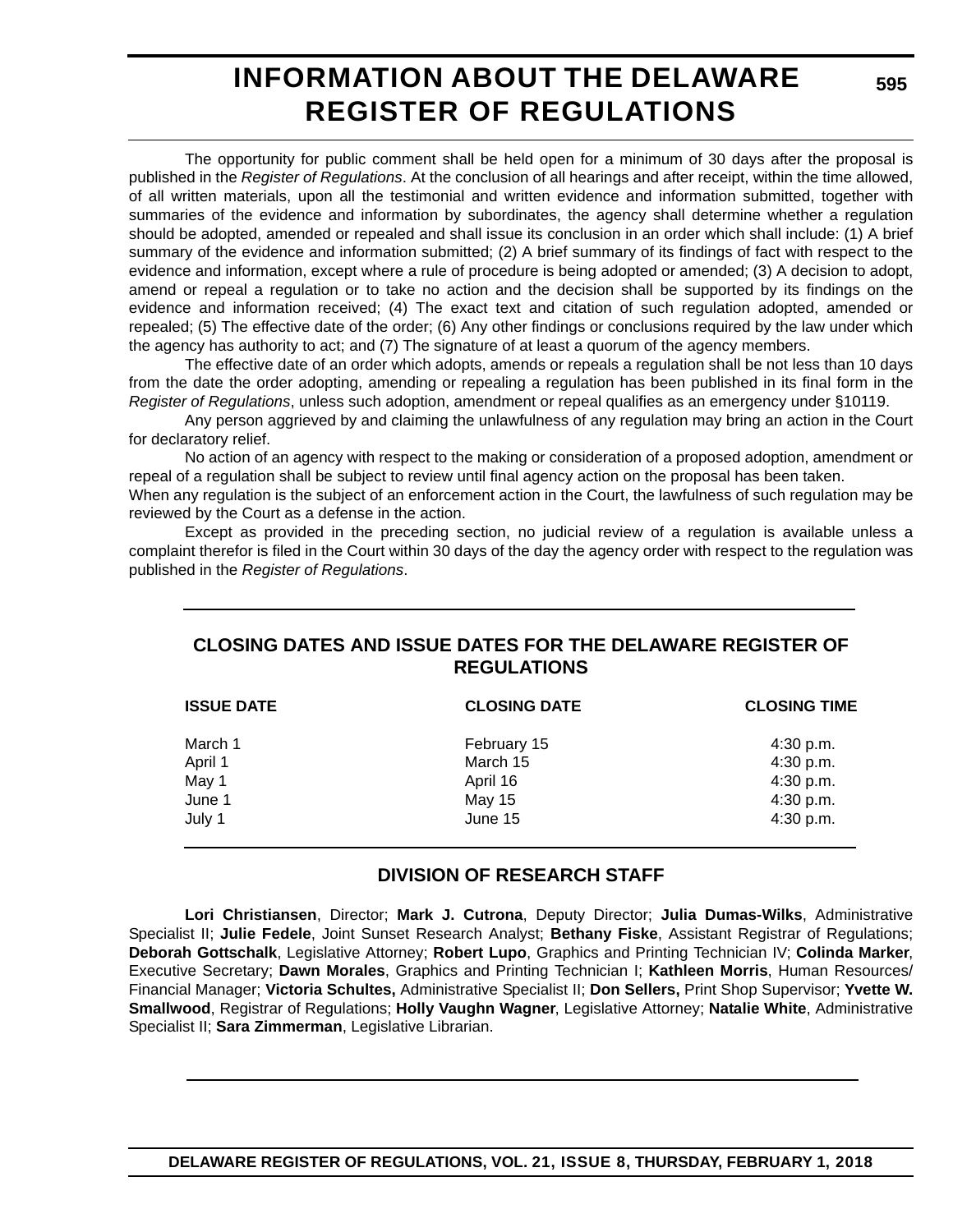# **TABLE OF CONTENTS**

<span id="page-3-0"></span>

| <b>PROPOSED</b>                                                                        |            |
|----------------------------------------------------------------------------------------|------------|
| <b>DEPARTMENT OF AGRICULTURE</b>                                                       |            |
| <b>Delaware Forest Service</b>                                                         |            |
|                                                                                        | 604        |
| <b>DEPARTMENT OF HEALTH AND SOCIAL SERVICES</b>                                        |            |
| <b>Division of Medicaid and Medical Assistance</b>                                     |            |
|                                                                                        | 606        |
|                                                                                        | 608        |
| <b>DEPARTMENT OF INSURANCE</b>                                                         |            |
| <b>Office of the Commissioner</b>                                                      |            |
|                                                                                        | 610        |
|                                                                                        |            |
| DEPARTMENT OF NATURAL RESOURCES AND ENVIRONMENTAL CONTROL                              |            |
| <b>Division of Fish and Wildlife</b>                                                   |            |
|                                                                                        | 613<br>614 |
| <b>Division of Parks and Recreation</b>                                                |            |
|                                                                                        | 616        |
| <b>Division of Waste and Hazardous Substances</b>                                      |            |
|                                                                                        | 618        |
|                                                                                        |            |
| <b>DEPARTMENT OF STATE</b>                                                             |            |
| <b>Division of Professional Regulation</b>                                             |            |
|                                                                                        | 619        |
| <b>Public Service Commission</b>                                                       |            |
| 3008 Rules and Procedures to Implement the Renewable Energy Portfolio Standard (Opened |            |
|                                                                                        | 620        |
| <b>FINAL</b>                                                                           |            |
|                                                                                        |            |
| <b>DEPARTMENT OF AGRICULTURE</b>                                                       |            |
| <b>Office of the Secretary</b>                                                         |            |
|                                                                                        |            |

#### **[DEPARTMENT OF EDUCATION](https://pubapps.doe.k12.de.us/EducationalDirectoryPublic/pages/DDOE/Branches.aspx?page=branches&BID=1)**

| <b>Office of the Secretary</b>                                                                   |      |
|--------------------------------------------------------------------------------------------------|------|
|                                                                                                  | 625. |
| 925 Children with Disabilities Subpart D, Evaluations, Eligibility Determination, Individualized |      |
|                                                                                                  | 626. |
| <b>DEPARTMENT OF HEALTH AND SOCIAL SERVICES</b>                                                  |      |
| <b>Division of Medicaid and Medical Assistance</b>                                               |      |
| Targeted Case Management for Children and Youth with Serious Emotional Disturbance.              | 628. |
| DSSM 20620.2.3.1 Limitation on the Submission of Requests for Protection of Prior Medical        |      |
|                                                                                                  |      |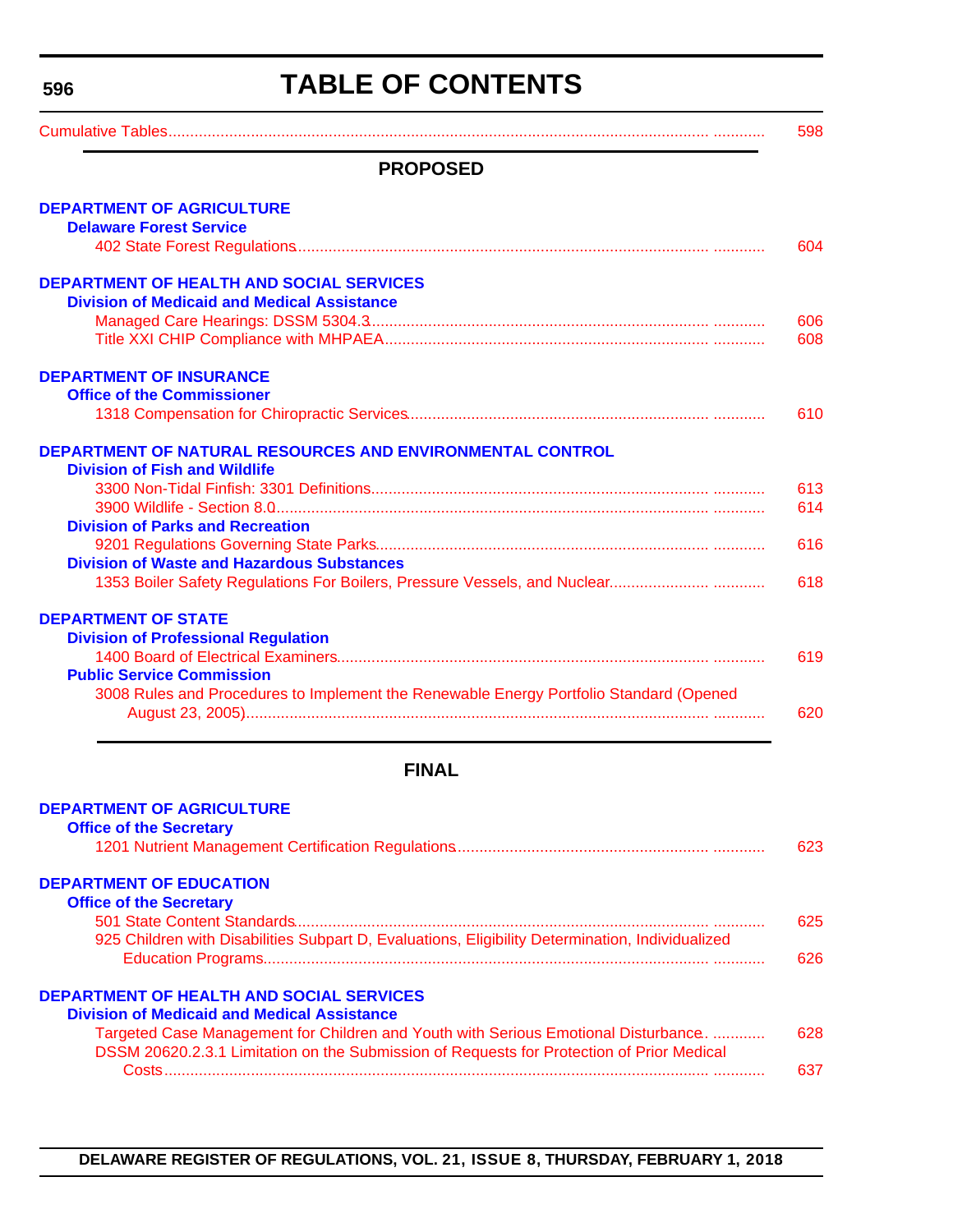# **TABLE OF CONTENTS**

**597**

<span id="page-4-0"></span>

| <b>Division of Social Services</b>                                                         | 639. |
|--------------------------------------------------------------------------------------------|------|
| <b>DEPARTMENT OF STATE</b>                                                                 |      |
| <b>Division of Professional Regulation</b>                                                 |      |
|                                                                                            | 642. |
|                                                                                            | 644  |
| <b>OFFICE OF MANAGEMENT AND BUDGET</b>                                                     |      |
| <b>Division of Facilities Management</b>                                                   |      |
| 4104 Regulations for the Drug Testing of Contractor and Subcontractor Employees Working on |      |
|                                                                                            | 645  |

### **CALENDAR OF EVENTS/HEARING NOTICES**

| Delaware River Basin Commission, Notices of Public Comment Periods and Public Hearings                  | 652 |
|---------------------------------------------------------------------------------------------------------|-----|
| Dept. of Agriculture, Delaware Forest Service, Notice of Public Comment Period and Public Hearing       | 653 |
|                                                                                                         | 653 |
| Dept. of Health and Social Services, Div. of Medicaid and Medical Assistance, Notices of Public Comment |     |
| <b>Periods</b><br>$653 - 654$                                                                           |     |
|                                                                                                         | 654 |
| Dept. of Natural Resources and Environmental Control, Div. of Fish and Wildlife; Div. of Parks and      |     |
| Recreation; Div. of Waste and Hazardous Substances, Notices of Public Comment Periods and Public        |     |
| <b>Hearings</b><br>$655 - 656$                                                                          |     |
| Dept. of State, Division of Professional Regulation, Board of Electrical Examiners; Public Service      |     |
|                                                                                                         | 657 |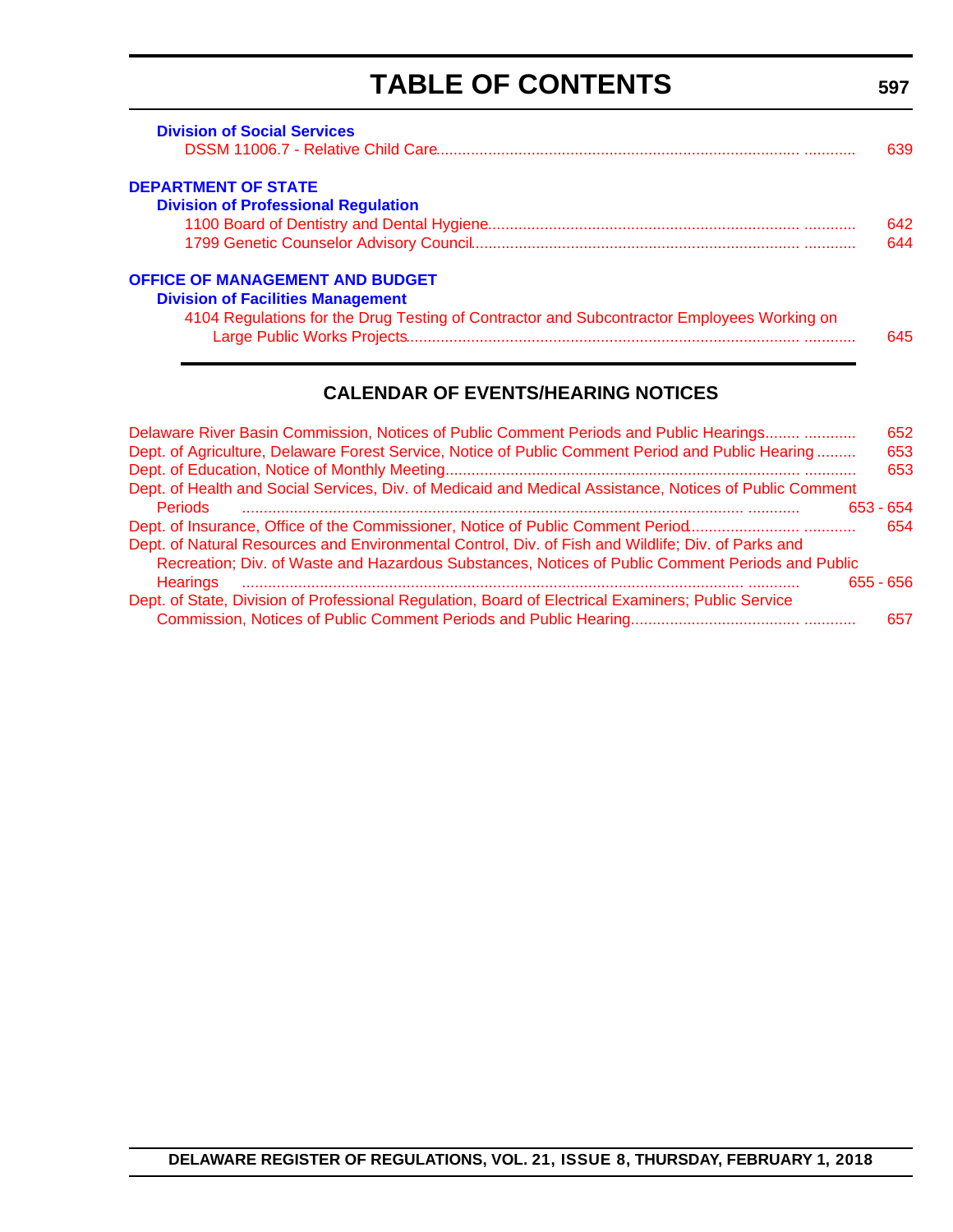### **[CUMULATIVE TABLES](#page-3-0)**

<span id="page-5-0"></span>The table printed below lists the regulations that have been proposed, adopted, amended or repealed in the preceding issues of the current volume of the *Delaware Register of Regulations*.

The regulations are listed alphabetically by the promulgating agency, followed by a citation to that issue of the *Register* in which the regulation was published. Proposed regulations are designated with (Prop.); Final regulations are designated with (Final); Emergency regulations are designated with (Emer.); and regulations that have been repealed are designated with (Rep.).

| <b>DELAWARE HEALTH INFORMATION NETWORK</b>                                                                                                      |                                                       |
|-------------------------------------------------------------------------------------------------------------------------------------------------|-------------------------------------------------------|
| 103 Delaware Health Care Claims Database Data Collection Regulation                                                                             | 21 <b>DE Reg.</b> 9 (Prop.)<br>21 DE Reg. 293 (Final) |
| 104 Delaware Health Care Claims Database Data Access Regulation                                                                                 | 21 DE Reg. 463 (Prop.)                                |
| <b>DELAWARE RIVER BASIN COMMISSION</b>                                                                                                          |                                                       |
| Proposed Amendments to the Administrative Manual and Special Regulations<br>Regarding Natural Gas Development Activities; Additional Clarifying |                                                       |
|                                                                                                                                                 | 21 DE Reg. 526 (Prop.)                                |
| <b>DELAWARE STATE FIRE PREVENTION COMMISSION</b>                                                                                                |                                                       |
|                                                                                                                                                 | 21 DE Reg. 529 (Prop.)                                |
| <b>DEPARTMENT OF AGRICULTURE</b>                                                                                                                |                                                       |
| <b>Delaware Forest Service</b>                                                                                                                  |                                                       |
|                                                                                                                                                 | 21 DE Reg. 521(Emer.)                                 |
| <b>Harness Racing Commission</b>                                                                                                                |                                                       |
|                                                                                                                                                 | 21 DE Reg. 261 (Prop.)                                |
|                                                                                                                                                 | 21 DE Reg. 563 (Final)                                |
| 502 Delaware Standardbred Breeders' Fund Regulations                                                                                            | 21 DE Reg. 146 (Final)                                |
|                                                                                                                                                 | 21 DE Reg. 173 (Prop.)                                |
|                                                                                                                                                 | 21 DE Reg. 564 (Final)                                |
| <b>Office of the Secretary</b>                                                                                                                  |                                                       |
|                                                                                                                                                 | 21 DE Reg. 10 (Prop.)                                 |
|                                                                                                                                                 | 21 DE Reg. 175 (Prop.)                                |
|                                                                                                                                                 |                                                       |
| <b>DEPARTMENT OF EDUCATION</b>                                                                                                                  |                                                       |
| <b>Office of the Secretary</b>                                                                                                                  |                                                       |
|                                                                                                                                                 | 21 DE Reg. 363 (Prop.)                                |
| 106A Teacher Appraisal Process Delaware Performance Appraisal System                                                                            |                                                       |
|                                                                                                                                                 | 21 <b>DE Reg.</b> 37 (Final)                          |
| 107A Specialist Appraisal Process Delaware Performance Appraisal System                                                                         |                                                       |
|                                                                                                                                                 | 21 DE Reg. 38 (Final)                                 |
| 108A Administrator Appraisal Process Delaware Performance Appraisal System                                                                      |                                                       |
|                                                                                                                                                 | 21 DE Reg. 40 (Final)                                 |
|                                                                                                                                                 | 21 DE Reg. 364 (Prop.)                                |
|                                                                                                                                                 | 21 DE Reg. 262 (Prop.)                                |
|                                                                                                                                                 | 21 DE Reg. 565 (Final)                                |
| 292 Post Secondary Institutions and Degree Granting Institutions of Higher                                                                      |                                                       |
|                                                                                                                                                 | 21 DE Reg. 11 (Prop.)                                 |
|                                                                                                                                                 | 21 DE Reg. 208 (Final)                                |
|                                                                                                                                                 | 21 DE Reg. 468 (Prop.)                                |
| 613 Uniform Procedures for Processing Attorney General's Reports                                                                                | 21 DE Reg. 41 (Final)                                 |
|                                                                                                                                                 | 21 DE Reg. 76 (Prop.)                                 |
|                                                                                                                                                 | 21 DE Reg. 300 (Final)                                |
|                                                                                                                                                 | $2$ (Prop.)<br>21 DE Reg.                             |
|                                                                                                                                                 | 21 DE Reg. 209 (Final)                                |
|                                                                                                                                                 |                                                       |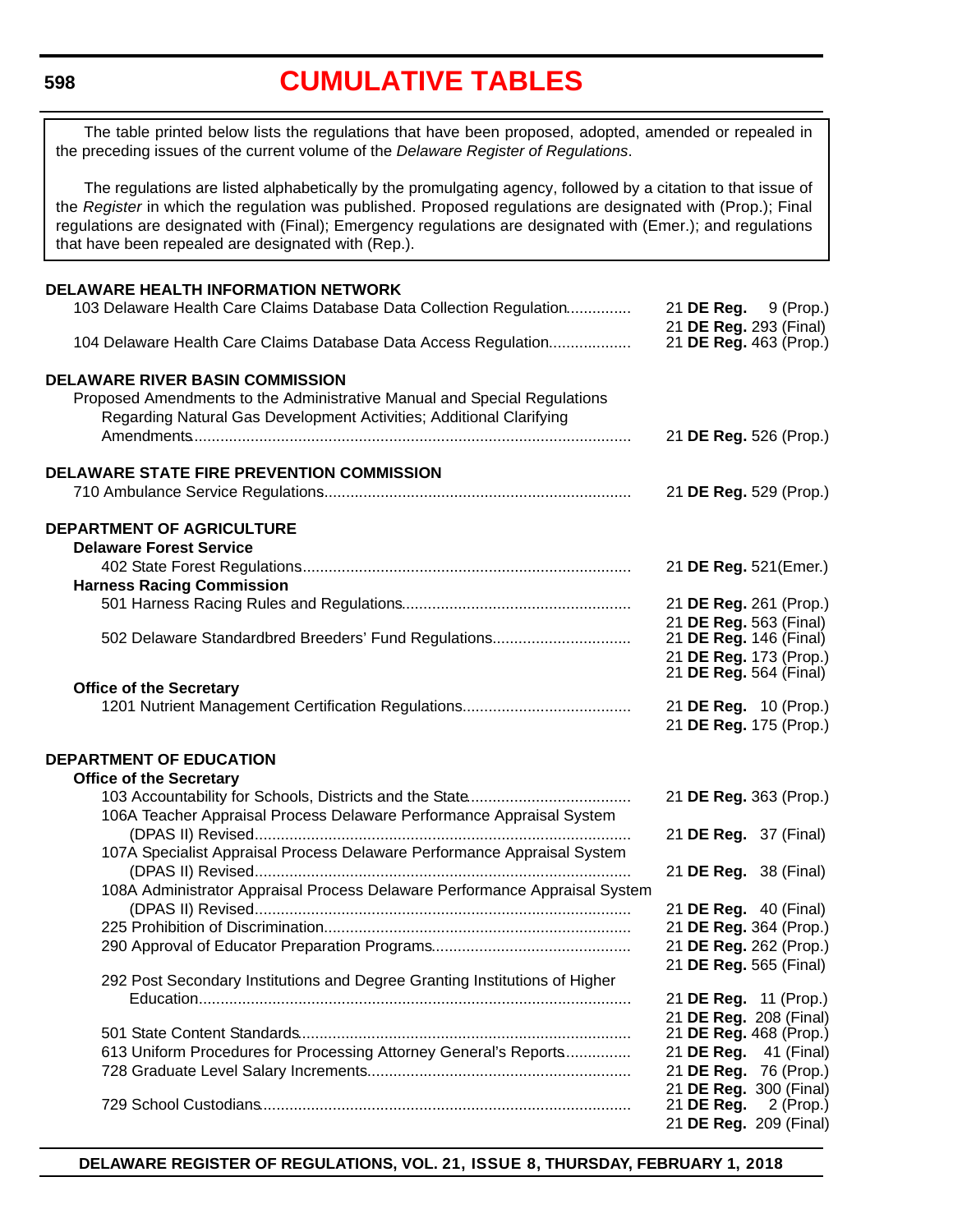| 734 District School Board and Charter School Board Member Financial               |                                                  |  |  |
|-----------------------------------------------------------------------------------|--------------------------------------------------|--|--|
|                                                                                   | 21 DE Reg. 210 (Final)                           |  |  |
| 736 Local School District and Charter School Citizen Budget Oversight             |                                                  |  |  |
|                                                                                   | 21 DE Reg. 213 (Final)                           |  |  |
| 903 Best Interest Determination Process for School Placement - Students in        |                                                  |  |  |
|                                                                                   | 21 DE Reg. 176 (Prop.)                           |  |  |
| 925 Children with Disabilities Subpart D, Evaluations, Eligibility Determination, | 21 DE Reg. 420 (Final)                           |  |  |
|                                                                                   | 21 DE Reg. 372 (Prop.)                           |  |  |
| 1008 DIAA Junior High and Middle School Interscholastic Athletics                 | 21 DE Reg. 530 (Prop.)                           |  |  |
|                                                                                   | 21 DE Reg. 147 (Final)                           |  |  |
|                                                                                   | 21 DE Reg. 218 (Final)                           |  |  |
|                                                                                   | 21 DE Reg. 535 (Prop.)                           |  |  |
|                                                                                   | 21 DE Reg. 15 (Prop.)<br>21 DE Reg. 219 (Final)  |  |  |
| <b>Professional Standards Board</b>                                               |                                                  |  |  |
|                                                                                   | 21 DE Reg. 81 (Prop.)                            |  |  |
|                                                                                   | 21 DE Reg. 302 (Final)                           |  |  |
|                                                                                   | 21 DE Reg. 86 (Prop.)                            |  |  |
|                                                                                   | 21 DE Reg. 179 (Prop.)                           |  |  |
|                                                                                   | 21 DE Reg. 264 (Prop.)                           |  |  |
|                                                                                   | 21 DE Reg. 470 (Prop.)<br>21 DE Reg. 91 (Prop.)  |  |  |
|                                                                                   | 21 DE Reg. 303 (Final)                           |  |  |
|                                                                                   | 21 DE Reg. 93 (Prop.)                            |  |  |
|                                                                                   | 21 DE Reg. 304 (Final)                           |  |  |
|                                                                                   | 21 DE Reg. 95 (Prop.)<br>21 DE Reg. 306 (Final)  |  |  |
|                                                                                   | 21 DE Reg. 97 (Prop.)                            |  |  |
|                                                                                   | 21 DE Reg. 308 (Final)                           |  |  |
|                                                                                   | 21 DE Reg. 99 (Prop.)                            |  |  |
|                                                                                   | 21 DE Reg. 310 (Final)<br>21 DE Reg. 101 (Prop.) |  |  |
|                                                                                   | 21 DE Reg. 312 (Final)                           |  |  |
|                                                                                   | 21 DE Reg. 103 (Prop.)                           |  |  |
|                                                                                   | 21 DE Reg. 314 (Final)                           |  |  |
|                                                                                   | 21 DE Reg. 105 (Prop.)                           |  |  |
|                                                                                   | 21 DE Reg. 316 (Final)<br>21 DE Reg. 107 (Prop.) |  |  |
|                                                                                   | 21 DE Reg. 318 (Final)                           |  |  |
|                                                                                   | 21 DE Reg. 109 (Prop.)                           |  |  |
|                                                                                   | 21 DE Reg. 320 (Final)                           |  |  |
|                                                                                   | 21 DE Reg. 111 (Prop.)<br>21 DE Reg. 322 (Final) |  |  |
| 1553 Driver Education and Traffic Safety Education Teacher                        | 21 DE Reg. 113 (Prop.)                           |  |  |
|                                                                                   | 21 DE Reg. 324 (Final)                           |  |  |
|                                                                                   | 21 DE Reg. 115 (Prop.)                           |  |  |
|                                                                                   | 21 DE Reg. 326 (Final)<br>21 DE Reg. 117 (Prop.) |  |  |
|                                                                                   | 21 DE Reg. 328 (Final)                           |  |  |
|                                                                                   | 21 DE Reg. 119 (Prop.)                           |  |  |
|                                                                                   | 21 DE Reg. 330 (Final)                           |  |  |
|                                                                                   | 21 DE Reg. 121 (Prop.)                           |  |  |
|                                                                                   | 21 DE Reg. 332 (Final)                           |  |  |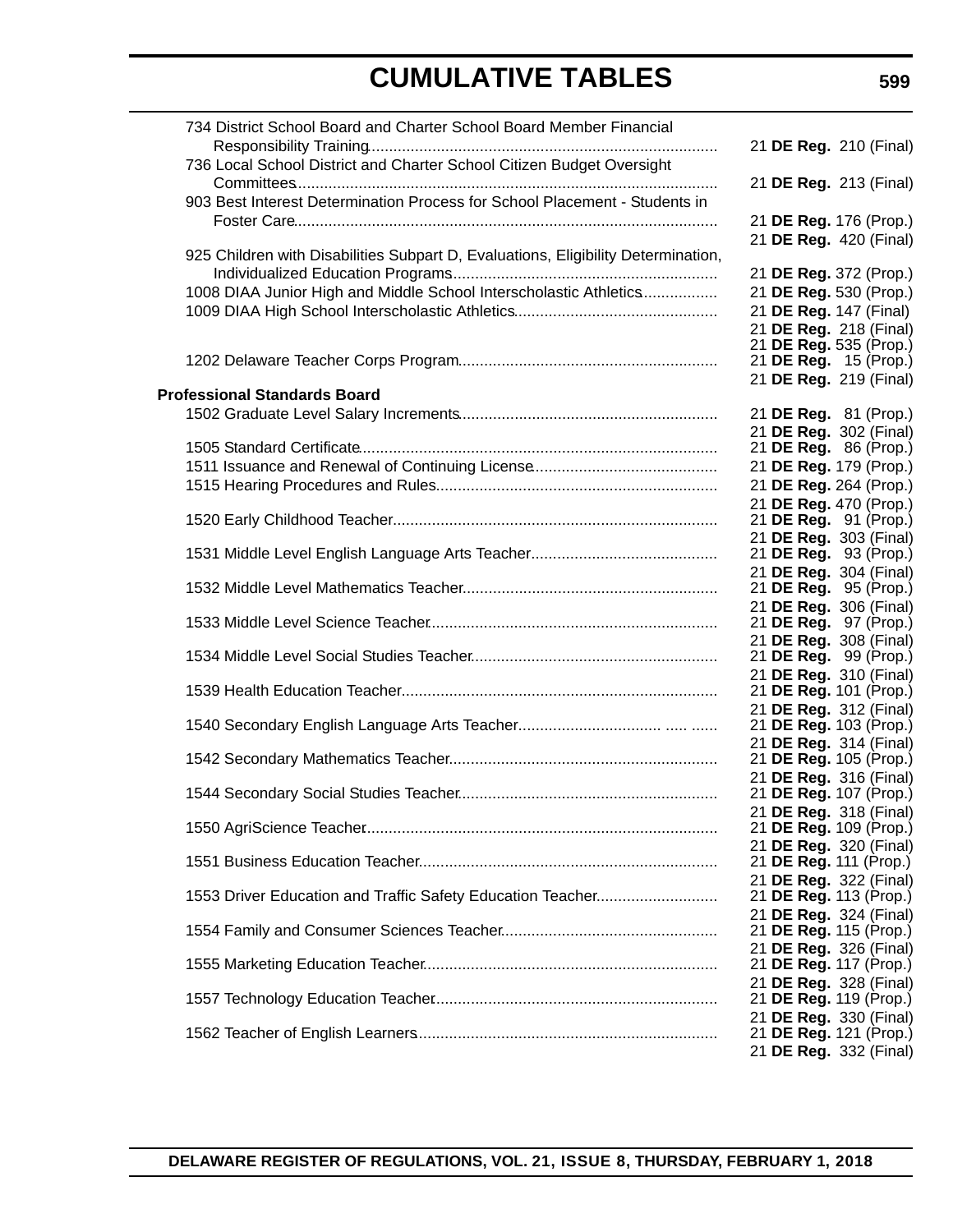| <b>DEPARTMENT OF FINANCE</b><br>Office of Unclaimed Property, State Escheator   |                        |
|---------------------------------------------------------------------------------|------------------------|
| 100 Regulation on Practices and Procedures for Appeals of Determinations of     |                        |
|                                                                                 | 21 DE Reg. 335 (Final) |
| 101 Regulation on Practice and Procedure for Establishing Running of the Full   |                        |
| Period of Dormancy for Certain Securities and Related Property (Repeal).        | 21 DE Reg. 335 (Final) |
|                                                                                 |                        |
| 102 Regulation on Practices and Procedures for Records Examinations by the      |                        |
|                                                                                 | 21 DE Reg. 335 (Final) |
| 103 Abandoned or Unclaimed Property Examination Guidelines (Repeal)             | 21 DE Reg. 335 (Final) |
| 104 Department of Finance Abandoned or Unclaimed Property Reporting and         |                        |
|                                                                                 | 21 DE Reg. 123 (Prop.) |
|                                                                                 | 21 DE Reg. 336 (Final) |
|                                                                                 |                        |
| DEPARTMENT OF HEALTH AND SOCIAL SERVICES                                        |                        |
| <b>Commission for Statewide Contracts to Support Employment for Individuals</b> |                        |
| with Disabilities                                                               |                        |
|                                                                                 | 21 DE Reg. 424 (Final) |
| <b>Delaware Health Care Commission</b>                                          |                        |
|                                                                                 | 21 DE Reg. 222 (Final) |
| Division of Long Term Care Residents Protection                                 |                        |
| 3310 Neighborhood Homes for Persons with Developmental Disabilities             | 21 DE Reg. 229 (Final) |
| <b>Division of Medicaid and Medical Assistance</b>                              |                        |
|                                                                                 | 21 DE Reg. 124 (Prop.) |
|                                                                                 | 21 DE Reg. 430 (Final) |
| Division of Developmental Disabilities Services (DDDS) Lifespan Waiver          | 21 DE Reg. 269 (Prop.) |
|                                                                                 | 21 DE Reg. 574 (Final) |
| DSSM 2027 - Disqualification of Individuals Convicted of Drug Related           |                        |
|                                                                                 | 21 DE Reg. 477 (Prop.) |
|                                                                                 | 21 DE Reg. 389 (Prop.) |
|                                                                                 | 21 DE Reg. 568 (Final) |
|                                                                                 | 21 DE Reg. 374 (Prop.) |
|                                                                                 | 21 DE Reg. 376 (Prop.) |
|                                                                                 | 21 DE Reg. 392 (Prop.) |
|                                                                                 | 21 DE Reg. 572 (Final) |
|                                                                                 | 21 DE Reg. 374 (Prop.) |
|                                                                                 | 21 DE Reg. 566 (Final) |
| DSSM 20620.2.3.1 - Limitation on the Submission of Requests for Protection      |                        |
|                                                                                 | 21 DE Reg. 475 (Prop.) |
| DSSM 30000 Delaware Prescription Assistance Program                             | 21 DE Reg. 127 (Prop.) |
|                                                                                 | 21 DE Reg. 433 (Final) |
| DSSM 70000 - Certification and Regulation of Medicaid Managed Care              |                        |
|                                                                                 | 21 DE Reg. 389 (Prop.) |
|                                                                                 | 21 DE Reg. 568 (Final) |
| Inpatient Psychiatric Hospital Services For Individuals Under Age 21            | 21 DE Reg. 187 (Prop.) |
|                                                                                 | 21 DE Reg. 438 (Final) |
|                                                                                 | 21 DE Reg. 185 (Prop.) |
|                                                                                 | 21 DE Reg. 435 (Final) |
| Targeted Case Management for Children and Youth with Serious Emotional          |                        |
|                                                                                 | 21 DE Reg. 379 (Prop.) |
| <b>Division of Public Health</b>                                                |                        |
| 4304 Delaware Medical Orders for Scope of Treatment (DMOST)                     | 21 DE Reg. 233 (Final) |
|                                                                                 | 21 DE Reg. 190 (Prop.) |
|                                                                                 | 21 DE Reg. 18 (Prop.)  |
| <b>Division of Social Services</b>                                              |                        |
|                                                                                 | 21 DE Reg. 542 (Prop.) |
|                                                                                 | 21 DE Reg. 576 (Final) |
|                                                                                 |                        |

**DELAWARE REGISTER OF REGULATIONS, VOL. 21, ISSUE 8, THURSDAY, FEBRUARY 1, 2018**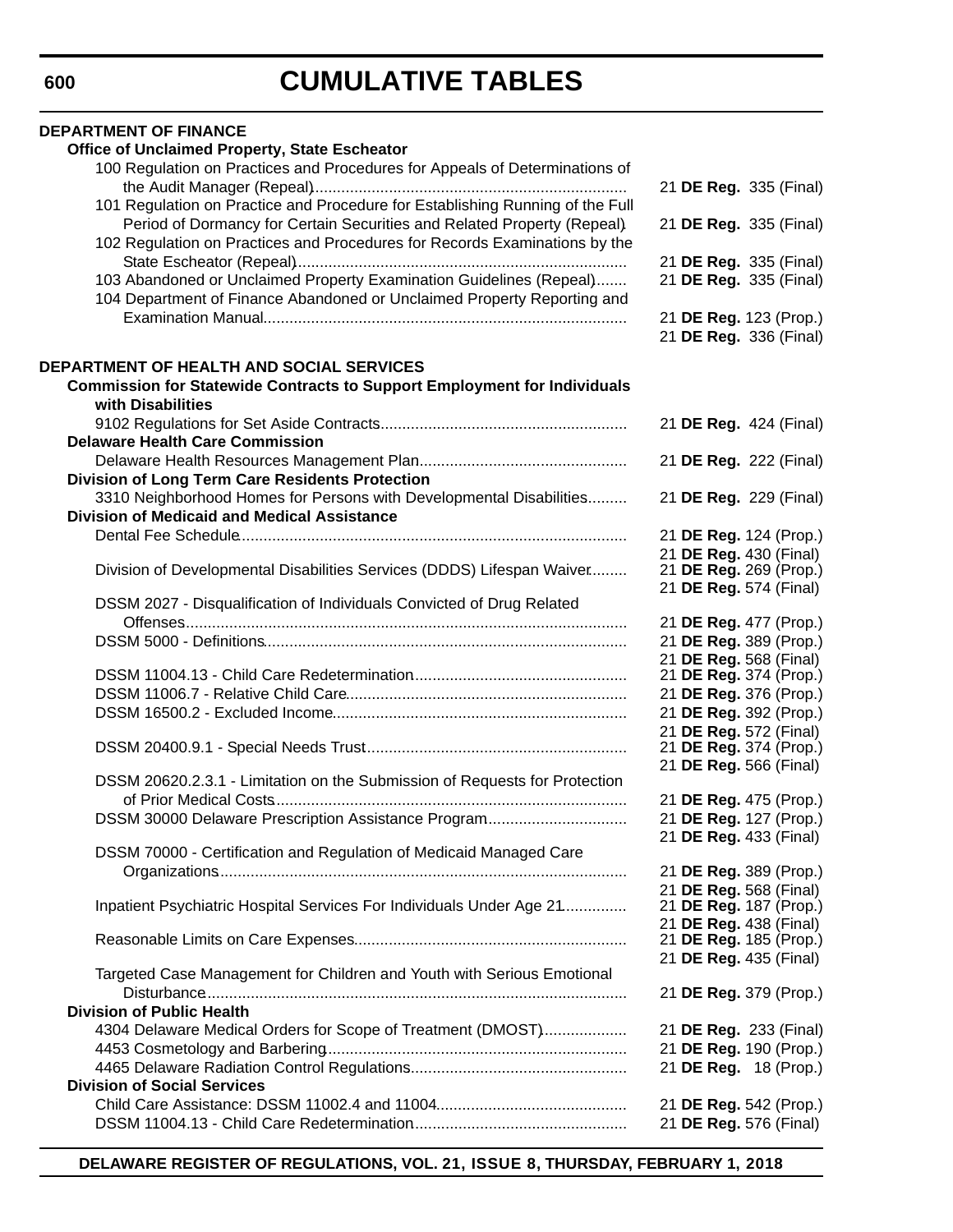| <b>DEPARTMENT OF HUMAN RESOURCES</b><br><b>Division of Statewide Benefits</b>               |                                                         |
|---------------------------------------------------------------------------------------------|---------------------------------------------------------|
| 2007 Disability Insurance Program Rules and Regulations                                     | 21 DE Reg. 234 (Final)                                  |
| <b>DEPARTMENT OF INSURANCE</b>                                                              |                                                         |
| <b>Office of Legal and Special Projects</b>                                                 |                                                         |
|                                                                                             | 21 DE Reg. 191 (Prop.)                                  |
|                                                                                             | 21 DE Reg. 441 (Final)                                  |
| 307 Corporate Governance Annual Disclosure Regulation                                       | 21 DE Reg. 394 (Prop.)                                  |
|                                                                                             | 21 DE Reg. 578 (Final)                                  |
|                                                                                             | 21 <b>DE Reg.</b> 150 (Final)<br>21 DE Reg. 237 (Final) |
| 901 Arbitration of Automobile and Homeowners' Insurance Claims                              | 21 DE Reg. 398 (Prop.)                                  |
|                                                                                             | 21 DE Reg. 579 (Final)                                  |
|                                                                                             | 21 DE Reg. 546 (Prop.)                                  |
|                                                                                             | 21 DE Reg. 443 (Final)                                  |
| 1301 Internal Review and Independent Utilization Review of Health Insurance                 |                                                         |
|                                                                                             | 21 DE Reg. 192 (Prop.)                                  |
|                                                                                             | 21 DE Reg. 400 (Prop.)                                  |
| 1315 Arbitration of Health Insurance Disputes Between Individuals and                       | 21 DE Reg. 580 (Final)                                  |
|                                                                                             | 21 DE Reg. 196 (Prop.)                                  |
|                                                                                             | 21 DE Reg. 406 (Prop.)                                  |
|                                                                                             | 21 DE Reg. 581 (Final)                                  |
| <b>Office of the Commissioner</b>                                                           |                                                         |
|                                                                                             | 21 DE Reg. 19 (Prop.)                                   |
| 1801 Insurance Holding Company System Regulation With Reporting Forms                       |                                                         |
|                                                                                             | 21 DE Reg. 271 (Prop.)                                  |
|                                                                                             | 21 DE Reg. 478 (Prop.)                                  |
| <b>DEPARTMENT OF LABOR</b>                                                                  |                                                         |
| <b>Division of Industrial Affairs</b>                                                       |                                                         |
|                                                                                             | 21 DE Reg. 22 (Prop.)                                   |
|                                                                                             | 21 DE Reg. 23 (Prop.)                                   |
|                                                                                             | 21 DE Reg. 237 (Final)                                  |
| <b>Division of Unemployment Insurance</b>                                                   |                                                         |
| 1201 Unemployment Insurance Appeal Board Regulations                                        | 21 DE Reg. 496 (Final)                                  |
|                                                                                             |                                                         |
| DEPARTMENT OF NATURAL RESOURCES AND ENVIRONMENTAL CONTROL<br><b>Division of Air Quality</b> |                                                         |
|                                                                                             | 21 <b>DE Reg.</b> 46 (Final)                            |
| 1123 Standards of Performance for Steel Plants: Electric Arc Furnaces                       | 21 DE Reg. 273 (Prop.)                                  |
|                                                                                             | 21 DE Reg. 277 (Prop.)                                  |
|                                                                                             | 21 DE Reg. 278 (Prop.)                                  |
| <b>Division of Energy and Climate</b>                                                       |                                                         |
| 2102 Implementation of Renewable Energy Portfolio Standards Cost Cap                        |                                                         |
|                                                                                             | 21 DE Reg. 152 (Final)                                  |
| <b>Division of Fish and Wildlife</b>                                                        |                                                         |
| 3511 Summer Flounder Size Limits; Possession Limits; Season                                 | 21 DE Reg. 6 (Emer.)                                    |
|                                                                                             | 21 DE Reg. 239 (Final)                                  |
|                                                                                             | 21 DE Reg. 523(Emer.)                                   |
| <b>Division of Parks and Recreation</b>                                                     |                                                         |
|                                                                                             | 21 DE Reg. 523(Emer.)                                   |
| <b>Division of Waste and Hazardous Substances</b>                                           |                                                         |
|                                                                                             | 21 DE Reg. 129 (Prop.)                                  |
| 1353 Boiler Safety Regulations for Boilers, Pressure Vessels, and Nuclear                   | 21 DE Reg. 554 (Prop.)                                  |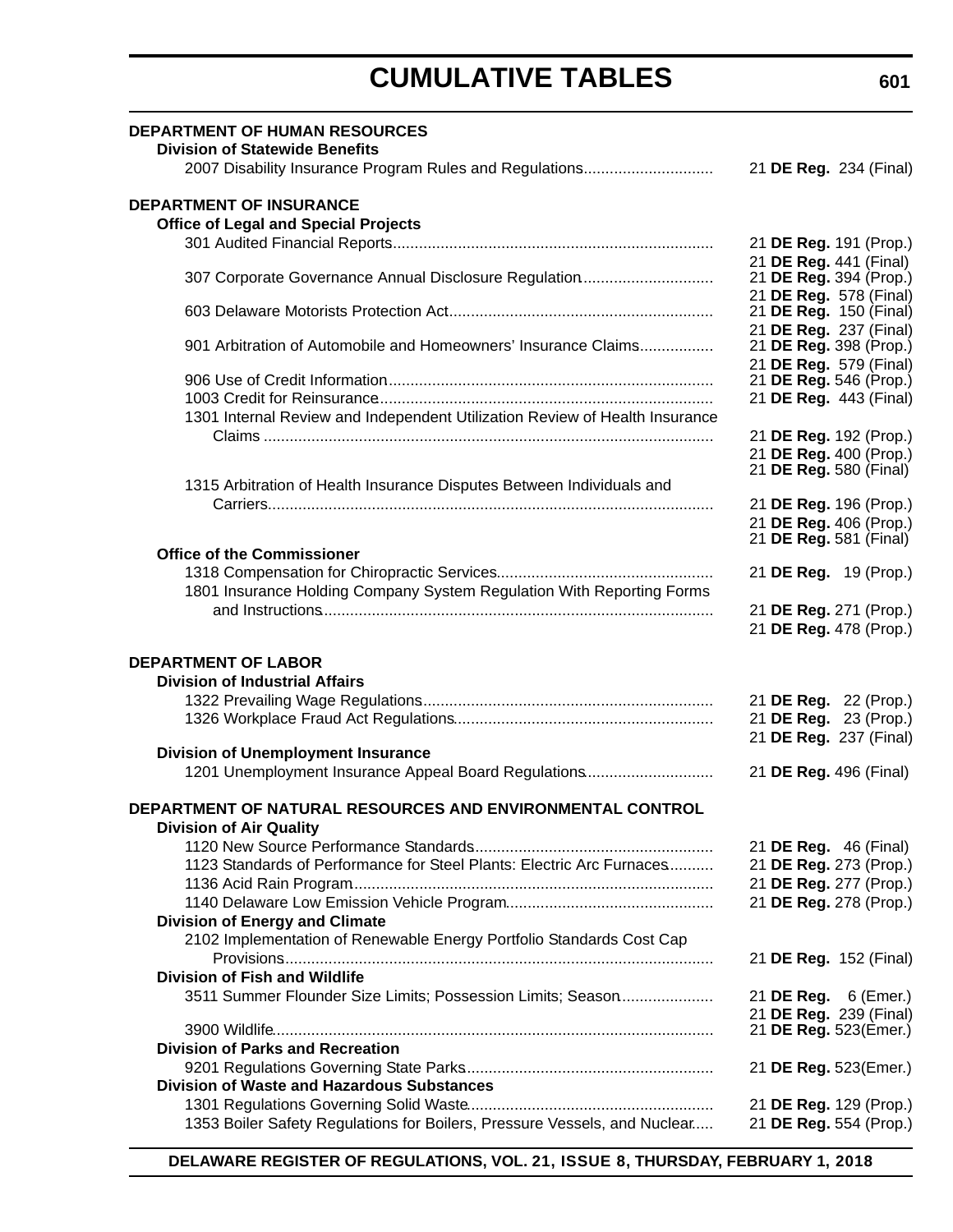# **CUMULATIVE TABLES**

| <b>Division of Water</b>                                                                                                        |  |  |                                                        |
|---------------------------------------------------------------------------------------------------------------------------------|--|--|--------------------------------------------------------|
| 7102 Regulations Governing Underground Injection Control                                                                        |  |  | 21 DE Reg. 199 (Prop.)                                 |
|                                                                                                                                 |  |  | 21 DE Reg. 410 (Prop.)                                 |
| 7204 Regulations for Licensing Operators Of Wastewater Facilities                                                               |  |  | 21 DE Reg. 283 (Prop.)<br>21 DE Reg. 31 (Prop.)        |
| <b>Division of Watershed Stewardship</b>                                                                                        |  |  |                                                        |
|                                                                                                                                 |  |  | 21 DE Reg. 241 (Final)                                 |
| <b>Office of the Secretary</b>                                                                                                  |  |  |                                                        |
| 109 Regulations Governing the Guidelines to Evaluate Land Being Considered                                                      |  |  |                                                        |
|                                                                                                                                 |  |  | 21 DE Reg. 130 (Prop.)                                 |
| DEPARTMENT OF SAFETY AND HOMELAND SECURITY                                                                                      |  |  |                                                        |
| <b>Division of Gaming Enforcement</b>                                                                                           |  |  |                                                        |
|                                                                                                                                 |  |  | 21 DE Reg. 284 (Prop.)                                 |
|                                                                                                                                 |  |  | 21 DE Reg. 499 (Final)                                 |
| <b>Division of State Police</b>                                                                                                 |  |  |                                                        |
| 1300 Board of Examiners of Private Investigators & Private Security Agencies                                                    |  |  | 21 DE Reg. 480 (Prop.)                                 |
|                                                                                                                                 |  |  | 21 DE Reg. 32 (Prop.)                                  |
|                                                                                                                                 |  |  | 21 DE Reg. 500 (Final)<br>21 <b>DE Reg.</b> 49 (Final) |
|                                                                                                                                 |  |  |                                                        |
| DEPARTMENT OF SERVICES FOR CHILDREN, YOUTH AND THEIR FAMILIES                                                                   |  |  |                                                        |
| <b>Division of Family Services</b>                                                                                              |  |  |                                                        |
| 101 DELACARE: Regulations for Early Care and Education and School-Age                                                           |  |  |                                                        |
|                                                                                                                                 |  |  | 21 DE Reg. 133 (Prop.)                                 |
| 103 Regulations for Family and Large Family Child Care Homes                                                                    |  |  | 21 DE Reg. 134 (Prop.)                                 |
| <b>DEPARTMENT OF STATE</b>                                                                                                      |  |  |                                                        |
| Abandoned or Unclaimed Property Voluntary Disclosure Agreement Program                                                          |  |  |                                                        |
| 301 Department of State Abandoned or Unclaimed Property Voluntary Disclosure                                                    |  |  |                                                        |
|                                                                                                                                 |  |  |                                                        |
| Agreement Program Regulations Relating to Estimation                                                                            |  |  | 21 <b>DE Reg.</b> 50 (Final)                           |
| <b>Division of Professional Regulation</b>                                                                                      |  |  |                                                        |
|                                                                                                                                 |  |  | 21 <b>DE Reg.</b> 53 (Final)                           |
|                                                                                                                                 |  |  | 21 DE Reg. 200 (Prop.)                                 |
|                                                                                                                                 |  |  | 21 DE Reg. 501 (Final)                                 |
|                                                                                                                                 |  |  | 21 <b>DE Reg.</b> 54 (Final)                           |
|                                                                                                                                 |  |  | 21 DE Reg. 582 (Final)<br>21 DE Reg. 520(Errata)       |
|                                                                                                                                 |  |  | 21 DE Reg. 555 (Prop.)                                 |
|                                                                                                                                 |  |  | 21 DE Reg. 34 (Prop.)                                  |
|                                                                                                                                 |  |  | 21 DE Reg. 583 (Final)                                 |
|                                                                                                                                 |  |  | 21 DE Reg. 337 (Final)                                 |
|                                                                                                                                 |  |  | 21 DE Reg. 362(Errata)<br>21 DE Reg. 484 (Prop.)       |
|                                                                                                                                 |  |  | 21 DE Reg. 411 (Prop.)                                 |
|                                                                                                                                 |  |  | 21 DE Reg. 485 (Prop.)                                 |
|                                                                                                                                 |  |  | 21 DE Reg. 485 (Prop.)                                 |
| 2600 Examining Board of Physical Therapists and Athletic Trainers<br>2700 Board of Registration for Professional Land Surveyors |  |  | 21 DE Reg. 556 (Prop.)<br>21 DE Reg. 35 (Prop.)        |
|                                                                                                                                 |  |  | 21 DE Reg. 502 (Final)                                 |
|                                                                                                                                 |  |  | 21 DE Reg. 244 (Final)                                 |
|                                                                                                                                 |  |  | 21 DE Reg. 338 (Final)                                 |
|                                                                                                                                 |  |  | 21 DE Reg. 559 (Prop.)                                 |
|                                                                                                                                 |  |  | 21 DE Reg. 486 (Prop.)<br>21 DE Reg. 135 (Prop.)       |
|                                                                                                                                 |  |  | 21 DE Reg. 154 (Final)                                 |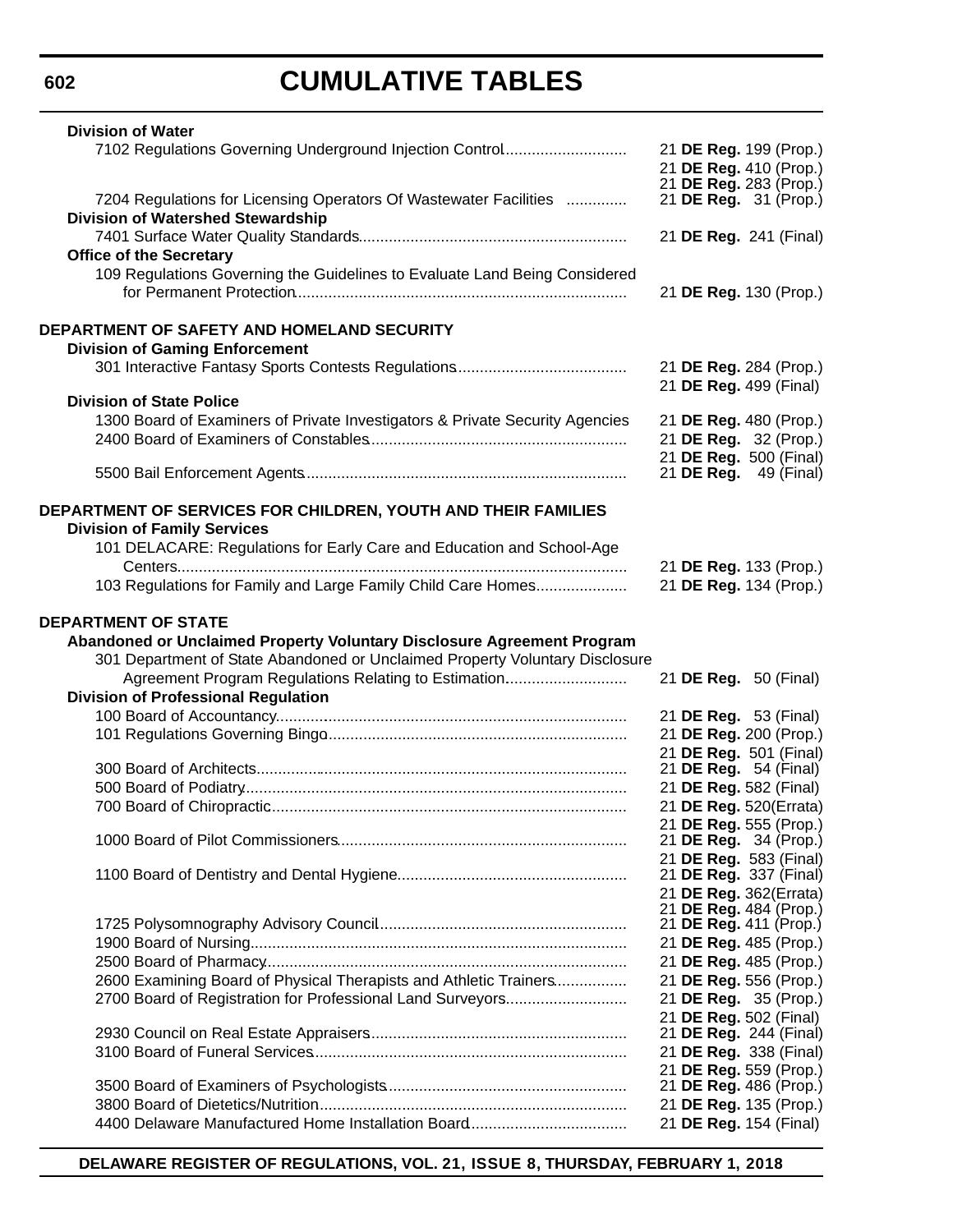| 5200 Board of Examiners of Nursing Home Administrators                                                                          | 21 DE Reg. 138 (Prop.)<br>21 DE Reg. 584 (Final)                           |
|---------------------------------------------------------------------------------------------------------------------------------|----------------------------------------------------------------------------|
| <b>Public Service Commission</b>                                                                                                | 21 DE Reg. 487 (Prop.)                                                     |
| 3008 Rules and Procedures to Implement the Renewable Energy Portfolio                                                           | 21 DE Reg. 205 (Prop.)                                                     |
| DEPARTMENT OF TRANSPORTATION<br><b>Division of Transportation Solutions</b>                                                     |                                                                            |
| 2402 Delaware Manual on Uniform Traffic Control Devices<br>2405 Oversize/Overweight Hauling Permit Policy and Procedures Manual | 21 DE Reg. 412 (Prop.)<br>21 DE Reg. 418 (Prop.)<br>21 DE Reg. 585 (Final) |
| <b>OFFICE OF MANAGEMENT AND BUDGET</b><br><b>Division of Facilities Management</b>                                              |                                                                            |
| 4104 Regulations for the Drug Testing of Contractor and Subcontractor<br>Employees Working on Large Public Works Projects       | 21 DE Reg. 284 (Prop.)<br>21 DE Reg. 503 (Final)                           |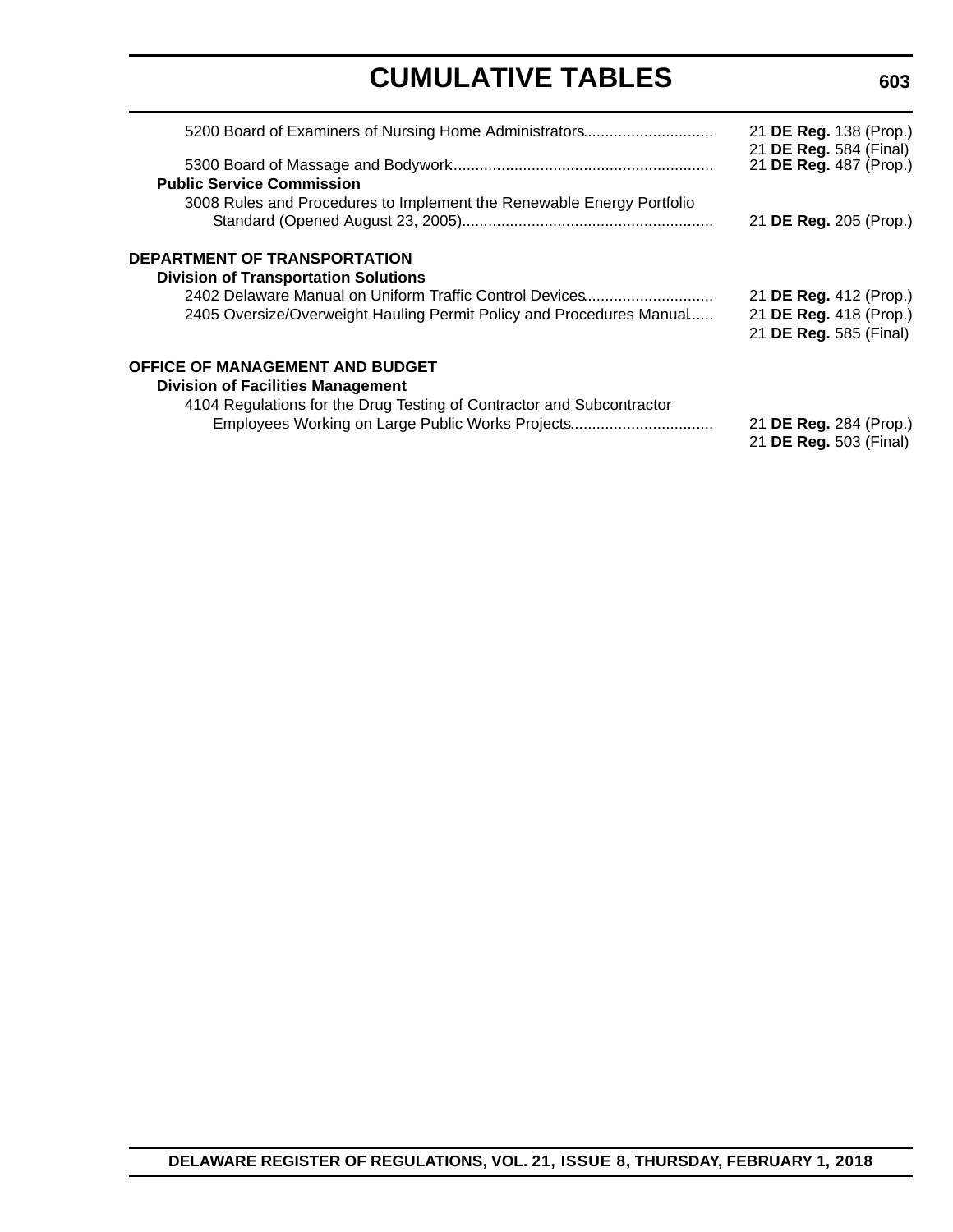# **PROPOSED REGULATIONS**

### **Symbol Key**

<span id="page-11-0"></span>Arial type indicates the text existing prior to the regulation being promulgated. Underlined text indicates new text. Language which is stricken through indicates text being deleted.

### **Proposed Regulations**

Under 29 **Del.C.** §10115 whenever an agency proposes to formulate, adopt, amend or repeal a regulation, it shall file notice and full text of such proposals, together with copies of the existing regulation being adopted, amended or repealed, with the Registrar for publication in the *Register of Regulations* pursuant to §1134 of this title. The notice shall describe the nature of the proceedings including a brief synopsis of the subject, substance, issues, possible terms of the agency action, a reference to the legal authority of the agency to act, and reference to any other regulations that may be impacted or affected by the proposal, and shall state the manner in which persons may present their views; if in writing, of the place to which and the final date by which such views may be submitted; or if at a public hearing, the date, time and place of the hearing. If a public hearing is to be held, such public hearing shall not be scheduled less than 20 days following publication of notice of the proposal in the *Register of Regulations*. If a public hearing will be held on the proposal, notice of the time, date, place and a summary of the nature of the proposal shall also be published in at least 2 Delaware newspapers of general circulation. The notice shall also be mailed to all persons who have made timely written requests of the agency for advance notice of its regulation-making proceedings.

#### **[DEPARTMENT OF AGRICULTURE](https://dda.delaware.gov/forestry/index.shtml) [DELAWARE FOREST SERVICE](https://dda.delaware.gov/forestry/index.shtml)**

Statutory Authority: 3 Delaware Code, Section 1011 and 29 Delaware Code, Section 8103(8) (3 **Del.C.** §1011 and 29 **Del.C.** §8103(8)) 3 **DE Admin. Code** 402

#### **PUBLIC NOTICE**

#### **[402 State Forest Regulations](#page-3-0)**

#### **1. TITLE OF THE REGULATIONS:**

3 **DE Admin. Code** 402 State Forest Regulations

#### **2. BRIEF SYNOPSIS OF THE SUBJECT, SUBSTANCE AND ISSUES:**

3 **DE Admin. Code** 402 State Forest Regulations are being proposed for amendment to comply with the decision of the Delaware Supreme Court in *Bridgeville R&P Club v. DNREC* (Dec. 7, 2017) that invalidated portions of the existing regulations governing firearms. The emergency regulations promulgated on December 26, 2017 will be superseded by these regulations.

#### **3. POSSIBLE TERMS OF THE AGENCY ACTION:** None

#### **4. STATUTORY BASIS OR LEGAL AUTHORITY TO ACT:**

These regulations are issued by the Secretary pursuant to the power conveyed by the General Assembly for the Delaware Department of Agriculture to promulgate necessary regulations to protect forest lands, 3 **Del.C.** §1011, and to "[e]stablish and promulgate such rules and regulations governing the administration and operation of the Department as may be deemed necessary by the Secretary and which are not inconsistent with the laws of this State;" 29 **Del.C.** §8103(8).

#### **5. OTHER REGULATIONS THAT MAY BE AFFECTED BY THE PROPOSAL:**

None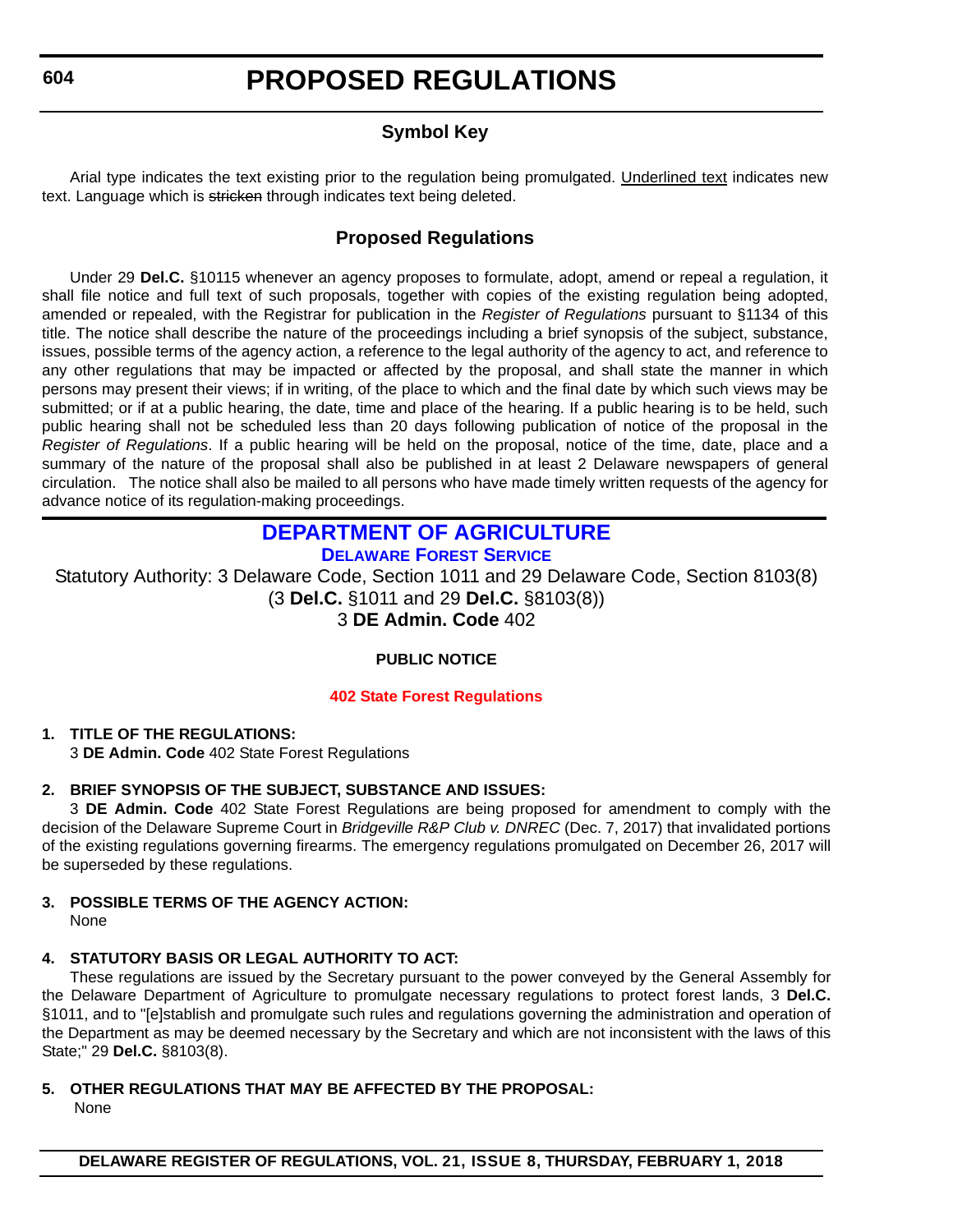# **PROPOSED REGULATIONS**

#### **6. NOTICE OF PUBLIC COMMENT:**

The hearing record on the proposed changes to 3 D**E Admin. Code** 402 State Forest Regulations will open February 1, 2018 and public comments will be accepted in accordance with 29 **Del.C.** §10118. Individuals may submit written comments regarding the proposed changes via e-mail to Lisa. Vest@state.de.us or via the USPS to Lisa Vest, Hearing Officer, DNREC, 89 Kings Highway, Dover, DE 19901 (302) 739-9042. A public hearing on the proposed amendment will be held on March 12, 2018 beginning at 6:00 pm in the DNREC Auditorium, located at the Richardson & Robbins Building, 89 Kings Highway, Dover, DE 19901.

#### **7. PREPARED BY:**

Michael A. Valenti Delaware Department of Agriculture 2320 S. DuPont Highway, Dover, DE 19901 Phone: 302-698-4550 Fax: 302-697-6287 E-mail: [michael.valenti@state.de.us](mailto:michael.valenti@state.de.us)

#### **\*Please Note: The Regulatory Flexibility Analysis and Impact Statement for this regulation, as required by 29 Del.C. Ch. 104, is available at:**

**<http://regulations.delaware.gov/register/february2018/proposed/21 DE Reg 604RFA 02-01-18.pdf>**

#### **402 State Forest Regulations**

#### *(Break in Continuity of Sections)*

#### **8.0 Hunting Rules and Regulations**

#### *(Break in Continuity Within Section)*

- 8.8 Target shooting is prohibited. Firearms are allowed for legal hunting only and are otherwise prohibited within designated safe areas on State Forest lands, except as set forth below.
	- 8.8.1 Designated areas shall include State Forest Offices, education centers, and lodges, and shall be identified by appropriate signage.
	- 8.8.2 Active duty and qualified retired law enforcement officers may possess firearms within areas administered by the Department, including designated areas, provided that proper and current credentials shall be produced upon request.
	- 8.8.3 Delaware residents holding an active current permit to carry a concealed deadly weapon may carry a firearm within areas administered by the Department, including designated areas, provided that the permit shall be produced upon request. Residents of other states holding an equivalent permit or license to carry a concealed firearm may be permitted to carry a concealed firearm at the discretion of the Department.
	- 8.8.4 Firearms may be carried within areas administered by the Department, outside of designated areas, by any person not prohibited by 11 **Del.C.** §1448.
	- 8.8.5 Law enforcement officers may limit the discharge of firearms and the use of other weapons within areas administered by the Department, in order to protect public safety and preserve the peace.
	- 8.8.6 Any person possessing a firearm shall display identification upon request, sufficient to enable a law enforcement officer to undertake a background check.

**\*Please Note: As the rest of the sections were not amended, they are not being published. A copy of the regulation is available at:**

#### **[402 State Forest Regulations](http://regulations.delaware.gov/register/february2018/proposed/21 DE Reg 604 02-01-18.htm)**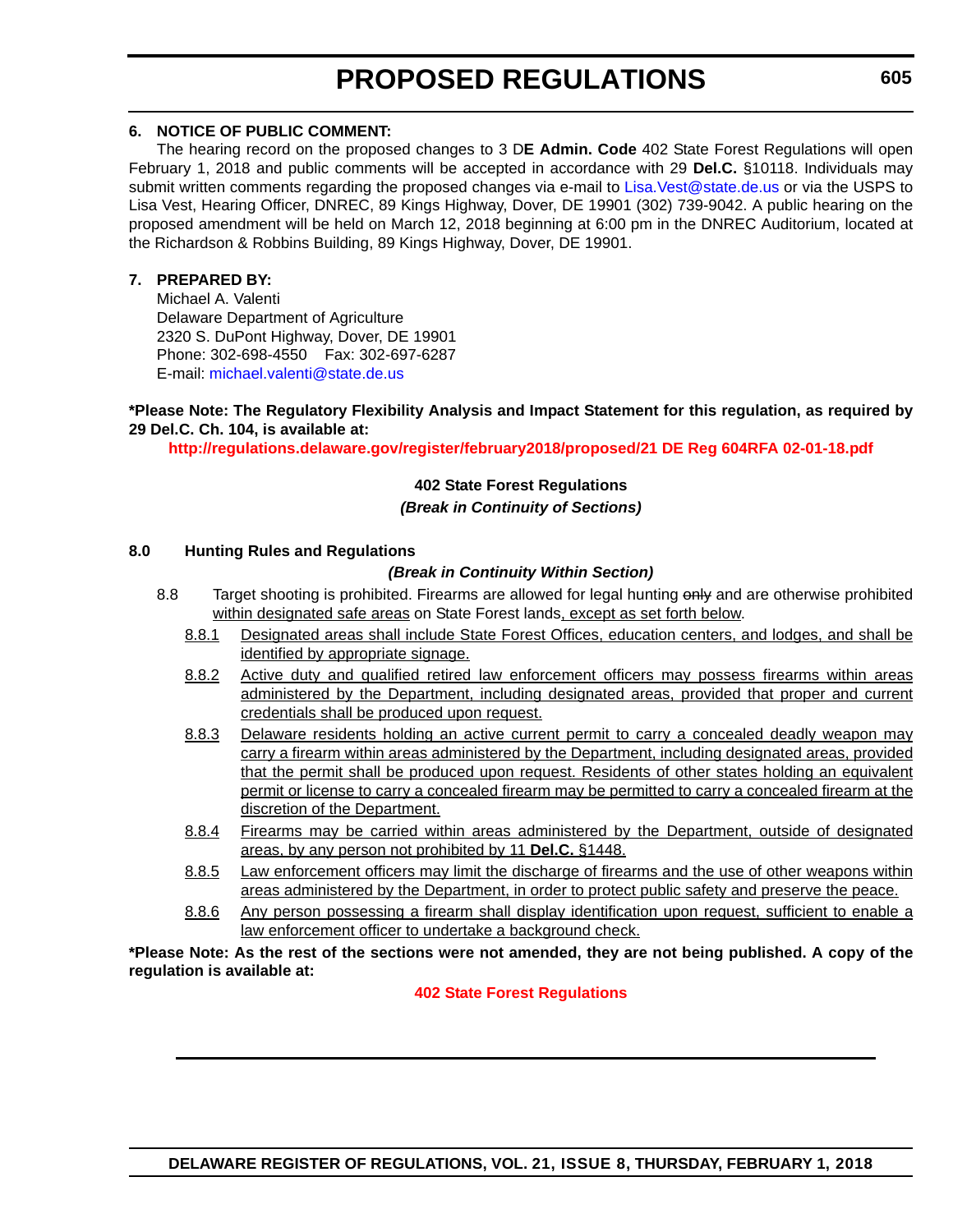### <span id="page-13-0"></span>**[DEPARTMENT OF HEALTH AND SOCIAL SERVICES](http://www.dhss.delaware.gov/dhss/dmma/) DIVISION OF MEDICAID [AND MEDICAL ASSISTANCE](http://www.dhss.delaware.gov/dhss/dmma/)**

Statutory Authority: 31 Delaware Code, Section 512 (31 **Del.C.** §512)

16 **DE Admin. Code** 5000

### **PUBLIC NOTICE**

### **[Managed Care Hearings](#page-3-0)**

In compliance with the State's Administrative Procedures Act (APA - Title 29, Chapter 101 of the Delaware Code), 42 CFR §447.205, and under the authority of Title 31 of the Delaware Code, Chapter 5, Section 512, Delaware Health and Social Services (DHSS) / Division of Medicaid and Medical Assistance (DMMA) is proposing to amend the Division of Social Services Manual regarding Managed Care Hearings, specifically, *to align DMMA Medicaid Managed Care Policy with the new Federal Requirement, Medicaid Managed Care Final Rule*.

Any person who wishes to make written suggestions, compilations of data, testimony, briefs or other written materials concerning the proposed new regulations must submit same to, Planning, Policy and Quality Unit, Division of Medicaid and Medical Assistance, 1901 North DuPont Highway, P.O. Box 906, New Castle, Delaware 19720-0906, by email to [Nicole.M.Cunningham@state.de.us](mailto:Nicole.M.Cunningham@state.de.us), or by fax to 302-255-4413 by 4:30 p.m. on March 5, 2018. Please identify in the subject line: Managed Care Hearings.

The action concerning the determination of whether to adopt the proposed regulation will be based upon the results of Department and Division staff analysis and the consideration of the comments and written materials filed by other interested persons.

### **SUMMARY OF PROPOSAL**

The purpose of this notice is to advise the public that Delaware Health and Social Services (DHSS)/Division of Medicaid and Medical Assistance (DMMA) is proposing to amend the Division of Social Services Manual regarding Managed Care Hearings, specifically, *to align DMMA Medicaid Managed Care Policy with the new Federal Requirement, Medicaid Managed Care Final Rule*.

### **Statutory Authority**

- 42 CFR 438.400
- 42 CFR 438.402
- 42 CFR 438.410
- 42 CFR 438.208(f)
- 42 CFR 438.3
- 81 FR 27497 27901, May 6, 2016; Medicaid and Children's Health Insurance Program (CHIP) Programs; Medicaid Managed Care, CHIP Delivered in Managed Care, and Revisions Related to Third Party Liability Final Rule

### **Background**

The Center for Medicaid Services (CMS) has regulated Medicaid managed care since the 1970s. Recent Medicaid managed care regulatory changes have stemmed from intermittent changes in law, including: the Balanced Budget Act of 1997, the Deficit Reduction Act of 2005, and the Affordable Care Act of 2010. On May 6, 2016, CMS published the Medicaid Managed Care Final Rule to comprehensively modernize Medicaid managed care through delivery system reform, improvements to the quality of care, strengthening beneficiary experiences, improving accountability and transparency, and aligning Medicaid managed care with other health coverage programs.

Over the past year, Delaware has thoroughly analyzed the Final Rule and identified Medicaid managed care contract and state operational changes necessary to come into compliance with the provisions of the Final Rule. DMMA moved forward with implementation of the majority of the provisions of the Final Rule effective as of January 1, 2018, with the exclusion of Managed Care Hearings. DMMA intends to amend the DSSM consistent with all of the applicable requirements including Managed Care Hearings which addresses the time fame for MCO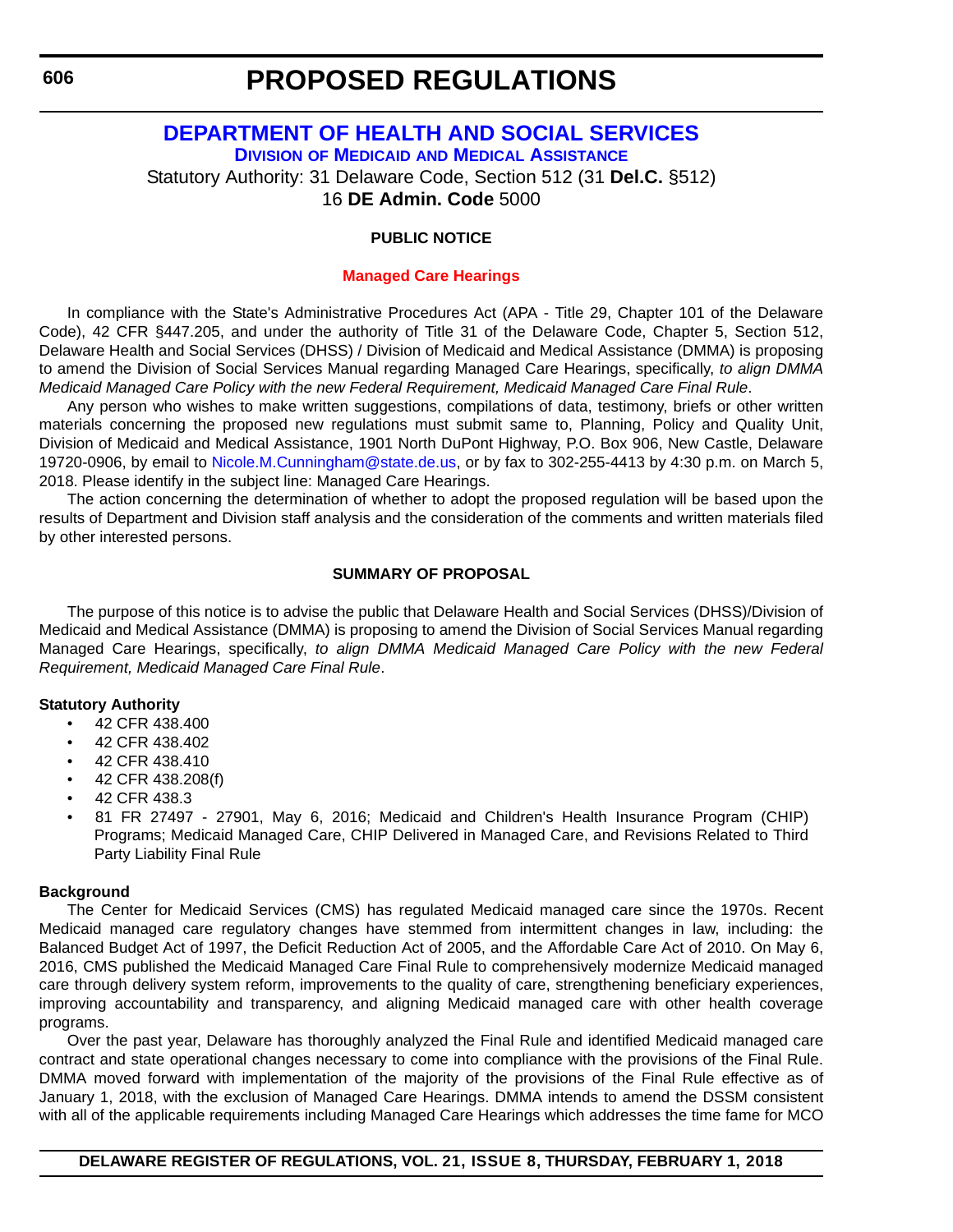# **PROPOSED REGULATIONS**

internal appeals and to clarify that MCOs are responsible for the initial level of appeal.

#### **Summary of Proposal**

#### *Purpose*

The purpose of this proposed regulation is to amend the Managed Care Hearings section to reflect recent changes in the Federal Code of Regulations as a result of the Medicaid Managed Care Final Rule.

#### *Summary of Proposed Changes*

Effective for services provided on and after February 11, 2018, Delaware Health and Social Services/Division of Medicaid and Medical Assistance (DHSS/DMMA) proposes to amend the Division of Social Services Manual section 5304.3 regarding Managed Care Hearings, specifically, to align DMMA Medicaid Managed Care Policy with the new Federal Requirement, Medicaid Managed Care Final Rule.

#### *Public Notice*

In accordance with the *federal* public notice requirements established at Section 1902(a)(13)(A) of the Social Security Act and 42 CFR 447.205 and the state public notice requirements of Title 29, Chapter 101 of the Delaware Code, Delaware Health and Social Services (DHSS)/Division of Medicaid and Medical Assistance (DMMA) gives public notice and provides an open comment period for thirty (30) days to allow all stakeholders an opportunity to provide input on the proposed regulation. Comments must be received by 4:30 p.m. on March 5, 2018.

#### *Provider Manuals Update*

A newsletter system is utilized to distribute new or revised manual material and to provide any other pertinent information regarding manual updates. DMAP provider manuals and official notices are available on the Delaware Medical Assistance Provider Portal website: [https://medicaid.dhss.delaware.gov/provider.](https://medicaid.dhss.delaware.gov/provider)

#### **Fiscal Impact**

There is no or minimal fiscal impact as the changes in regulation are only clarification of internal policy.

#### **\*Please Note: The Regulatory Flexibility Analysis and Impact Statement for this regulation, as required by 29 Del.C. Ch. 104, is available at:**

**<http://regulations.delaware.gov/register/february2018/proposed/21 DE Reg 606RFA 02-01-18.pdf>**

#### **5304.3 Presiding Over DMMA Managed Care Hearings**

42 CFR 438.408(f), 42 CFR 438.410

This policy applies to recipients enrolled in a managed care organization.

Recipients of medical services from the Division of Medicaid and Medical Assistance may appeal an adverse decision of a Managed Care Organization (MCO) to the Division request a hearing from the Division after receiving an MCO's notice of appeal resolution upholding an adverse benefit determination or the MCO's failure to adhere to the notice and timing requirements in 42 CFR 438.408. The decision of the DSS Hearing Officer is a final decision of the Department of Health and Social Services and is binding on the MCO.

The MCO is responsible for the preparation of the hearing summary under §5312 of these rules and the presentation of its case. The MCO is subject to the rules, practices, and procedures detailed herein.

These rules do not prevent an MCO from offering conciliation services or a grievance hearing one level of appeal prior to the fair hearing conducted by DSS.

1. Recipients Are Entitled to an Expedited Resolution in Cases of Emergency

The MCO is responsible for establishing and maintaining an expedited review process for appeals when the MCO determines or the provider indicates that taking the time for standard resolution could seriously jeopardize the claimant's life, physical or mental health or ability to attain, maintain, or regain maximum function. The expedited review can be requested by the claimant or the provider on the claimant's behalf.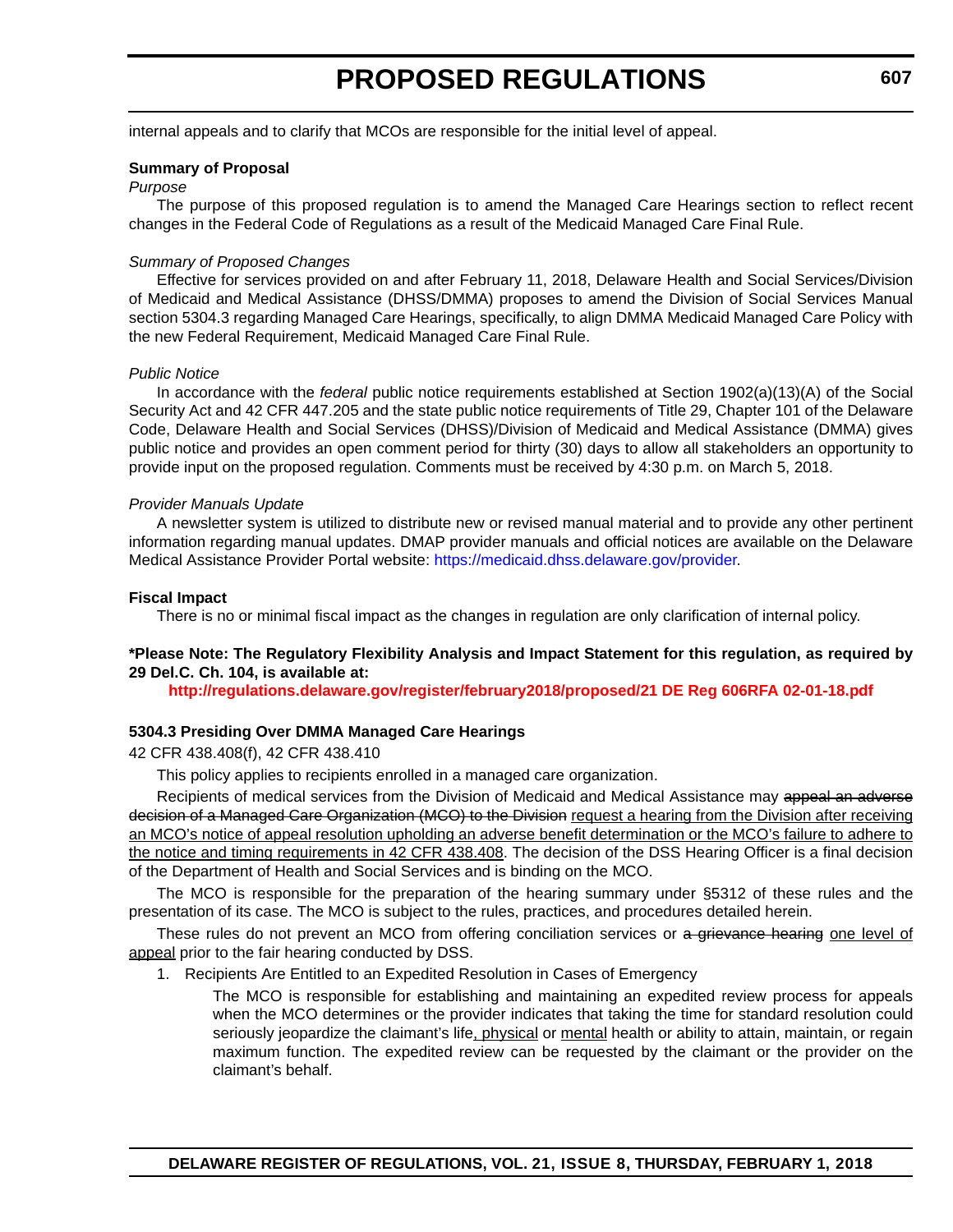# **PROPOSED REGULATIONS**

<span id="page-15-0"></span>The MCO must provide for prompt access to MCO case records as specified in DSSM 5403. The MCO must also issue an expedited resolution within 3 working days 72 hours after receiving the appeal. Expedited appeals must otherwise follow all other standard appeal requirements.

If the MCO denies a request for an expedited resolution of an appeal, it must:

i. resolve the appeal within the standard time frame of 45 30 days.

ii. make reasonable efforts to provide prompt oral notice of the denial and provide written notice of the denial to the claimant within 2 calendar days and inform the recipient of the right to file a grievance if he or she disagrees with that decision.

#### **DIVISION OF MEDICAID [AND MEDICAL ASSISTANCE](http://www.dhss.delaware.gov/dhss/dmma/)**

Statutory Authority: 31 Delaware Code, Section 512 (31 **Del.C.** §512)

#### **PUBLIC NOTICE**

#### **[Title XXI CHIP Compliance with MHPAEA](#page-3-0)**

In compliance with the State's Administrative Procedures Act (APA - Title 29, Chapter 101 of the Delaware Code), 42 CFR §447.205, and under the authority of Title 31 of the Delaware Code, Chapter 5, Section 512, Delaware Health and Social Services (DHSS) / Division of Medicaid and Medical Assistance (DMMA) is proposing to amend Title XXI CHIP Plan regarding MHPAEA specifically, *to align the Delaware CHIP Plan with new Federal Requirements*.

Any person who wishes to make written suggestions, compilations of data, testimony, briefs or other written materials concerning the proposed new regulations must submit same to, Planning, Policy and Quality Unit, Division of Medicaid and Medical Assistance, 1901 North DuPont Highway, P.O. Box 906, New Castle, Delaware 19720-0906, by email to [Nicole.M.Cunningham@state.de.us](mailto:Nicole.M.Cunningham@state.de.us
), or by fax to 302-255-4413 by 4:30 p.m. on March 5, 2018. Please identify in the subject line: **Title XXI CHIP Compliance with MHPAEA**.

The action concerning the determination of whether to adopt the proposed regulation will be based upon the results of Department and Division staff analysis and the consideration of the comments and written materials filed by other interested persons.

#### **SUMMARY OF PROPOSAL**

The purpose of this notice is to advise the public that Delaware Health and Social Services (DHSS)/Division of Medicaid and Medical Assistance (DMMA) is proposing to amend Title XXI CHIP Plan regarding Title XXI CHIP Compliance with MHPAEA, specifically, *to align the Delaware CHIP Plan with new Federal Requirements*.

#### **Statutory Authority**

- Mental Health Parity and Addiction Equity Act (MHPAEA)
- Patient Protection and Affordable Care Act

#### **Background**

The Centers for Medicare & Medicaid Services (CMS) issued a final rule that applies requirements of the Mental Health Parity and Addiction Equity Act (MHPAEA) to Medicaid managed care organizations (MCOs), the Children's Health Insurance Program (CHIP), and Medicaid alternative benefit plans (ABPs). Delaware and its contracted Medicaid/CHIP MCOs were required to be in compliance with the final Medicaid/CHIP parity rule on or before October 2, 2017.

The State and its MCOs conducted a review of the State's Medicaid/CHIP delivery system to assess compliance with the final Medicaid/CHIP parity rule.

Additionally, CMS released a CHIP Plan template to document this compliance as it relates specifically to CHIP.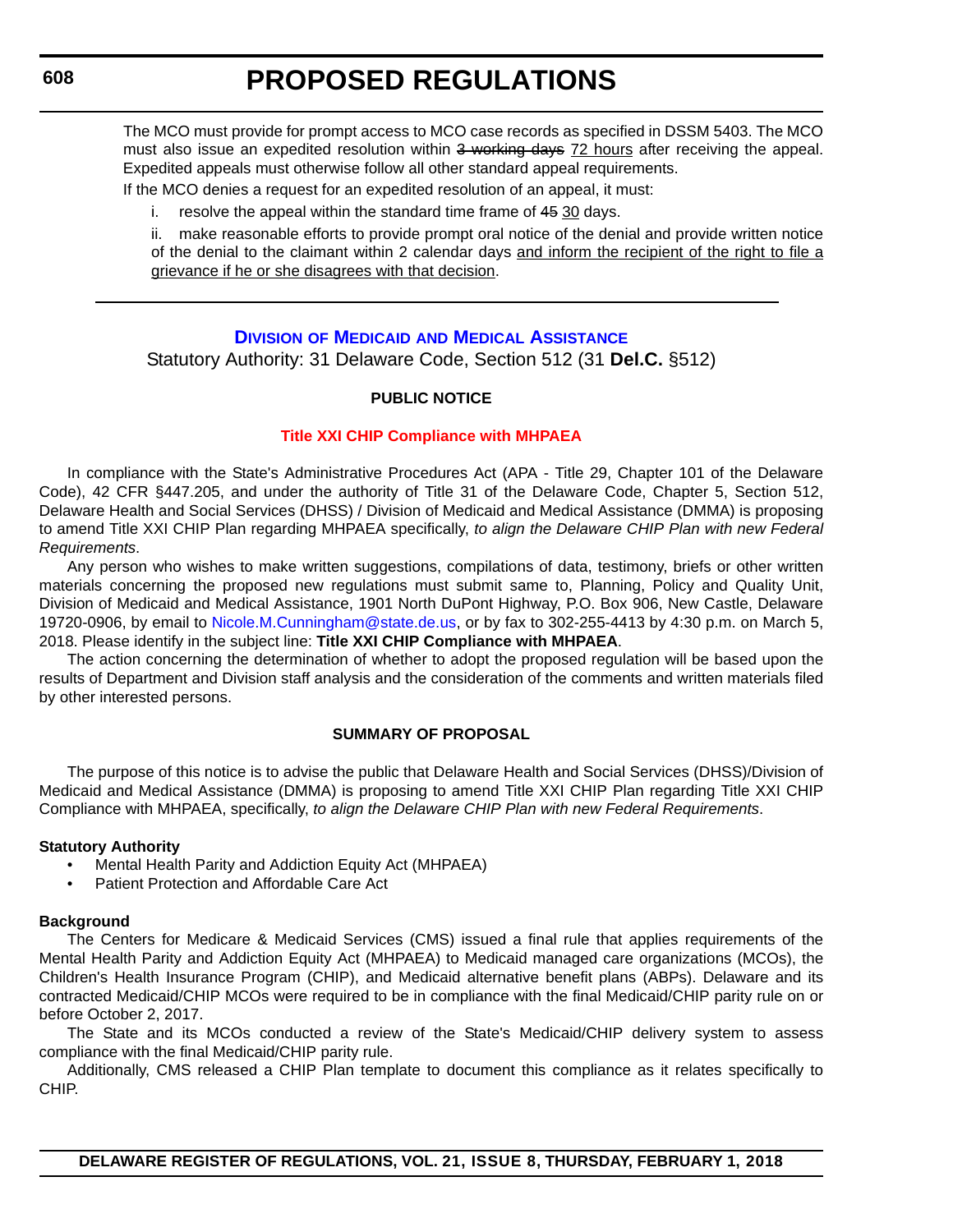#### **Summary of Proposal**

#### *Purpose*

The purpose of this proposed regulation is to ensure that coverage provided to CHIP beneficiaries for mental health and substance use disorders be no more restrictive than coverage for medical/surgical conditions.

#### *Summary of Proposed Changes*

Effective for services provided on and after October 2, 2017 Delaware Health and Social Services/Division of Medicaid and Medical Assistance (DHSS/DMMA) proposes to amend Title XXI CHIP Plan regarding MHPAEA specifically, *to align the Delaware CHIP Plan with new Federal Requirements*.

#### *Public Notice*

In accordance with the *federal* public notice requirements established at Section 1902(a)(13)(A) of the Social Security Act and 42 CFR 447.205 and the state public notice requirements of Title 29, Chapter 101 of the Delaware Code, Delaware Health and Social Services (DHSS)/Division of Medicaid and Medical Assistance (DMMA) gives public notice and provides an open comment period for thirty (30) days to allow all stakeholders an opportunity to provide input on the proposed regulation. Comments must be received by 4:30 p.m. on March 5, 2018.

#### *Centers for Medicare and Medicaid Services Review and Approval*

The provisions of this state plan amendment (SPA) are subject to approval by the Centers for Medicare and Medicaid Services (CMS). The draft SPA page(s) may undergo further revisions before and after submittal to CMS based upon public comment and/or CMS feedback. The final version may be subject to significant change.

#### *Provider Manuals and Communications Update*

Also, there may be additional provider manuals that may require updates as a result of these changes. The applicable Delaware Medical Assistance Program (DMAP) Provider Policy Specific Manuals and/or Delaware Medical Assistance Portal will be updated. Manual updates, revised pages or additions to the provider manual are issued, as required, for new policy, policy clarification, and/or revisions to the DMAP program. Provider billing guidelines or instructions to incorporate any new requirement may also be issued. A newsletter system is utilized to distribute new or revised manual material and to provide any other pertinent information regarding DMAP updates. DMAP updates are available on the Delaware Medical Assistance Portal website: [https://](https://medicaid.dhss.delaware.gov/provider) [medicaid.dhss.delaware.gov/provider](https://medicaid.dhss.delaware.gov/provider)

#### **Fiscal Impact**

There will be no or minimal fiscal impact.

#### **\*Please Note: The Regulatory Flexibility Analysis and Impact Statement for this regulation, as required by 29 Del.C. Ch. 104, is available at:**

**<http://regulations.delaware.gov/register/february2018/proposed/21 DE Reg 608RFA 02-01-18.pdf>**

#### **Proposed Regulation Text**

The text for the four proposed regulations may be viewed here:

**DMMA CHIP Reg 6.2**<http://regulations.delaware.gov/register/february2018/proposed/DMMA CHIP Reg 6.2.pdf> Proposed text for the attachments may be viewed here:

<http://regulations.delaware.gov/register/february2018/proposed/DMMA CHIP Attachment 1.pdf> <http://regulations.delaware.gov/register/february2018/proposed/DMMA CHIP Attachment 2.pdf> <http://regulations.delaware.gov/register/february2018/proposed/DMMA CHIP Attachment 3.pdf> <http://regulations.delaware.gov/register/february2018/proposed/DMMA CHIP Attachment 4.pdf>

**DMMA CHIP Reg 8.2** <http://regulations.delaware.gov/register/february2018/proposed/DMMA CHIP Reg 8.2.pdf> **DMMA CHIP Reg 8.4** <http://regulations.delaware.gov/register/february2018/proposed/DMMA CHIP Reg 8.4.pdf> **DMMA CHIP Reg 8.5** <http://regulations.delaware.gov/register/february2018/proposed/DMMA CHIP Reg 8.5.pdf>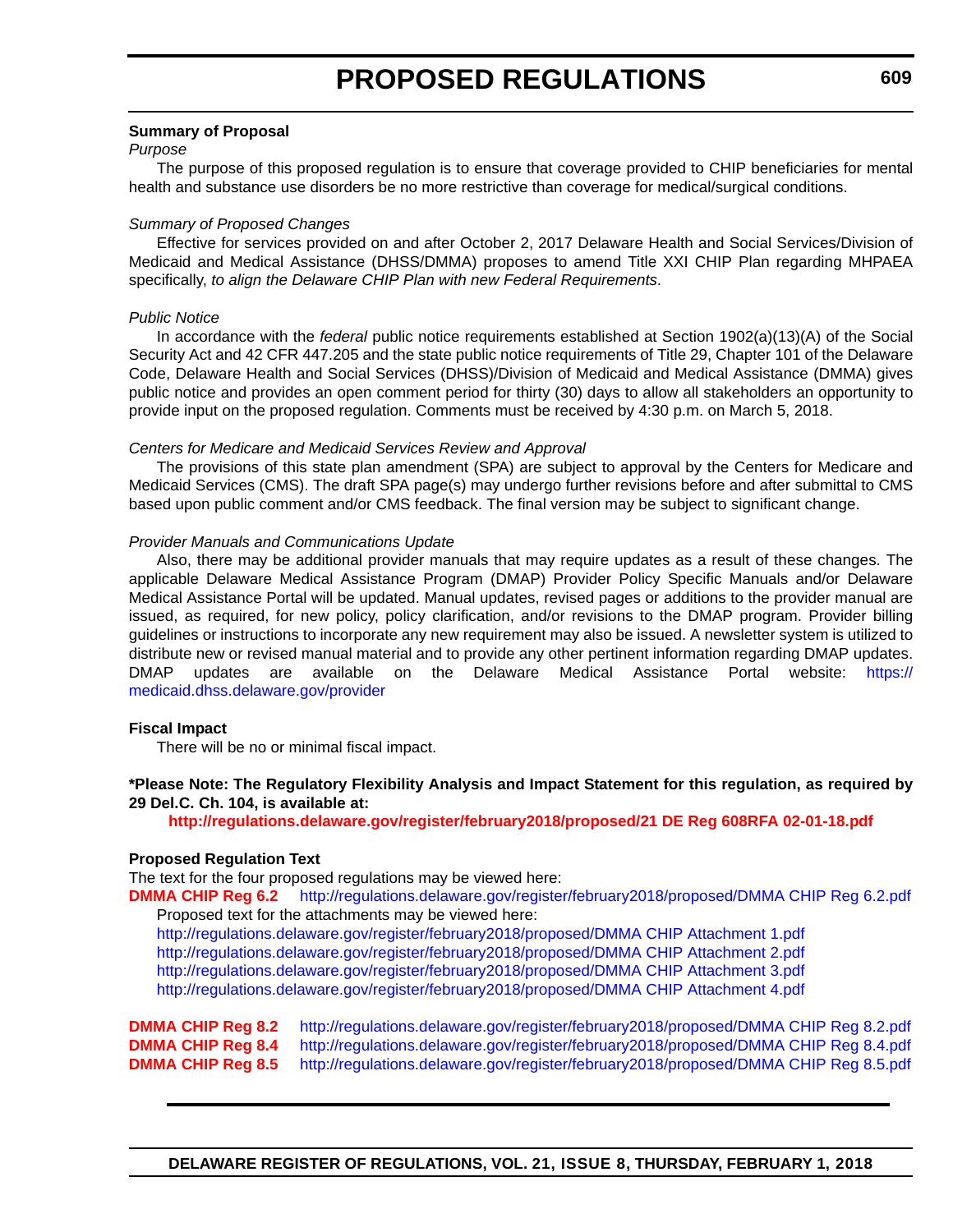### **PROPOSED REGULATIONS**

### **[DEPARTMENT OF INSURANCE](https://insurance.delaware.gov/)**

**OFFICE OF [THE COMMISSIONER](https://insurance.delaware.gov/)**

<span id="page-17-0"></span>Statutory Authority: 18 Delaware Code, Sections 102, 311 and 329, and 24 Delaware Code, Section 716(c) (18 **Del.C.** §§102, 311 & 329; 24 **Del.C.** §716(c))

#### **PUBLIC NOTICE**

#### **[1318 Compensation for Chiropractic Services](#page-3-0)**

#### **A. Type of Regulatory Action Required**

Re-proposal of New Regulation

#### **B. Synopsis of Subject Matter of the Regulation**

At 21 DE Reg. 19 (July 1, 2017), the Department published a notice of its intent to codify proposed new Regulation 1318, Compensation for Chiropractic Services, and solicited written comments from the public for thirty (30) days as mandated by 29 **Del.C.** §10118(a).

#### **Summary of Comments Received and the Department's Response**

The Department received several timely submitted comments, copies of which are on file with the Department. In response to the comments received, the Department redrafted the proposed new regulation, and hereby gives notice of its re-proposal. The proposed new regulation as redrafted would prohibit insurance carriers and third party administrators who are regulated by the Department from including in any insurance policy terms and conditions that unreasonably discriminate against access to chiropractic care or services. It would also prohibit compensation of doctors of chiropractic that is unreasonable or discriminatory, as detailed in the proposed new rule. The Delaware Code authority for the proposed new regulation is 24 **Del.C.** §716(c) and 18 **Del.C.** §§102, 311 and 329.

The Department of Insurance does not plan to hold a public hearing on the redrafted version of the proposed new regulation. The proposed new regulation appears below and may also be viewed at the Department of Insurance website at <http://insurance.delaware.gov/information/proposedregs/>.

Any person may file written comments, suggestions, briefs, and compilations of data or other materials concerning the proposed new regulation. Any written submission in response to this notice and relevant to the proposed new regulation must be received by the Department of Insurance no later than 4:30 p.m. EST, the 5<sup>th</sup> day of March, 2018. Any such requests should be directed to:

Leslie W. Ledogar, Regulatory Specialist Delaware Department of Insurance 841 Silver Lake Drive Dover, DE 19904 (302) 674-7379 Email: [Leslie.Ledogar@state.de.us](mailto:Leslie.Ledogar@state.de.us)

**\*Please Note: The Regulatory Flexibility Analysis and Impact Statement for this regulation, as required by 29 Del.C. Ch. 104, is available at:**

**<http://regulations.delaware.gov/register/february2018/proposed/21 DE Reg 610RFA 02-01-18.pdf>**

#### **1318 Compensation for Chiropractic Services**

#### **1.0 Authority**

This regulation is adopted pursuant to 18 **Del.C.** §§102, 311 and 329 and 24 **Del.C.** §716 and promulgated in accordance with the Delaware Administrative Procedures Act, 29 **Del.C.** Ch. 101.

#### **2.0 Purpose**

The purpose of this regulation is to implement 24 **Del.C.** §716.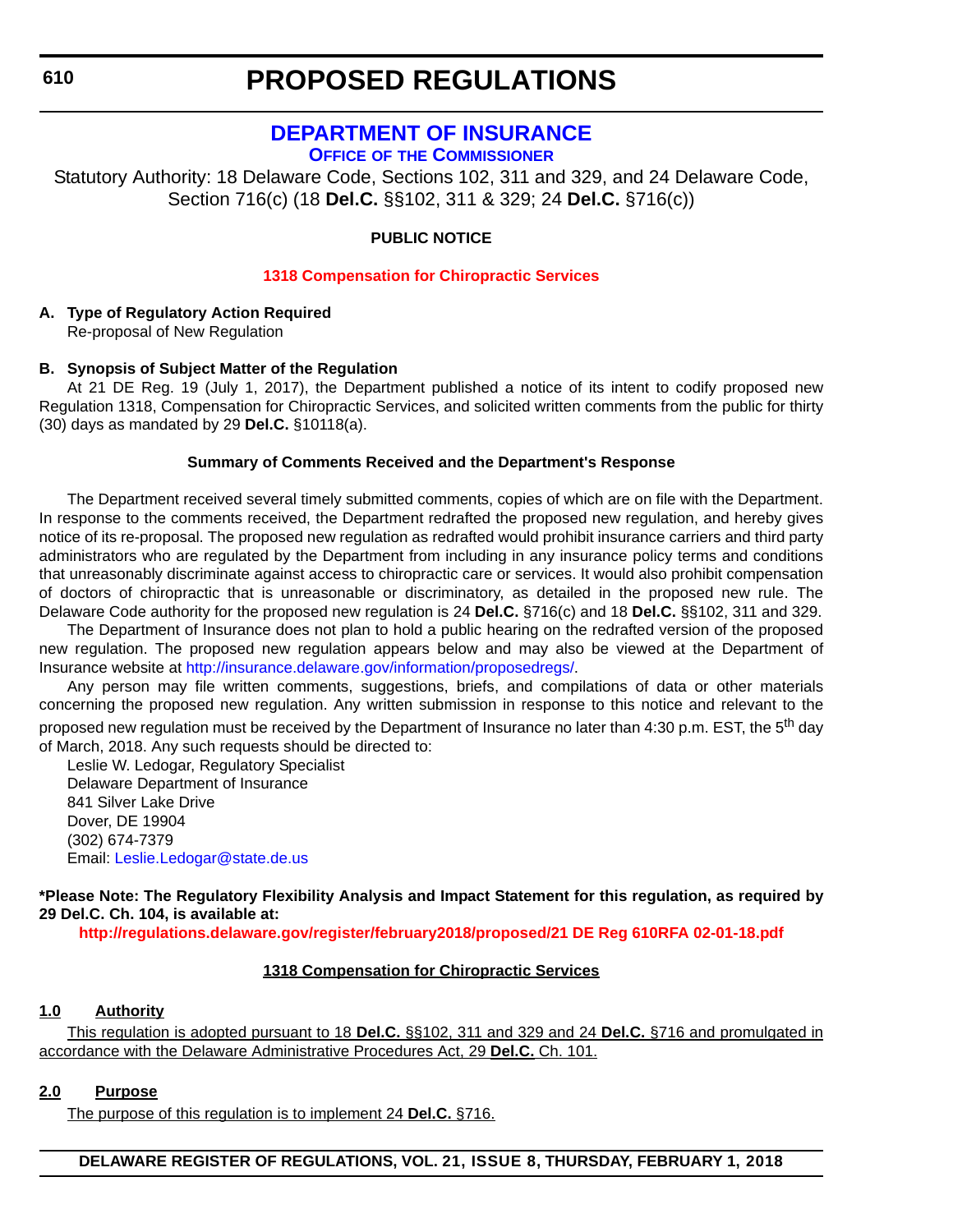#### **3.0 Scope**

- 3.1 This regulation shall apply to all carriers and to all third party administrators as defined herein.
- 3.2 This regulation shall not apply to personal injury protection automobile insurance that is required under 21 **Del.C.** Ch. 21.

#### **4.0 Definitions**

The following words and terms, when used in this regulation, should have the following meaning unless the context clearly indicates otherwise:

> "**Administrator**" or "**third party administrator**" or "**TPA**" means "Administrator" or "third party administrator" or "TPA" as those terms are defined at 18 **DE Admin. Code** 1406-2.1.

> "**Carrier**" means any entity that provides health insurance in this State. For the purposes of this regulation, carrier includes a health insurance company, health service corporation, health maintenance organization and any other entity providing a plan of health insurance or health benefits subject to state insurance regulation. "**Carrie**r" also includes any third-party administrator or other entity that adjusts, administers or settles claims in connection with health benefit plans.

"**Chiropractic**" means "Chiropractic" as defined in 24 **Del.C.** Ch. 7 and in 24 **DE Admin. Code** 700.

"**Chiropractic care or services**" means those practices that a licensed doctor of chiropractic is licensed to provide pursuant to 24 **Del.C.** Ch. 7 and 24 **DE Admin. Code** 700.

"**Commissioner**" means the Commissioner of the Delaware Department of Insurance.

"**Doctor of chiropractic**" means a person who is licensed to administer chiropractic care or services pursuant to 24 **Del.C.** Ch. 7 and 24 **DE Admin. Code** 700.

"**Medically necessary**" means the providing of health care services or products that a prudent physician would provide to a patient for the purpose of diagnosing or treating an illness, injury, disease or its symptoms in a manner that is:

- A. In accordance with generally accepted standards of medical practice;
- B. Consistent with the symptoms or treatment of the condition; and
- C. Not solely for anyone's convenience.

"**Physician**" means, for purposes of this regulation, anyone who is licensed as a physician pursuant to 24 **Del.C.** Ch. 17 or as a doctor of chiropractic.

#### **5.0 Unreasonable and Discriminatory Access to Chiropractic Care Prohibited**

- 5.1 No carrier shall include in any insurance policy, contract or certificate any provision that unreasonably discriminates against access to chiropractic care or services, including but not limited to:
	- 5.1.1 A cost containment or managed care provision that denies or restricts access to chiropractic care or services in a manner that is more restrictive than a cost containment or managed care provision placed on a provider who is not licensed as a doctor of chiropractic but who is otherwise licensed to perform the same or substantially similar service, for the treatment of a patient with a condition that is within the scope of chiropractic practice;
	- 5.1.2 A provision that classifies chiropractic care as "maintenance care" or "not medically necessary," solely for the purpose of denying access to chiropractic care;
	- 5.1.3 A provision that requires a patient to pay a higher copay or deductible when being treated by a doctor of chiropractic than that patient would otherwise be required to pay for the same or substantially similar services had those services been rendered by a provider who is not licensed as a doctor of chiropractic but who is otherwise licensed to perform that or a substantially similar service;
	- 5.1.4 A provision that requires a patient to pay a copayment or coinsurance that is more than 25 percent of the fee due or to be paid to a doctor of chiropractic for chiropractic care or services;
	- 5.1.5 A provision that contains a utilization or compensation restriction or practice for a doctor of chiropractic that is more restrictive than a utilization or compensation restriction or practice placed on a provider who is not licensed as a doctor of chiropractic but who is otherwise licensed to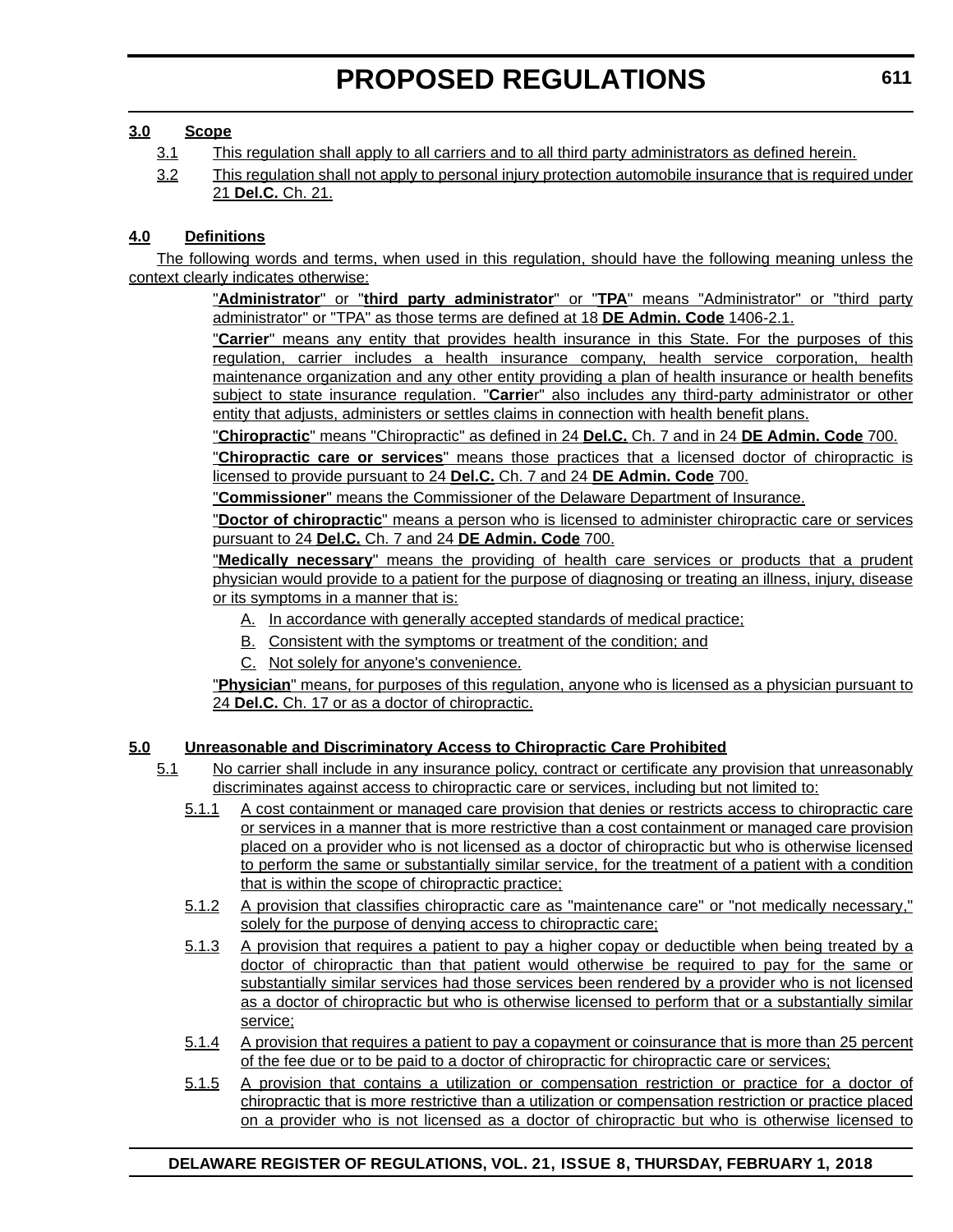perform the same or substantially similar service for the treatment of patients with conditions within the scope of chiropractic care or services, including but not limited to:

- 5.1.5.1 Unreasonable or discriminatory restrictions on the number of compensated visits per condition, or per episode, year, or other period;
- 5.1.5.2 Unreasonable or discriminatory precertification requirements and allowances for initial or subsequent visits, or for the determination of medical necessity; or
- 5.1.5.3 A provision that requires a patient who wishes to seek the care of a doctor of chiropractic to first obtain a referral or other approval from a health-care provider who is not a doctor of chiropractic.
- 5.1.6 Including a provision that would unreasonably deny coverage for a chiropractic technique, method or diagnostic procedure if that chiropractic technique, method or diagnostic procedure is taught by a Chiropractic College or University accredited by the Council on Chiropractic Education (CCE), or has been approved by the Delaware Board of Chiropractic.
- 5.2 Nothing in this section shall prevent a carrier from implementing reasonable and nondiscriminatory cost containment or managed care provisions as permitted by 24 **Del.C.** §716(b).

#### **6.0 Unreasonable and Discriminatory Compensation Prohibited**

- 6.1 No carrier or TPA shall discriminate against or unreasonably deny a doctor of chiropractic compensation for a chiropractic service rendered by that doctor of chiropractic if the carrier would otherwise compensate a provider who is not licensed as a doctor of chiropractic but who is otherwise licensed to perform that same or substantially similar service.
- 6.2 Every carrier or TPA shall utilize the same or similar cost containment and managed care payment strategies to provide payment for chiropractic care or services, regardless of whether the care was delivered by a licensed doctor of chiropractic or by a provider who is not licensed as a doctor of chiropractic but who is otherwise licensed to perform the same or substantially similar service.
- 6.3 No carrier or TPA shall utilize a cost containment or managed care strategy concerning reimbursement for chiropractic care or services, when any one of chiropractic, medical, osteopathic or pharmaceutical care would be a medically suitable treatment for a patient's particular condition and would otherwise be eligible for reimbursement.
- 6.4 Nothing in this section shall prohibit a carrier or a TPA from conducting a utilization review to determine the medical necessity of any services provided.

#### **7.0 Waiver not permitted**

The provisions of this regulation may not be waived, voided, or nullified by contract.

#### **8.0 Causes of Action**

This regulation shall not create a private cause of action for any person or entity other than the Commissioner against a carrier or its representative based upon a violation of 24 **Del.C.** §716 or any provision of this regulation.

#### **9.0 Effective Date**

Section 5.0 of this regulation shall become effective for any policy newly written or renewed on or after January 1, 2019. All other sections of this regulation shall become effective on or after the effective date of this regulation.

**DELAWARE REGISTER OF REGULATIONS, VOL. 21, ISSUE 8, THURSDAY, FEBRUARY 1, 2018**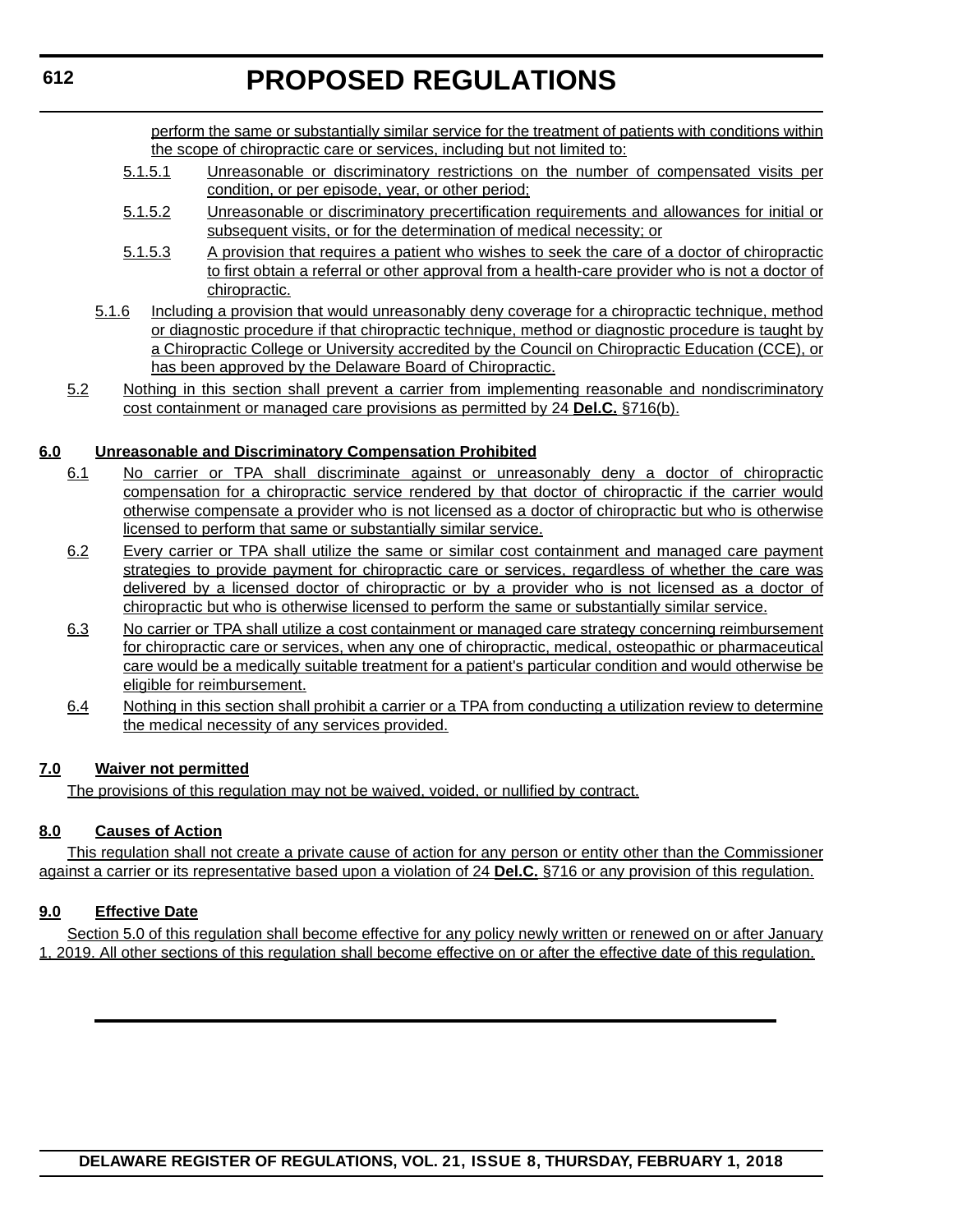# **PROPOSED REGULATIONS**

### <span id="page-20-0"></span>**[DEPARTMENT OF NATURAL RESOURCES AND ENVIRONMENTAL](http://www.dnrec.delaware.gov/fw/Pages/DFW-Portal.aspx)  CONTROL**

**DIVISION OF FISH [AND WILDLIFE](http://www.dnrec.delaware.gov/fw/Pages/DFW-Portal.aspx)**

Statutory Authority: 7 Delaware Code, Section 103(b) (7 **Del.C.** §103(b)) 7 **DE Admin. Code** 3301

> **REGISTER NOTICE SAN #2017-16**

#### **[3300 Non-Tidal Finfish](#page-3-0) 3301 Definitions**

#### **1. TITLE OF THE REGULATIONS:**

7 **DE Admin. Code** 3300 Non-Tidal Finfish - 7 **DE Admin. Code** 3301 Definitions

#### **2. BRIEF SYNOPSIS OF THE SUBJECT, SUBSTANCE AND ISSUES:**

To expand recreational freshwater trout angling opportunities, this action proposes to amend Delaware's nontidal finfish regulation (7 **DE Admin Code** 3301 (1.0)) by defining that portion of Red Clay Creek from the dam just below the boundary between the State of Delaware and the Commonwealth of Pennsylvania to the bridge at Yorklyn Road as a designated trout stream. Trout stream stocking provides an important recreational fishing opportunity in a densely populated area of the State, which has few other freshwater fishing opportunities. Red Clay Creek was formerly included as a designated trout stream, but fish tissue contamination resulting from industrial discharges precluded stocking since 1986. Research trout stockings conducted in Red Clay Creek by the Department in 2011 and 2016 demonstrated that trout once again can be safely stocked and consumed as a result of improving water quality.

Waters designated as trout streams are closed to all fishing 14 days prior to the first Saturday in April to provide for stocking time and fair access and to deter poaching. Such designation also requires an annual trout stamp (\$2.10 resident youth/ \$4.20 resident adult/ \$6.20 non-resident) to fish from the first Saturday in April through June 30 and the first Saturday in October through November 30. No environmental impact is expected as the result of the proposed amendment. The proposed amendment will increase angling opportunities for Delaware's trout anglers and it is anticipated that the return of trout fishing to Red Clay Creek will better distribute trout angling pressure.

- **3. POSSIBLE TERMS OF THE AGENCY ACTION:** None
- **4. STATUTORY BASIS OR LEGAL AUTHORITY TO ACT:** 7 **Del.C.** §103(b)

#### **5. OTHER REGULATIONS THAT MAY BE AFFECTED BY THE PROPOSAL:** None

#### **6. NOTICE OF PUBLIC COMMENT:**

The hearing record on the proposed changes to 7 **DE Admin. Code** 3301 Definitions will open February 1, 2018. Individuals may submit written comments regarding the proposed changes via e-mail to [Lisa.Vest@state.de.us](mailto:Lisa.Vest@state.de.us) or via the USPS to Lisa Vest, Hearing Officer, DNREC, 89 Kings Highway, Dover, DE 19901 (302) 739-9042. A public hearing on the proposed amendment will be held on February 22, 2018 beginning at 6:00 PM in the DNREC Auditorium, located at the Richardson & Robbins Building, 89 Kings Highway, Dover, DE 19901. Public comments will be received until close of business Friday, March 9, 2018.

#### **7. PREPARED BY:**

Stewart Michels Stewart.Michels@state.de.us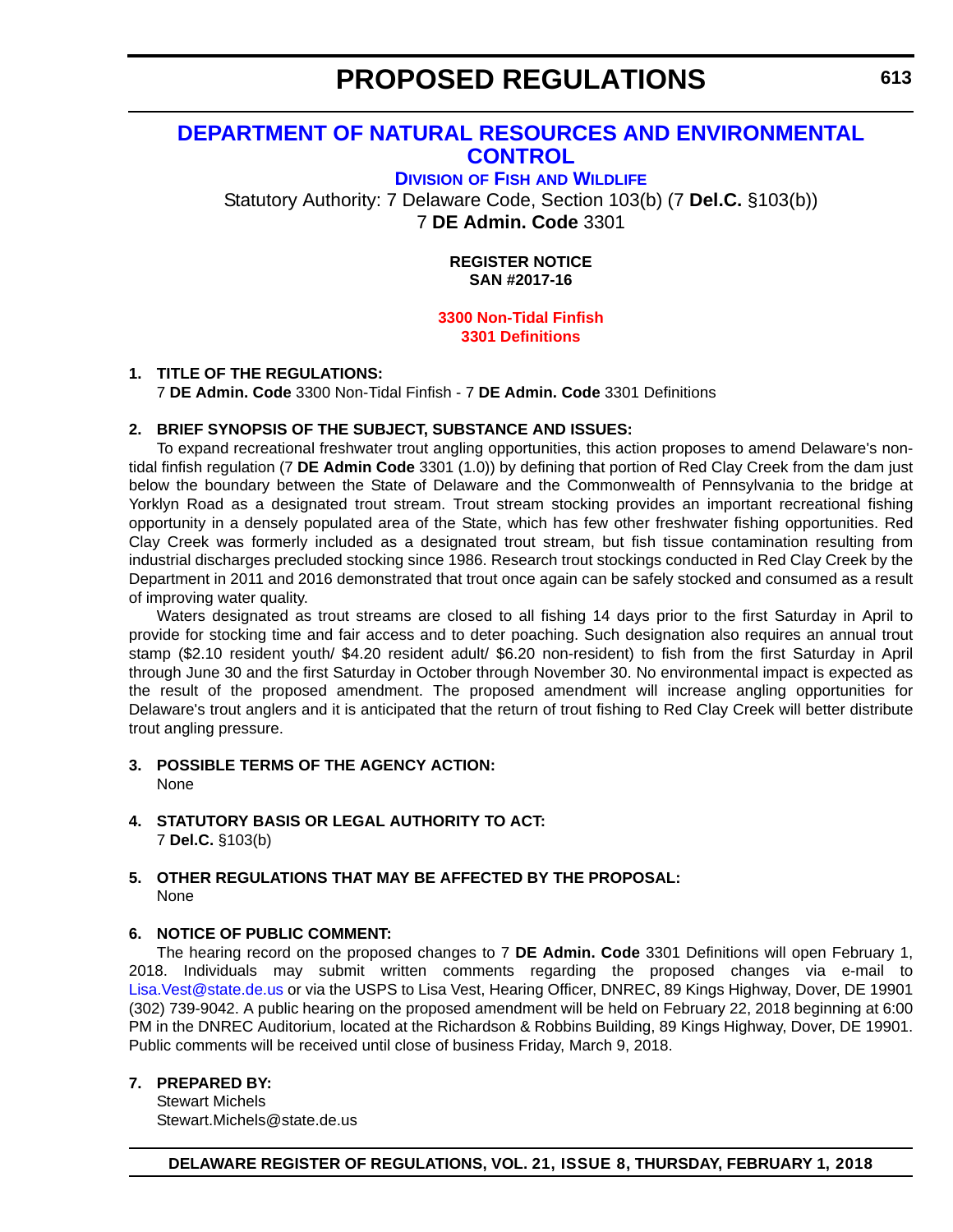# **PROPOSED REGULATIONS**

<span id="page-21-0"></span>(302)739-9914

**\*Please Note: The Regulatory Flexibility Analysis and Impact Statement for this regulation, as required by 29 Del.C. Ch. 104, is available at:**

**<http://regulations.delaware.gov/register/february2018/proposed/21 DE Reg 613RFA 02-01-18.pdf>**

#### **3300 Non-Tidal Finfish**

#### **3301 Definitions**

1.0 For purposes of Regulations 3301 through 3311, the following words and terms shall have the following meaning, unless the context clearly indicates otherwise:

#### *(Break in Continuity Within Section)*

"**Red Clay Creek**", from the dam just below the boundary between the State of Delaware and the Commonwealth of Pennsylvania to the bridge at Yorklyn Road;

**\*Please Note: As the rest of the sections were not amended, they are not being published. A copy of the regulation is available at:**

#### **[3300 Non-Tidal Finfish](http://regulations.delaware.gov/register/february2018/proposed/21 DE Reg 613 02-01-18.htm)**

#### **DIVISION OF FISH [AND WILDLIFE](http://www.dnrec.delaware.gov/fw/Pages/DFW-Portal.aspx)**

Statutory Authority: 7 Delaware Code, Section 103 and 29 Delaware Code, Section 8003(7) (7 **Del.C.** §103 and 29 **Del.C.** §8003(7)) 7 **DE Admin. Code** 3900

**REGISTER NOTICE**

**SAN # 2018-01**

**[3900 Wildlife](#page-3-0)**

**1. TITLE OF THE REGULATIONS:**

7 **DE Admin. Code** 3900 Wildlife

#### **2. BRIEF SYNOPSIS OF THE SUBJECT, SUBSTANCE AND ISSUES:**

7 **DE Admin. Code** 3900 Wildlife is being proposed for amendment to comply with the decision of the Delaware Supreme Court in *Bridgeville R&P Club v. DNREC* (Dec. 7, 2017) that invalidated portions of the existing regulations governing firearms. The emergency regulations promulgated on December 26, 2017 will be superseded by these regulations.

#### **3. POSSIBLE TERMS OF THE AGENCY ACTION:** None

#### **4. STATUTORY BASIS OR LEGAL AUTHORITY TO ACT:**

These regulations are issued by the Secretary pursuant to the power conveyed by the General Assembly for DNREC to promulgate necessary regulations to protect wildlife, 7 **Del.C.** §103, and to "[e]stablish and promulgate such rules and regulations governing the administration and operation of the Department as may be deemed necessary by the Secretary and which are not inconsistent with the laws of this State". 29 **Del.C.** §8003(7).

#### **5. OTHER REGULATIONS THAT MAY BE AFFECTED BY THE PROPOSAL:**

None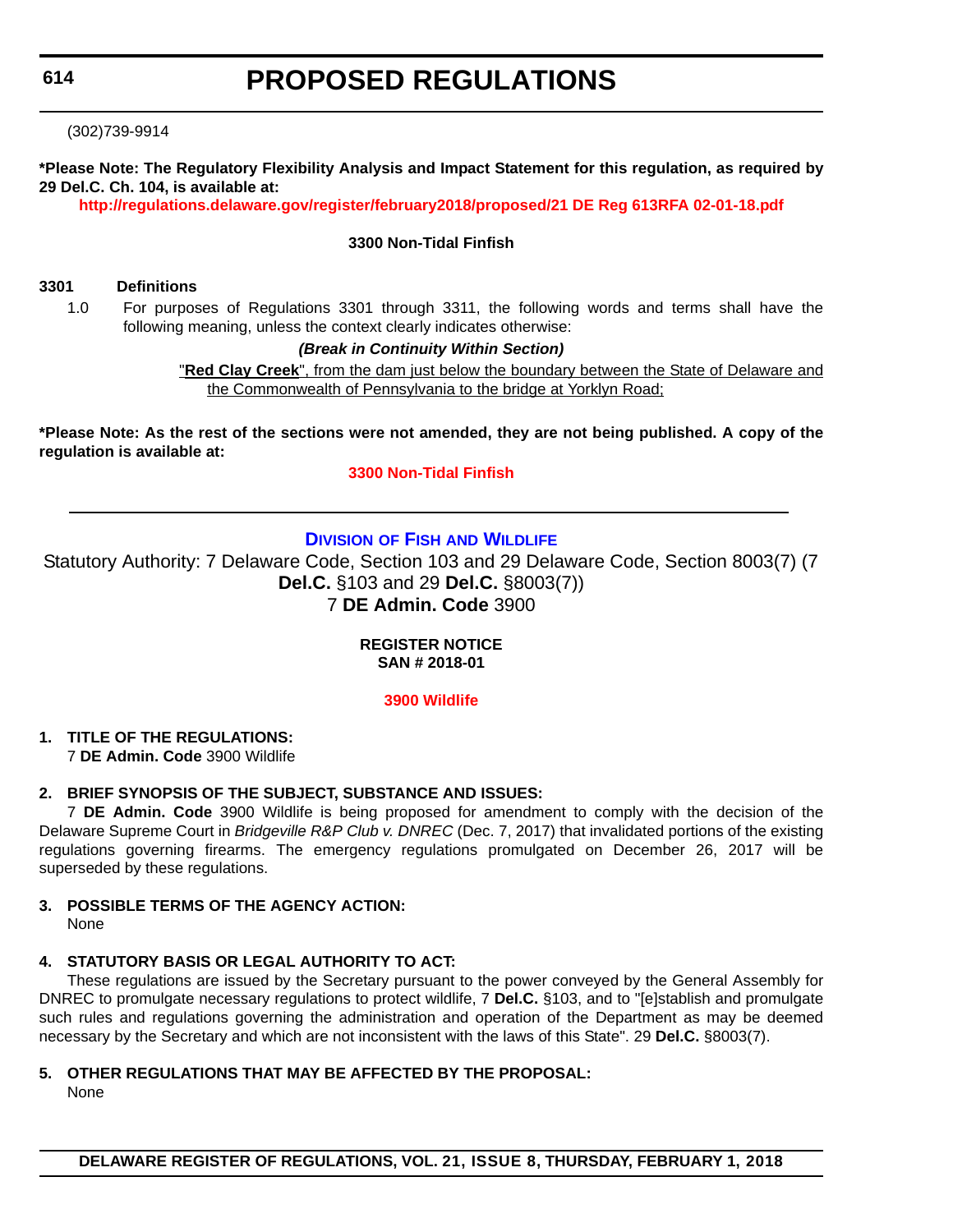# **PROPOSED REGULATIONS**

#### **6. NOTICE OF PUBLIC COMMENT:**

The hearing record on the proposed changes to 7 **DE Admin. Code** 3900 Wildlife will open February 1, 2018 and public comments will be accepted in accordance with 29 **Del.C.** §10118. Individuals may submit written comments regarding the proposed changes via e-mail to [Lisa.Vest@state.de.us](mailto:Lisa.Vest@state.de.us) or via the USPS to Lisa Vest, Hearing Officer, DNREC, 89 Kings Highway, Dover, DE 19901 (302) 739-9042. A public hearing on the proposed amendment will be held on March 12, 2018 beginning at 6:00 pm in the DNREC Auditorium, located at the Richardson & Robbins Building, 89 Kings Highway, Dover, DE 19901.

#### **7. PREPARED BY:**

Dave Saveikis, Director DNREC - Division of Fish & Wildlife 89 Kings Highway, Dover, DE 19901 Phone: 302-739-9910 Fax: 302-739-6157 E-mail: [david.saveikis@state.de.us](mailto:david.saveikis@state.de.us)

#### **\*Please Note: The Regulatory Flexibility Analysis and Impact Statement for this regulation, as required by 29 Del.C. Ch. 104, is available at:**

**<http://regulations.delaware.gov/register/february2018/proposed/21 DE Reg 614RFA 02-01-18.pdf>**

#### **3900 Wildlife** *(Break in Continuity of Sections)*

#### **8.0 General Rules and Regulations Governing Land and Waters Administered by the Division** *(Break in Continuity Within Section)*

8.3 Hunting and Firearms.

#### *(Break in Continuity Within Section)*

- 8.3.4 Firearms on Division Areas.
	- 8.3.4.1 It shall be unlawful for any person to possess a firearm on lands or waters within areas designated in 8.3.4.6 below administered by the Division from March 1 through August 31, except as authorized by the Director in writing, or as set forth below.

#### *(Break in Continuity Within Section)*

- 8.3.4.6 Areas subject to the provisions of 8.3.4.1 above shall include Division offices, visitor centers, nature centers, educational facilities, facilities or locations used for authorized special events or festivals, and maintenance shops, and shall be identified by appropriate signage.
- 8.3.4.7 The Director may grant written approval on a daily basis for the possession of firearms within areas designated in 8.3.4.6 above, upon written application showing good cause related to self-defense or the defense of family, and due regard for the safety of others within areas designated in 8.3.4.6 above.
- 8.3.4.8 Active duty and qualified retired law enforcement officers may possess firearms within areas administered by the Division, including areas designated in 8.3.4.6 above, provided that proper and current credentials shall be produced upon request.
- 8.3.4.9 Delaware residents holding an active current permit to carry a concealed deadly weapon may carry a firearm within areas administered by the Division, including areas designated in 8.3.4.6 above, provided that the permit shall be produced upon request. Residents of other states holding an equivalent permit or license to carry a concealed firearm may be permitted to carry a concealed firearm at the discretion of the Director.
- 8.3.4.10 Firearms may be carried within areas administered by the Division, outside of areas designated in 8.3.4.6 above, by any person not prohibited by 11 **Del.C.** §1448.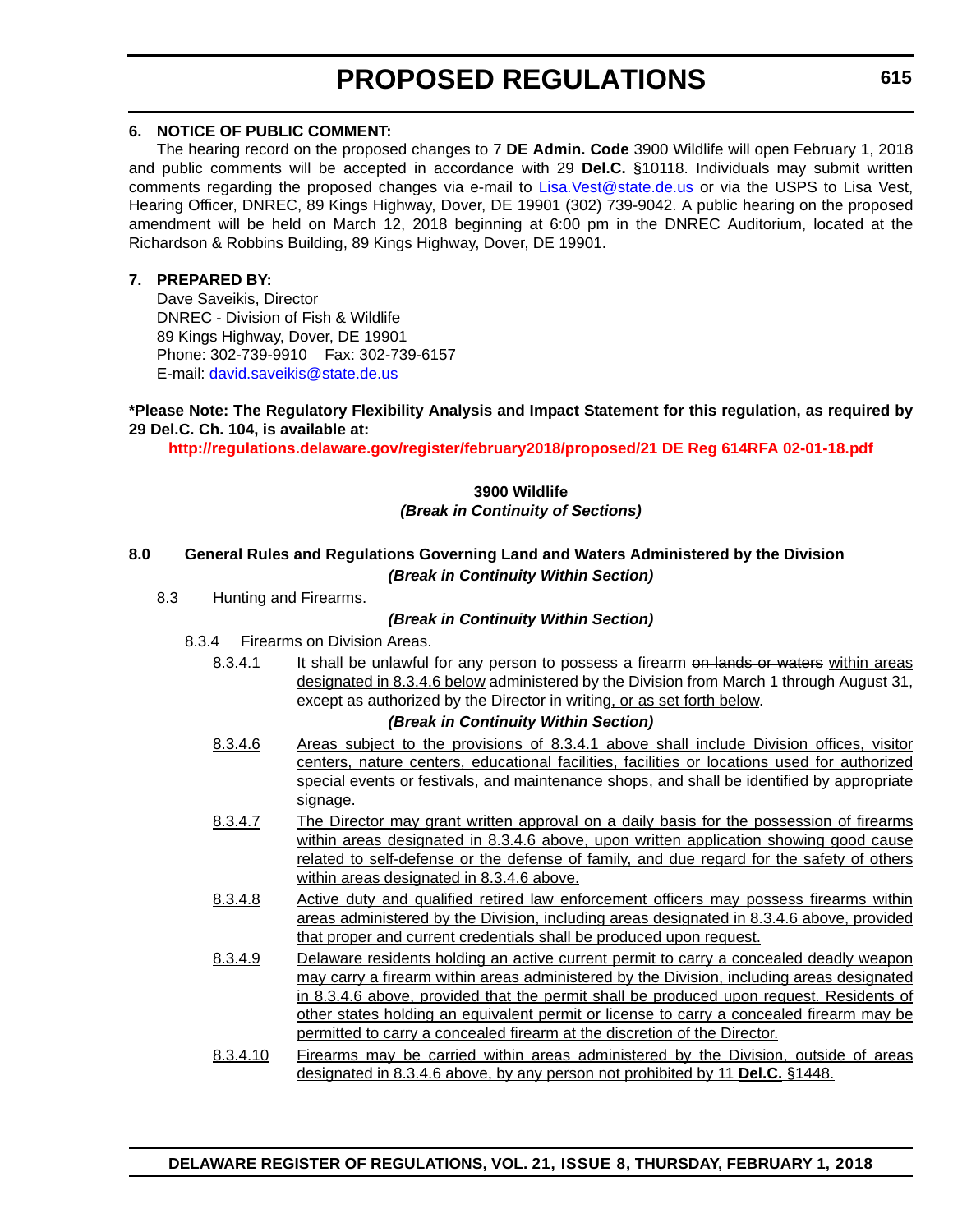# **PROPOSED REGULATIONS**

- <span id="page-23-0"></span>8.3.4.11 Law enforcement officers may limit the discharge of firearms and the use of other weapons within areas administered by the Division, in order to protect public safety and preserve the peace.
- 8.3.4.12 Any person possessing a firearm shall display identification upon request, sufficient to enable a law enforcement officer to undertake a background check.

**\*Please Note: As the rest of the sections were not amended, they are not being published. A copy of the regulation is available at:**

**[3900 Wildlife](http://regulations.delaware.gov/register/february2018/proposed/21 DE Reg 614 02-01-18.htm)** 

#### **DIVISION OF PARKS [AND RECREATION](http://www.destateparks.com/)**

Statutory Authority: 7 Delaware Code, Section 4701(a)(4) and 29 Delaware Code, Section 8003(7) (7 **Del.C.** §4701(a)(4) and 29 **Del.C.** §8003(7)) 7 **DE Admin. Code** 9201

#### **REGISTER NOTICE SAN # 2018-02**

#### **[9201 Regulations Governing State Parks](#page-3-0)**

#### **1. TITLE OF THE REGULATIONS:**

7 **DE Admin. Code** 9201 Regulations Governing State Parks

#### **2. BRIEF SYNOPSIS OF THE SUBJECT, SUBSTANCE AND ISSUES:**

7 **DE Admin. Code** 9201 Regulations Governing State Parks are being proposed for amendment to comply with the decision of the Delaware Supreme Court in *Bridgeville R&P Club v. DNREC* (Dec. 7, 2017) that invalidated portions of the existing regulations governing firearms. The emergency regulations promulgated on December 26, 2017 will be superseded by these regulations.

#### **3. POSSIBLE TERMS OF THE AGENCY ACTION:**

None

#### **4. STATUTORY BASIS OR LEGAL AUTHORITY TO ACT:**

These regulations are issued by the Secretary pursuant to the power conveyed by the General Assembly for DNREC to "[m]ake and enforce regulations relating to the protection, care and use of the areas it administers", 7 **Del.C.** §4701(a)(4), and to "[e]stablish and promulgate such rules and regulations governing the administration and operation of the Department as may be deemed necessary by the Secretary and which are not inconsistent with the laws of this State". 29 **Del.C.** §8003(7).

#### **5. OTHER REGULATIONS THAT MAY BE AFFECTED BY THE PROPOSAL:** None

#### **6. NOTICE OF PUBLIC COMMENT:**

The hearing record on the proposed amendments to 7 **DE Admin. Code** 9201 Regulations Governing State Parks will open February 1, 2018 and public comments will be accepted in accordance with 29 **Del.C.** §10118. Individuals may submit written comments regarding the proposed changes via e-mail to [Lisa.Vest@state.de.us](mailto:Lisa.Vest@state.de.us) or via the USPS to Lisa Vest, Hearing Officer, DNREC, 89 Kings Highway, Dover, DE 19901 (302) 739-9042. A public hearing on the proposed amendment will be held on March 12, 2018 beginning at 6:00 pm in the DNREC Auditorium, located at the Richardson & Robbins Building, 89 Kings Highway, Dover, DE 19901.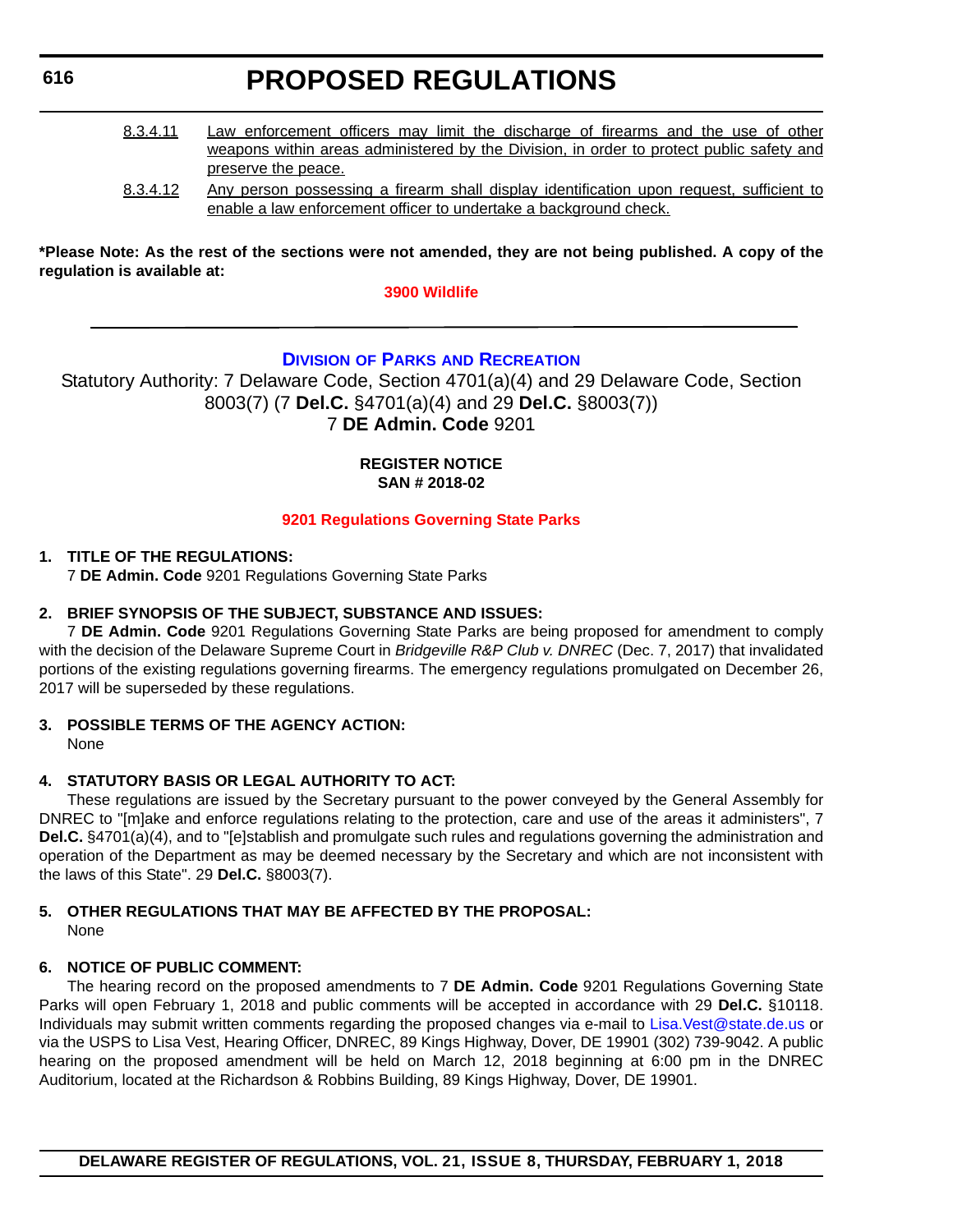#### **7. PREPARED BY:**

Ray Bivens, Director DNREC - Division of Parks & Recreation 89 Kings Highway, Dover, DE 19901 Phone: 302-739-9200 Fax: 302-736-7921 E-mail: [raymond.bivens@state.de.us](mailto:raymond.bivens@state.de.us)

#### **\*Please Note: The Regulatory Flexibility Analysis and Impact Statement for this regulation, as required by 29 Del.C. Ch. 104, is available at:**

**<http://regulations.delaware.gov/register/february2018/proposed/21 DE Reg 616RFA 02-01-18.pdf>**

#### **9201 Regulations Governing State Parks** *(Break in Continuity of Sections)*

#### **21.0 Hunting, Fishing and Wildlife Management - Environmental D Violation**

- 21.1 It shall be unlawful to display, possess or discharge firearms of any description, air rifles, B.B. guns, sling shots, or archery equipment upon lands or waters within designated areas administered by the Division, except with prior written approval of the Director, or as set forth below.
	- 21.1.1 Designated areas shall include park offices, visitor centers, nature centers, bathhouses, restaurants and snack bars, stadiums and facilities while used for sporting events, concerts, and festivals, museums, zoos, stables, educational facilities, dormitories, playgrounds, camping areas, swimming pools, guarded beaches, and water parks, and shall be identified by appropriate signage.
	- 21.1.2 The Director may grant written approval on a daily basis for the possession of firearms within designated areas, upon written application showing good cause related to self-defense or the defense of family, and due regard for the safety of others within the designated areas.
	- 21.1.3 Active duty and qualified retired law enforcement officers may possess firearms within areas administered by the Division, including designated areas, provided that proper and current credentials shall be produced upon request.
	- 21.1.4 Delaware residents holding an active current permit to carry a concealed deadly weapon may carry a firearm within areas administered by the Division, including designated areas, provided that the permit shall be produced upon request. Residents of other states holding an equivalent permit or license to carry a concealed firearm may be permitted to carry a concealed firearm at the discretion of the Director.
	- 21.1.5 Firearms may be carried within areas administered by the Division, outside of designated areas, by any person not prohibited by 11 **Del.C.** §1448.
	- 21.1.6 Law enforcement officers may limit the discharge of firearms and the use of other weapons within areas administered by the Division, in order to protect public safety and preserve the peace.
	- 21.1.7 Any person possessing a firearm shall display identification upon request, sufficient to enable a law enforcement officer to undertake a background check.

**\*Please Note: As the rest of the sections were not amended, they are not being published. A copy of the regulation is available at:**

**[9201 Regulations Governing State Parks](http://regulations.delaware.gov/register/february2018/proposed/21 DE Reg 616 02-01-18.htm)**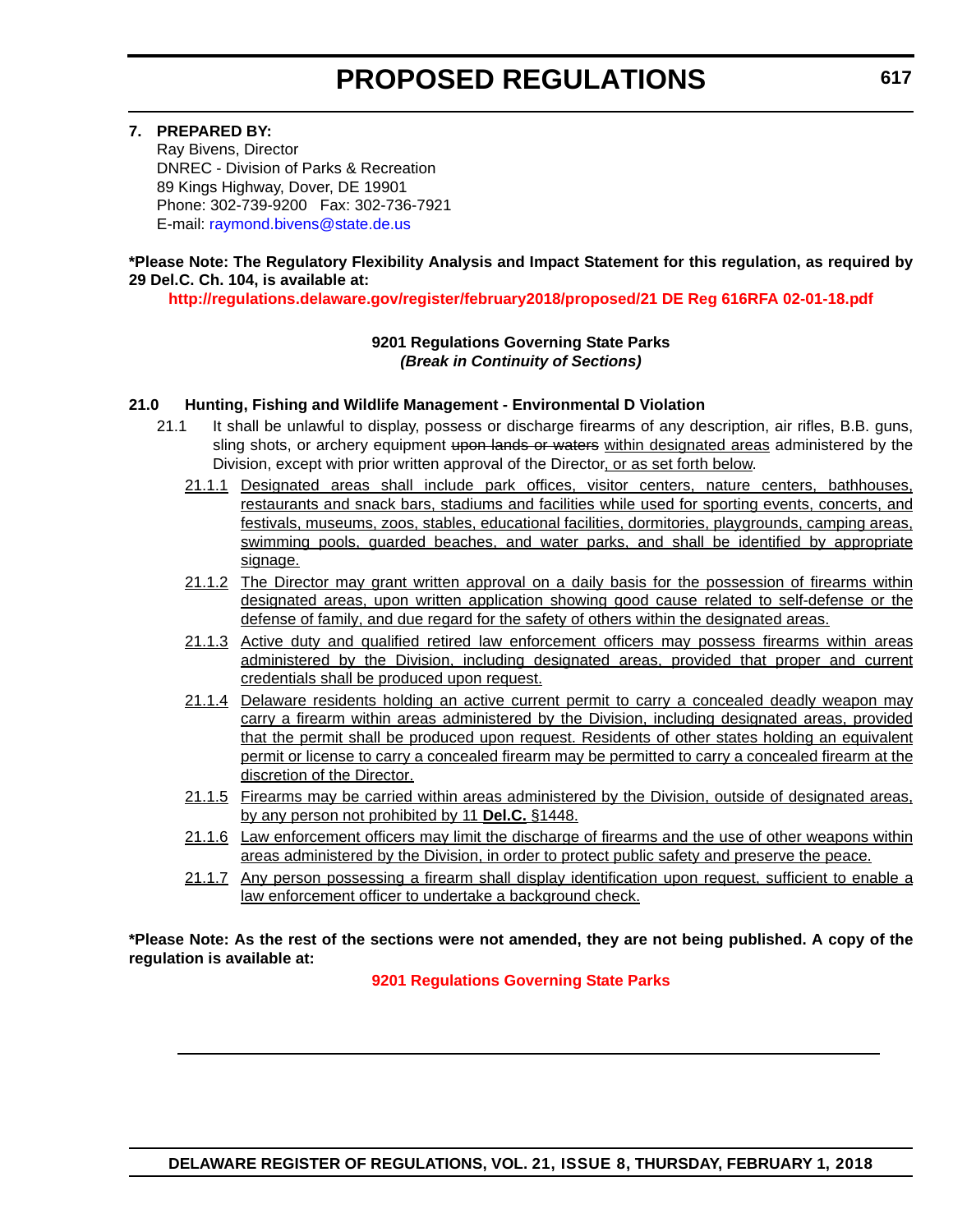### **PROPOSED REGULATIONS**

#### <span id="page-25-0"></span>**DIVISION OF WASTE [AND HAZARDOUS SUBSTANCES](http://www.dnrec.delaware.gov/dwhs/Pages/default.aspx)** Statutory Authority: 7 Delaware Code, Chapter 74B (7 **Del.C.** Ch. 74B) 7 **DE Admin. Code** 1353

**REGISTER NOTICE SAN # 2017-13**

#### **[1353 Boiler Safety Regulations For Boilers, Pressure Vessels, and Nuclear](#page-3-0)**

#### **1. TITLE OF THE REGULATIONS:**

Administrative Code Section 1353, Boiler Safety Regulations For Boilers, Pressure Vessels, and Nuclear **Installations** 

#### **2. BRIEF SYNOPSIS OF THE SUBJECT, SUBSTANCE AND ISSUES:**

The proposed regulations reflect changes that will reduce the likelihood of an incident involving the loss of life and property from a boiler or pressure vessel due to an explosion, equipment failure, or harmful exposure to carbon monoxide. The proposed regulations require owners of boilers located in places accessible to the public such as commercial businesses, churches, hospitals, and schools, to conduct monthly inspections of their boiler systems and record any maintenance, testing, or service performed on the boiler. The proposed regulations also require owners to hire a licensed heating, ventilation, and air conditioning technician to perform an annual service check on the boiler system.

The proposed regulations also amend the inspection and testing requirements for pressure vessels associated with air cannons. The thickness of the wall of the pressure vessels must now be checked using ultrasonic testing technologies to ensure that the wall is thick enough to sustain the maximum allowable working pressure originally assigned to the pressure vessel when it was manufactured. There are also requirements for owners to conduct penetrant testing and necessary repairs on the pressure vessel when a commissioned inspector detects cracks or surface defects during an inspection.

#### **3. POSSIBLE TERMS OF THE AGENCY ACTION:**

There is not a sunset date related to the proposed regulations.

#### **4. STATUTORY BASIS OR LEGAL AUTHORITY TO ACT:**

The statutory basis for these regulations is Title 7 Delaware Code Chapter 74B, Section 7403B(i)

#### **5. OTHER REGULATIONS THAT MAY BE AFFECTED BY THE PROPOSAL:** None.

#### **6. NOTICE OF PUBLIC COMMENT:**

The hearing record on the proposed amendments to 7 **DE Admin. Code** 1353 Boiler Safety Regulations For Boilers, Pressure Vessels, and Nuclear Installations was open on January 1, 2018 and remains open. Public comments will be accepted through March 15th 2018, pursuant to Section 10118 of 29 Del. Code Chapter 101, Administrative Procedures. Individuals may submit written comments regarding the proposed changes via e-mail to [Lisa.Vest@state.de.us](mailto:Lisa.Vest@state.de.us) or via the USPS to Lisa Vest, Hearing Officer, DNREC, 89 Kings Highway, Dover, DE 19901 (302) 739-9042. A public hearing on the proposed amendments will be held on Wednesday February 28, 2018 beginning at 6:00 PM in the DNREC Richardson and Robbins Building Auditorium, 89 Kings Highway Dover, DE 19901. The hearing originally was scheduled for January 25, 2018 but had to be rescheduled due to severe weather which prevented a legal notice from appearing in two newspapers with statewide circulation 20 days prior to the scheduled public hearing.

#### **7. PREPARED BY:**

Name/Phone: Alex Rittberg, 302-395-2500 Email: [Alex.Rittberg@state.de.us](mailto:Alex.Rittberg@state.de.us)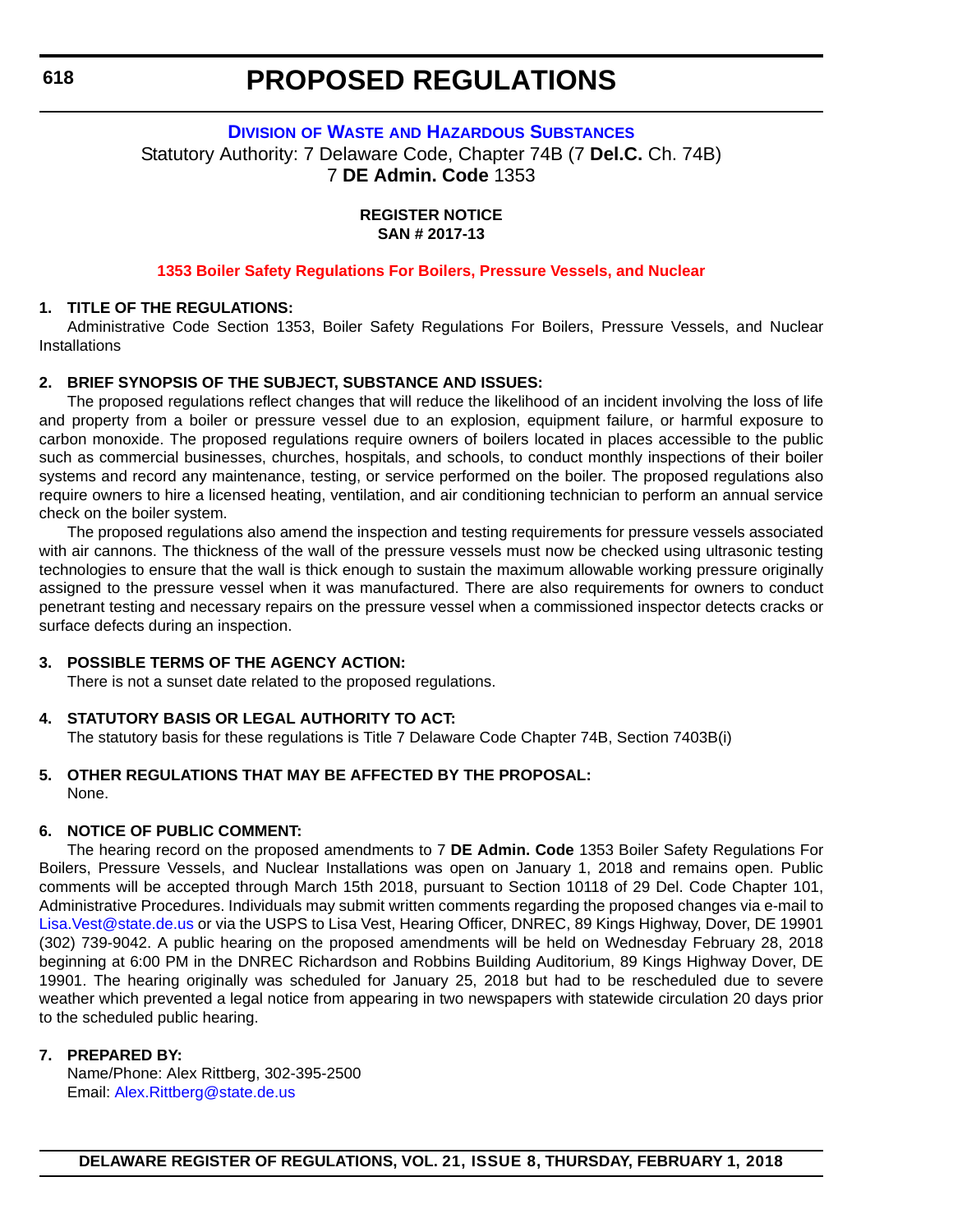# **PROPOSED REGULATIONS**

<span id="page-26-0"></span>**\*Please Note:** 

**(1) The Regulatory Flexibility Analysis and Impact Statement for this regulation, as required by 29 Del.C. Ch. 104, is available at:**

**<http://regulations.delaware.gov/register/february2018/proposed/21 DE Reg 618RFA 02-01-18.pdf>**

**(2) Due to the size of the proposed regulation, it is not being published here. A copy of the regulation is available at:**

**[1353 Boiler Safety Regulations For Boilers, Pressure Vessels, and Nuclear](http://regulations.delaware.gov/register/february2018/proposed/21 DE Reg 618 02-01-18.htm)** 

### **[DEPARTMENT OF STATE](https://dpr.delaware.gov/)**

### **DIVISION [OF PROFESSIONAL REGULATION](https://dpr.delaware.gov/)**

**1400 BOARD [OF ELECTRICAL](https://dpr.delaware.gov/boards/electrician/) EXAMINERS**

Statutory Authority: 24 Delaware Code, Section 1406(a)(1) (24 **Del.C.** §1406(a)(1)) 24 **DE Admin. Code** 1400

#### **PUBLIC NOTICE**

#### **[1400 Board of Electrical Examiners](#page-3-0)**

Pursuant to 24 **Del.C.** §1406(a)(1), the Delaware Board of Electrical Examiners has proposed revisions to its rules and regulations. The rules pertaining to late renewal for Electrical Inspection Agencies have been modified.

A public hearing will be held on March 7, 2018 at 8:30 a.m. in the second floor conference room A of the Cannon Building, 861 Silver Lake Boulevard, Dover, Delaware, where members of the public can offer comments on the amendments to the rules and regulations. Anyone wishing to receive a copy of the proposed rules and regulations may obtain a copy from the Delaware Board of Electrical Examiners, 861 Silver Lake Boulevard, Dover, Delaware 19904. Persons wishing to submit written comments may forward these to the Board at the above address.

In accordance with 29 **Del.C.** §10118(a), the final date to receive written comments will be 15 days following the public hearing.

#### **\*Please Note: The Regulatory Flexibility Analysis and Impact Statement for this regulation, as required by 29 Del.C. Ch. 104, is available at:**

**<http://regulations.delaware.gov/register/february2018/proposed/21 DE Reg 619RFA 02-01-18.pdf>**

#### **1400 Board of Electrical Examiners** *(Break in Continuity of Sections)*

#### **7.0 Expiration and Renewal**

#### *(Break in Continuity Within Section)*

- 7.4 A licensed electrical inspection agency may renew an expired license within 45 days after the renewal deadline by meeting all requirements and paying a late fee set by the Division.
- 7.47.5 A licensee with an active license may request in writing to be placed on inactive status. Inactive status can be renewed electronically on a biennial basis by attestation of completing the required CE for licensure. Inactive licenses may be reactivated by the Board upon written request with proof of insurance (as required in accordance with Section 6.0) and payment of the appropriate fee set by the Division.
- 7.57.6 A licensee is not authorized to work as a licensed electrician in this State during the period of inactive status.
- 7.67.7 An individual whose license has expired for more than one year must reapply as a new applicant. Any prior training and experience can be used to satisfy the requirements under 24 **Del.C.** §1408(a). However, the applicant must take the examination required by §1408(5) and achieve a passing score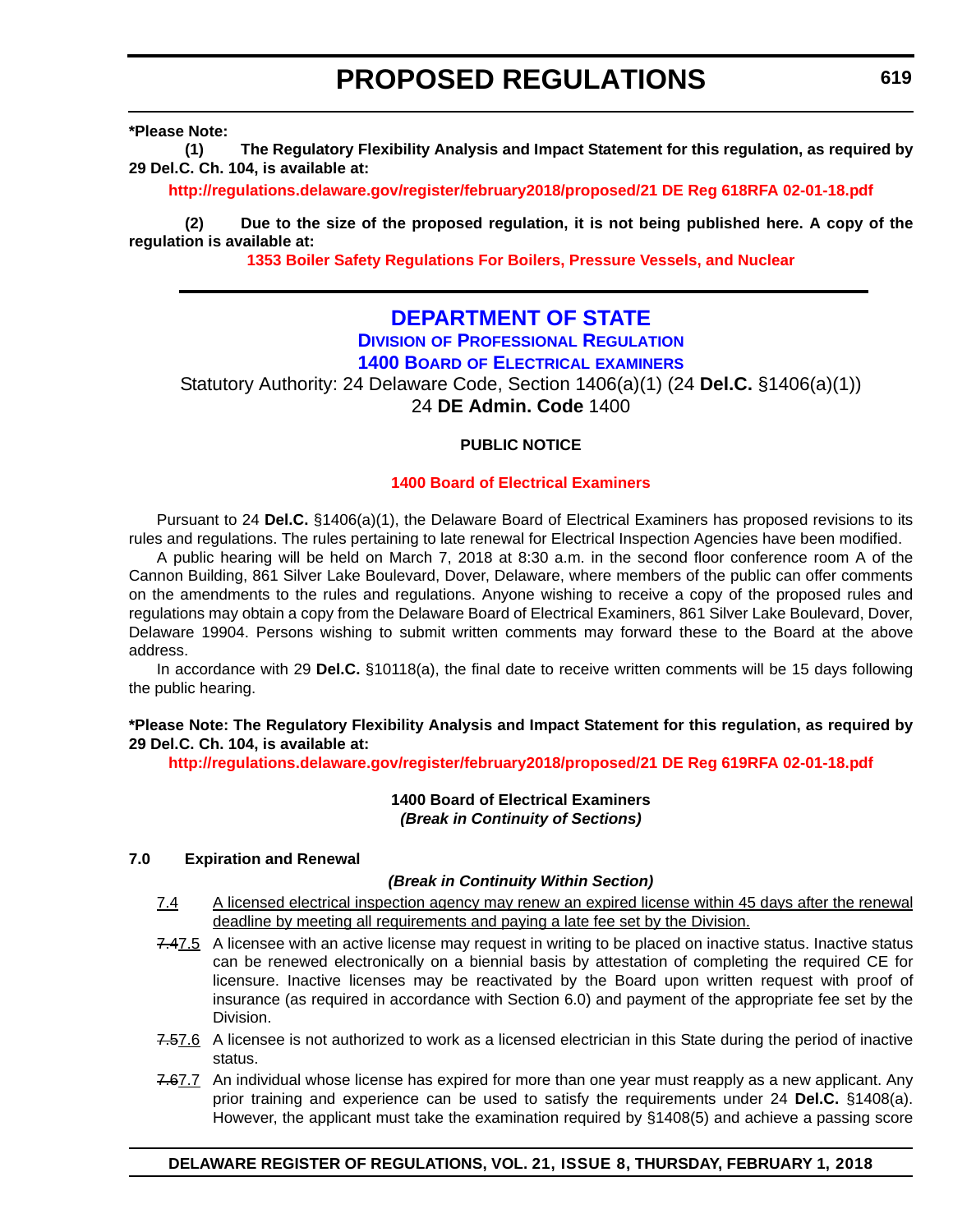<span id="page-27-0"></span>unless he or she previously passed an approved licensure test that covered the National Electric Code that is the standard in Delaware at the time of the new application.

**\*Please Note: As the rest of the sections were not amended, they are not being published. A copy of the regulation is available at:**

#### **[1400 Board of Electrical Examiners](http://regulations.delaware.gov/register/february2018/proposed/21 DE Reg 619 02-01-18.htm)**

#### **[PUBLIC SERVICE COMMISSION](https://depsc.delaware.gov/)**

Statutory Authority: 26 Delaware Code, Section 362(b) (26 **Del.C.** §362(b)) 26 **DE Admin. Code** 3008

#### **PUBLIC NOTICE**

**[3008 Rules and Procedures to Implement the Renewable Energy Portfolio Standard \(Opened August 23,](#page-3-0)  2005)**

> | | | | | | | | | |

IN THE MATTER OF THE ADOPTION OF RULES AND PROCEDURES TO IMPLEMENT THE RENEWABLE ENERGY PORTFOLIO STANDARDS ACT, 26 *DEL. C.* §§ 351-363, AS APPLIED TO RETAIL ELECTRICITY SUPPLIERS (OPENED AUGUST 23, 2005; REOPENED SEPTEMBER 4, 2007; AUGUST 5, 2008; SEPTEMBER 22, 2009; AUGUST 17, 2010; SEPTEMBER 6, 2011, SEPTEMBER 18, 2012; FEBRUARY 2, 2017)

PSC REGULATION DOCKET NO. 56

#### **PUBLIC NOTICE OF PROPOSED REGULATIONS**

The Delaware Public Service Commission, in compliance with the Memorandum Opinion, issued December 30, 2016, in *Delaware Division of the Public Advocate v. Delaware Public Service Commission,* C.A. N15A-12-002 AML, and pursuant to 26 **Del.C.** §362(b), proposes to revise its regulations for the limited purpose of complying with the Memorandum Opinion, issued December 30, 2016, in *Delaware Division of the Public Advocate v. Delaware Public Service Commission,* C.A. N15A-12-002 AML; that is, specifically to promulgate regulations to amend 26 *Del. Admin. C.* §3008-3.2.21 and related regulations as needed to specify the procedures for freezing the minimum cumulative solar photovoltaic and eligible energy resource requirements under 26 **Del.C.** §354(i) and (j).

You can review the proposed revised Rules in the February 2018 issue of the Delaware *Register of Regulations*. You can also review the Order and the proposed revised Rules in the PSC's electronic filing system DelaFile at <http://delafile.delaware.gov/>and for docket # input "Reg. 56." If you wish to obtain written copies of the Order and proposed revised Rules, please contact the PSC at (302) 736-7500. Copies in excess of the first twenty pages are \$0.10 per page. Payment is expected prior to copying (if you wish the copies to be mailed) or at the time the copies are retrieved (if you retrieve them in person).

Written comments can be filed electronically in DelaFile at <http://delafile.delaware.gov/>by filling out the Public Comment Form located under Public Links. Written comments can also be mailed to Joseph DeLosa, Public Service Commission, Cannon Building, 861 Silver Lake Blvd., Suite 100, Dover, DE 19904 or via email to [joseph.delosa@state.de.us,](mailto:joseph.delosa@state.de.us) with the subject line "Regulation Docket No. 56." Written comments will be accepted until Wednesday, March 14, 2018, pursuant to 29 **Del.C.** §10118(a).

#### **ORDER NO. 9016**

AND NOW, this 16<sup>th</sup> day of January, 2018, the Delaware Public Service Commission ("Commission") determines and orders the following: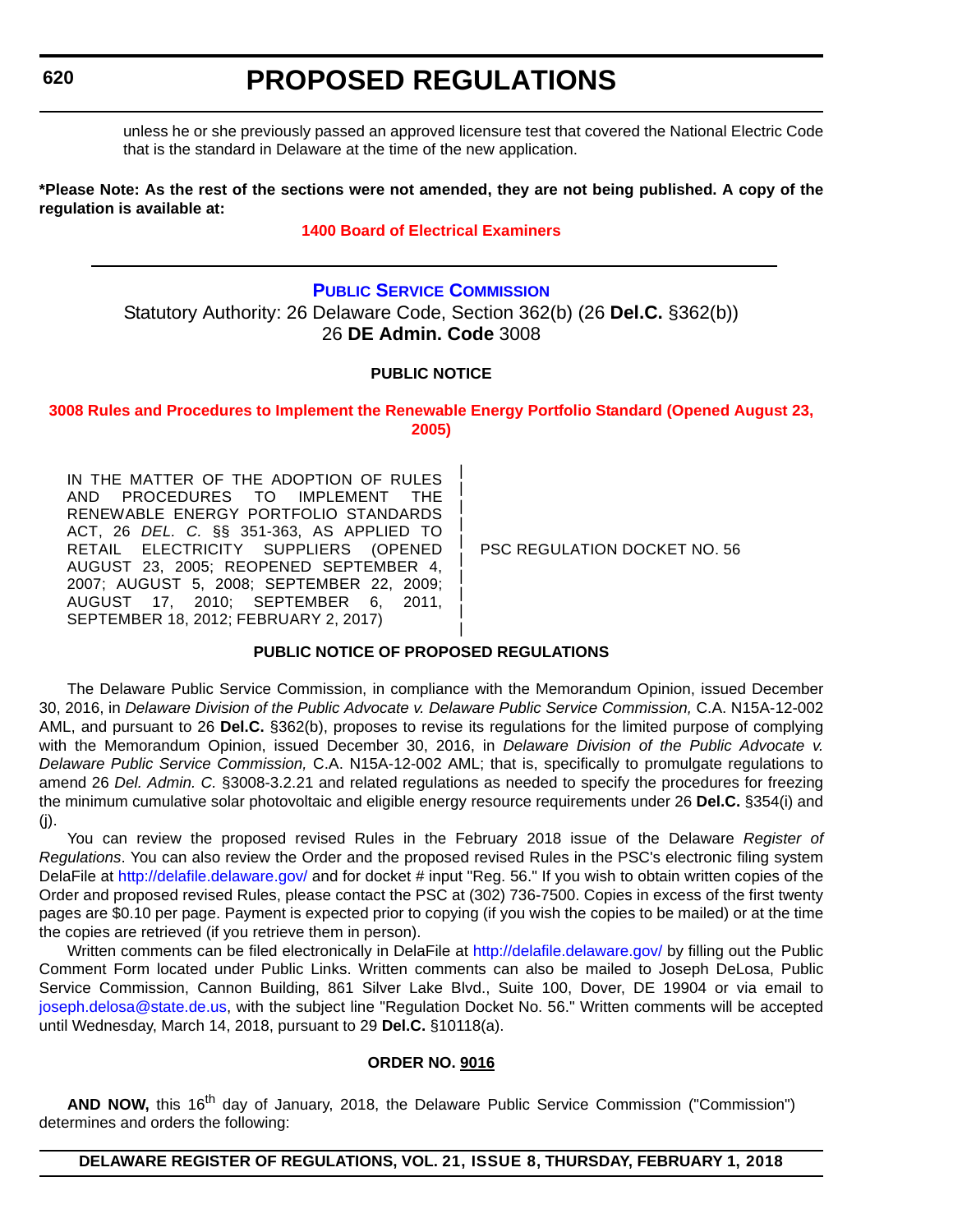# **PROPOSED REGULATIONS**

**WHEREAS,** on October 2, 2015, in Docket No. 15-1462, the Delaware Division of the Public Advocate ("DPA") filed a Petition requesting that this Commission open a docket to consider whether to amend 26 *Del. Admin. C.* § 3008-3.2.21 to issue regulations governing when a freeze of the minimum percentages of eligible energy resources and solar photovoltaics may be declared pursuant to 26 **Del.C.** §354(i) and (j); and on October 12, 2015, the Caesar Rodney Institute ("CRI") submitted a Petition supporting the DPA's Petition;

**WHEREAS,** on October 27, 2015, the Commission Staff ("Staff") and the Delaware Department of Natural Resources and Environmental Conservation ("DNREC") filed a Joint Motion opposing the Petitions of the DPA and CRI and requesting that the Commission deny the Petitions (the "Joint Motion"); and on October 29, 2015, the DPA and CRI filed a joint response ("Joint Response") to the Joint Motion;

**WHEREAS,** the Commission also received a letter signed by eight members of the Delaware House of Representatives supporting the Petition, and written comments from Dr. Jeremy Firestone and the Mid-Atlantic Renewable Energy Coalition opposing the Petition;

**WHEREAS,** on November 3, 2015, the Commission met at its regularly-scheduled meeting to consider the Petition, the Joint Motion, the Joint Response, and other written comments, and to hear oral argument from the parties. After deliberations, the Commission denied the Petition and closed the docket. This decision was memorialized in Order No. 8807, which explained the Commission's decision as follows:

The language of the REPSA [Renewable Energy Portfolio Standards Act, 26 **Del.C.** §§351-363] is not a model of clarity. We believe that the language could be improved to make the respective responsibilities of the Commission and DNREC clearer, and we question whether the aims of the statute will be accomplished given the dispute about how to interpret the language. We urge the General Assembly to clarify those responsibilities going forward. In the meantime, we interpret Sections 354(i) and (j) to provide DNREC with the primary responsibility for issuing regulations governing when a freeze of the minimum percentages of eligible energy resources and solar photovoltaics may be declared.<sup>1</sup>

**WHEREAS,** on December 7, 2015, the DPA filed a Notice of Appeal of the Commission's decision in Order No. 8807 with the Superior Court of the State of Delaware (the "Court"); and

**WHEREAS,** after briefing and oral argument by the DPA and the Commission, on December 30, 2016, the Court issued a Memorandum Opinion<sup>2</sup> reversing the Commission's decision in Order No. 8807 and remanding to the Commission for proceedings consistent with the decision; and

**WHEREAS,** in compliance with the Court's Memorandum Opinion, on February 2, 2017, the Commission adopted Order No. 9025 in Docket No. 15-1462, which 1) re-opened Docket No. 15-1462 for the limited purpose of complying with the Memorandum Opinion, issued December 30, 2016, in *Delaware Division of the Public Advocate v. Delaware Public Service Commission,* C.A. N15A-12-002 AML; 2) reversed Ordering Paragraph No. 21 of Order No. 8807, which denied the Petition of the DPA and CRI; and 3) directed Staff to reopen Regulation Docket 56 for the limited purpose of complying with the Memorandum Opinion, issued December 30, 2016, in *Delaware Division of the Public Advocate v. Delaware Public Service Commission,* C.A. N15A-12-002 AML; that is, specifically to promulgate regulations to amend 26 Del. Admin. C. §3008-3.2.21 and related regulations as needed to specify the procedures for freezing the minimum cumulative solar photovoltaic and eligible energy resource requirements under 26 **Del.C.** §§354(i) and (j); and

**WHEREAS,** on February 2, 2017, the Commission adopted Order No. 9024 in this docket, which required the publication of proposed Rules in the March 1, 2017 Delaware *Register of Regulations*, publication of public notice, and a public comment period through April 24, 2017; and

**WHEREAS,** at the public hearing at the April 6, 2017 regularly-scheduled Commission meeting, the Commission heard public comments; and

**WHEREAS,** before April 24, 2017, 104 written public comments were received, including comments from the DPA, CRI, DNREC, and Mr. Gary Myers, among others; and

**WHEREAS,** on July 20, 2017, Staff filed its Review and Recommendation of the public comments and recommended that the Commission republish revised regulations; and

\_\_\_\_\_\_\_\_\_\_\_\_\_\_\_\_\_\_\_\_\_\_\_\_\_\_

<sup>1.</sup> Order No. 8807, ¶ 9 (Dec. 3, 2015).

<sup>2.</sup> Memorandum Opinion, *Delaware Division of the Public Advocate v. Delaware Public Service Commission*, C.A. N15A-12-002 AML (Dec. 30, 2016).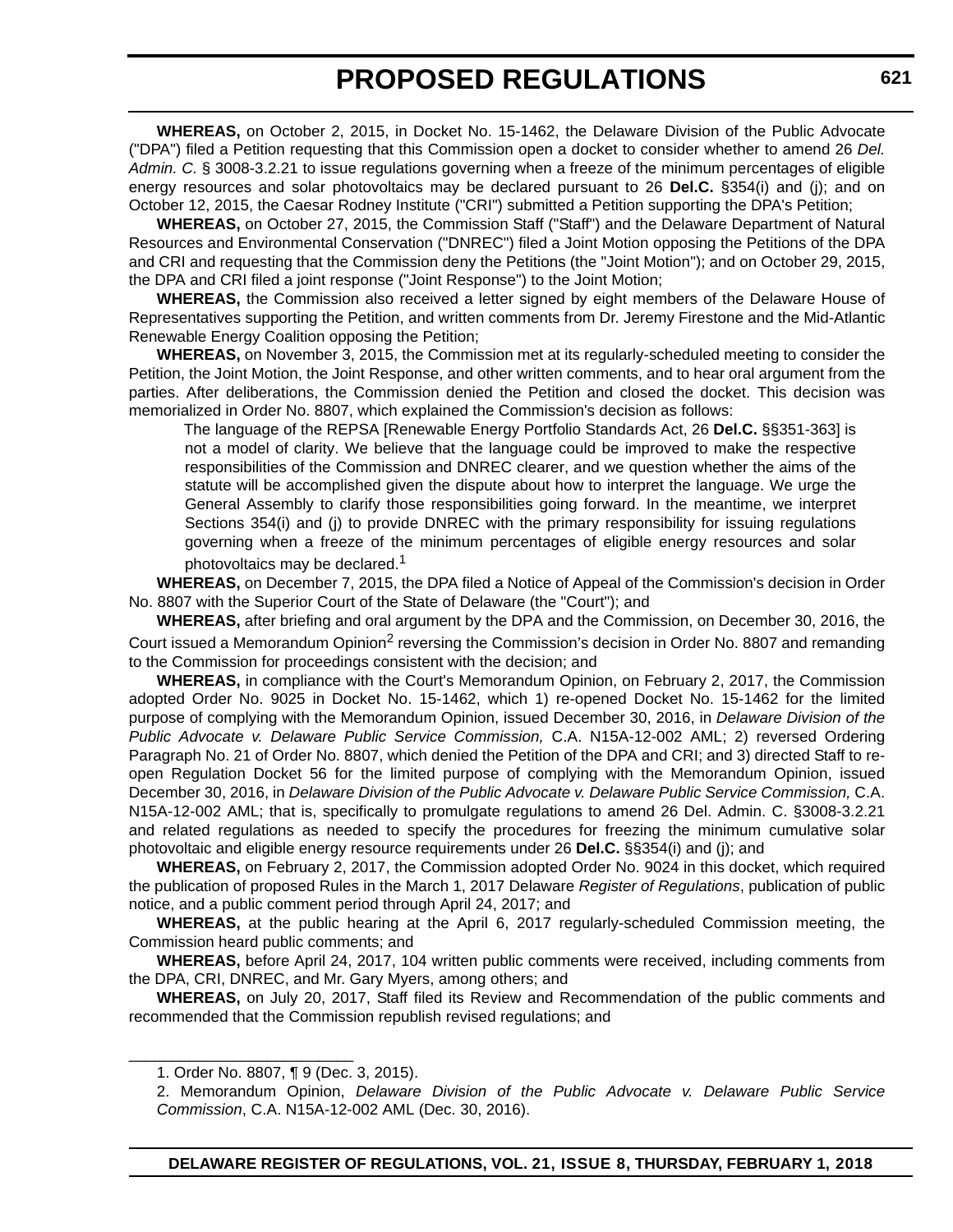**WHEREAS,** after consideration of these public comments and Staff's recommendation, on July 25, 2017, the Commission adopted Order No. 9090 which republished revised regulations in the September 1, 2017 Delaware *Register of Regulations*, and opened a comment period through October 2, 2017; and

**WHEREAS,** before expiration of the October 2, 2017 comment period, 8 written public comments were received, and 24 additional public comments were received after the comment period deadline; and

**WHEREAS,** on November 17, 2017, notice of the hearing was published in the *Delaware State News* and *The News Journal*, which took place on December 7, 2017, to determine whether to finalize the proposed regulations approved in Order No. 9090 or republish the substantively revised regulations in this docket; and

**WHEREAS,** at the December 7, 2017 hearing, the Commission heard arguments on the contested issues from several of the parties that submitted comments, and directed republishing of the proposed regulations in accordance with the Commission's deliberations.

#### **NOW, THEREFORE, IT IS HEREBY ORDERED BY THE AFFIRMATIVE VOTE OF NOT FEWER THAN THREE COMMISSIONERS:**

1. That, pursuant to 29 **Del.C.** §§1133 and 10115(a), the Commission Secretary shall transmit to the Registrar of Regulations for publication on February 1, 2018 in the Delaware *Register of Regulations* a copy of this Order, along with copies of the proposed and current Rules (**Exhibits "B" and "C",** respectively).

2. That the Commission Secretary shall publish, in the manner described below, the Notice of Proposed Rulemaking attached as **Exhibit "A"**. Such notice shall be published in the *Delaware State News* and *The News Journal* by February 1, 2018. The notice shall also be sent to the Delaware Registrar of Regulations for publication on February 1, 2018 in the Delaware *Register of Regulations*.

3. That the Commission will enter an Order setting forth the reasoning for our final regulations at a later date.

4. That, pursuant to 29 **Del.C.** §§10115(a) and 10116, the Commission encourages persons or entities to submit written comments on or before Friday, March 2, 2018.

5. That the Commission reserves jurisdiction and authority to enter such further orders as may be deemed necessary or proper.

#### **BY ORDER OF THE COMMISSION:**

Dallas Winslow, Chair (absent) Joann T. Conaway, Commissioner Harold B. Gray, Commissioner Manubhai C. Karia, Commissioner

K. F. Drexler, Commissioner **ATTEST: Donna Nickerson, Secretary** 

#### **\*Please Note:**

**(1) The Regulatory Flexibility Analysis and Impact Statement for this regulation, as required by 29 Del.C. Ch. 104, is available at:**

**<http://regulations.delaware.gov/register/february2018/proposed/21 DE Reg 620RFA 02-01-18.pdf>**

**(2) Due to the size of the proposed regulation, it is not being published here. A copy of the regulation is available at:**

**[3008 Rules and Procedures to Implement the Renewable Energy Portfolio Standard \(Opened August 23,](http://regulations.delaware.gov/register/february2018/proposed/21 DE Reg 620 02-01-18.htm)  2005)**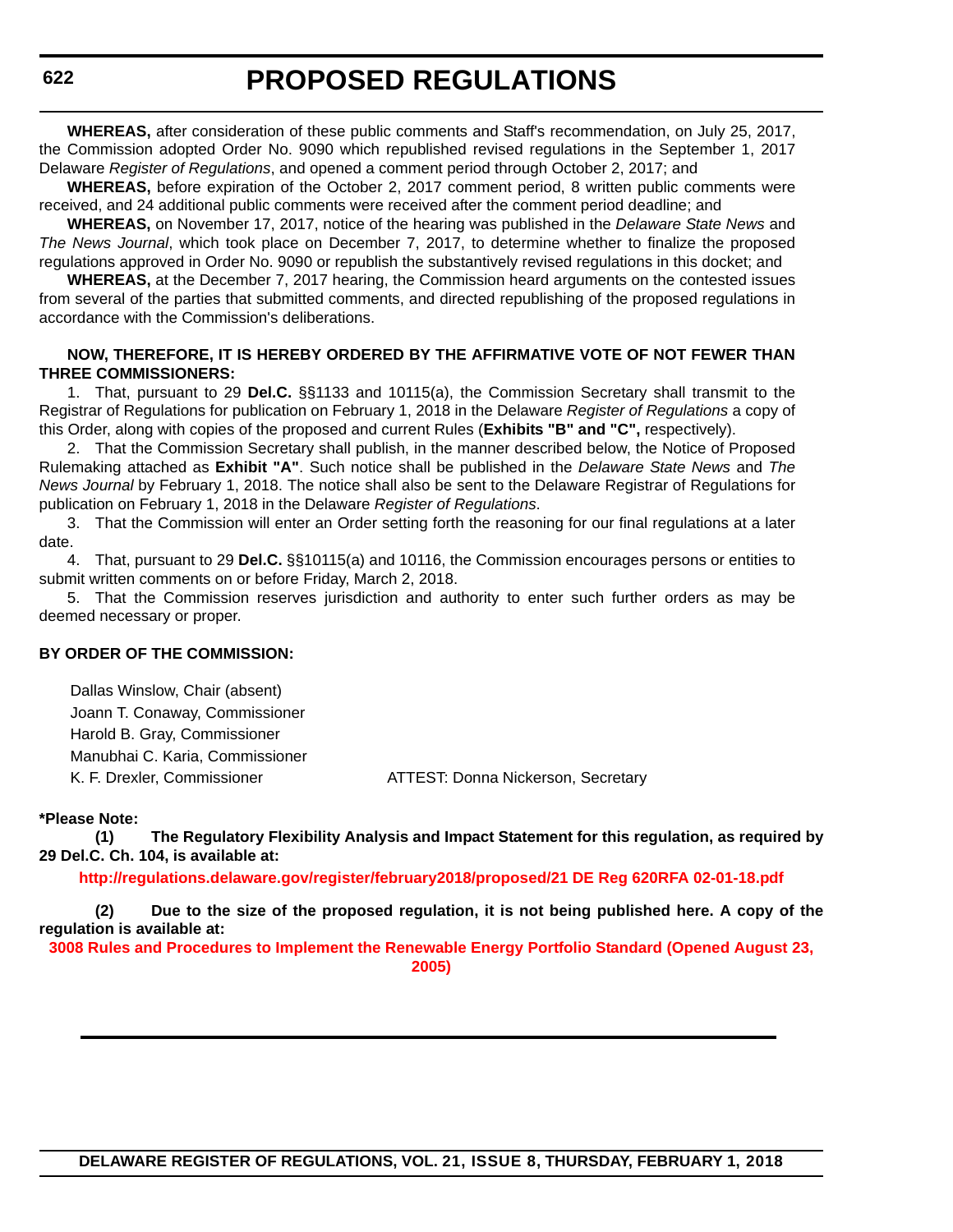#### **Symbol Key**

<span id="page-30-0"></span>Arial type indicates the text existing prior to the regulation being promulgated. Underlined text indicates new text added at the time of the proposed action. Language which is stricken through indicates text being deleted. **Bracketed Bold language]** indicates text added at the time the final order was issued. **Bracketed bold stricken through]** indicates language deleted at the time the final order was issued.

#### **Final Regulations**

The opportunity for public comment shall be held open for a minimum of 30 days after the proposal is published in the *Register of Regulations*. At the conclusion of all hearings and after receipt within the time allowed of all written materials, upon all the testimonial and written evidence and information submitted, together with summaries of the evidence and information by subordinates, the agency shall determine whether a regulation should be adopted, amended or repealed and shall issue its conclusion in an order which shall include: (1) A brief summary of the evidence and information submitted; (2) A brief summary of its findings of fact with respect to the evidence and information, except where a rule of procedure is being adopted or amended; (3) A decision to adopt, amend or repeal a regulation or to take no action and the decision shall be supported by its findings on the evidence and information received; (4) The exact text and citation of such regulation adopted, amended or repealed; (5) The effective date of the order; (6) Any other findings or conclusions required by the law under which the agency has authority to act; and (7) The signature of at least a quorum of the agency members.

The effective date of an order which adopts, amends or repeals a regulation shall be not less than 10 days from the date the order adopting, amending or repealing a regulation has been published in its final form in the *Register of Regulations*, unless such adoption, amendment or repeal qualifies as an emergency under §10119.

### **[DEPARTMENT OF AGRICULTURE](https://dda.delaware.gov/nutrients/index.shtml)**

**OFFICE OF [THE SECRETARY](https://dda.delaware.gov/nutrients/index.shtml)** Statutory Authority: 3 Delaware Code, Section 2220(a) (3 **Del.C.** §2220(a)) 3 **DE Admin. Code** 1201

#### **ORDER**

#### **[1201 Nutrient Management Certification Regulations](#page-3-0)**

The Delaware Nutrient Management Commission pursuant to 3 **Del.C**. §2220(a), proposed to revise its regulations adding a new regulation incorporating by reference the State Technical Standards developed by an appointed committee to establish appropriate standards for nutrient application, development and implementation of nutrient management and animal waste management plans, compliance with CAFO permits, and siting new CAFO facilities.

#### **Summary of the Evidence and Information Submitted**

Following publication in the Delaware *Register of Regulations* on July 1, 2017 a written public comment period was held open for thirty days. At its meeting on August 1, 2017, the Commission deliberated upon a single written comment submitted by Dr. Amy Shober of the University of Delaware requesting that the State Technical Standard pertaining to field staging be amended to allow for 120 days instead of 90. After deliberation upon the comment received, the Commission determined that substantive changes were necessary to change the field staging standard to 120 days. The regulations were amended, and republished in the Delaware *Register of Regulations* on September 1, 2017. A written public comment period was opened from September 1, 2017 until October 2, 2017. No comments were received during that time.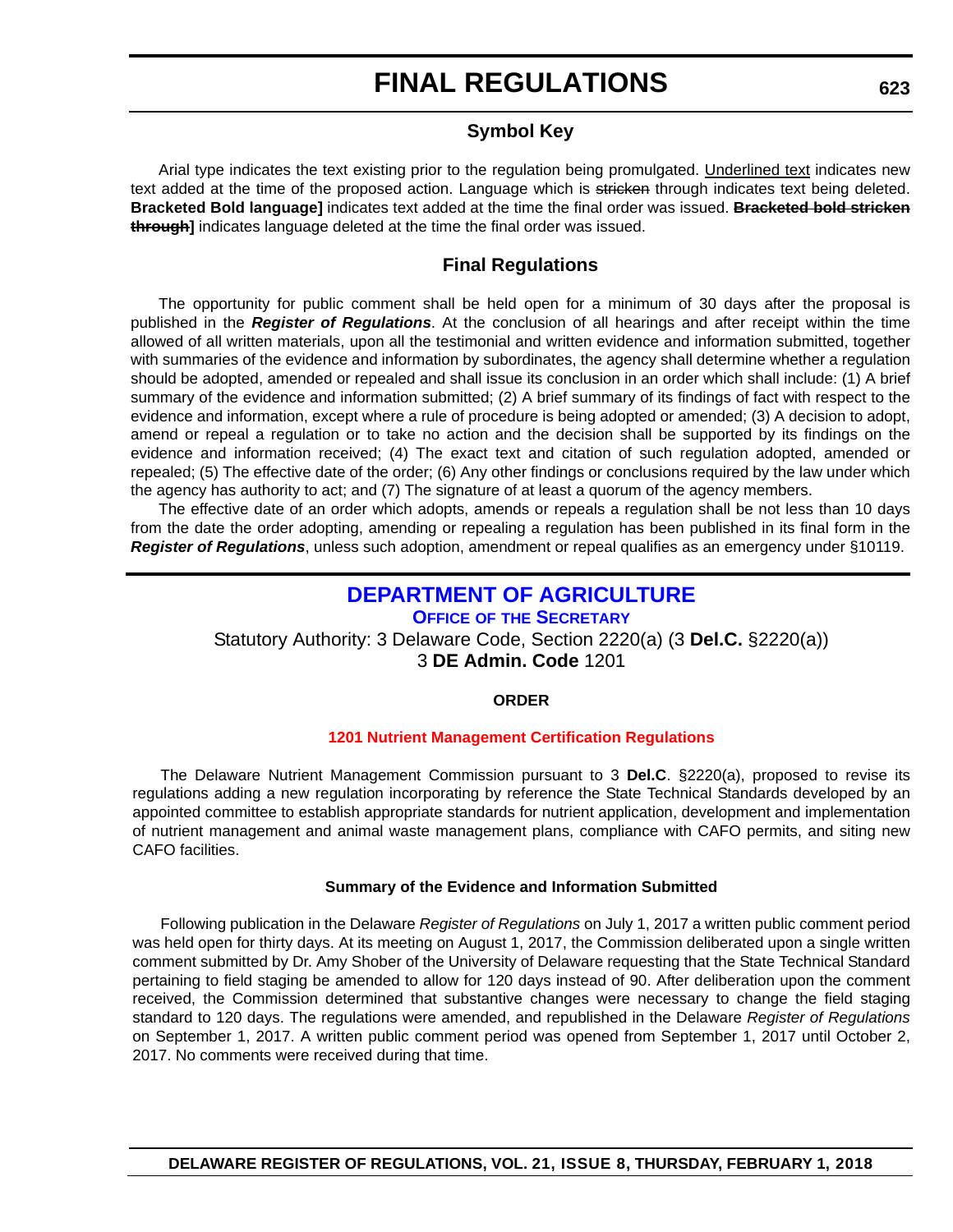#### **FINDINGS OF FACT AND CONCLUSIONS**

1. The public was given notice and an opportunity to provide the Commission with comments in writing on the proposed amendments to the Board's regulations.

2. There were no public comments provided to the Commission during the second written public comment period.

3. Pursuant to 3 **Del.C.** §2220(a), the Commission has statutory authority to promulgate rules and regulations clarifying specific statutory sections of its statute.

4. The proposed changes seek to incorporate by reference the State Technical Standards developed by an appointed committee to establish appropriate standards for nutrient application, development and implementation of nutrient management and animal waste management plans, compliance with CAFO permits, and siting new CAFO facilities.

5. The public was given notice and an opportunity to provide the Commission with comments in writing on the proposed changes to the Commission's rules and regulations.

6. Having received no public comments, the Commission finds no reason to amend the regulations as proposed.

#### **DECISION AND ORDER CONCERNING THE REGULATIONS**

Having found that the proposed changes to the regulations are necessary as outlined herein, the Commission finds that the regulation shall be adopted as final in the form as proposed. The exact text of the regulations, as amended, is attached to this order as Exhibit A. This change will become effective ten days following publication of this order in the Delaware *Register of Regulations*.

Mark Adkins **Brenna Goggin** (absent) Ken Horeis (absent) Laura Hill Scott Webb (absent) N. Wayne Hudson (absent) Jessica Inhof Larry Jester (absent) Bud O'Neill **Bud O'Neill** Bob Palmer Richard Sterling **In the United Steams** Jim Elliott

William Vanderwende, Chairman F. Kenneth Blessing, Jr., Vice Chairman (absent)

**\*Please note that no changes were made to the regulation as originally proposed and published in the September 2017 issue of the** *Register* **at page 175 (21 DE Reg. 175). Therefore, the final regulation is not being republished. A copy of the final regulation is available at:**

**[1201 Nutrient Management Certification Regulations](http://regulations.delaware.gov/register/february2018/final/21 DE Reg 623 02-01-18.htm)**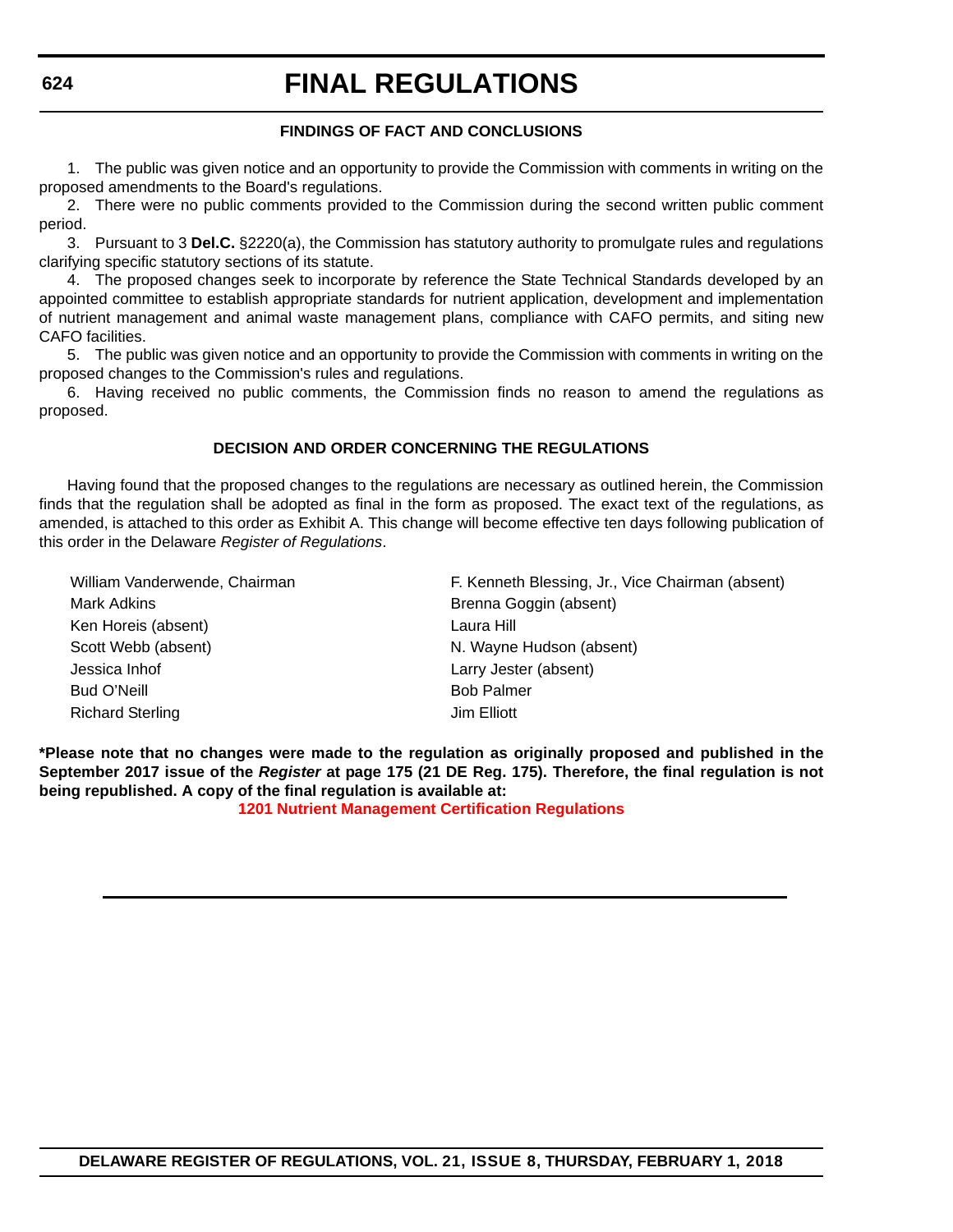### **[DEPARTMENT OF EDUCATION](https://pubapps.doe.k12.de.us/EducationalDirectoryPublic/pages/DDOE/Branches.aspx?page=branches&BID=1)**

**OFFICE OF [THE SECRETARY](https://pubapps.doe.k12.de.us/EducationalDirectoryPublic/pages/DDOE/Branches.aspx?page=branches&BID=1)**

<span id="page-32-0"></span>Statutory Authority: 14 Delaware Code, Sections 104(b) and 122(b) (14 **Del.C.** §§104(b) &

122(b))

14 **DE Admin. Code** 501

#### **REGULATORY IMPLEMENTING ORDER**

#### **[501 State Content Standards](#page-3-0)**

#### **I. SUMMARY OF THE EVIDENCE AND INFORMATION SUBMITTED**

Pursuant to 14 **Del.C.** Sections 122(b) and 104(b), the Secretary of Education seeks the consent of the State Board of Education to amend 14 **DE Admin. Code** 501 State Content Standards. This regulation is being amended to include Financial Literacy standards and Computer Science standards. The amendment provides that the Financial Literacy standards are adopted for the 2018-19 school year. Any financial literacy curriculum used by the districts and charter schools would need to be aligned to these new standards on a timeline established by the Department. Further, the amendment provides that the Computer Science standards are adopted for the 2018-19 school year. Any computer science curriculum used by the districts and charter schools would need to be aligned to these new standards on a timeline established by the Department. The Department is working with our districts and charter schools to establish this timeline which allows for the appropriate time for curriculum to be aligned and professional learning to occur.

Notice of the proposed regulation was published in the *News Journal* and the *Delaware State News* on December 1, 2017, in the form hereto attached as *Exhibit "A"*. Comments were received from Governor's Advisory Council for Exceptional Citizens and the State Council for Persons with Disabilities endorsing the regulation. However, both entities expressed concern with the clarity of the timetable for adoption. The Department is cognizant of the importance in providing technical assistance and support when new standards are adopted and plans to work with the school districts and charter schools on the adoption timeline. A similar process was undertaken with the adoption and implementation of the Next Generation Science Standards.

#### **II. FINDINGS OF FACTS**

The Secretary finds that it is appropriate to amend 14 **DE Admin. Code** 501 State Content Standards to include Financial Literacy standards and Computer Science standards.

#### **III. DECISION TO AMEND THE REGULATION**

For the foregoing reasons, the Secretary concludes that it is appropriate to amend 14 **DE Admin. Code** 501 State Content Standards. Therefore, pursuant to 14 **Del.C.** §122, 14 **DE Admin. Code** 501 State Content Standards attached hereto as *Exhibit "B"* is hereby amended. Pursuant to the provision of 14 **Del.C.** §122(e), 14 **DE Admin. Code** 501 State Content Standards hereby amended shall be in effect for a period of five years from the effective date of this order as set forth in Section V. below.

#### **IV. TEXT AND CITATION**

The text of 14 **DE Admin. Code** 501 State Content Standards amended hereby shall be in the form attached hereto as *Exhibit "B"*, and said regulation shall be cited as 14 **DE Admin. Code** 501 State Content Standards in the *Administrative Code of Regulations* for the Department of Education.

#### **V. EFFECTIVE DATE OF ORDER**

The actions hereinabove referred to were taken by the Secretary pursuant to 14 **Del.C.** §122 on January 18, 2018. The effective date of this Order shall be ten (10) days from the date this Order is published in the Delaware *Register of Regulations*.

**IT IS SO ORDERED** the 18<sup>th</sup> day of January 2018. **Department of Education** Susan S. Bunting, Ed.D., Secretary of Education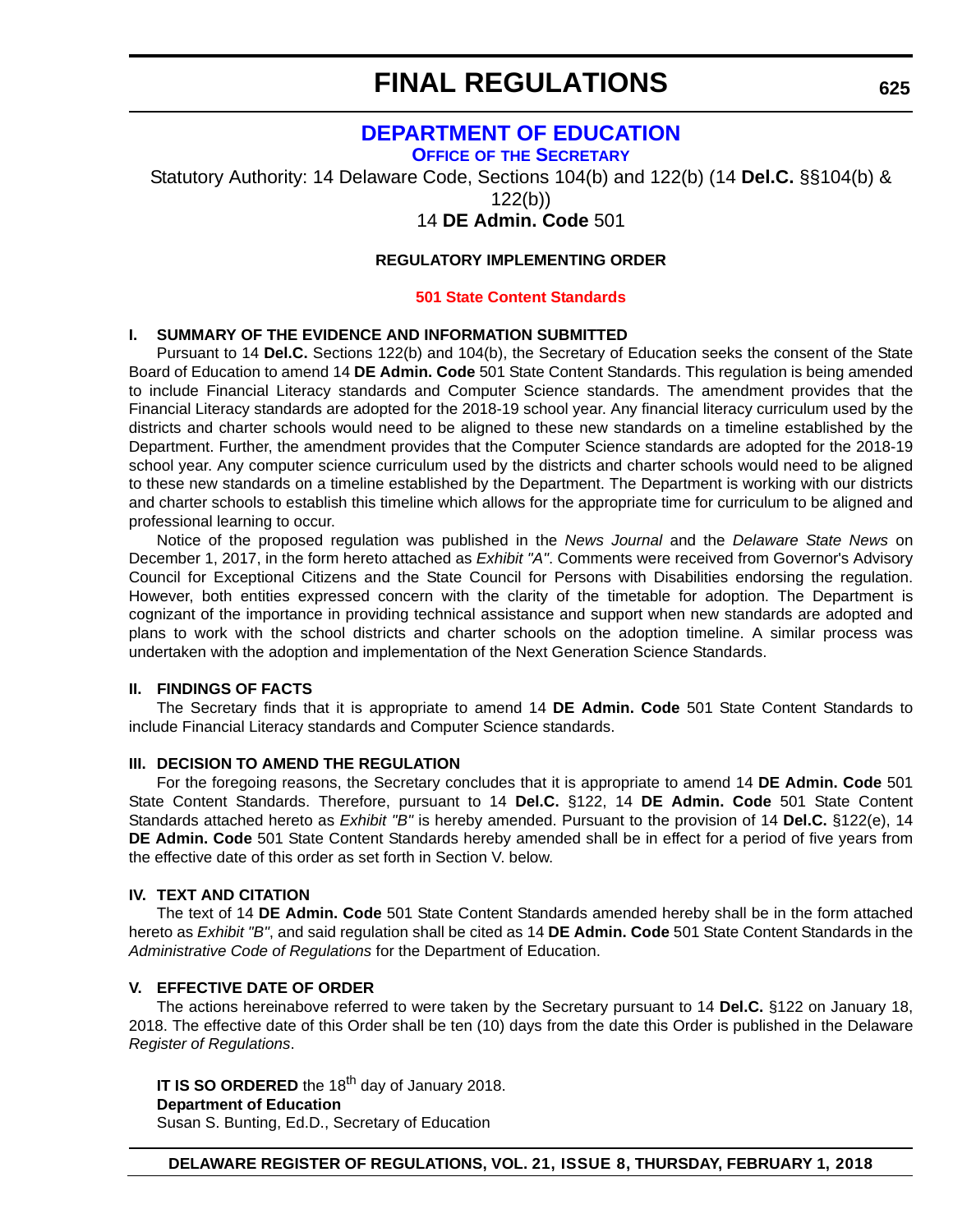# **FINAL REGULATIONS**

<span id="page-33-0"></span>Approved this 18<sup>th</sup> day of January 2018 **State Board of Education**  Dennis L. Loftus, Ed.D., President Barbara B. Rutt Nina L. Bunting, Vice President (absent) Liane M. Sorenson G. Patrick Heffernan Terry M. Whittaker, Ed.D. Wali W. Rushdan, II

**\*Please note that no changes were made to the regulation as originally proposed and published in the December 2017 issue of the** *Register* **at page 468 (21 DE Reg. 468). Therefore, the final regulation is not being republished. A copy of the final regulation is available at:**

**[501 State Content Standards](http://regulations.delaware.gov/register/february2018/final/21 DE Reg 625 02-01-18.htm)** 

### **OFFICE OF [THE SECRETARY](https://pubapps.doe.k12.de.us/EducationalDirectoryPublic/pages/DDOE/Branches.aspx?page=branches&BID=1)**

Statutory Authority: 14 Delaware Code, Section 122 (14 **Del.C.** §122) 14 **DE Admin. Code** 925

#### **REGULATORY IMPLEMENTING ORDER**

#### **[925 Children with Disabilities Subpart D, Evaluations, Eligibility Determination, Individualized Education](#page-3-0)  Programs**

#### **I. SUMMARY OF THE EVIDENCE AND INFORMATION SUBMITTED**

The Secretary of Education seeks the consent of the State Board of Education to amend 14 **DE Admin. Code** 925 Children with Disabilities Subpart D, Evaluations, Eligibility Determination, Individualized Education Programs. The amendment to subsection 6.17 bring the regulation into compliance with applicable federal law.

Notice of the proposed regulation was published in the *News Journal* and the *Delaware State News* on November 1, 2017, in the form hereto attached as *Exhibit "A"*. Comments were received from Governor's Advisory Council for Exceptional Citizens and the State Council for Persons with Disabilities. Comments specifically related to the language of the regulation expressed the belief that clarification could be provided by including additional language from federal guidance. The Department considered the comment and determined that the federal guidance, which is discretionary, may not be applicable to all situations and could be confusing; no changes were made in that area.

The Department determined that there was a technical error in the proposed regulation as published. The technical error was in subsection 6.17.5. This subsection was inadvertently stricken and the language has now been reinserted as subsection 6.17.3 so as to be in compliance with the law.

#### **II. FINDINGS OF FACTS**

The Secretary finds that it is appropriate to amend 14 **DE Admin. Code** 925 Children with Disabilities Subpart D, Evaluations, Eligibility Determination, Individualized Education Programs in subsection 6.17 to bring the regulation into compliance with applicable federal law.

#### **III. DECISION TO AMEND THE REGULATION**

For the foregoing reasons, the Secretary concludes that it is appropriate to amend 14 **DE Admin. Code** 925 Children with Disabilities Subpart D, Evaluations, Eligibility Determination, Individualized Education Programs. Therefore, pursuant to 14 **Del.C.** §122, 14 **DE Admin. Code** 925 Children with Disabilities Subpart D, Evaluations, Eligibility Determination, Individualized Education Programs attached hereto as Exhibit "B" is hereby amended. Pursuant to the provision of 14 **Del.C.** §122(e), 14 **DE Admin. Code** 925 Children with Disabilities Subpart D, Evaluations, Eligibility Determination, Individualized Education Programs hereby amended shall be in effect for a period of five years from the effective date of this order as set forth in Section V. below.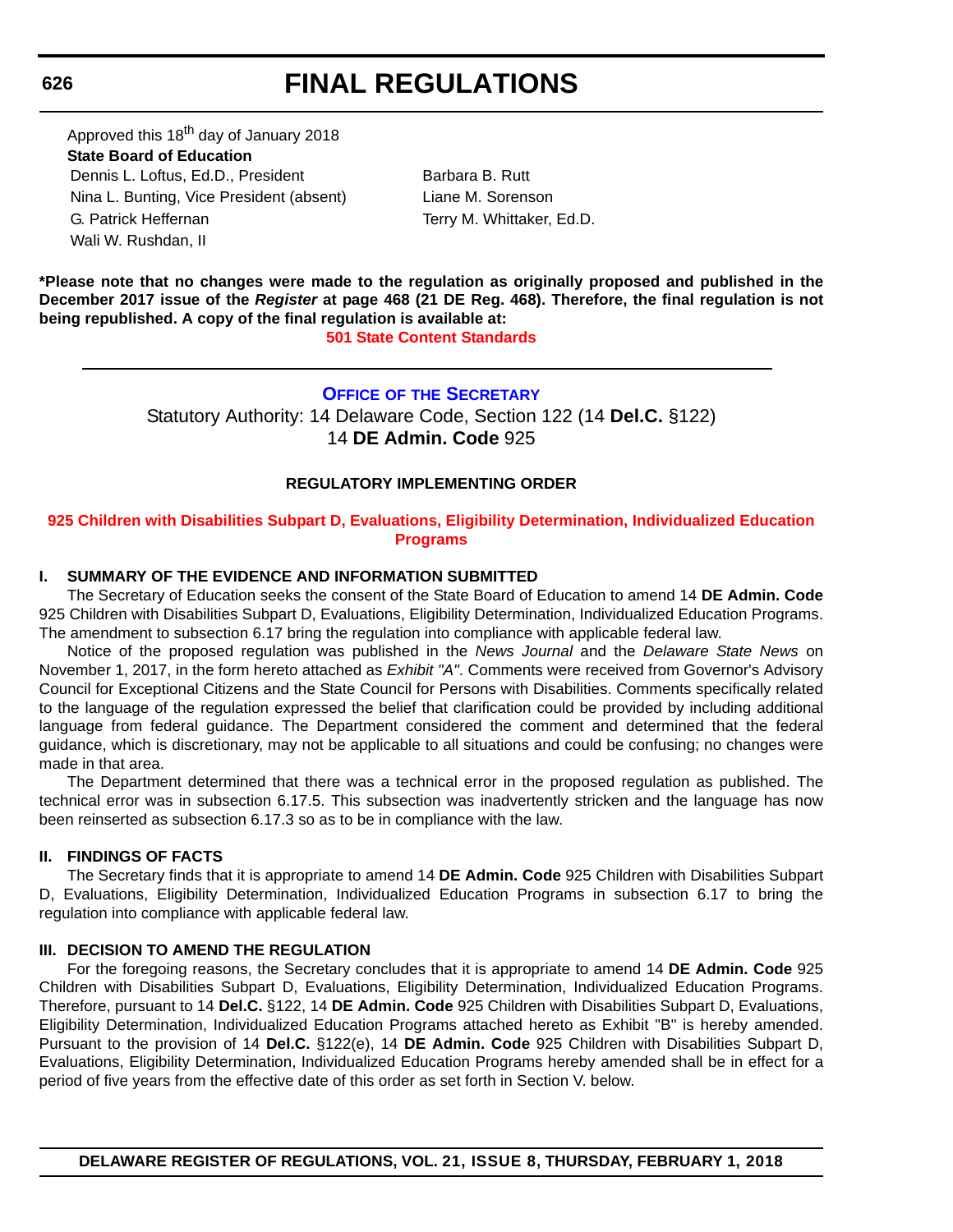#### **IV. TEXT AND CITATION**

The text of 14 **DE Admin. Code** 925 Children with Disabilities Subpart D, Evaluations, Eligibility Determination, Individualized Education Programs amended hereby shall be in the form attached hereto as Exhibit "B", and said regulation shall be cited as 14 **DE Admin. Code** 925 Children with Disabilities Subpart D, Evaluations, Eligibility Determination, Individualized Education Programs in the *Administrative Code of Regulations* for the Department of Education.

#### **V. EFFECTIVE DATE OF ORDER**

The actions hereinabove referred to were taken by the Secretary pursuant to 14 **Del.C.** §122 on January 18, 2018. The effective date of this Order shall be ten (10) days from the date this Order is published in the Delaware *Register of Regulations*.

**IT IS SO ORDERED** the 18<sup>th</sup> day of January 2018. **Department of Education** Susan S. Bunting, Ed.D., Secretary of Education

Approved this 18<sup>th</sup> day of January 2018

**State Board of Education**

Dennis L. Loftus, Ed.D., President Barbara B. Rutt Nina L. Bunting, Vice President (absent) Liane M. Sorenson G. Patrick Heffernan Terry M. Whittaker, Ed.D. Wali W. Rushdan, II

#### **925 Children with Disabilities Subpart D, Evaluations, Eligibility Determination, Individualized Education Programs**

*(Break in Continuity of Sections)*

#### **6.0 Determination of Eligibility**

#### *(Break in Continuity Within Section)*

- 6.17 Eligibility Criteria for Visual Impairment including Blindness:
	- 6.17.1 Blindness shall be defined as a visual acuity of 20/200 or less in the better eye with best correction, or a peripheral field so contracted that the widest diameter of such field subtends less than 20 degrees.
	- 6.17.2 Partially Sighted shall be defined as a visual acuity between 20/70 and 20/200 in the better eye after best correction, or a disease, condition or impairment of the eye or visual system that seriously affects visual function directly, not perceptually. Partially sighted shall also include a degenerative eye disease, which in the opinion of a licensed ophthalmologist or optometrist, is expected to reduce, in the future, either visual acuity or visual field, resulting in partial sight or blindness**.** A visual impairment may be accompanied by one or more additional disabilities, but does not include visual perceptual or visual motor dysfunction resulting solely from a learning disability.
	- 6.17.3 A licensed ophthalmologist or optometrist shall document that a child has a best, corrected visual acuity of 20/200 or less in the better eye, or a peripheral field so contracted that the widest diameter of such field subtends less than 20 degrees (for blindness), legally blind, or a visual acuity of 20/70 or less in the better eye after all correction, (for partially sighted), or a degenerative eye disease, or has a disease, condition or impairment of the eye or visual system that seriously affects visual function directly, not perceptually.
	- 6.17.4 The IEP team shall consider the documentation of visual impairment in addition to other information relevant to the child's condition in determining eligibility for special education under the above definition.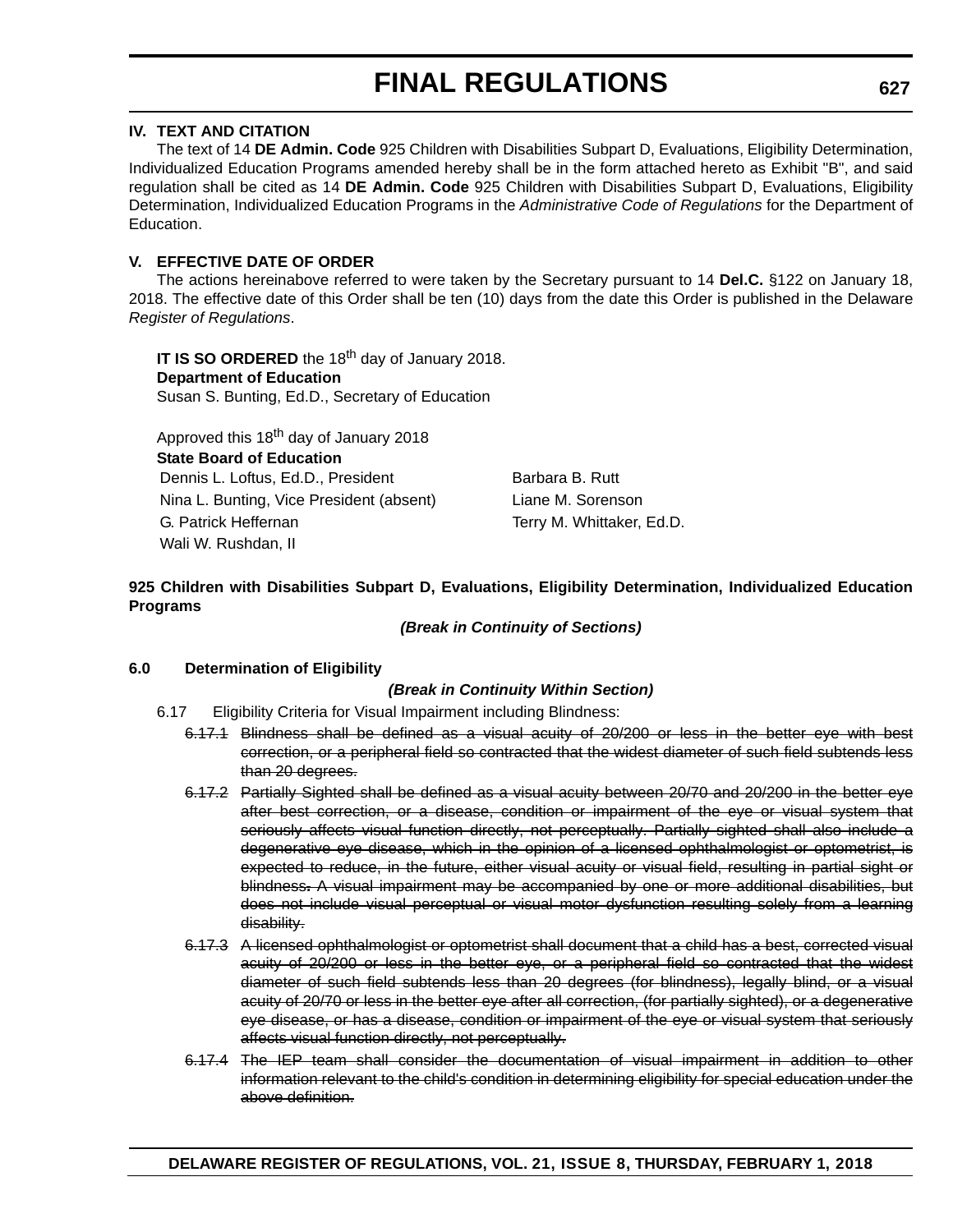- <span id="page-35-0"></span>6.17.5 The age of eligibility for children identified under this definition shall be from birth until the receipt of a regular high school diploma or the end of the school year in which the student attains the age of twenty-one (21), whichever occurs first.
- 6.17.1 Visual impairment including blindness means an impairment in vision that, even with correction, adversely affects a child's educational performance. The term includes both partial sight and blindness.
- 6.17.2 This eligibility determination requires a thorough and rigorous evaluation with a data-based media assessment which is based on a range of learning modalities and includes a functional visual assessment.
- **[6.17.3 The age of eligibility for children identified under this section shall be from birth until the receipt of a regular high school diploma or the end of the school year in which the student attains the age of twenty-one (21), whichever occurs first.]** (Authority: 34 C.F.R. § 300.8(c)(13))

**\*Please note that no additional changes were made to the regulation as originally proposed and published in the November 2017 issue of the** *Register* **at page 372 (21 DE Reg. 372). Therefore, the final regulation is not being republished here in its entirety. A copy of the final regulation is available at:**

**[925 Children with Disabilities Subpart D, Evaluations, Eligibility Determination, Individualized Education](http://regulations.delaware.gov/register/february2018/final/21 DE Reg 626 02-01-18.htm)  Programs** 

### **[DEPARTMENT OF HEALTH AND SOCIAL SERVICES](http://www.dhss.delaware.gov/dhss/dmma/)**

**DIVISION OF MEDICAID [AND MEDICAL ASSISTANCE](http://www.dhss.delaware.gov/dhss/dmma/)**

Statutory Authority: 31 Delaware Code, Section 512 (31 **Del.C.** §512)

#### **ORDER**

#### **[Targeted Case Management for Children and Youth with Serious Emotional Disturbance](#page-3-0)**

#### **NATURE OF THE PROCEEDINGS:**

Delaware Health and Social Services ("Department") / Division of Medicaid and Medical Assistance initiated proceedings to amend Title XIX Medicaid State Plan regarding Targeted Case Management (TCM) for Children and Youth with Serious Emotional Disturbance, specifically, *to establish coverage for targeted case management services for children and youth with serious emotional disturbance, mental health or substance use disorder or cooccurring mental health and substance use disorders meeting Department of Services to Children Youth and Their Families (DSCYF), Division of Prevention and Behavioral Health Services (DPBHS) eligibility criteria.* The Department's proceedings to amend its regulations were initiated pursuant to 29 Delaware Code Section 10114 and its authority as prescribed by 31 Delaware Code Section 512.

The Department published its notice of proposed regulation changes pursuant to 29 Delaware Code Section 10115 in the November 2017 Delaware *Register of Regulations*, requiring written materials and suggestions from the public concerning the proposed regulations to be produced by December 1, 2017 at which time the Department would receive information, factual evidence and public comment to the said proposed changes to the regulations.

#### **SUMMARY OF PROPOSAL**

The purpose of this notice is to advise the public that Delaware Health and Social Services (DHSS)/Division of Medicaid and Medical Assistance (DMMA) is proposing to amend Title XIX Medicaid State Plan regarding Targeted Case Management (TCM) for Children and Youth with Serious Emotional Disturbance, specifically, *to establish coverage for targeted case management services for children and youth with serious emotional disturbance, mental health or substance use disorder or co-occurring mental health and substance use disorders meeting Department of Services to Children Youth and Their Families (DSCYF), Division of Prevention and Behavioral Health Services (DPBHS) eligibility criteria.*

**DELAWARE REGISTER OF REGULATIONS, VOL. 21, ISSUE 8, THURSDAY, FEBRUARY 1, 2018**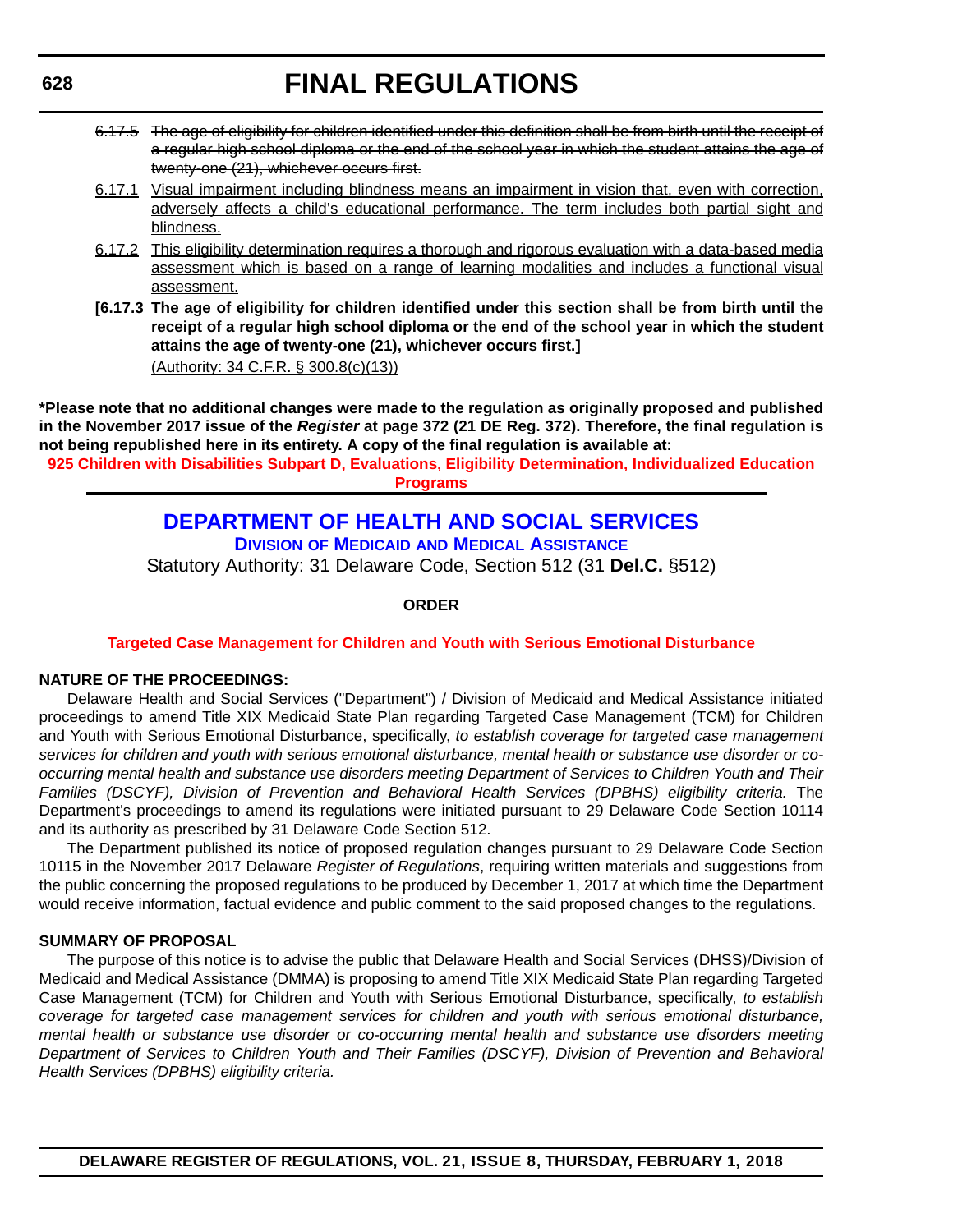#### **Statutory Authority**

- 42 CFR §447.201, *State plan requirements*
- 42 CFR §447.205, *Public notice of changes in statewide methods and standards for setting payment rates*
- 42 CFR §441.18, *Case management services, general provisions*
- 42 CFR §447.205, *Case management services, specific requirements*
- §1902(a)(23) of the Social Security Act, *Freedom of choice of qualified providers*
- §1902(a)(25) of the Social Security Act, *Third party liability*
- §1903(c) of the Social Security Act, *FFP for case management included in an individualized education program or individualized family service plan*
- §1915(g)(1) of the Social Security Act, *location and comparability of case management services*

#### **Background**

On July 20, 2017 The Centers for Medicare & Medicaid Services approved the Delaware State Plan Amendment (SPA) 16-011 to establish coverage and reimbursement methodologies for targeted case management services for individuals with intellectual disabilities. Case management is defined under section  $1915(q)(2)$  of the Social Security Act (the Act) as "services which will assist individuals, eligible under the plan, in gaining access to needed medical, social, educational, and other services." Case management services are often used to foster the transitioning of a person from institutional care to a more integrated setting or to help maintain a person in the community. There are several ways that case management services may be furnished under the Medicaid program. Home and Community-Based Services (HCBS) Case Management may be furnished as a service under the authority of section 1915(c) when this service is included in an approved HCBS waiver. Persons served under the waiver may receive case management services while they are still institutionalized, for up to 180 consecutive days prior to discharge. This case management service may be provided under the optional Targeted Case Management (TCM) authority of section 1915(g)(2) of the Social Security Act. TCM, defined in section 1915(g) of the Act, may be furnished as a service to institutionalized persons who are about to leave the institution, to facilitate the process of transition to community services and to enable the person to gain access to needed medical, social, educational and other services in the community. TCM may be furnished during the last 180 consecutive days of a Medicaid eligible person's institutional stay if provided for the purpose of community transition. States may specify a shorter time period or other conditions under which TCM may be provided.

#### **Summary of Proposal**

#### *Purpose*

The purpose of this proposed regulation is to add Targeted Case Management (TCM) for Children and Youth with Serious Emotional Disturbance to the Delaware Medicaid State Plan under the authority of §1915(g)(1). Delaware does not currently offer Targeted Case Management to children and youth with serious emotional disturbance under the State Plan.

#### *Summary of Proposed Changes*

Effective for services provided on and after January 1, 2018 Delaware Health and Social Services/Division of Medicaid and Medical Assistance (DHSS/DMMA) proposes to amend Title XIX Medicaid State Plan to add Targeted Case Management services for children and youth with serious emotional disturbance.

#### *Public Notice*

In accordance with the *federal* public notice requirements established at Section 1902(a)(13)(A) of the Social Security Act and 42 CFR 447.205 and the *state* public notice requirements of Title 29, Chapter 101 of the Delaware Code, Delaware Health and Social Services (DHSS)/Division of Medicaid and Medical Assistance (DMMA) gives public notice and provides an open comment period for thirty (30) days to allow all stakeholders an opportunity to provide input on the proposed regulation. Comments were to have been received by 4:30 p.m. on December 1, 2017.

#### *Centers for Medicare and Medicaid Services Review and Approval*

The provisions of this state plan amendment (SPA) are subject to approval by the Centers for Medicare and Medicaid Services (CMS). The draft SPA page(s) may undergo further revisions before and after submittal to CMS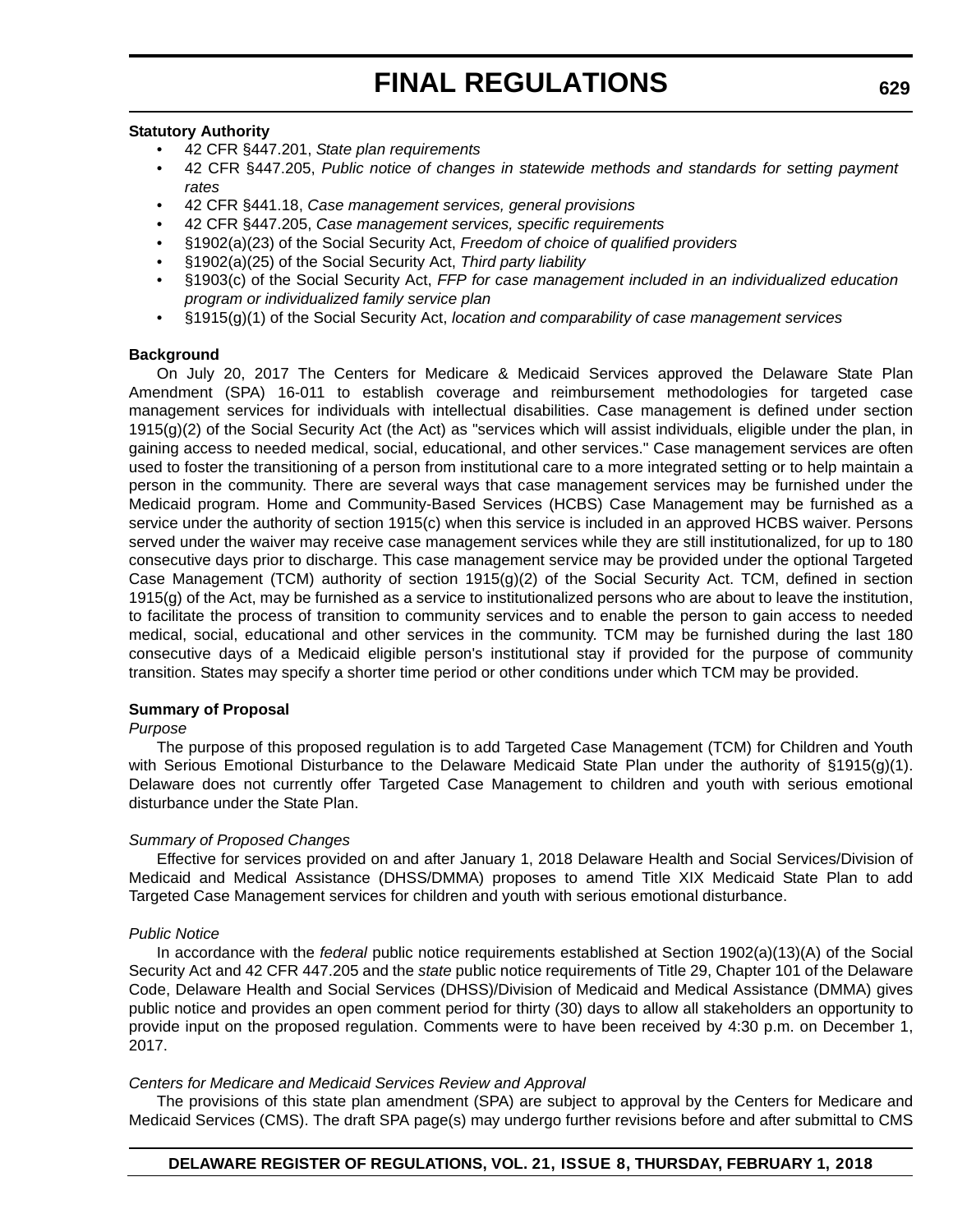# **FINAL REGULATIONS**

based upon public comment and/or CMS feedback. The final version may be subject to significant change.

#### *Provider Manuals Update*

Also, there may be additional provider manuals that may require updates as a result of these changes. The applicable Delaware Medical Assistance Program (DMAP) Provider Policy Specific Manuals and/or Delaware Medical Assistance Portal will be updated. Manual updates, revised pages or additions to the provider manual are issued, as required, for new policy, policy clarification, and/or revisions to the DMAP program. Provider billing guidelines or instructions to incorporate any new requirement may also be issued. A newsletter system is utilized to distribute new or revised manual material and to provide any other pertinent information regarding DMAP updates. DMAP updates are available on the Delaware Medical Assistance Portal website: [https://](https://medicaid.dhss.delaware.gov/provider) [medicaid.dhss.delaware.gov/provider](https://medicaid.dhss.delaware.gov/provider)

#### **Fiscal Impact Statement**

No fiscal impact is projected for the Division of Medicaid and Medical Assistance (DMMA). The Division of Prevention and Behavioral Health Services has been providing care coordination services through its division staff, Child and Family Care Coordination, as well as contracting with a provider for high-fidelity wraparound services also called intensive care coordination. Currently, a limited amount of time is reimbursable through the DSCYF Cost Allocation Plan, this will be discontinued and replaced by Targeted Case Management, at which the funds used to employ staff and contract with providers will be redirected to Targeted Case Management.

#### **Summary of Comments Received with Agency Response and Explanation of Changes**

The University of Maryland, School of Social Work and the Governor's Advisory Council for Exceptional Citizens offered the following summarized observations:

**First,** a commenter suggested that the upper qualifying age limit, which is 18 be removed as DSCYF has discretion to extend foster care supports to individuals beyond age 18.

*Agency Response*: DMMA appreciates the comment and agrees. The age limit has been removed.

**Second,** another commenter suggested amending some of the language within the regulation to ensure quality implementation of, and fidelity to the certification standards of Targeted Case Management with Wraparound philosophy.

*Agency Response*: DMMA agrees with the commenter that when implementing evidenced-based and/or promising practices, that adherence to their established philosophy is key to their effectiveness. As a result, several amendments were made to the regulation.

DMMA is appreciative of the comments from University of Maryland, School of Social Work and the Governor's Advisory Council for Exceptional Citizens. DMMA is pleased to provide the opportunity to receive public comments and greatly appreciates the thoughtful input given.

#### **FINDINGS OF FACT:**

The Department finds that the proposed changes as set forth in the November 2017 *Register of Regulations* should be adopted.

THEREFORE, IT IS ORDERED, that the proposed regulation to amend Title XIX Medicaid State Plan regarding Targeted Case Management (TCM) for Children and Youth with Serious Emotional Disturbance, specifically, *to establish coverage for targeted case management services for children and youth with serious emotional disturbance, mental health or substance use disorder or co-occurring mental health and substance use disorders meeting Department of Services to Children Youth and Their Families (DSCYF), Division of Prevention and Behavioral Health Services (DPBHS) eligibility criteria*, is adopted and shall be final effective February 11, 2018.

1/18/18 Kara Odom Walker, MD, MPH, MSHS Secretary, DHSS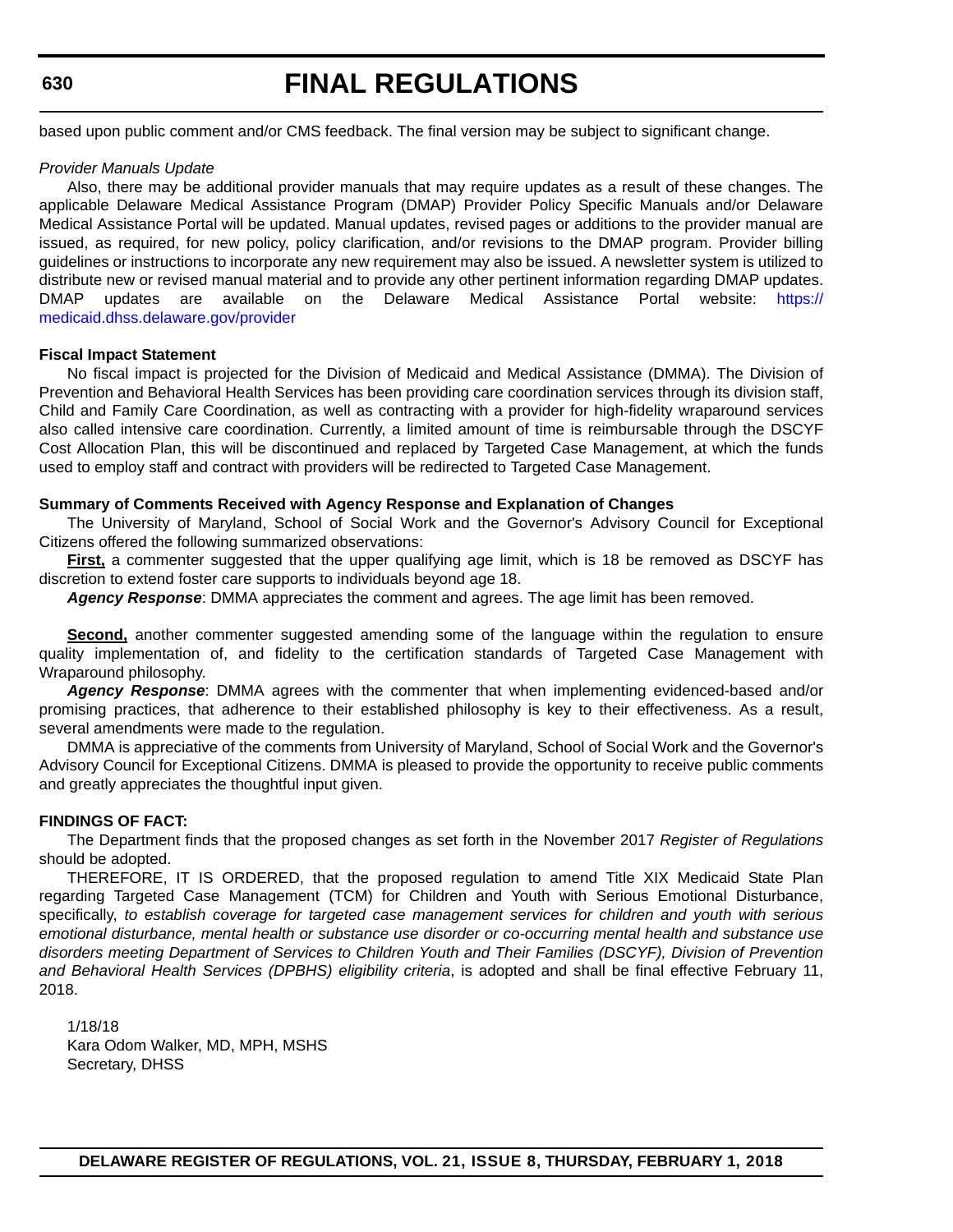Attachment 3.1-A

**FINAL** Supplement 5

Page 1

#### STATE PLAN UNDER TITLE XIX OF THE SOCIAL SECURITY ACT STATE/TERRITORY: **DELAWARE**

#### TARGETED CASE MANAGEMENT SERVICES FOR

#### Children and Youth with Serious Emotional Disturbance, or Co-occurring Mental Health and Substance Use Disorders meeting DPBHS Eligibility Criteria

#### A. Target Group:

- 1. Meets the eligibility criteria for services provided by the Division of Prevention and Behavioral Health Services (DPBHS);
- 2. Is in a federal eligibility category for Delaware Medical Assistance, which governs the determination of eligibility for Delaware Medical Assistance Program. Services shall be provided to children and adolescents **[under 18 years of age eligible for DPBHS services]** diagnosed with a serious emotional disturbance, mental health or substance use disorder, or co-occurring mental health and substance use disorders, according to the current Diagnostic and Statistical Manual of the American Psychiatric Association **[until they age out of care]**.
- 3. Meets at least two of the following conditions:
	- a. Is not linked to behavioral health, health insurance, or medical services;
	- b. Lacks basic supports for education, income, shelter, and food;
	- c. Needs care coordination services to obtain and maintain community-based treatment and services; or
	- d. Is receiving services through DPBHS.
- 4. **IX** Target group includes individuals currently living in the community or individuals transitioning to a community setting. Regarding individuals transitioning, targeted case management services will be made available for up to 60 consecutive days of covered stay in an inpatient medical institution (the Medicaid certified facility in which the recipient is currently residing). The target group does not include individuals between ages 22 and 64 who are serviced in institution for Mental Disease or individuals who are inmates of public institutions (State Medicaid Directors Letter (SMDL), July 25, 2000).
- B. Areas of State in which services will be provided:

Entire State.

 $\Box$  Only in the following geographic areas (authority of section 1915(g)(1) of Act is invoked to provide services less than Statewide:

C. Comparability of Services:

 $\square$  Services are provided in accordance with section 1902(a)(10)(B) of the Act.

 $\Sigma$ Services are not comparable in amount, duration, and scope. Authority of section 1915(g)(1) of the Act is invoked to provide services without regard to the requirements of section 1902(a)(10)(B) of the Act.

TN No. SPA 17‐006

Approval Date

TN No. SPA NEW

Effective Date October 1, 2017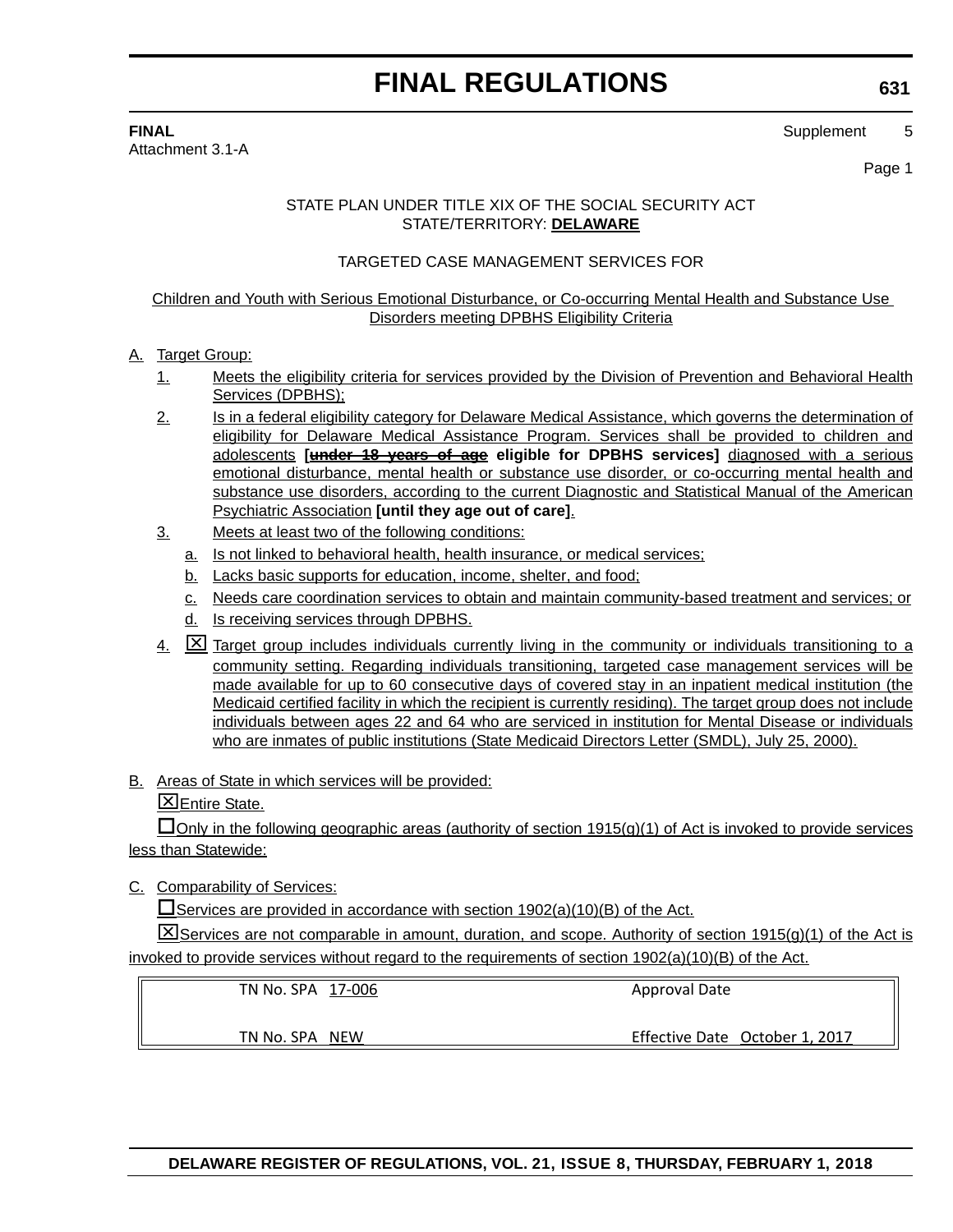Supplement 5 Attachment 3.1-A Page 2

#### D. Definition of Services:

Targeted case management services are defined as services furnished to assist individuals, eligible under the State Plan, in gaining access to needed medical, social, educational, and other services, which includes responsibility for locating, coordinating and monitoring appropriate services for an individual. Targeted Case Management includes the following:

- 1. Comprehensive Assessment and Periodic Reassessment of individual needs, to determine the need for any medical, educational, social, or other services. These assessment activities include:
	- Taking client history;
	- Identifying the individual' s needs and strengths and completing related documentation; and
	- Gathering and reviewing documentation/information from other sources such as family members, medical providers, social workers, and educators (if necessary), need to form a complete and comprehensive assessment of the eligible individual.

The Targeted Case Manager will use a child and youth assessment tool designated by the Department or its designee to:

- **[<del>To</del>** Complete] the initial assessment and to reassess at a minimum of every 3 months;
- Record information that may relate to the individual's mental health, social, familial, educational, cultural, medical, and other areas to evaluate the extent and nature of the individual needs and strengths and assist in the development of the Plan of Care (POC); and
- Coordinate and facilitate child and family team meetings (e.g., family members, friends, caretakers, providers, educators, and others, as appropriate) that:
	- Identify a team meeting location that is suitable for the child and family's needs; **[and]**
	- Convene at least once every 3 months, or more frequently, as clinically necessary or indicated in the Plan of Care.
	- **[Targeted Case Managers providing certified Wraparound will convene child and family team meetings monthly or more frequently, if needed.]**

2. Development (and periodic revision) of the Plan of Care based on the information obtained through the initial comprehensive assessment that includes the following:

- **[Developed and updated through the Child and Family Team meeting process;]**
- Specifies the goals and actions to address the medical, social, educational, and other services needed by the eligible individual;
- **[Include a crises plan including the proposed strategies and interventions for preventing and responding to crises and the youth and family's definition of what constitutes a crises;]**
- Includes activities such as ensuring the active participation of the eligible individual, and working with the individual (or the individual's authorized health care decision maker) and others to develop those goals; and
- Identifies a course of action to respond to the assessed needs of the individual.
- 3. Referral and related activities (such as scheduling appointments for the individual) to help the eligible individual obtain needed services, including activities that help link the individual with medical, social, education providers or other programs**[, services]** and **[services supports]** that are capable of providing needed services **[and supports]** to address identified needs and achieve goals in the care plan).

TN No. SPA 17‐006

Approval Date

TN No. SPA NEW

Effective Date October 1, 2017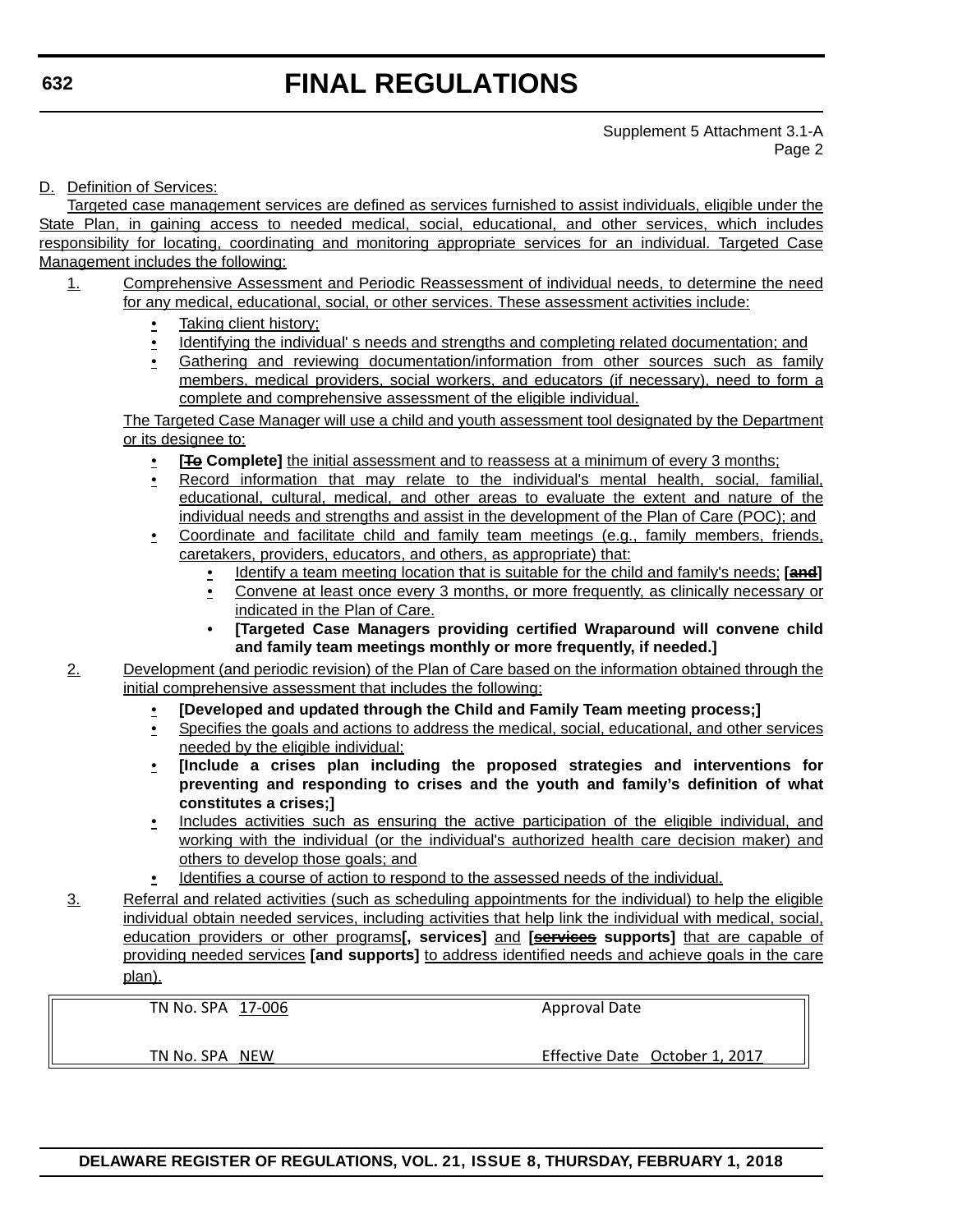Supplement 5 Attachment 3.1-A Page 3

- 4. Monitoring and follow-up activities, including activities and contacts as necessary to ensure that the Plan of Care is effectively implemented and adequately addresses the needs of the eligible individual and which may be with the individual, family members, service providers, or other entities or individuals and conducted as frequently as necessary, and including regular (at least one annually) monitoring to:
	- Determine whether the following conditions are met:
		- Services are being furnished in accordance with the individual's Plan of Care;
		- Services in the care plan are adequate;
		- There are changes in the needs or status of the eligible individual are reflected in the Plan of Care. Monitoring and follow-up activities include making necessary adjustments in the care plan and service arrangements with providers.
	- Complete a periodic review of the progress that the individual has made on the Plan of Care goals and objective and the appropriateness and effectiveness of services being provided;
	- Provide ongoing follow up on service referrals and monitoring of service provision to ensure that the agreed upon services are provided, meet the individual's needs and goals, and ensure the quality, quantity, and effectiveness of services are appropriate and in accordance with the Plan of Care; and
	- Revise, continue, or terminate of the Plan of Care, if no longer appropriate.

**X**Targeted case management includes contacts with non-eligible individuals who are directly related to identifying the individual's needs and care, for the purposes of helping the eligible individual access services, identify needs and supports to assist the eligible individual in obtaining services, providing case managers with useful feedback, and alerting case managers to changes in the eligible individual's needs (42 CFR §440.169(e).

#### E. Qualification of Providers:

A targeted case manager must be employed by DSCYF or a targeted case manager provider agency contracting with DSCYF. A targeted case manager must meet the following criteria:

- Bachelor's degree or higher in Behavioral or Social Science or related field;
- Certification in the State of Delaware to provide the service, which includes criminal and professional background checks, and completion of state-required training in wraparound philosophy and policies within six months of employment;
- Maintain certification through state approved continuing education/professional development annually;
- Six months experience in case management which includes assessing, planning, developing, implementing, monitoring, and evaluating options and services to meet an individual's needs;
- Six months experience in making recommendations as part of a client's service plan, such as, clinical treatment, counseling, or determining eligibility for health or human services/benefits;

TN No. SPA 17‐006

TN No. SPA NEW

Effective Date October 1, 2017

Approval Date

Supplement 5 Attachment 3.1-A Page 4

• Six month experience in interpreting laws, rules, regulations, standards, policies and procedures; and Six months experience in narrative report writing.

A highly qualified targeted case manager must be employed by DSCYF or a targeted case manager provider agency contracting with DSCYF. A targeted case manager must meet the following criteria: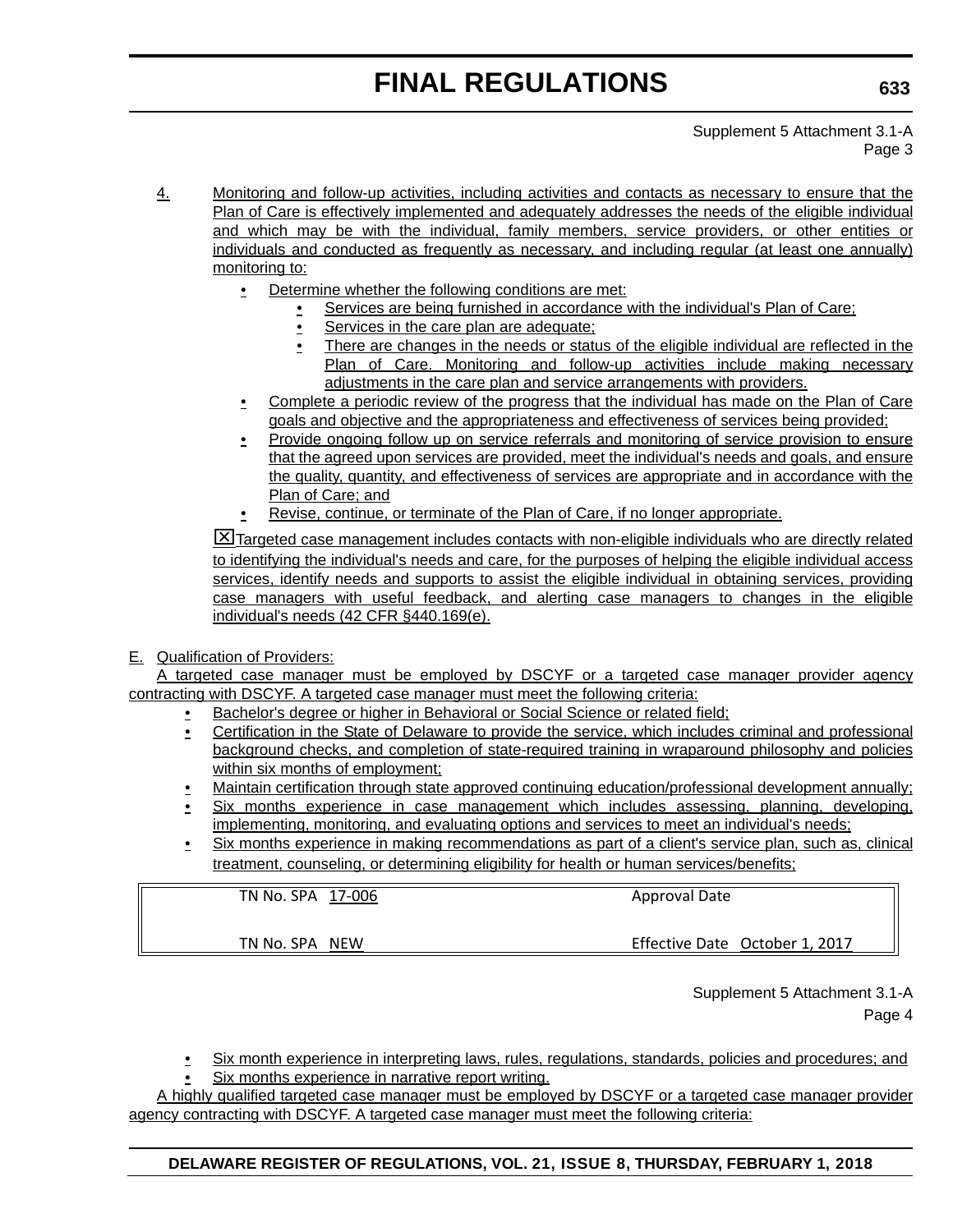- Bachelor's degree, Master's degree preferred, in social work, psychology, counseling, nursing, occupational therapy, vocation rehabilitation, therapeutic recreation, or human resources and two years of experience working with special population groups in a direct care setting or a master's degree in one of the fields listed above;
- Successful completion of the approved wraparound certification training, or be classified as "provisionally certified," which means one must successfully complete the Wraparound Certification training within nine months of beginning to provide case management;
- Maintain wraparound certification status by attending an approved wraparound recertification training at least once every two years;
- Basic knowledge of behavior management techniques;
- Skill in interviewing to gather data and complete needs and strengths assessment in preparation of narratives/reports, in development of service plans, and in individual and group communication;
- Knowledge of state and federal requirements related to behavioral health; and
- Ability to use community resources.

A Targeted Case Management Provider Agency must have:

- A contract with the State of Delaware with requisite expertise in supporting individuals with serious emotional disturbance, substance use disorder or co-occurring disorder and their families;
- Demonstrated ability to coordinate and link community resources required through at least three years of prior experience;
- At least three years of experience with the targeted group;
- Sufficient staff and/or agreements with community organizations to have the administrative capacity to ensure quality of services in accordance with state and federal requirements;
- A financial management system which provides documentation of services and costs;
- Capacity to document and maintain individual case records in accordance with state and federal requirements;
- Demonstrated ability to assure referrals consistent with section 1902(a)(23), freedom of choice of providers;
- Ability to provide linkage with other case managers to avoid duplication of case management services;
- Ability to determine that the client is included in the target group; and
- Ability to access systems to track the provision of services to the client.

TN No. SPA 17‐006 TN No. SPA NEW Approval Date Effective Date October 1, 2017

> Supplement 5 Attachment 3.1-A Page 5

#### F. Freedom of Choice (42 CFR §441.18(a)(1))

The State assures that the provision of case management services will not restrict an individual's free choice of providers in violation of section 1902(a)(23) of the Act.

- 1. Eligible individuals will have free choice of any qualified Medicaid provider within the specified geographic area identified in this plan.
- 2. Eligible individuals will have free choice of any qualified Medicaid providers of other medical care under the plan.

G. Freedom of Choice Exception (§ 1915(q)(1) and 42 CFR 441. 18(b)):

**EX** Target group consists of eligible individuals with developmental disabilities or with chronic mental illness. Providers are limited to qualified Medicaid providers of case management services capable of ensuring that individuals with developmental disabilities or with chronic mental illness receive needed

### **DELAWARE REGISTER OF REGULATIONS, VOL. 21, ISSUE 8, THURSDAY, FEBRUARY 1, 2018**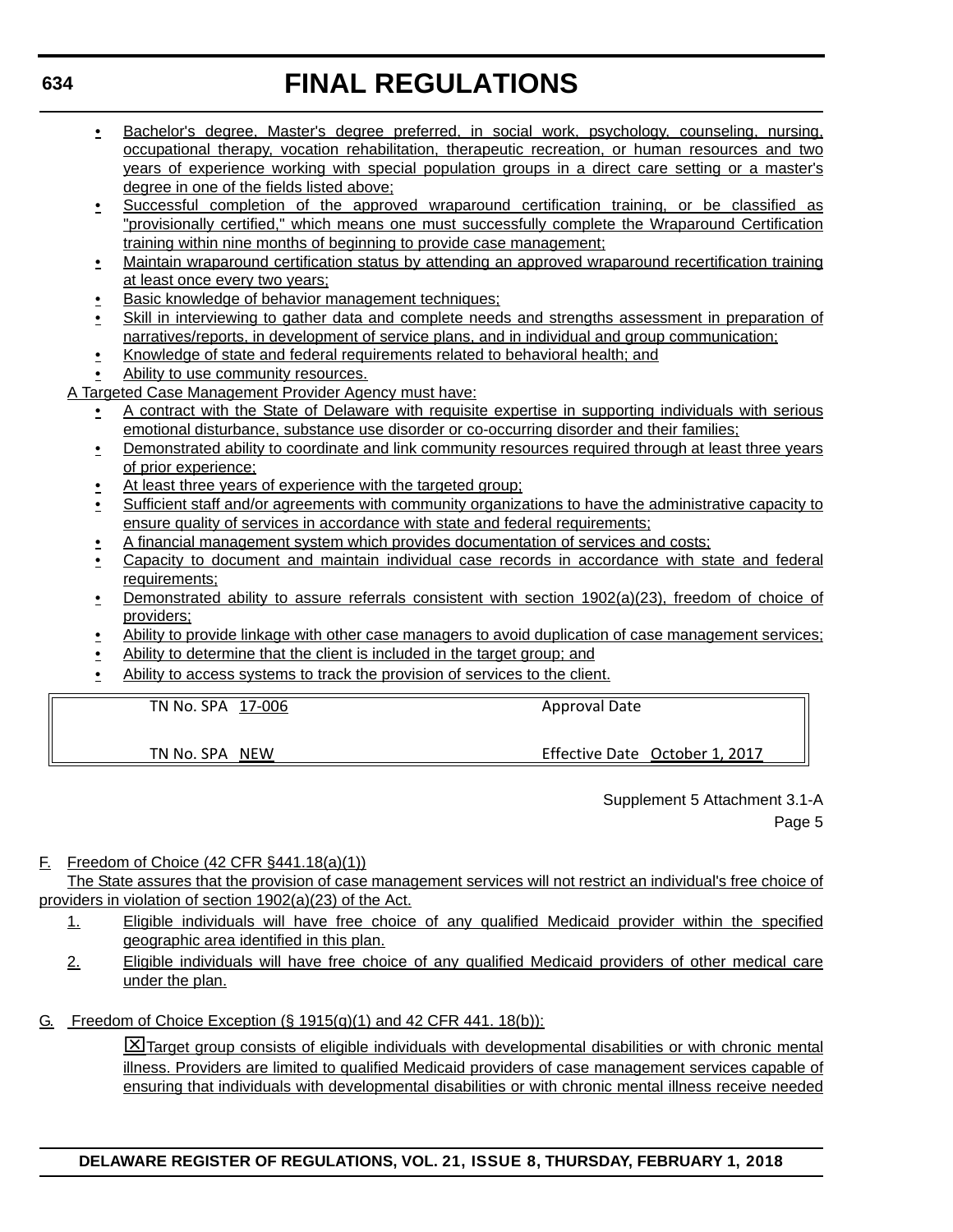services: [Identify any limitations to be imposed on the providers and specify how these limitations enable providers to ensure that individuals within the target groups receive needed services.] The State will limit providers of targeted case management to the Department of Services for Children,

Youth and Their Families (DSCYF). DSCYF may sub-contract for this service. This limitation is in compliance with Section 4302.2, paragraph D. of the State Medicaid Manual.

- H. Access to Services (42 CFR 441. 18(a)(2), 42 CFR 441.18(a)(3), 42 CFR 441.18(a)(6): The State assures the following:
	- a. Targeted case management services will not be used to restrict an individual's access to other services under the plan;
	- b. Individuals will not be compelled to receive case management services, condition receipt of case management services on the receipt of other Medicaid services, or condition of receipt of other Medicaid services on receipt of targeted case management services; and
	- c. Providers of case management services do not exercise the agency's authority to authorize or deny the provision of other services under the plan.
- I. Payment 42 CFR 441.18(a)(4)

Payment for targeted case management services under the Medicaid State Plan does not duplicate payments made to public agencies or private entities under other program authorities for this same purpose.

J. Case Records (42 CRF 441.18(a)(7)

Providers maintain case records that document the following for all individuals receiving case management:

- a. The name of the individual;
- b. The dates of targeted case management services;
- c. The name of the provider agency (if relevant) and the person providing the case management service;
- d. The nature, content, and units of the targeted case management services received and whether goals specified in the Plan of Care have been achieved;
- e. Whether the individual has declined in functioning;

| TN No. SPA 17-006 | <b>Approval Date</b>           |
|-------------------|--------------------------------|
| TN No. SPA NEW    | Effective Date October 1, 2017 |

Supplement 5 Attachment 3.1-A Page 6

- f. The need for and occurrences of coordination with other case managers;
- g. A timeline for obtaining needed services; and
- h. A timeline for reevaluation of the plan.
- K. Limitations

Case management does not include, and Federal Financial Participation (FFP) is not available in expenditures for services as defined in 440.169 when case management activities are an integral and inseparable component of another covered Medicaid service (State Medicaid Manual (SMM) 4302.F)

Case management does not include, and Federal Financial Participation is not available in expenditures for services as defined in 440.169 when case management activities constitute the direct delivery of underlying medical, education, social, or other services to which an eligible individual has been referred, including for foster care programs, services such as, but not limited to, the following: research gathering and completion of documentation required by the foster care program, assessment of adoption placements, recruitment or interviewing of potential foster care parents, serving of legal papers, home investigations, providing transportation,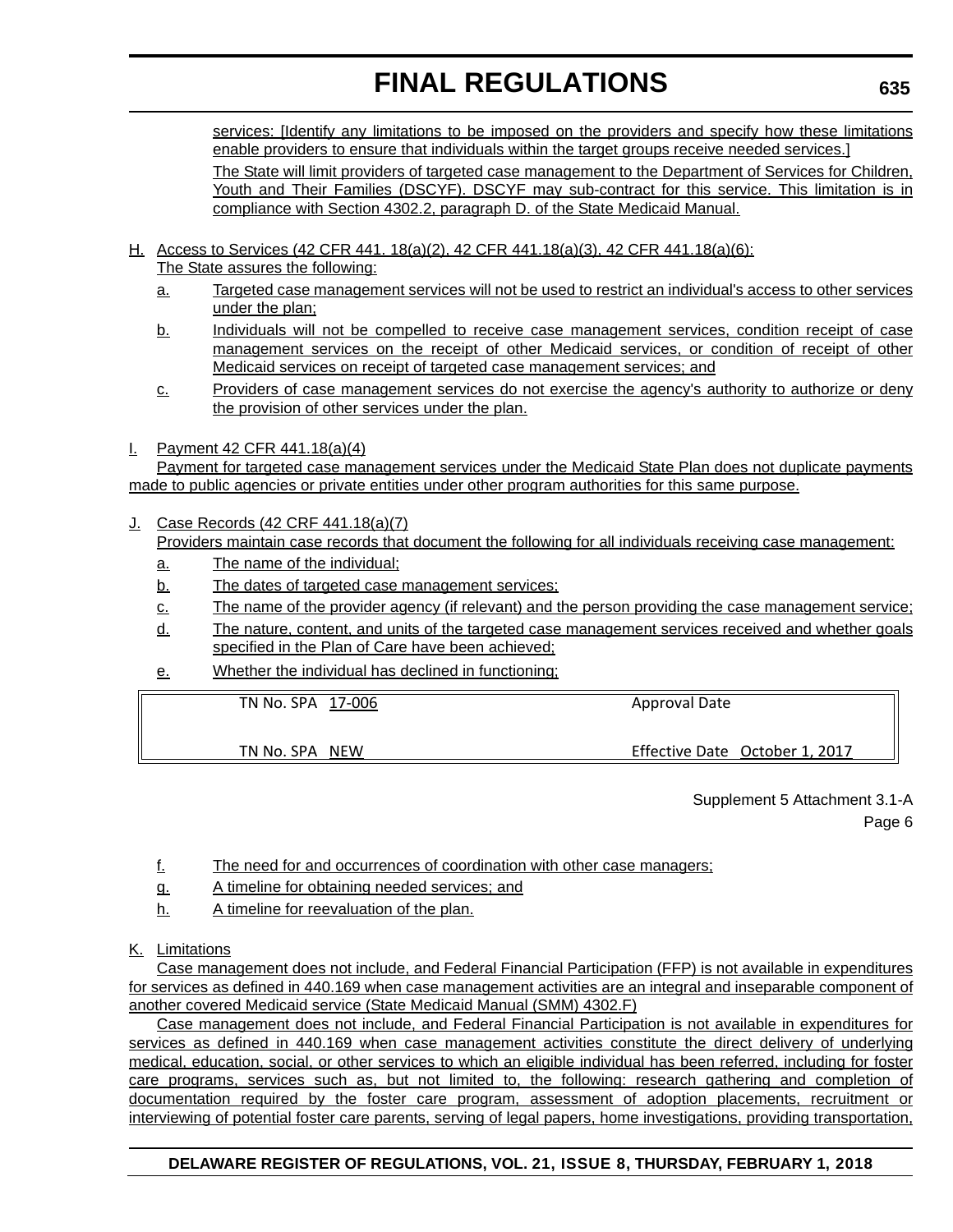# **FINAL REGULATIONS**

administration of foster care subsidies, or arrangements of placements (42 CFR 441.18(c).

FFP is only available for targeted case management services if there are no other third parties liable to pay for such services, including reimbursement under a medical, social, educational, or other program except for case management that is included in an individualized education program or individualized family service plan consistent with 1903(c) of the Act. 1902(a)(25) and 1905(c)).

Writing or entering case notes for the member's case management file and transportation to and from a member or member-related contacts are allowable, but not billable TCM activities.

TN No. SPA 17-006

Approval Date

Effective Date October 1, 2017

TN No. SPA NEW

**FINAL**

Attachment 4.19-B

Page 29

#### STATE PLAN UNDER TITLE XIX OF THE SOCIAL SECURITY ACT STATE/TERRITORY: **DELAWARE**

#### METHODS AND STANDARDS FOR ESTABLISHING PAYMENT RATES

#### Children and Youth with Serious Emotional Disturbance, or Co-occurring Mental Health and Substance Use Disorders meeting DPBHS Eligibility Criteria

Reimbursements for services are based upon a Medicaid fee schedule established by the Delaware Medical Assistance Program (DMAP).

The fee development methodology built fees considering each component of provider costs as outlined below. These reimbursement methodologies produced rates sufficient to enlist enough providers so that services under the State Plan are available to beneficiaries at least to the extent that these services are available to the general population, as required by 42 CFR 447.204. These rates comply with the requirements of Section 1902(a)(3) of the Social Security Act and 42 CFR 447.200, regarding payments and are consistent with economy, efficiency, and quality of care. Provider enrollment and retention will be reviewed periodically to ensure that access to care and adequacy of payments are maintained. The Medicaid fee schedule is equal to or less than the maximum allowable under the same Medicare rate, where there is a comparable Medicare rate. Room and board costs are not included in the Medicaid fee schedule.

The fee development methodology will primarily be composed of provider cost modeling, through Delaware provider compensation studies, cost data, and fees from similar State Medicaid programs may be considered, as well. The following list outlines the major components of the cost model to be used in fee development:

- Staffing Assumptions and Staff Wages**[;]**
- Employee-Related Expenses Benefits, Employer Taxes (e.g., Federal Insurance Contributions Act (FICA), unemployment, and workers compensation)**[;]**
- Program-Related Expenses (e.g., supplies)**[;**
- **Practice model standards;]**
- Provider Overhead Expenses**[; and]**
- Program Billable Units.

The fee schedule rates will be developed as the ratio of total annual modeled provider costs to the estimated annual billable units. A unit of service is defined according to Healthcare Common Procedure Coding System (HCPCS) approved code set unless otherwise specified.

Except as otherwise noted in the State Plan, the State-developed fee schedule is the same for both governmental and private individual providers and the fee schedule and any annual/periodic adjustments to the fee schedule are published in the Delaware *Register of Regulations*.

The Agency's fee schedule rate was set as of July 1, 2016 and is effective for services provided on or after that date. All rates are published on the Delaware Medical Assistance Program (DMAP) website at [http:/](http://www.dmap.state.de.us/downloads/feeschedules.html)/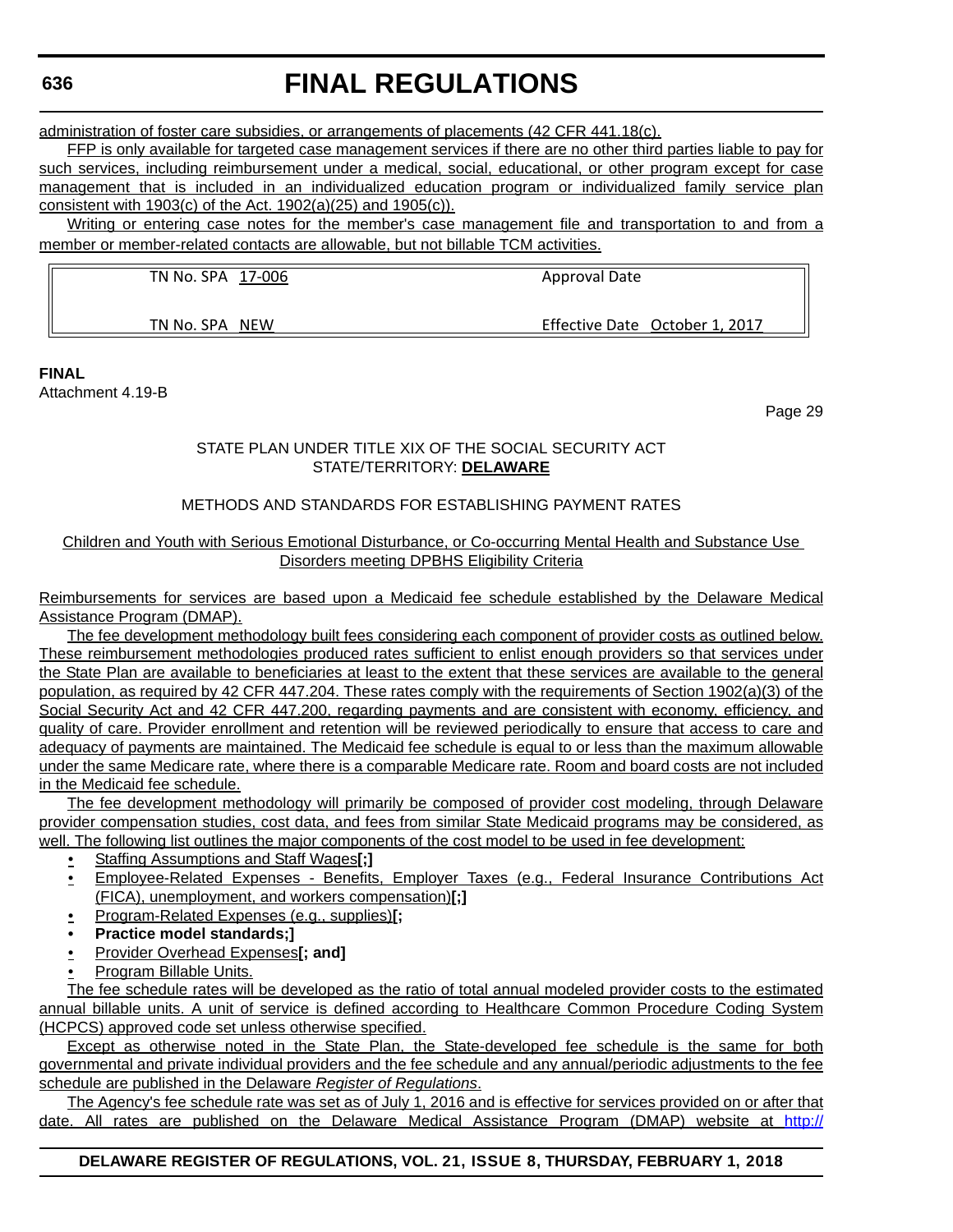<span id="page-44-0"></span>[www.dmap.state.de.us/downloads/feeschedules.html](http://www.dmap.state.de.us/downloads/feeschedules.html).

TN No. SPA 17‐006

Approval Date

TN No. SPA NEW

Effective Date October 1, 2017

#### **DIVISION OF MEDICAID [AND MEDICAL ASSISTANCE](http://www.dhss.delaware.gov/dhss/dmma/)**

Statutory Authority: 31 Delaware Code, Section 512 (31 **Del.C.** §512) 16 **DE Admin. Code** 20620

#### **ORDER**

#### **[20620.2.3.1 Limitation on the Submission of Requests for Protection of Prior Medical Costs](#page-3-0)**

#### **NATURE OF THE PROCEEDINGS:**

Delaware Health and Social Services ("Department") / Division of Medicaid and Medical Assistance initiated proceedings to amend the Delaware Social Services Manual (DSSM) regarding Prior Medical Costs, specifically, *to add a reasonable limit on the timeframe for the submission of requests for the protection of prior medical costs*. The Department's proceedings to amend its regulations were initiated pursuant to 29 Delaware Code Section 10114 and its authority as prescribed by 31 Delaware Code Section 512.

The Department published its notice of proposed regulation changes pursuant to 29 Delaware Code Section 10115 in the December 2017 Delaware *Register of Regulations*, requiring written materials and suggestions from the public concerning the proposed regulations to be produced by January 2, 2018, at which time the Department would receive information, factual evidence and public comment to the said proposed changes to the regulations.

#### **Background**

Federal regulations permit States to establish and apply reasonable limits to the post-eligibility treatment of the income of individuals who are institutionalized. Delaware currently allows for the protection of medical costs incurred in the three (3) months immediately preceding the beginning date of Medicaid eligibility for institutionalized individuals. There are no current regulations addressing reasonable limits on the timely submission of requests for the protection of prior medical costs.

#### **Statutory Authority**

- 42 CFR §435.725 Post-eligibility treatment of income of institutionalized individuals in SSI States: Application of patient income to the cost of care
- Social Security Act §1902(r)(1)(A)(ii)

#### **Summary of Proposal**

#### *Purpose*

The purpose of this proposed regulation is to add a reasonable limit on the timeframe for the submission of requests for the protection of prior medical costs.

#### *Summary of Proposed Changes*

Effective for services provided on and after February 11, 2018 Delaware Health and Social Services/Division of Medicaid and Medical Assistance (DHSS/DMMA) proposes to amend Delaware Social Services Manual (DSSM) section 20620.2.3.1 to add a reasonable limit on the timeframe for the submission of requests for the protection of prior medical costs.

#### *Public Notice*

In accordance with the *federal* public notice requirements established at Section 1902(a)(13)(A) of the Social Security Act and 42 CFR 447.205 and the *state* public notice requirements of Title 29, Chapter 101 of the Delaware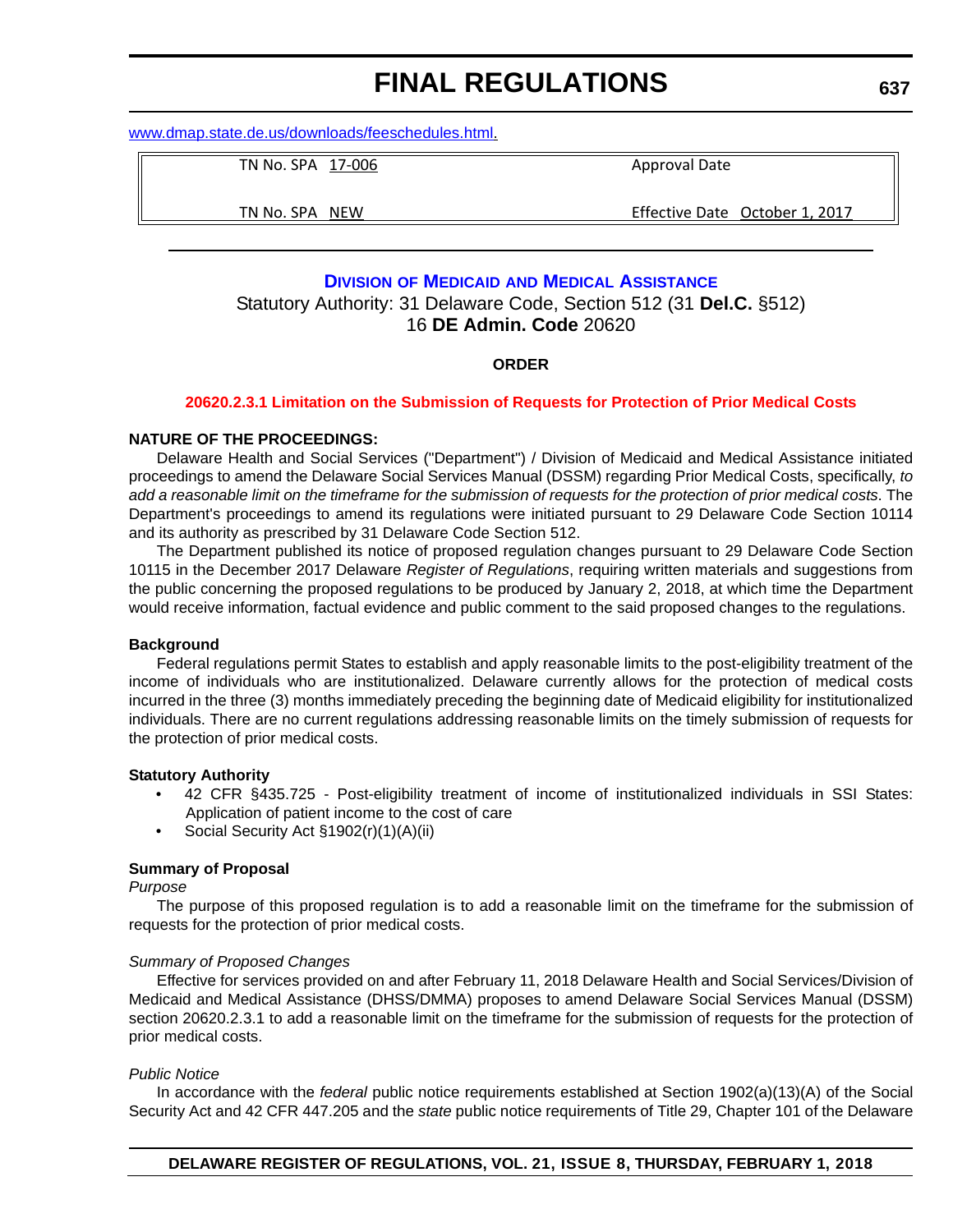# **FINAL REGULATIONS**

Code, Delaware Health and Social Services (DHSS)/Division of Medicaid and Medical Assistance (DMMA) gives public notice and provides an open comment period for thirty (30) days to allow all stakeholders an opportunity to provide input on the proposed regulation. Comments were to have been received by 4:30 p.m. on January 2, 2018.

#### *Provider Manuals and Communications Update*

A newsletter system is utilized to distribute new or revised manual material and to provide any other pertinent information regarding manual updates. Updates are available on the Delaware Medical Assistance Portal website: <https://medicaid.dhss.delaware.gov/provider>

#### **Fiscal Impact Statement**

There is no anticipated fiscal impact to the agency as a result of this proposed clarification of program eligibility policy.

#### **Summary of Comments Received with Agency Response and Explanation of Changes**

The State Council for Persons with Disabilities (SCPD) and the Governor's Advisory Council for Exceptional Citizens (GACEC) offered the following summarized observations:

While a 1 year time frame may appear reasonable on its face, it does not account for delays attributable to some common issues. For example, determination of a "final" medical cost may be delayed by several factors:

I. Processing of Insurance Claims

First, if the individual has multiple forms of insurance (e.g. Medicare; Medicaid; private insurance), sequential claims may have to be submitted and processed based on the order of financial responsibility. This process can easily take several months to complete for even "clean" claims. Second, a medical provider may not issue a bill in timely fashion which delays the processing of insurer claims and identification of the individual's final financial responsibility. Third, if the individual has invoked internal and/or external appeals of insurer denials that process could easily take several months to resolve. Consider the following timetables for health insurer determinations covered by the Delaware Department of Insurance: 1) the health insurer can delay issuing a claim decision by requesting more information (18 **DE Admin. Code** 1310.6.0; 2) once a patient eventually receives the "final" insurer decision, the patient can request mediation or, within 4 months of the final insurer decision, request IHCAP review which takes another 45 days (18 **DE Admin. Code** 1301.4.0, 5.1, and 5.7); and 3) in lieu of IHCAP review, the patient can opt for arbitration with the Insurance Department within 60 days of an insurer's final decision and, subject to continuances, expect a decision within 45 days (18 **DE Admin. Code** 1315.3.1 and 13.15.6.1).

II. Beneficiary Capacity

Second, the institutionalized Medicaid LTC patient will often have compromised health and cognitive capacity resulting in delayed processing of medical cost determinations and submission of such information to DMMA.

The bottom line is that a "no-exceptions" 1-year time period may result in injustice. DMMA could consider alternative revisions to mitigate the potential for an unjust result:

- A. The following sentence could be added to proposed §20620.2.3.1: "This limitation may be extended for good cause (e.g. significant delay in final cost determination due to insurer processing or appeals)." OR
- B. DMMA could adopt a longer submission period. For example, the Division could substitute "18 months" for "one (1) year" in the regulation.

*Agency Response:* DMMA appreciates the comments on the Processing of Insurance Claims. However, DMMA is proposing to establish a provision that implements a one (1) year limit on the submission of requests for the protection of prior medical costs for institutionalized individuals. This proposal is an entirely separate issue from our existing policy relating to the one (1) year limit on the timely submission of medical claims by providers.

As background, protection requests are generally submitted by the institution on behalf of the institutionalized individual. A request for the protection of prior medical costs for an institutionalized individual, once approved by DMMA, results in the adjustment of the institutionalized individual's cost-sharing obligation to the institution. The adjusted institutional cost-sharing amount allows the institutionalized individual to use the protected funds to pay for necessary medical costs not covered by insurance.

DMMA feels that the one (1) year time limit we have proposed for the submission of protection requests is very reasonable.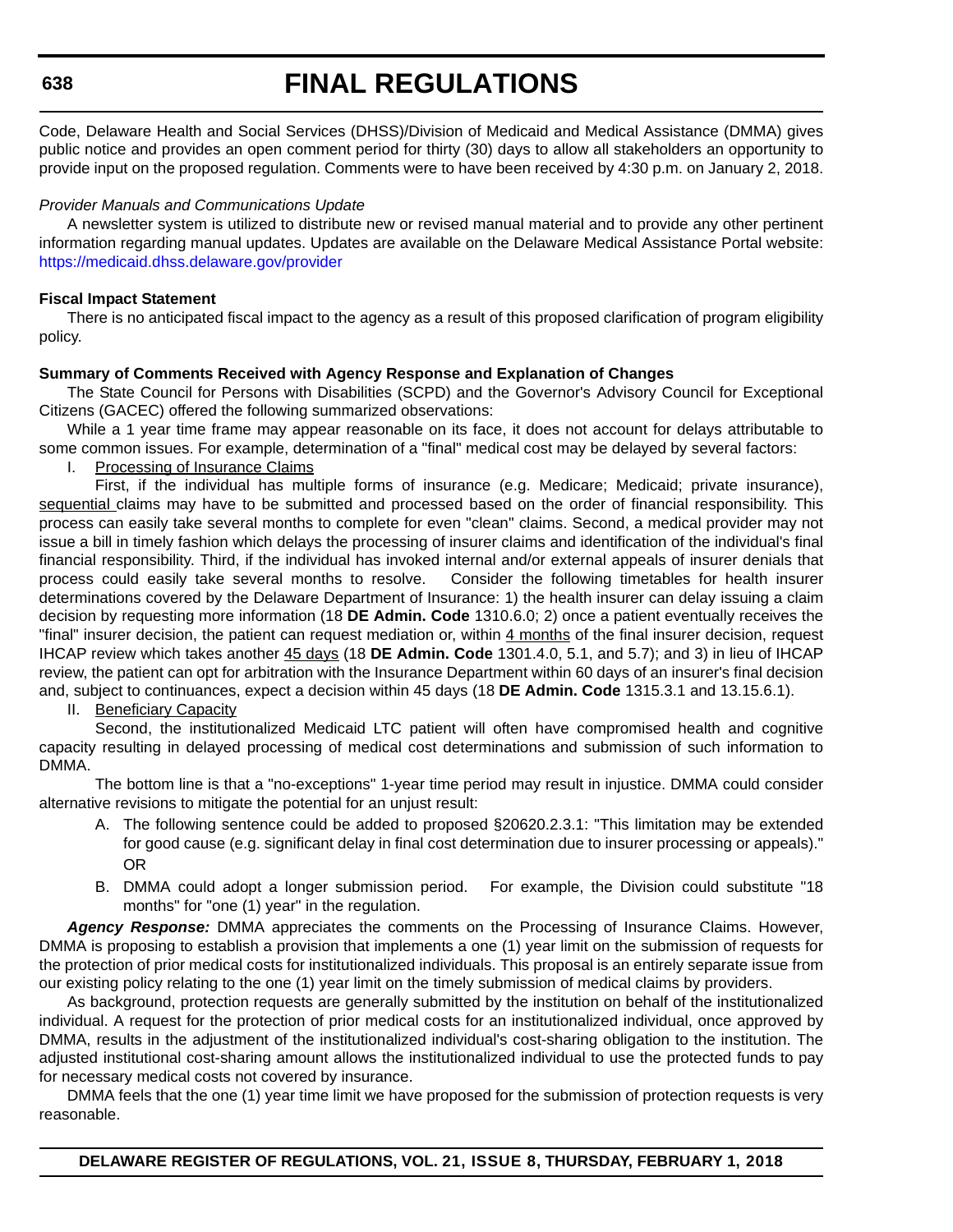<span id="page-46-0"></span>DMMA is appreciative of the comments provided and the opportunity to receive public comments and greatly appreciates the thoughtful input given.

#### **FINDINGS OF FACT:**

The Department finds that the proposed changes as set forth in the December 2017 *Register of Regulations* should be adopted.

THEREFORE, IT IS ORDERED, that the proposed regulation to amend the Delaware Social Services Manual (DSSM) regarding Prior Medical Costs, specifically, *to add a reasonable limit on the timeframe for the submission of requests for the protection of prior medical costs* is adopted and shall be final effective February 11, 2018.

1/18/18 Kara Odom Walker, MD, MPH, MSHS Secretary, DHSS

**\*Please note that no changes were made to the regulation as originally proposed and published in the December 2017 issue of the** *Register* **at page 475 (21 DE Reg. 475). Therefore, the final regulation is not being republished. A copy of the final regulation is available at:**

**[20620.2.3.1 Limitation on the Submission of Requests for Protection of Prior Medical Costs](http://regulations.delaware.gov/register/february2018/final/21 DE Reg 637 02-01-18.htm)** 

### **DIVISION [OF SOCIAL SERVICES](http://www.dhss.delaware.gov/dhss/dss/)** Statutory Authority: 31 Delaware Code, Section 512 (31 **Del.C.** §512) 16 **DE Admin. Code** 11006

#### **ORDER**

#### **[Relative Child Care](#page-4-0)**

#### **NATURE OF THE PROCEEDINGS:**

Delaware Health and Social Services ("Department") / Division of Social Services initiated proceedings to amend Division of Social Services Manual regarding Relative Child Care, specifically, *to outline participation requirements, documentation and training*. The Department's proceedings to amend its regulations were initiated pursuant to 29 Delaware Code Section 10114 and its authority as prescribed by 31 Delaware Code Section 512.

The Department published its notice of proposed regulation changes pursuant to 29 Delaware Code Section 10115 in the November 2017 Delaware *Register of Regulations*, requiring written materials and suggestions from the public concerning the proposed regulations to be produced by December 1, 2017 at which time the Department would receive information, factual evidence and public comment to the said proposed changes to the regulations.

#### **SUMMARY OF PROPOSAL**

The purpose of this notice is to advise the public that Delaware Health and Social Services (DHSS)/Division of Social Services (DSS) is proposing to amend Division of Social Services Manual regarding Relative Child Care, specifically, *to outline participation requirements, documentation and training*.

#### **Statutory Authority**

- Child Care Development Fund (CCDF)
- Child Care Development Block Grant CFR 98.2, 98.41

#### **Background**

Relative Child Care is one of several child care options for parents who receive a child care subsidy. The original intent of the program was to provide a child care option for parents who worked during "non-traditional" hours (i.e. shift work, weekends); however, this intent was never formally established through policy. As this type of care is unlicensed, the Division of Social Services (DSS) seeks to revise the current policy to restore the original intent and integrity of the program. In addition, new federal regulations have been established to ensure the health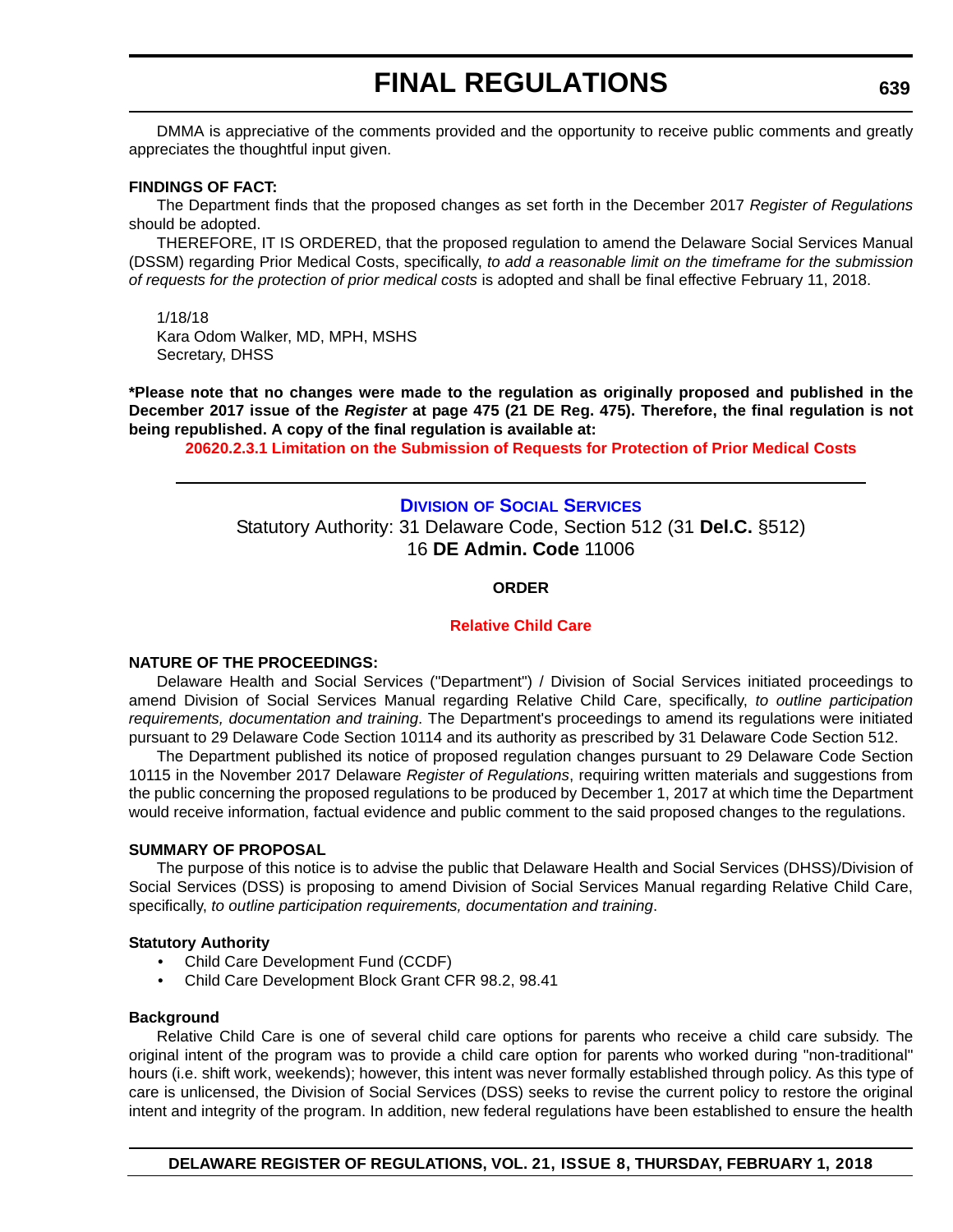# **FINAL REGULATIONS**

and safety of all children who receive subsidy. DSS is responsible for ensuring that all Purchase of Care providers comply with these new regulations. The revised Relative Child Care policy will enable the Division to better determine who is eligible to participate as a provider, confirm relationships, and fully comply with the new federal health and safety regulations. There are no budget implications as a result of this policy revision.

#### **Summary of Proposal**

#### *Purpose*

To establish a structured policy regarding Relative Child Care and to ensure sufficient monitoring of this type of care.

#### *Summary of Proposed Changes*

Effective for services provided on and after February 11, 2018 Delaware Health and Social Services/Division of Social Services proposes to amend the Division of Social Service Manual to outline participation requirements, documentation and training.

#### *Public Notice*

In accordance with the *federal* public notice requirements established at Section 1902(a)(13)(A) of the Social Security Act and 42 CFR 447.205 and the *state* public notice requirements of Title 29, Chapter 101 of the Delaware Code, Delaware Health and Social Services (DHSS)/Division of Social Services (DSS) gives public notice and provides an open comment period for thirty (30) days to allow all stakeholders an opportunity to provide input on the proposed regulation. Comments were to have been received by 4:30 p.m. on March 1, 2018.

#### **Fiscal Impact Statement**

The policy revision will have no fiscal impact since the purpose is simply to restore the program to its original intent. The policy revision does not require any additional staff, system changes, or additional costs.

#### **Summary of Comments Received with Agency Response and Explanation of Changes**

The State Council for Persons with Disabilities (SCPD) offered the following summarized observations:

SCPD commented that there is an ostensible error in Section 5 on p. 378. The first bullet literally allows care in a child's home only for 4-5 children. The reference to "minimum of four children in the home" should be "minimum of one child in the home". Compare Section 6.

*Agency Response*: The Division of Social Services (DSS) appreciates the council's comment regarding the requirement of a minimum number of children to be cared for in the child's home. DSS policy **11003.5 In-Home Child Care** dictates the following:

The Fair Labor Standards Act requires that in-home child care providers be treated as domestic service workers. As a result, DSS must pay these providers the federal minimum wage. Paying the federal minimum wage would make the cost of in-home care disproportionate to other types of care. As a result, DSS has placed a limit on parental use of the in-home care option.

- A. As of July 1994, in-home care has been limited to:
	- 1. Families in which four or more children require care, or
	- 2. Families with fewer children only as a matter of last resort.
- B. Examples of "last resort" may include:
	- 1. The parent works the late shift in a rural area where other types of care are not available,
	- 2. There is a special needs child for whom it is impossible to find any other child care arrangement.

Therefore the DSS statement regarding the minimum number of children is correct. There must be a minimum of four children in the home in order for children to be cared for in the children's home; but not more than five. When the care is provided in the caregiver's home the minimum requirement is one child.

**Second,** Section 3 requires a relative provider to be "21 years of age or older". In contrast, the applicable federal regulation defines relative child care providers as "18 years of age or older". See 45 CFR 98.2. Moreover, states are restricted in their discretion to add requirements not included in the federal regulations: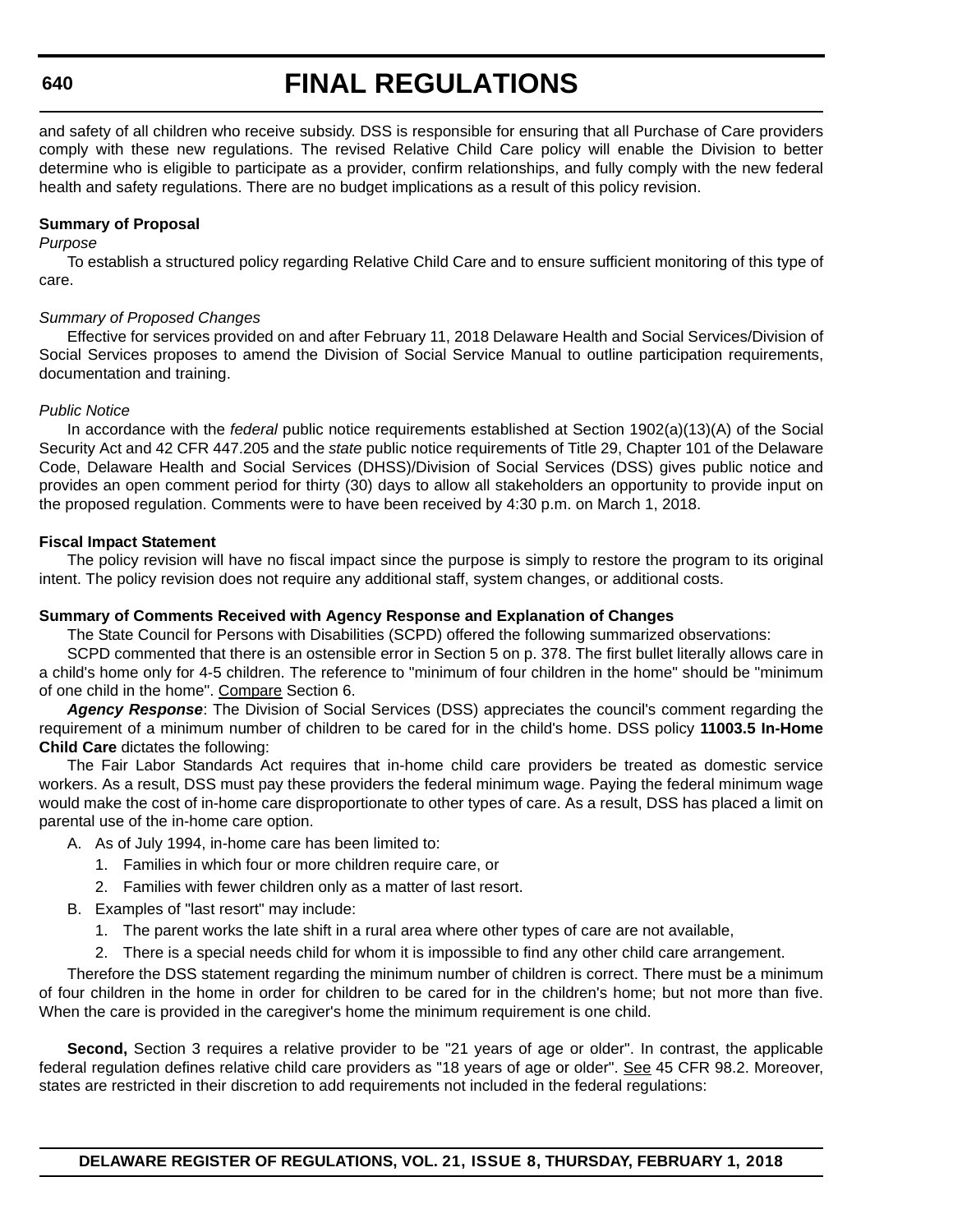(b) Lead agencies may not set health and safety standards and requirements other than those required in paragraph (a) of this section that are inconsistent with the parental choice safeguards in §98.3(f). 45 CFR 98.41(b)

*Agency Response*: DSS appreciates the council's comment regarding restrictions on the lead agency in their discretion to add requirements not included in the federal regulations. As we have been receiving a substantial number of requests for relative care for providers who were not suitable for a myriad of reasons DSS, in its effort to ensure the health and safety of children, proposes this and other revisions to the Relative Care Policy. We understand that the state is restricted in its discretion to add requirements not included in the federal regulations and we have reached out to the Administration for Children and Families, who administers the Child Care and Development Fund, for further guidance regarding this issue.

**Third,** Section 3 includes the following limit: "Relative child care is limited to evening and weekend shift work hours only." This is ill- conceived given the overall shortage of child care providers. Moreover, "special needs" parents and children are eligible for the State child care program. See 16 **DE Admin. Code** 11003.7.8. It may be extremely difficult for a parent of a special needs child ages 13-18 to identify a licensed provider to add a 13-18 year old to their daycare. Moreover, "special needs" parents often rely on relatives for parenting assistance and federal law requires states to accommodate that reliance. See Joint DOJ/HHS LOF to Mass. Dept. Of Children & Families (1/29/15), published at [https://www.ada.gov/ma\\_docf\\_lof.pdf](https://www.ada.gov/ma_docf_lof.pdf). See also U.S. DOJ/HHS Joint Guidance, "Protecting the Rights of Parents and Prospective Parents with Disabilities: Technical Assistance for State and Local Child Welfare Agencies and Courts under Title II of the Americans with Disabilities Act and Section 504 of the Rehabilitation Act (8/15)", published at [https://www.ada.gov/doj\\_hhs\\_ta/child\\_welfare\\_ta.pdf.](https://www.ada.gov/doj_hhs_ta/child_welfare_ta.pdf) At a minimum, Section 3 should be revised to allow relative child care for special needs children and adults apart from evening and weekend shifts. It would also be prudent to authorize exceptions for all parents with the approval of DHSS.

*Agency Response*: DSS appreciates the Council's comment regarding the limitations on the Relative Care choice for parents. At this time the Division is not aware of any factual documentation regarding a child care shortage in our state. We are, however, setting the stage to conduct some research to determine if in fact the child care demand is greater than the supply, and where services may be lacking. Moreover, the division has seen a significant increase in the request for relative care by providers who are unsuitable for a myriad of reasons. We have had a rash of parents pulling their children from centers to allow relatives to provide care, parents attempting to get people other than relatives to provide care, people other than the authorized relatives actually caring for the children when site visits are conducted (which means they have not been finger printed), relative providers caring for the children at sites other than the authorized sites, relative providers/children who are unable to be located when attempting to conduct site visits, relative care providers allowing other adults who have not been fingerprinted, in the home, around the children, relatives providing care in environments that were not safe for children, etc. In its efforts to, as best it can, ensure the health and safety of children the division has made the decision to restore the integrity of the relative care program by limiting this choice to parents who need care during non-traditional hours such as weekends, and evening shifts. The agency is fully aware that there may be circumstances where exceptions must be made, particularly, for those families who may have a special need. The agency is amenable to addressing these exceptions as they present themselves.

**Fourth,** DMMA is imposing the following requirements on relative providers: 1) completion of orientation class on relative child care rules and regulations; 2) 28 hours of approved training within 12 months; 3) 3 hours of health and safety training annually; and 4) completion of both CPR and first aid courses resulting in certification followed by recertification every 2 years. See Section 4. DMMA is treating relative child care providers as if they were licensed day care providers even though they are exempt from licensing. See 16 **DE Admin. Code** 11004.4.1. Asking a typical grandparent to spend an estimated 40 hours in training to care for a grandchild is "overkill".

*Agency Response:* DSS appreciates the Council's comment regarding the required training for Relative Care Providers. Although these providers are exempt from licensing standards the division believes that best practices and health and safety standards are the foundation of quality child care. Meeting the basic health and safety needs of all children sets the stage for positive child outcomes. The pre-service, training and annual training modules provide caregivers with an overview of basic health and safety information and ensures that caregivers continue to be knowledgeable about current and best practices regarding child care.

No change to the regulation was made as a result of these comments.

DSS is pleased to provide the opportunity to receive public comments and greatly appreciates the thoughtful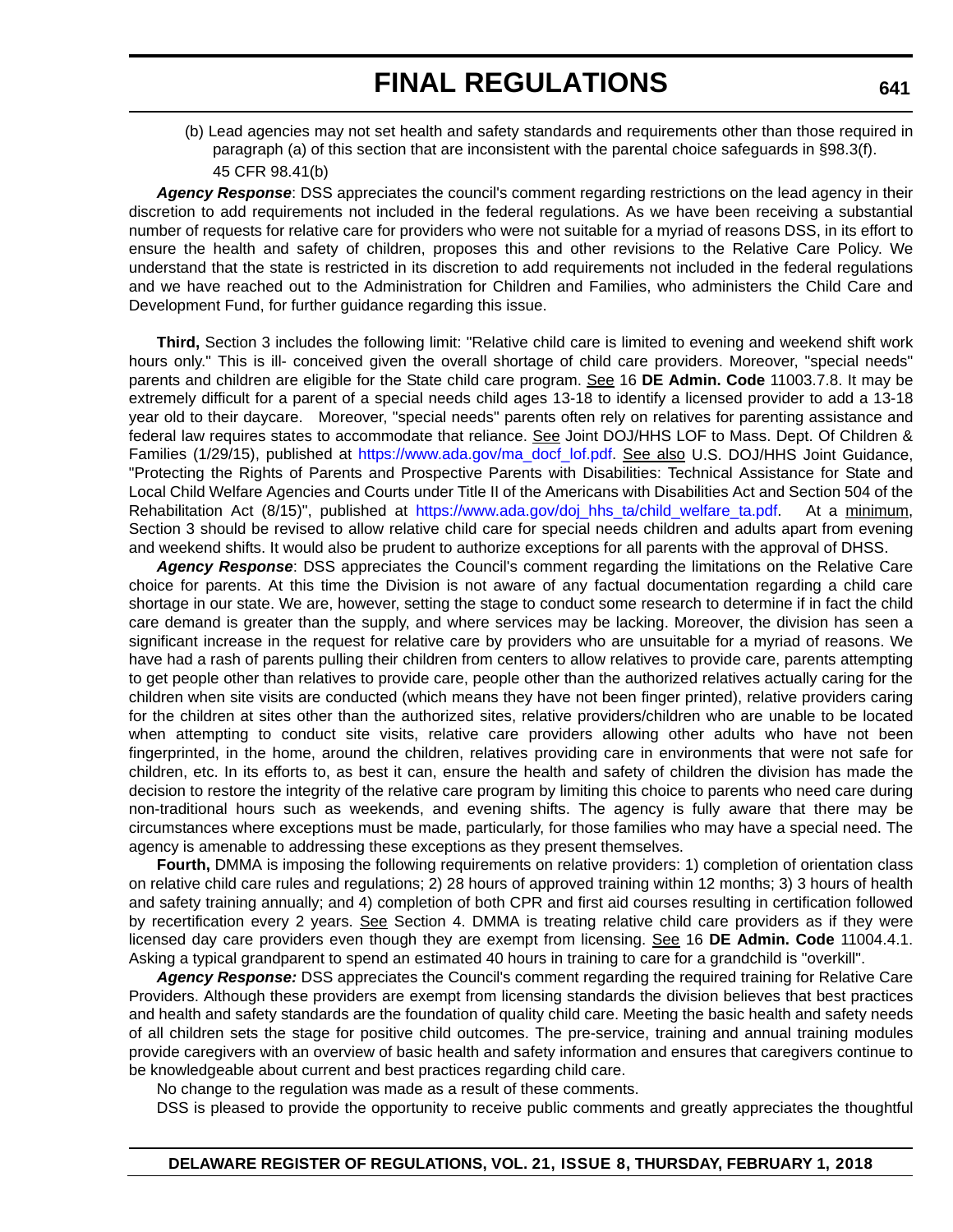# **FINAL REGULATIONS**

<span id="page-49-0"></span>input given by the State Council for Persons with Disabilities.

FINDINGS OF FACT:

The Department finds that the proposed changes as set forth in the November 2017 *Register of Regulations* should be adopted.

THEREFORE, IT IS ORDERED, that the proposed regulation to amend Division of Social Services Manual regarding Relative Child Care, specifically, *to outline participation requirements, documentation and training*, is adopted and shall be final effective February 11, 2018.

1/18/18 Kara Odom Walker, MD, MPH, MSHS Secretary, DHSS

**\*Please note that no changes were made to the regulation as originally proposed and published in the November 2017 issue of the** *Register* **at page 376 (21 DE Reg. 376). Therefore, the final regulation is not being republished. A copy of the final regulation is available at:**

**[Relative Child Care](http://regulations.delaware.gov/register/february2018/final/21 DE Reg 639 02-01-18.htm)** 

### **[DEPARTMENT OF STATE](https://dpr.delaware.gov/)**

**DIVISION [OF PROFESSIONAL REGULATION](https://dpr.delaware.gov/) 1100 BOARD OF DENTISTRY [AND DENTAL HYGIENE](https://dpr.delaware.gov/boards/dental/)** Statutory Authority: 24 Delaware Code, Section 1106(a)(1) (24 Del.C. §1106(a)(1)) 24 **DE Admin. Code** 1100

#### **ORDER**

#### **[1100 Board of Dentistry and Dental Hygiene](#page-4-0)**

The Delaware Board of Dentistry and Dental Hygiene pursuant to 24 **Del.C.** §1106(a)(1), proposed to revise its regulations. The proposed amendments to Regulation 6 clarify that live webinars will be accepted as face to face CEs. The proposed amendments to Regulation 8 add regulatory provisions for inactive status pursuant to 24 **Del.C.** §1126(e). The proposed amendment to Regulation 10 seeks to incorporate by reference the Board's clinical examination guidelines into its regulations. The proposed changes to Regulation 11 amend technical errors in the substantially related crimes list and adds the crime of misuse of the Prescription Monitoring Program. The proposed change at Regulation 12 adds a requirement that licensees update the Division of Professional Regulation within 10 days of a change in their contact information.

#### **SUMMARY OF THE EVIDENCE AND INFORMATION SUBMITTED**

Following publication in the Delaware *Register of Regulations* on December 1, 2017, a public hearing was held on December 21, 2017, at a regularly scheduled meeting of the Delaware Board of Dentistry and Dental Hygiene to receive verbal comments regarding the Board's proposed amendments to its regulations. No comments were submitted at that time.

#### **SUMMARY OF THE EVIDENCE AND INFORMATION SUBMITTED**

At the time of the deliberations, the Board considered the following documents:

**Board Exhibit 1** - Affidavit of publication of the public hearing notice in the *News Journal*;

**Board Exhibit 2** - Affidavit of publication of the public hearing notice in the *Delaware State News*;

There was no verbal testimony given at the public hearing on December 21, 2017. No written comments were received by the Board during the initial thirty-day public comment period; nor were any written comments received after the public hearing during the fifteen day 29 **Del.C.** §10118(a) second public comment period.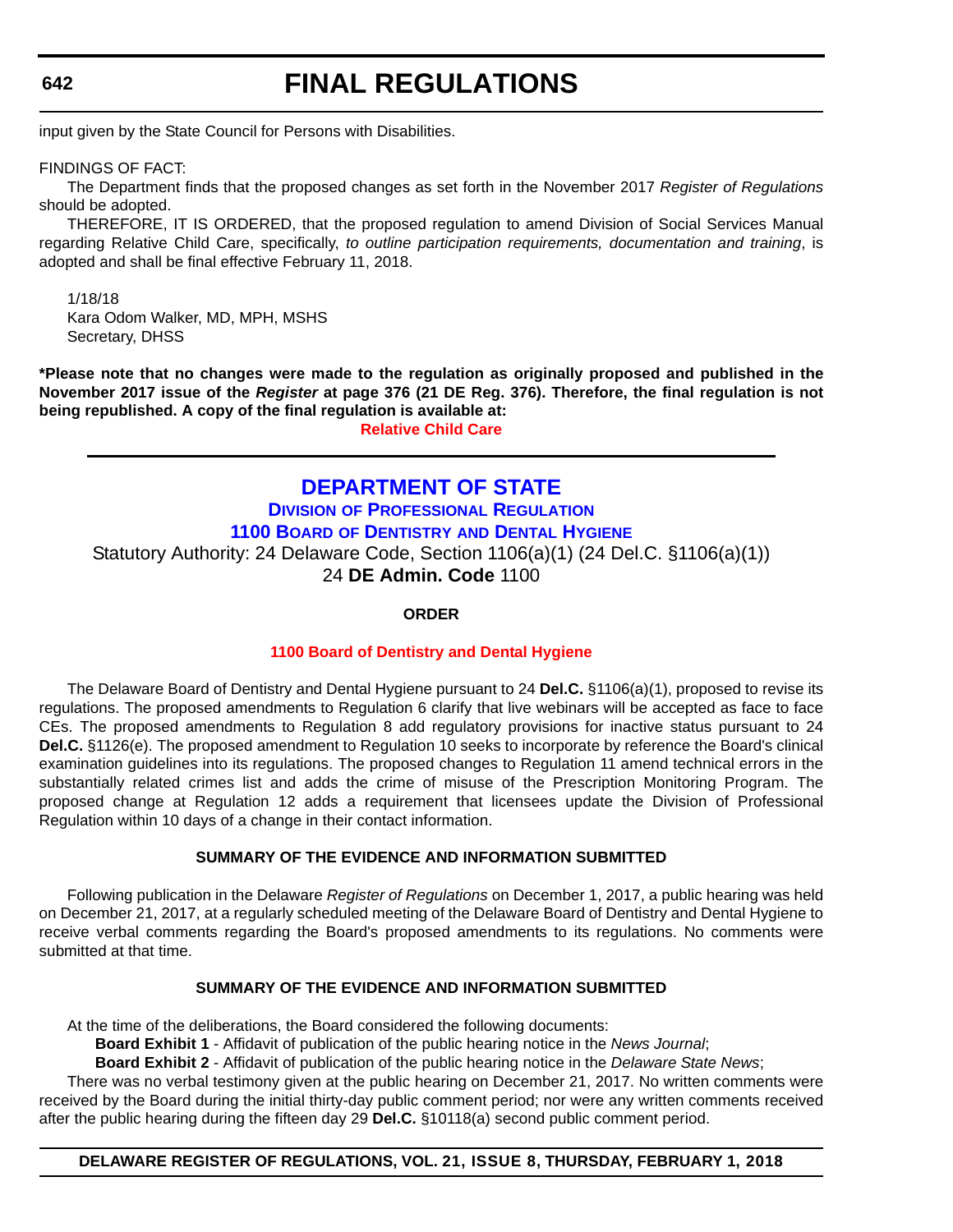#### **FINDINGS OF FACT AND CONCLUSIONS**

1. The public was given notice and an opportunity to provide the Board with comments in writing and by testimony at the public hearing on the proposed amendments to the Board's regulations.

2. There were no public comments provided to the Board during the two written public comment periods, or the public hearing.

3. Pursuant to 24 **Del.C.** §1106(a)(1) the Board has statutory authority to promulgate rules and regulations clarifying specific statutory sections of its statute.

4. The proposed changes to Regulation 6 clarify that live webinars will be accepted as face to face CEs. The proposed amendments to Regulation 8 add regulatory provisions for inactive status pursuant to 24 **Del.C.** §1126(e). The proposed amendment to Regulation 10 seeks to incorporate by reference the Board's clinical exam ination guidelines into its regulations. The proposed changes to Regulation 11 amend technical errors in the substantially related crimes list and adds the crime of misuse of the Prescription Monitoring Program. The proposed change at Regulation 12 adds a requirement that licensees update the Division of Professional Regulation within 10 days of a change in their contact information.

5. The public was given notice and an opportunity to provide the Board with comments in writing and by testimony at the public hearing on the proposed changes to the Board's rules and regulations.

6. Having received no public comments, the Board finds no reason to amend the regulations as proposed.

#### **DECISION AND ORDER CONCERNING THE REGULATIONS**

NOW THEREFORE, pursuant to 24 **Del.C.** §1106(a)(1) and for the reasons set forth above, the Board of Dentistry and Dental Hygiene does hereby ORDER that the regulations be, adopted and promulgated as set forth in the Delaware *Register of Regulations*. The effective date of this Order is ten days from the date of its publication in the Delaware *Register of Regulations*, pursuant to 29 **Del.C.** §10118(g). The new regulations are attached hereto as Exhibit A.

**SO ORDERED** this 18<sup>th</sup> day of January, 2018.

#### **BOARD OF DENTISRTY AND DENTAL HYGIENE**

| Thomas A. Mercer, DMD, President   | Brian McAllister, DDS, Secretary (absent) |
|------------------------------------|-------------------------------------------|
| Erin Cox, DDS                      | <b>Bruce Mathews, DDS</b>                 |
| Ryan Barhart, DDS                  | Buffy Parker, RDH,                        |
| Joseph Stormer, Public Member      | Rozi Berberian, Public Member (absent)    |
| June Ewing, Public Member          | Carla Rawheiser, RDH, Hygiene Advisory    |
| Tammy Beebe, RDH, Hygiene Advisory | Bonnie Thomas, RDH, Hygiene Advisory      |

**\*Please note that no changes were made to the regulation as originally proposed and published in the December 2017 issue of the** *Register* **at page 484 (21 DE Reg. 484). Therefore, the final regulation is not being republished. A copy of the final regulation is available at:**

**[1100 Board of Dentistry and Dental Hygiene](http://regulations.delaware.gov/register/february2018/final/21 DE Reg 642 02-01-18.htm)**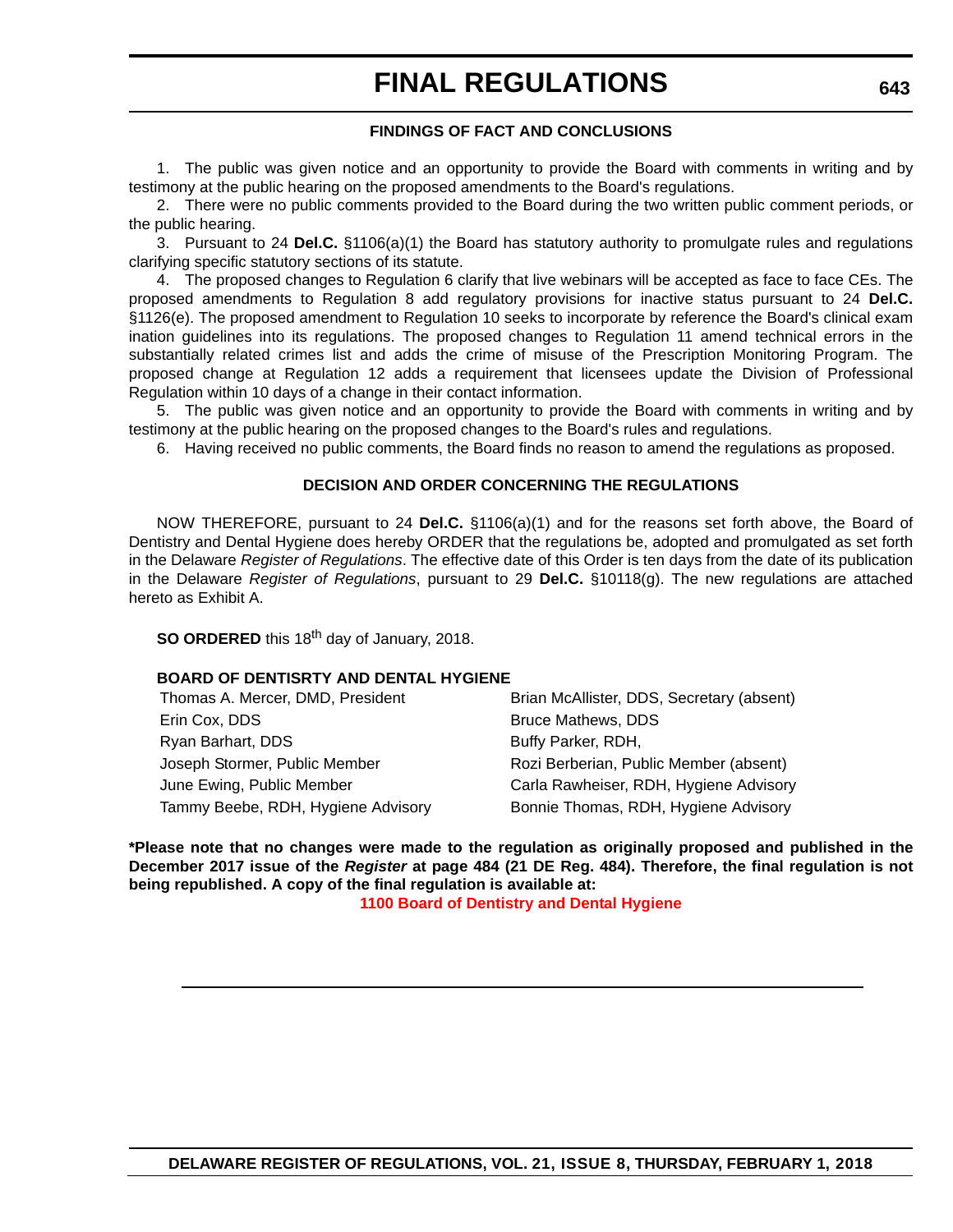### <span id="page-51-0"></span>**DIVISION [OF PROFESSIONAL REGULATION](https://dpr.delaware.gov/) [1799 GENETIC COUNSELOR ADVISORY COUNCIL](https://dpr.delaware.gov/boards/medicalpractice/)** Statutory Authority: 24 Delaware Code, Section 1799I(c) (24 **Del.C.** §1799I(c)) 24 **DE Admin. Code** 1799

#### **ORDER**

#### **[1799 Genetic Counselor Advisory Council](#page-4-0)**

After due notice in the *Register of Regulations* and two Delaware newspapers, a public hearing was held on September 1, 2017 at a scheduled meeting of the Genetic Counselor Advisory Council ("the Council") of the Board of Medical Licensure and Discipline ("the Board") to receive comments regarding proposed amendments to the Council's rules and regulations. The Council proposed revisions to its rules and regulations to add a new Section 7.0 setting forth standards for the use of telehealth in the practice of genetic counseling.

The proposed changes to the rules and regulations were initially published in the *Register of Regulations*, Volume 20, Issue 11, on May 1, 2017 for a June 2, 2017 hearing. The hearing was subsequently rescheduled and took place on September 1, 2017 at a scheduled Council meeting. Notice of the September 1, 2017 hearing was published in the *Register of Regulations*, Volume 21, Issue 1 on July 1, 2017. Notice was also published in the *News Journal* (Exhibit 1) and the *Delaware State News*. Exhibit 2. Pursuant to 29 **Del.C.** §10118(a), the date to receive final written comments was September 16, 2017, 15 days following the public hearing. The Council deliberated on the proposed revisions at its regularly scheduled meeting on November 30, 2017.

#### **Summary of the Evidence and Information Submitted**

The following exhibits were made a part of the record: Council Exhibit 1: *News Journal* Affidavit of Publication. Council Exhibit 2: *Delaware State News* Affidavit of Publication. The Council received no written or public comment.

#### **Findings of Fact and Conclusions**

The public was given notice and an opportunity to provide the Council with comments in writing and by testimony on the proposed amendments to the Council's rules and regulations. The Council did not receive any written comments and no members of the public attended the hearing to offer testimony.

Pursuant to 24 **Del.C.** §1799I(c), the Council has the statutory authority to promulgate rules and regulations governing the practice of genetic counseling after a public hearing and subject to the approval of the Board. Given the absence of comments, either by testimony or in writing, the Council recommends to the Board that it approve the rules and regulations as published, attached hereto as Exhibit A.

#### **RECOMMENDATION TO THE BOARD OF MEDICAL LICENSURE AND DISCIPLINE**

By the unanimous affirmative vote of the undersigned members, the Genetic Counselor Advisory Council hereby adopts the rules and regulations as published in the *Register of Regulations* on May 1, 2017, Volume 20, Issue 11 and recommends approval of such rules and regulations to the Board of Medical Licensure and Discipline. If approved by the Board, these rules and regulations will be effective ten days after publication of the Board's

final order in the *Register of Regulations*.

Respectfully submitted this 30<sup>th</sup> day of November, 2017.

Garrett H. Colmorgen, M.D. (absent)

Zohra J. Ali-Khan Catts, Chairperson Sara Ennis Mora, Vice Chairperson (absent) Angela Duker **Becky Milewski** 

AND NOW, this 2<sup>nd</sup> day of January, 2018;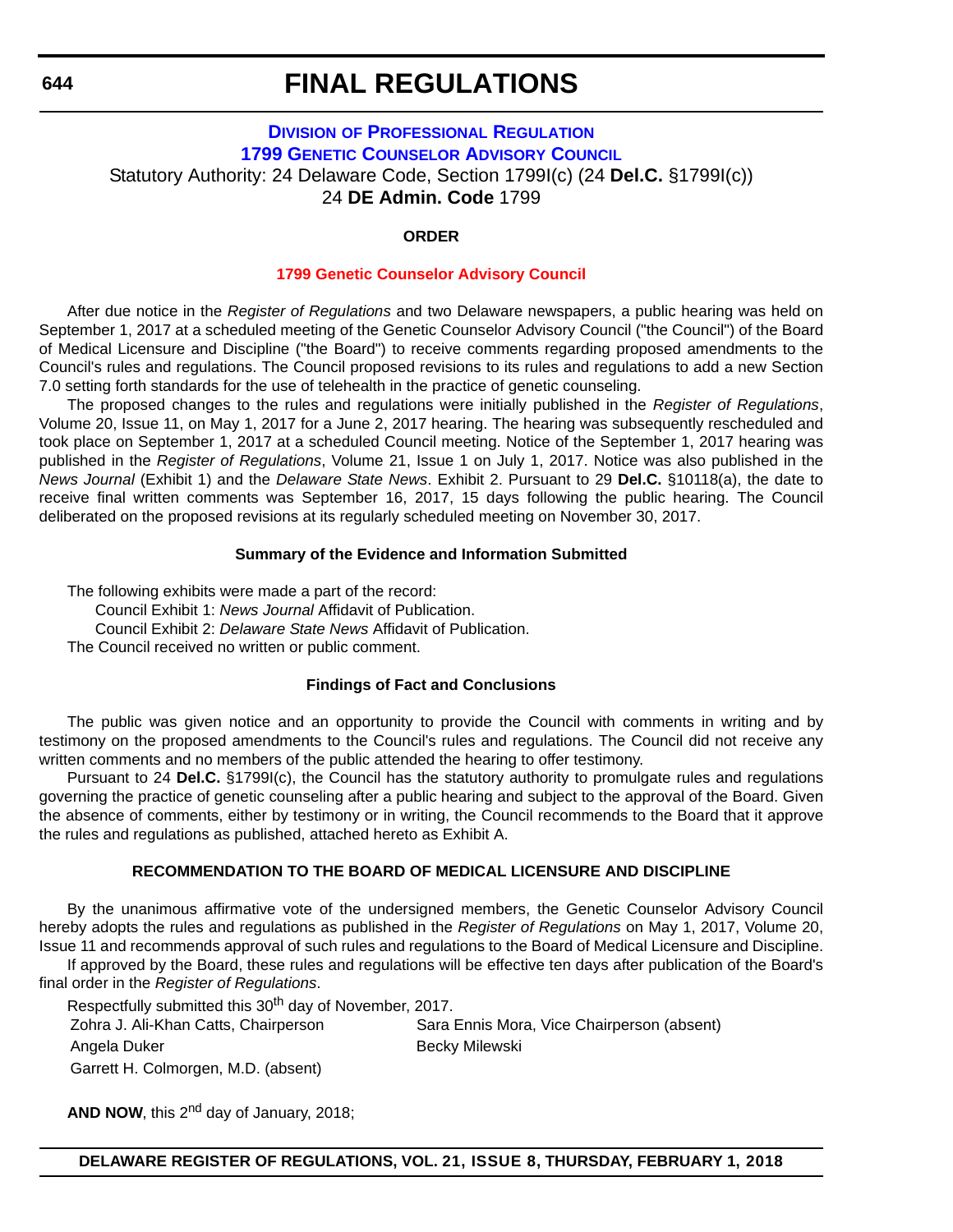<span id="page-52-0"></span>**WHEREAS**, the Board of Medical Licensure and Discipline has considered the attached recommendation of the Genetic Counselor Advisory Council for approval of amended rules and regulations related to the use of telehealth in the practice of genetic counseling; and

**WHEREAS**, the Board has determined to approve the aforesaid rules and regulations as proposed by the Genetic Counselor Advisory Council and attached hereto as Exhibit A.

#### **NOW THEREFORE IT IS ORDERED by the Board of Medical Licensure and Discipline:**

- 1. The rules and regulations recommended by the Genetic Counselor Advisory Council governing the use of telehealth in the practice of genetic counseling are hereby approved by the Board of Medical Licensure and Discipline.
- 2. The rules and regulations shall be effective ten days after publication of this Final Order in the *Register of Regulations*.

#### **IT IS SO ORDERED this 2nd day of January, 2018**:

| Karyl Rattay, M.D., President       | George A. Dahr, M.D.             |  |
|-------------------------------------|----------------------------------|--|
| Joseph M. Parise, D.O.              | Stephen G. Cooper, M.D. (absent) |  |
| Gregory D. Adams, M.D. (absent)     | Garrett H. Colmorgen, M.D.       |  |
| Sharon Williams-Mayo, Public Member | Janice Truitt, Public Member     |  |
| Malvine Richard, Public Member      | Barry L. Bakst, D.O.             |  |
| Bryan D. Villar, M.D.               | Mary Lomax, Public Member        |  |
| Stephen Lawless, M.D. (absent)      | N. C. Vasuki, Public Member      |  |

**\*Please note that no changes were made to the regulation as originally proposed and published in the May 2017 issue of the** *Register* **at page 883 (20 DE Reg. 883). Therefore, the final regulation is not being republished. A copy of the final regulation is available at:**

**[1799 Genetic Counselor Advisory Council](http://regulations.delaware.gov/register/february2018/final/21 DE Reg 644 02-01-18.htm)** 

### **[OFFICE OF MANAGEMENT AND BUDGET](https://dfm.delaware.gov/)**

**DIVISION [OF FACILITIES MANAGEMENT](https://dfm.delaware.gov/)**

Statutory Authority: 29 Delaware Code, Section 6908(a)(6) (29 **Del.C.** §6908(a)(6)) 19 **DE Admin. Code** 4104

#### **ORDER**

#### **[4104 Regulations for the Drug Testing of Contractor and Subcontractor Employees Working on Large](#page-4-0)  Public Works Projects**

The Office of Management and Budget (OMB) initiated proceedings to amend the Regulations for the Drug Testing of Contractor and Subcontractor Employees Working on Large Public Works Projects (19 **DE Admin. Code** 4104). The OMB proceedings to amend regulations were initiated pursuant to 29 **Del.C.** Chapter 101 and authority as prescribed by 29 **Del.C.** Ch. 69, §6908(a)(6). A final order was issued on December 1, 2017 and became effective on January 1, 2018. This is an amendment to that final order.

#### **SUMMARY OF THE EVIDENCE AND INFORMATION SUBMITTED**

On June 1, 2017, OMB published proposed amendments related to the Regulations for the Drug Testing of Contractor and Subcontractor Employees Working on Large Public Works Projects in the Delaware *Register of Regulations* (Volume 20, Issue 12). After receiving comments that led to substantive changes, OMB re-published the proposed amendments in the October 1, 2017 Delaware *Register of Regulations* (Volume 21, Issue 4). It was requested at that time that written comments from the public concerning the revised proposed regulations be delivered to OMB by November 3, 2017. OMB did not receive any written comments in response to this request.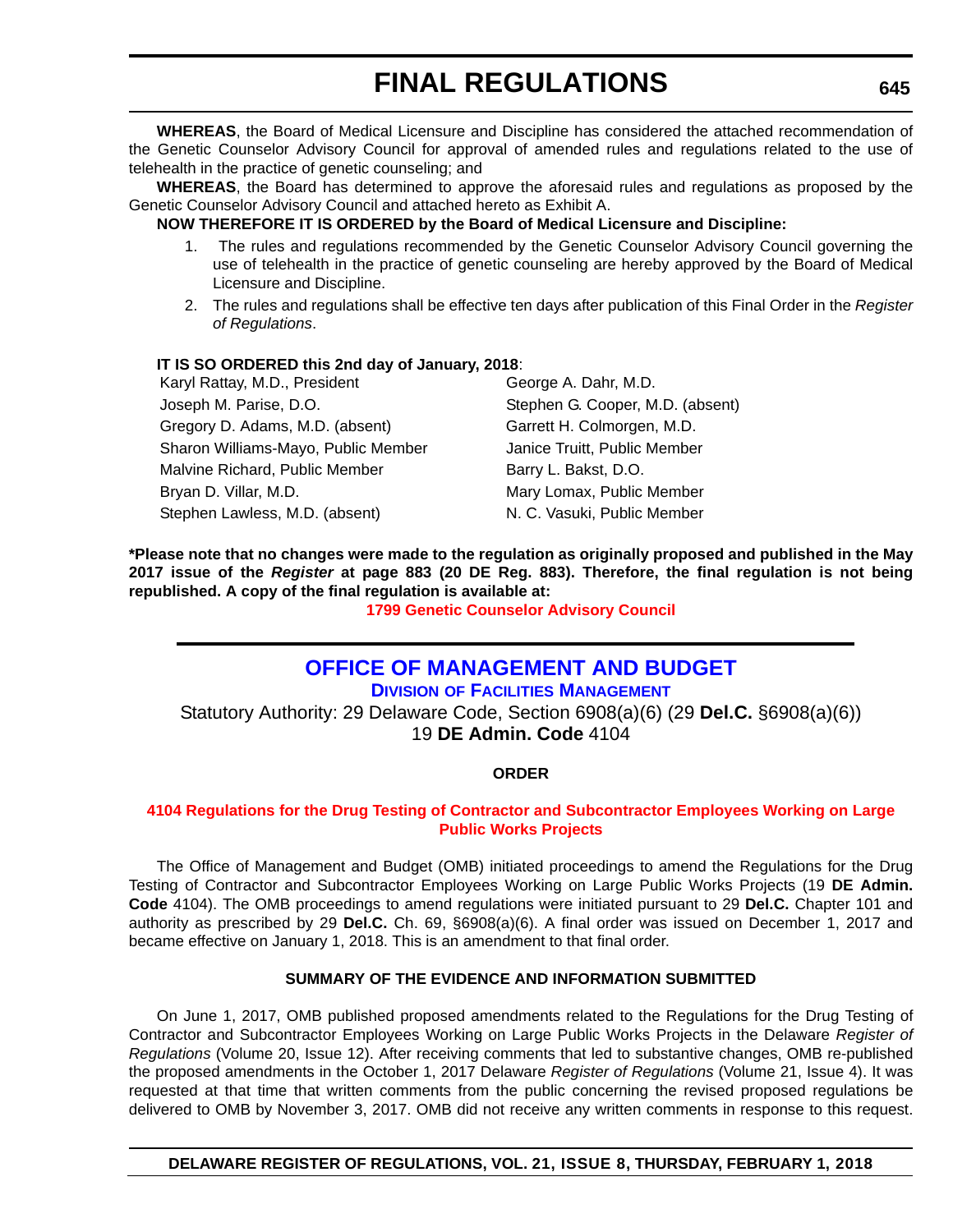### **FINAL REGULATIONS**

OMB then published a Final Order in the December, 2017 *Register of Regulations* (Volume 21, Issue 6) adopting and promulgating the amended regulation with an effective date for all large public works projects advertised for bid on or after January 1, 2018.

#### **FINDINGS OF FACT**

OMB finds that the proposed amended regulations as set forth in the October, 2017 *Register of Regulations* (Volume 21, Issue 4) represent a fair balance to protect management, labor and members of the public. OMB finds that by placing an effective date of January 1, 2018, it requires Prime and Subcontractors who have an existing contract having to maintain two procedures for the required testing if they are awarded a new contract. In order to mitigate that potential administrative burden and cost on those Prime and Subcontractors, the amended regulation should be effective for all projects including those already in existence as well as those advertised for bid on or before January 1, 2018.

NOW THEREFORE, under the statutory authority and for the reasons set forth above, the Director of the Delaware Office of Management and Budget does hereby ORDER that the amended Regulation be, and that it hereby is, adopted and promulgated and effective for all large public works projects. The effective date of this Order is for all large public works as of February 10, 2018.

Michael S. Jackson, Director Office of Management and Budget

**\*Please note: There were no changes made to the text of the final regulation as published in the December 1, 2017 issue of the** *Register of Regulations***. The text of the current regulation is reprinted below and available at** [h](http://regulations.delaware.gov/AdminCode/title19/4000/4100/4104.pdf)[ttp://regulations.delaware.gov/AdminCode/title19/4000/4100/4104.pd](http://regulations.delaware.gov/AdminCode/title19/4000/4100/4104.pdf )[f.](http://regulations.delaware.gov/AdminCode/title19/4000/4100/4104.pdf)

#### **4104 Regulations for the Drug Testing of Contractor and Subcontractor Employees Working on Large Public Works Projects**

#### **1.0 Purpose**

The Office of Management and Budget ("Office"), has developed these regulations that require Contractors and Subcontractors to implement a program of mandatory drug testing for Employees who work on Large Public Works Contracts funded all or in part with public funds pursuant to 29 **Del.C.** §6908(a)(6). The regulations establish the mechanism, standards and requirements of a Mandatory Drug Testing Program that will be incorporated by reference into all Large Public Works Contracts awarded pursuant to 29 **Del.C.** §6962.

#### **2.0 Definitions**

"**Consortium"/"Third Party Administrator**" or "**(C/TPA)**" means a service agent that provides or coordinates the provision of a variety of drug and alcohol testing services to employers. C/TPAs typically perform administrative tasks concerning the operation of the employers' drug and alcohol testing programs. This term includes, but is not limited to, groups of employers who join together to administer, as a single entity, the drug and alcohol testing programs of its members.

"**Contractor**" means an entity such as, but not limited to, an individual, firm, partnership or corporation that has a contractual obligation to perform work for contracts awarded pursuant to 29 **Del.C.** §6962.

"**Division of Facilities Management**" and "**DFM**" means the Division of Facilities Management within the Office of Management and Budget.

"**Drug Testing Firm**" is an entity engaged in the business of providing drug testing services for businesses, individuals, governments or any entity that requires drug testing of Employees, applicants, licensees, etc., in compliance with these requirements.

"**Employee**" means an individual employed by a Contractor or Subcontractor who works on the Jobsite of a Large Public Works Contract but does not fulfill a clerical or administrative function. For the purpose of this definition, clerical or administrative functions shall refer to job responsibilities that do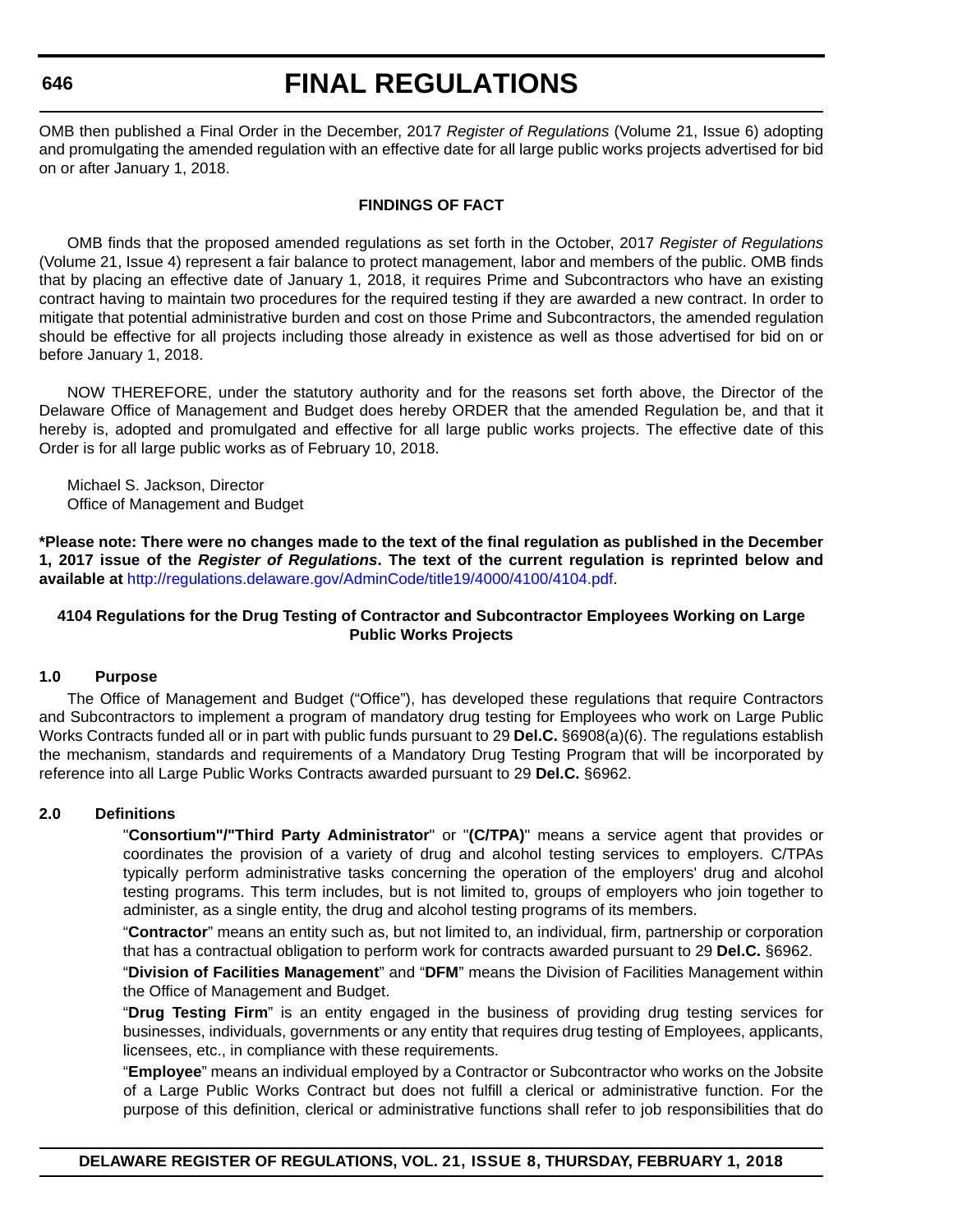not generally require an employee to work outside of the Contractor's Jobsite office, home office or other employer-provided office. For the purposes of this regulation, the term "Employee" shall also include supervisors and foremen working on the Jobsite. The term "Employee" shall also include employees of a Contractor or Subcontractor working on or delivering materials and equipment to and from a Jobsite.

"**Impairment**" or "**Impaired**" means symptoms that an Employee while working may be under the influence of drugs or alcohol that may decrease or lessen the Employee's performance of the duties or tasks of the Employee's job position, including symptoms of the Employee's speech, walking, standing, physical dexterity, agility, coordination, actions, movement, demeanor, appearance, clothing, odor, irrational or unusual behavior, negligence or carelessness in operating equipment, machinery or production or manufacturing processes, disregard for the safety of the Employee or others, or other symptoms causing a reasonable suspicion of the use of drugs or alcohol.

**"Jobsite**" means the site or area directly or indirectly owned, operated or controlled by the Owner in which the Contractor or Subcontractor performs work or delivers services to the Owner. For the purpose of this definition, "Jobsite" does not mean a remote work site not under the direct or indirect control of the Owner in which work is performed to fulfill the Contractor's or Subcontractor's obligations.

**"Large Public Works Contract**" means a contract for a public works construction awarded pursuant to 29 **Del.C.** §6962.

**"Mandatory Drug Testing Program**" and "**Program**" means a defined set of basic procedures, requirements and rules that must be used by a Contractor or Subcontractor to test employees for drugs in compliance with these requirements.

**"Owner**" is the state agency, school district or entity that awards a Large Public Works Contract to a Contractor pursuant to 29 **Del.C.** §6962.

**"Positive Test Result**" and "**Fail a Drug Test**" means the result reported by a Health and Human Services certified laboratory when a specimen contains a drug or drug metabolite equal to or greater than the cutoff concentration. For purposes of these regulations, an Employee shall not be considered to have a Positive Test Result nor shall an Employee be considered to "Fail a Drug Test", unless the employee was impaired by marijuana at the Jobsite if:

- The Employee is a Registered Qualifying Patient and;
- The drug detected was marijuana, a component of marijuana, or marijuana metabolites.

**"Random Drug Testing**" means that an Employee is chosen at random for testing without advance notice, from a pool of Employees or as a member of a Consortium. Specific requirements for random drug testing conducted under these regulations are described in Section 5.0.

**"Registered Qualifying Patient**" means a person (1) validly issued and in possession of an unexpired Registry Identification Card as defined by 16 **Del.C.** §4902A (14), and (2) subject to confirmation through a "verification system" as set forth at 16 **Del.C.** §4902A(17).

**"Subcontractor**" means an entity such as, but not limited to, an individual, firm, partnership or corporation that has a contractual obligation to perform work for, or supply services to a Contractor as defined in Section 2.0.

#### **3.0 Employee drug testing documentation requirements.**

- 3.1 The following documentation requirements apply:
	- 3.1.1 At bid submission A solicitation for a Large Public Works Contract must require each Contractor that submits a bid for the work to submit with the bid a signed affadavit certifying that the Contractor and Subcontractor(s) has in place or will implement during the entire term of the contract a Mandatory Drug Testing Program that complies with this regulation.
	- 3.1.2 At least two business days prior to contract execution The awarded Contractor shall provide to the Owner copies of the Employee Drug Testing Program for the Contractor and for all listed Subcontractors.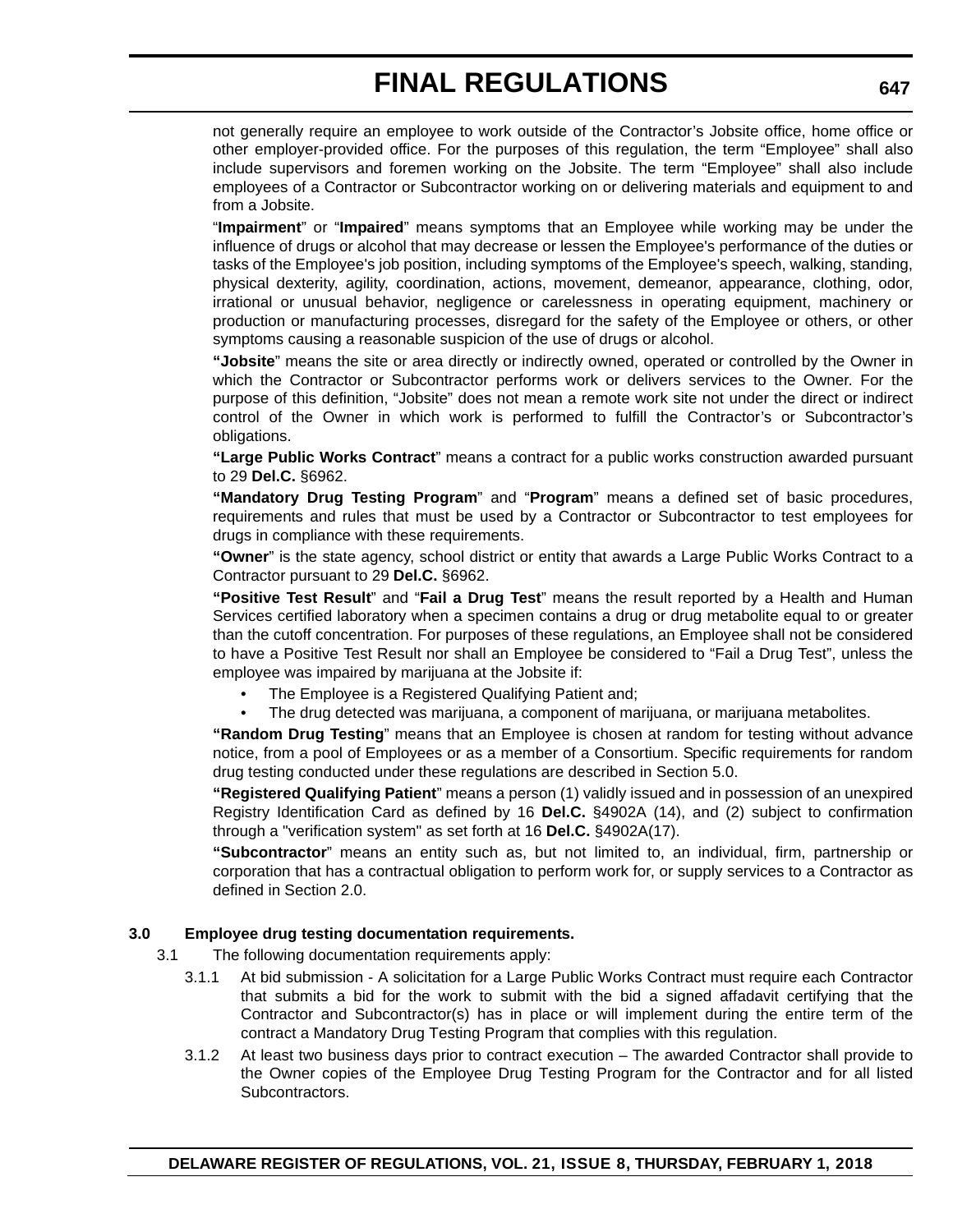- 3.1.3 During contract execution Contractors that employ additional Subcontractors on the jobsite may do so only after submitting a copy of the Subcontractor's Employee Drug Testing Program. A Contractor or Subcontractor shall not commence work until the Owner has concluded the Employee Drug Testing Program complies with this Regulation as per subsection 3.2.
- 3.1.4 In the event of an emergency a Contractor may employ additional Subcontractors on the jobsite prior to submitting the Subcontractor's Employee Drug Testing Program provided that said Program is submitted to the Owner as soon as practicable.
- 3.2 A Contractor or Subcontractor shall be treated as having a Mandatory Drug Testing Program that complies with this regulation if the Program includes the following:
	- 3.2.1 The Program meets the minimum standards in Section 4.0 of this regulation.
	- 3.2.2 The Program provides for the frequency of testing of Employees as per Section 5.0 of this regulation:
	- 3.2.3 The Program imposes disciplinary measures on an Employee who fails a drug test as per Section 6.0 of this regulation.
- 3.3 Prequalified Contractors and Subcontractors A Contractor or Subcontractor may meet the provisions of subsection 3.1 if they are Prequalified through the DFM Prequalification and if the DFM Prequalification includes provisions requiring an Employee Mandatory Drug Testing Program that meet the requirements of Sections 4.0, 5.0 and 6.0 of this Regulation
- 3.4 The State shall not be obligated to pay, and the Contractor or Subcontractor shall expressly agree that, any portion of work performed by a Contractor or Subcontractor commenced before that Contractor or Subcontractor has complied with subsections 3.1 and 3.2, provided however that emergency work as referenced in subsection 3.1.4 may not be subject to this provision.

#### **4.0 Minimum Standards for a Mandatory Drug Testing Program**

4.1 Testing for the presence of drugs in an Employee's system and the handling of test specimens shall be conducted in accordance with guidelines for the collection, chain-of-custody procedures, laboratory testing, and Medical Officer Review procedures contained within the Mandatory Guidelines for Federal Workplace Drug Testing Programs published by the Substance Abuse and Mental Health Services Administration (SAMHSA). (49 CFR Part 40).

All tests must be processed by a federal Health and Human Services certified laboratory. Contractors must provide documentation detailing the procedures used in the collection, testing and reporting of drug tests sufficient to show conformance with SAMHSA guidelines.

4.2 Contractors and Subcontractors subject to these regulations may procure the services of an appropriate Drug Testing Firm to administer their program. A Contractor or Subcontractor may also participate in a Consortium. A Contractor or Subcontractor may also implement a Mandatory Drug Testing Program using in-house personnel and resources.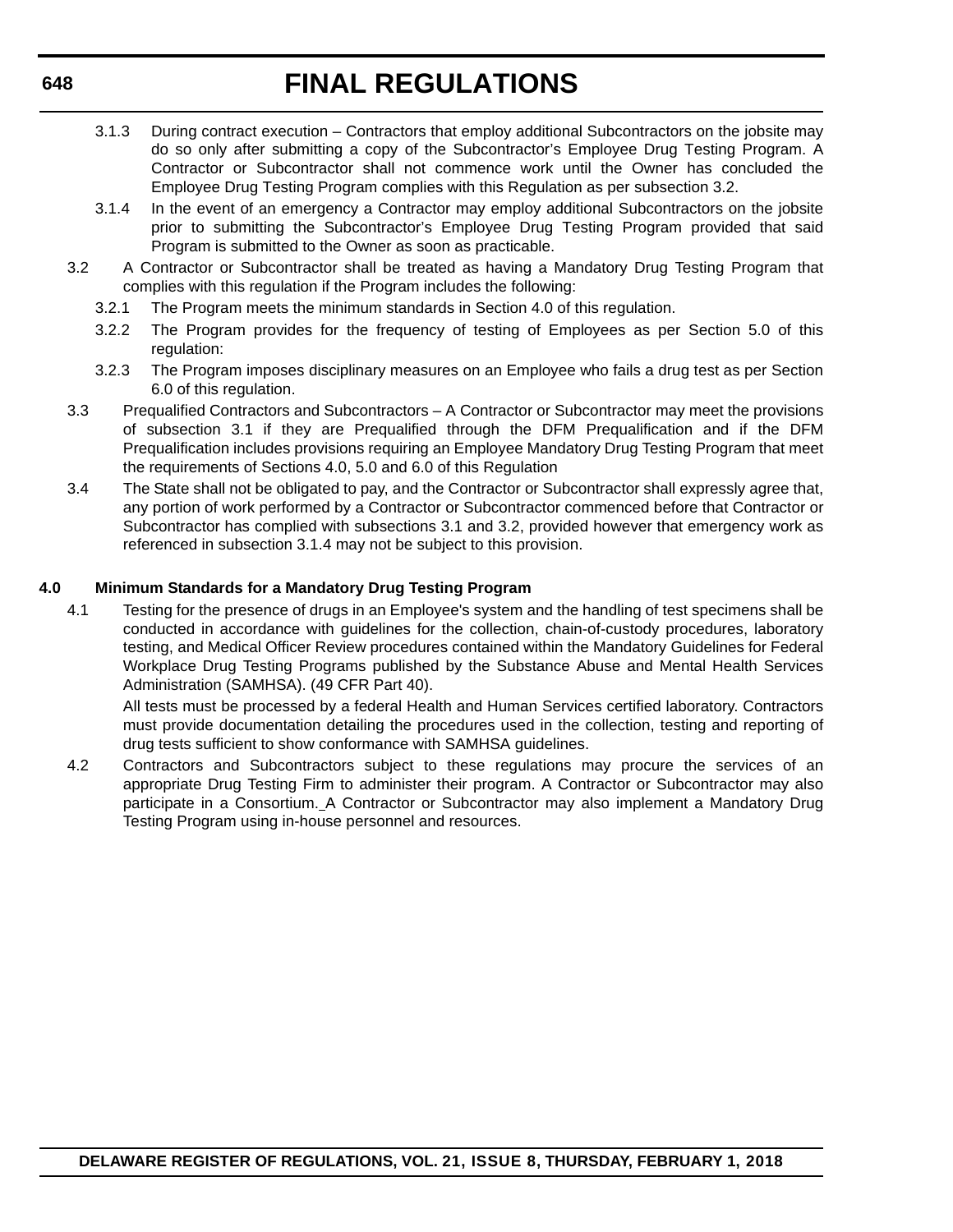4.3 Employees subject to drug testing shall be tested using at a minimum a seven-panel protocol testing plus alcohol screening for the following:

| Initial test analyte  | Initial test cutoff<br>concentration | <b>Confirmatory test</b><br>analyte | <b>Confirmatory test</b><br>cutoff<br>concentration |
|-----------------------|--------------------------------------|-------------------------------------|-----------------------------------------------------|
| Marijuana metabolites | 50 ng/mL                             | <b>THCA</b>                         | 15 $nq/mL$ .                                        |
| Cocaine metabolites   | 150 ng/mL                            | Benzoylecgonine                     | 100 ng/mL.                                          |
| Opiate metabolites    |                                      |                                     |                                                     |
| Codeine/Morphine      | 2000 ng/mL                           | Codeine                             | 2000 ng/mL.                                         |
|                       |                                      | Morphine                            | 2000 ng/mL.                                         |
| 6-Acetylmorphine      | 10 $ng/mL$                           | 6-Acetylmorphine                    | 10 $ng/mL$ .                                        |
| Phencyclidine         | 25 ng/mL                             | Phencyclidine                       | 25 ng/mL.                                           |
| Amphetamines          |                                      |                                     |                                                     |
| AMP/MAMP              | 500 ng/mL                            | Amphetamine                         | 250 ng/mL.                                          |
|                       |                                      | Methamphetamine                     | 250 ng/mL.                                          |
| <b>MDMA</b>           | 500 ng/mL                            | <b>MDMA</b>                         | 250 ng/mL.                                          |
|                       |                                      | <b>MDA</b>                          | 250 ng/mL.                                          |
|                       |                                      | <b>MDEA</b>                         | 250 ng/mL.                                          |
| Alcohol               | 0.04%                                |                                     |                                                     |

4.4 The frequency of Random Drug Testing and the methodology for selecting Employees to be screened are defined in Section 5.0 and shall be incorporated into Contractor and Subcontractor mandatory testing procedures. A Contractor or Subcontractor may incorporate rules or requirements that exceed the requirements defined herein.

#### **5.0 Drug Testing Requirements – Frequency for the Testing of Employees**

- 5.1 Initial Drug Testing Employees commencing work on a Jobsite must be tested with the exception that an Employee who has passed a random or scheduled drug test within the past 180 days from the date of commencing work or an Employee who passed a pre-employment drug test administered pursuant to an Contractor's or Subcontractor's Program and is subject to testing as part of a Contractor's or Subcontractor's ongoing Program or as part of a Consortium shall be permitted to work at the Jobsite without further testing; however, the Employee is still subject to random testing.
- 5.2 Random Drug Testing During the course of a project, each Contractor and Subcontractor with Employees on the Jobsite shall maintain a Program that meets or exceeds the following requirements.
	- 5.2.1 All Employees will be subject to random, unannounced testing.
	- 5.2.2 The selection of Employees shall be made by a scientifically valid method of randomly generating an employee identifier from a Contractor or Sub-contractor's entire pool of employees, through those Employees working on a Public Works Jobsite or through the Contractor or Subcontractor's participation in a Consortium.
	- 5.2.3 A Contractor or Subcontractor's Program shall provide that no less than 5% of a Contractor's or Subcontractor's employees shall be randomly selected each month for drug testing and no less than 2.5% of a Contractor or Subcontractor's employees be randomly selected for alcohol testing. Contractors or Subcontractors may participate in a Consortium provided that no less than 5% of the Consortium's pool shall be subject to drug testing each month and no less than 2.5% of the Consortium's pool shall be subject to alcohol testing each month. Contractors or Subcontractors with less than 10 employees that do not participate in a Consortium shall test at least one of their employees, selected randomly per month. Each employee shall have an equal chance of selection each time the selection is made. Because the selection process is random, some Employees may not be tested within a year, while others may be tested more than once. Nothing in this regulation shall require an Employee of a Contractor or Subcontractor not working or assigned to a Public Works Jobsite to be subject to random alcohol testing.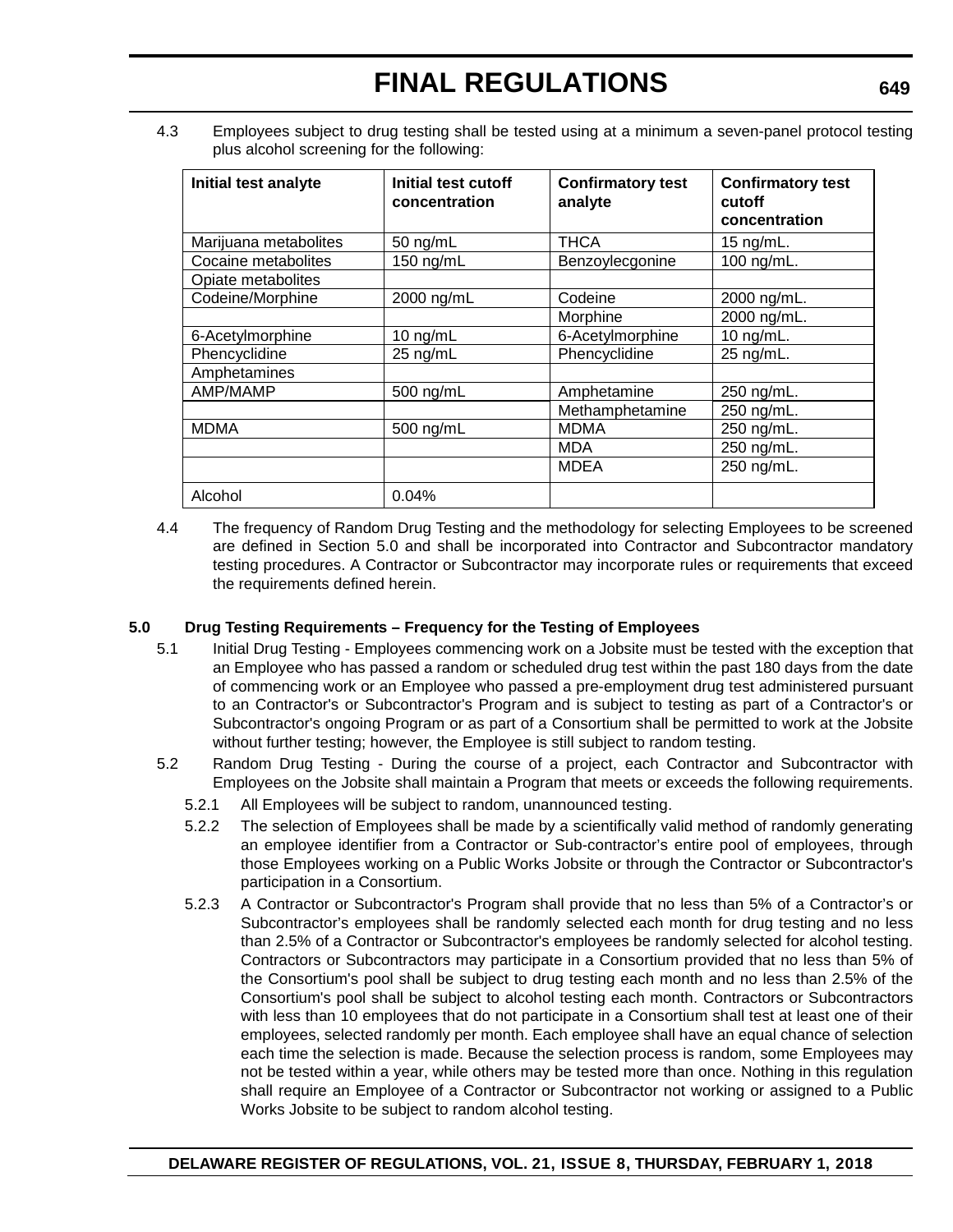- 5.2.4 Employees notified that they have been selected must report within four hours for testing to a site specified. Employees so notified must have been given such notification at least four hours before the scheduled closing time of the testing facility. Any failure to report for random testing, or to cooperate with the testing procedure shall be considered a positive result.
- 5.2.5 Purposely impeding or delaying an Employee's fulfillment of the testing requirements herein by a Contractor or Subcontractor may subject the Contractor or Subcontractor to sanctions listed in Section 8.0.
- 5.3 Reasonable Suspicion Testing An Employee will be required to take a drug and/or alcohol test at any time his or her employing Contractor, Subcontractor or the Owner reasonably believes that he or she has an Impairment caused by drugs and/or alcohol. Further, an Employee may be required to take a drug and/or alcohol test at any time his or her employing Contractor, Subcontractor or the Owner finds drug paraphernalia and/or open alcohol containers on the Jobsite.
- 5.4 Return to Duty Testing As required in Section 6.0.
- 5.5 Accident Triggered Testing An Employee will be required to take a drug test and may be subject to an alcohol breathalyzer test at any time there is a Jobsite accident involving loss or significant property damage, injury or death to an Employee of the Contractor, Subcontractor, or Owner or member of the public.
	- 5.5.1 As soon as practicable following an accident, the Contractor will notify the Employee(s) whose performance could have contributed to the accident of the need for the test.
	- 5.5.2 The appropriate Contractor shall ensure that an Employee, required to be tested under this section, report to a testing center as soon as practicable, but no longer than 4 hours after the accident. Employees so notified must have been given such notification at least four hours before the scheduled closing time of the testing facility. If the drug test is not conducted within 4 hours, attempts to conduct the test must cease and the reasons for the failure to test documented.
	- 5.5.3 An Employee who is subject to post-accident testing who fails to remain readily available for such testing, including notifying a supervisor of his or her location if he or she leaves the scene of the accident prior to submission to such test, may be deemed to have refused to submit to testing.
	- 5.5.4 If an Employee fails or refuses to be tested, he/she must be removed from the Jobsite and shall be subject to consequences in Section 6.0.
	- 5.5.5 Nothing in this section shall be construed to require the delay of necessary medical attention for the injured following an accident, or to prohibit an Employee from leaving the scene of an accident for the period necessary to obtain assistance in responding to the accident, or to obtain necessary emergency medical care.
- 5.6 All testing required by this section shall be administered according to the standards outlined in Section 4.0.

#### **6.0 Consequences of a Positive Test Result**

- 6.1 The disciplinary measures contained within a Contractor's or Subcontractor's Program for an employee who tests positive to a mandatory drug test must include at a minimum, all of the following:
	- 6.1.1 The Employee is subject to an immediate suspension from any public works Jobsite.
	- 6.1.2 The Employee is not eligible for reinstatement by the Contractor or Subcontractor to any public works Jobsite until 30 days after the Employee tests negative on a seven drug panel plus alcohol test certified by a medical review officer.
	- 6.1.3 The Employee is subject to unscheduled monthly random testing as per subsection 5.2.
	- 6.1.4 An Employee who has tested positive for more than one drug test within a three year period shall be permanently banned from working at public works Jobsites.
	- 6.1.5 An Employee who has tested positive for marijuana, a component of marijuana, or marijuana metabolites and is a Registered Qualifying Patient shall be exempted from the disciplinary actions contained in this section unless:
		- 6.1.5.1 The Employee was Impaired by marijuana at the Jobsite

#### **DELAWARE REGISTER OF REGULATIONS, VOL. 21, ISSUE 8, THURSDAY, FEBRUARY 1, 2018**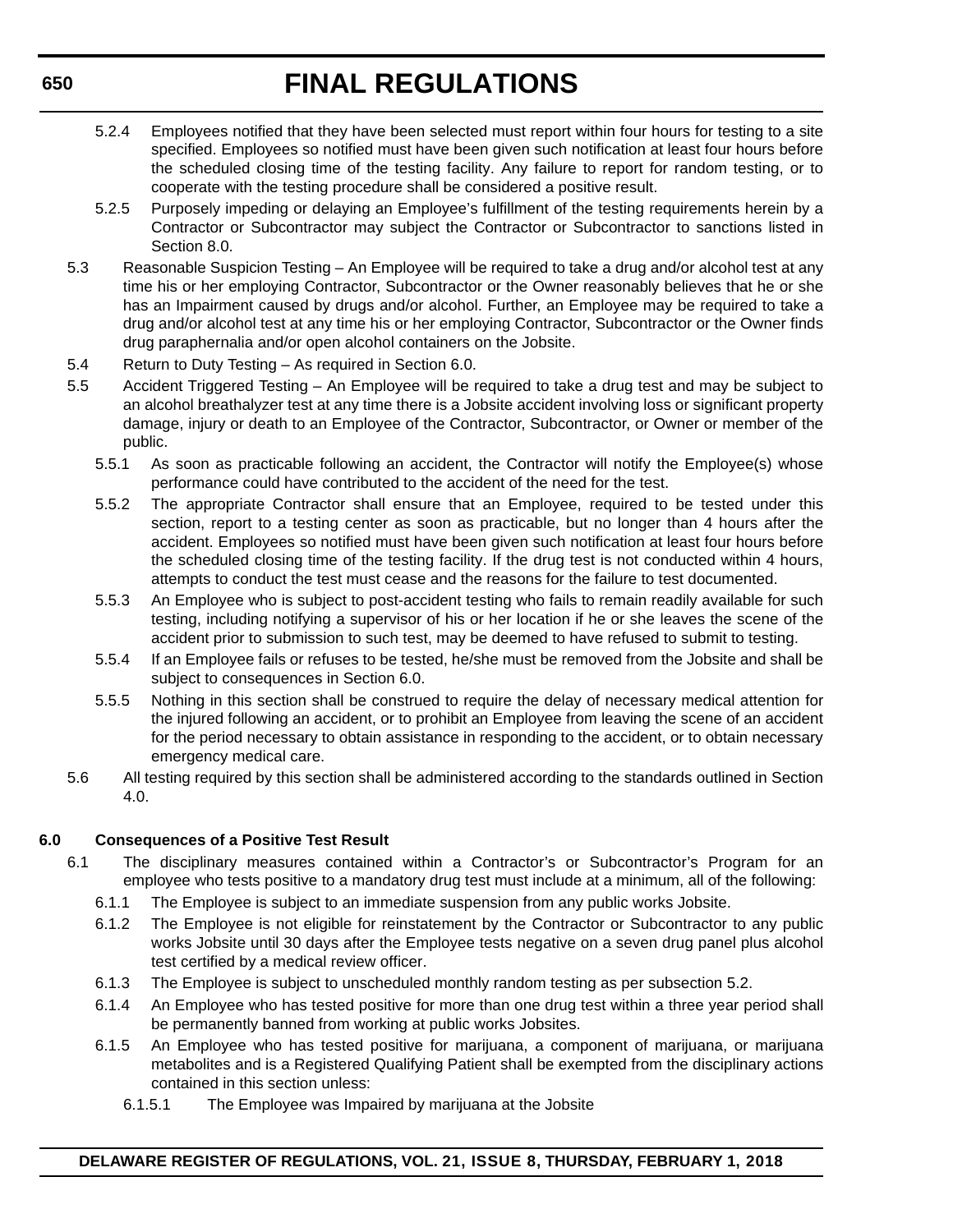- 6.1.5.2 Employment of the Registered Qualifying Patient would cause the Owner to lose monetary or licensing-related benefits under Federal law.
- 6.2 A Contractor or Subcontractor shall report the Positive Test Result to the Employee's professional licensing board, if applicable.

#### **7.0 Contractor and Subcontractor Certification of Compliance with Regulations**

- 7.1 During the term of the contract:
	- 7.1.1 During the term of the contract, Contractors and Subcontractors on the Jobsite for more than 30 days shall maintain testing data that includes but is not limited to the data elements contained in subsection 7.1.2:
		- 7.1.1.1 A Contractor or Subcontractor that is employed on the Jobsite for less than 30 days shall not be subject to the reporting requirements contained in subsection 7.1.2 of this regulation, unless the Owner specifies that such reporting is required in the Invitation to Bid or Specifications relating to the work to be performed.
	- 7.1.2 The data shall at a minimum contain the following elements:
		- 7.1.2.1 The number of Employees who worked on the Jobsite during the previous month or quarter.
		- 7.1.2.2 The number of Employees subjected to random testing during the previous month or quarter.
		- 7.1.2.3 The number of negative results and the number of positive results.
		- 7.1.2.4 Action taken by the Contractor or Subcontractor on an Employee who failed or tested positive to a random test.
	- 7.1.3 Test results must be kept by a Contractor or Subcontractor for a minimum of 1 year subsequent to the date of close out of the Public Works project.
	- 7.1.4 Any Positive Test Result of an Employee working on a Public Works Jobsite including the Employee name and action taken in response by a Contractor or Subcontractor must be reported by the Contractor or Subcontractor to the Owner in writing within 24 hours of the Contractor or Subcontractor receiving the test results.
	- 7.1.5 The Owner shall have the right to periodically audit all Contractor and Subcontractor test results at the Contractor or Subcontractor's offices or by other means to make the data available for inspection by the Owner.
	- 7.1.6 The failure to comply with these reporting requirements may be considered a material breach of any agreement relating to the performance of work by the Contractor or Subcontractor.

#### **8.0 Penalties**

- 8.1 A Contractor or Subcontractor on a Large Public Works contract that fails to implement a Mandatory Drug Testing Program in accordance with this regulation or falsifies testing results shall be subject to the following sanctions:
	- 8.1.1 Written warning (1<sup>st</sup> offense).
	- 8.1.2 Prohibition from bidding on new public works jobs for a period not to exceed three months (2<sup>nd</sup> offense) and one year (3<sup>rd</sup> offense).
	- 8.1.3 For subsequent offenses, debarment or bond revocation.
- 8.2 Notwithstanding any other provision of this regulation, if any failure to comply with the requirements of this regulation are particularly flagrant or egregious, the Owner may seek a termination for cause, a temporary suspension, a determination that the Contractor or Subcontractor is not responsible, debarment or bond revocation, and any other statutory, common law, or equitable remedy.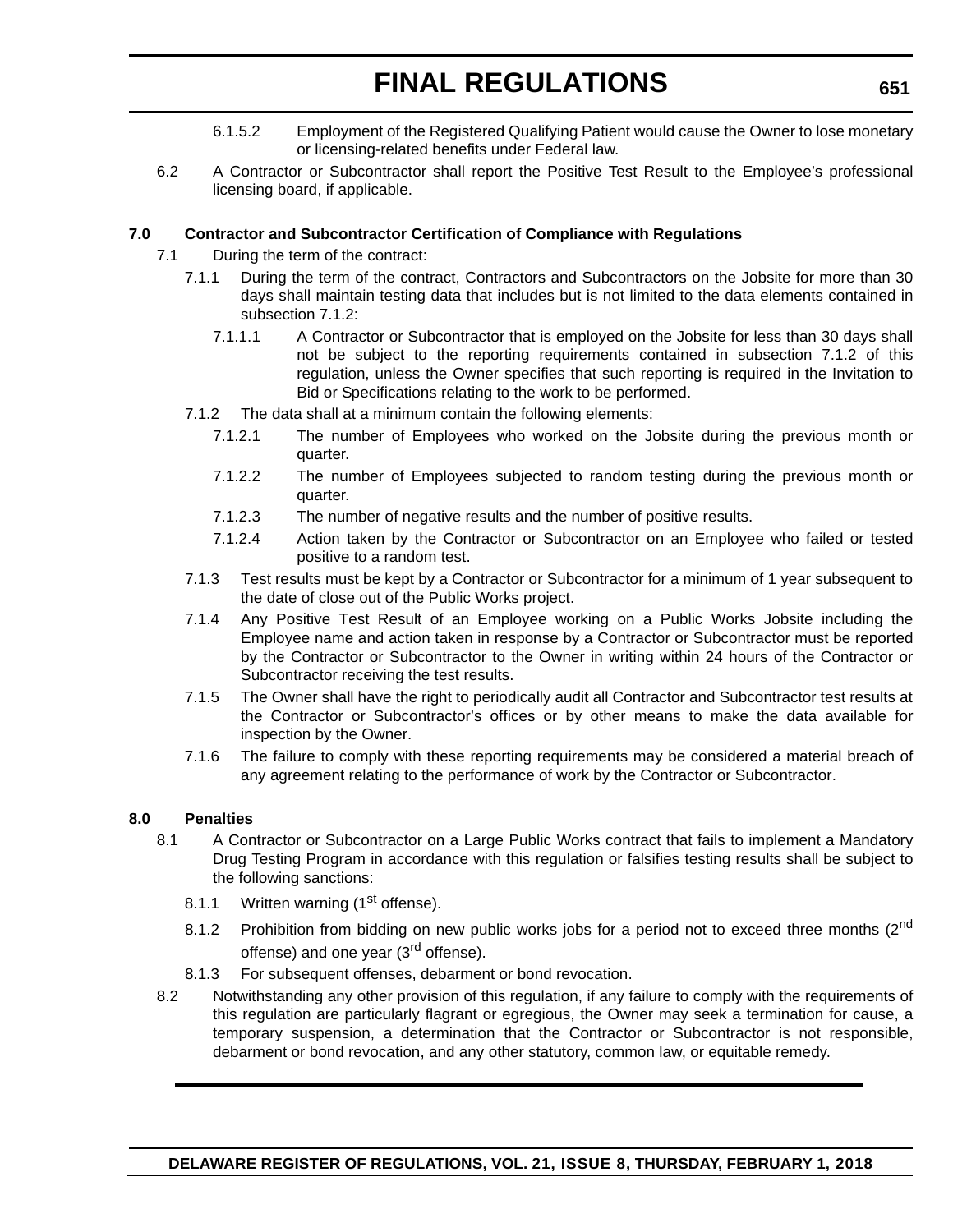#### **[DELAWARE RIVER BASIN COMMISSION](http://www.state.nj.us/drbc/) [PUBLIC NOTICE](#page-4-0)**

#### <span id="page-59-0"></span>**Notice of Expanded Public Process on Revised Draft Hydraulic Fracturing Regulations**

The Delaware River Basin Commission (DRBC) on January 8 announced that it would extend to March 30, 2018 the period for written comment on proposed regulations concerning hydraulic fracturing activities in the basin. Additional public hearings on the draft regulations also were announced and will take place in Schnecksville, Pennsylvania on February 22 and by telephone on March 6. The revised draft regulations and notice of public hearings were originally published on November 30, 2017. Details regarding the additional comment opportunities are provided below.

Those interested in commenting are encouraged to review the full text of the draft rules along with related materials and information on the public input procedures on the Commission's web site at [http://www.nj.gov/drbc/](http://www.nj.gov/drbc/meetings/proposed/notice_hydraulic-fracturing.html) [meetings/proposed/notice\\_hydraulic-fracturing.html.](http://www.nj.gov/drbc/meetings/proposed/notice_hydraulic-fracturing.html)

Public Hearings. To supplement the four previously scheduled public hearings – two on January 23 in Waymart, Pennsylvania, and two on January 25 in Philadelphia – the Commission is adding the following two hearings:

- 1. **February 22, 2018**, 3 p.m. to as late as 7 p.m. at the Lisa Scheller-Wayne Woodman Community Services Center, Lehigh Carbon Community College, 4525 Education Park Drive, in Schnecksville, Pennsylvania. Register in advance to attend at http://bit.ly/2ql1tBC or register on-site. Persons who have registered to attend by 5 p.m. January 26, 2018 will be contacted by DRBC prior to the hearing date and provided with an early opportunity to request speaking time. Registrants may also sign up to speak at the hearing and will be heard *if time allows.* Elected government officials and their staff will have the opportunity to identify themselves when registering.
- 2. **March 6, 2018**, 1:30 p.m. to 3:30 p.m. The Commission will host a moderated public hearing by telephone. Members of the public are encouraged to listen by calling 1-866-831-8713 and asking the operator to connect them to the DRBC call. Those wishing to address the Commission at this hearing can register for an opportunity to speak at<http://bit.ly/2pdqxQ9>.

Addresses for Written Comment. Written comments on the draft regulations will receive the same consideration as oral comments and will be accepted until 5 p.m. on **March 30.** Written comments and attachments should be submitted through the DRBC's online comments webpage at <http://dockets.drbc.commentinput.com/>. Requests for exceptions to use of the online registration and written comment collection systems may be addressed to: Commission Secretary, DRBC, P.O. Box 7360, West Trenton, NJ 08628.

Accommodations for Special Needs. Individuals in need of an accommodation as provided for in the Americans with Disabilities Act who wish to attend the hearings should contact the Commission Secretary directly at 609-883-9500 ext. 203 or through the Telecommunications Relay Services (TRS) at 711, to discuss how we can accommodate your needs.

Additional Information, Contacts. Additional information relating to the hearings may be provided by contacting Peter Eschbach, 609-883-9500, ext. 208 or Clarke Rupert, ext. 260.

The DRBC is a federal/interstate government agency responsible for managing the water resources within the Delaware River Basin without regard to political boundaries. The five Commission members are the governors of the basin states (Delaware, New Jersey, New York, and Pennsylvania) and the commander of the U.S. Army Corps of Engineers, North Atlantic Division, who represents the federal government.

To learn more about the Commission, please visit<www.drbc.net> or follow DRBC on Twitter at @DRBC1961.

Pamela M. Bush Commission Secretary and Assistant General Counsel January 12, 2018

#### **[DELAWARE RIVER BASIN COMMISSION](http://www.state.nj.us/drbc/) [PUBLIC NOTICE](#page-4-0)**

The Delaware River Basin Commission will hold a public hearing on **Wednesday, February 14, 2018**

#### **DELAWARE REGISTER OF REGULATIONS, VOL. 21, ISSUE 8, THURSDAY, FEBRUARY 1, 2018**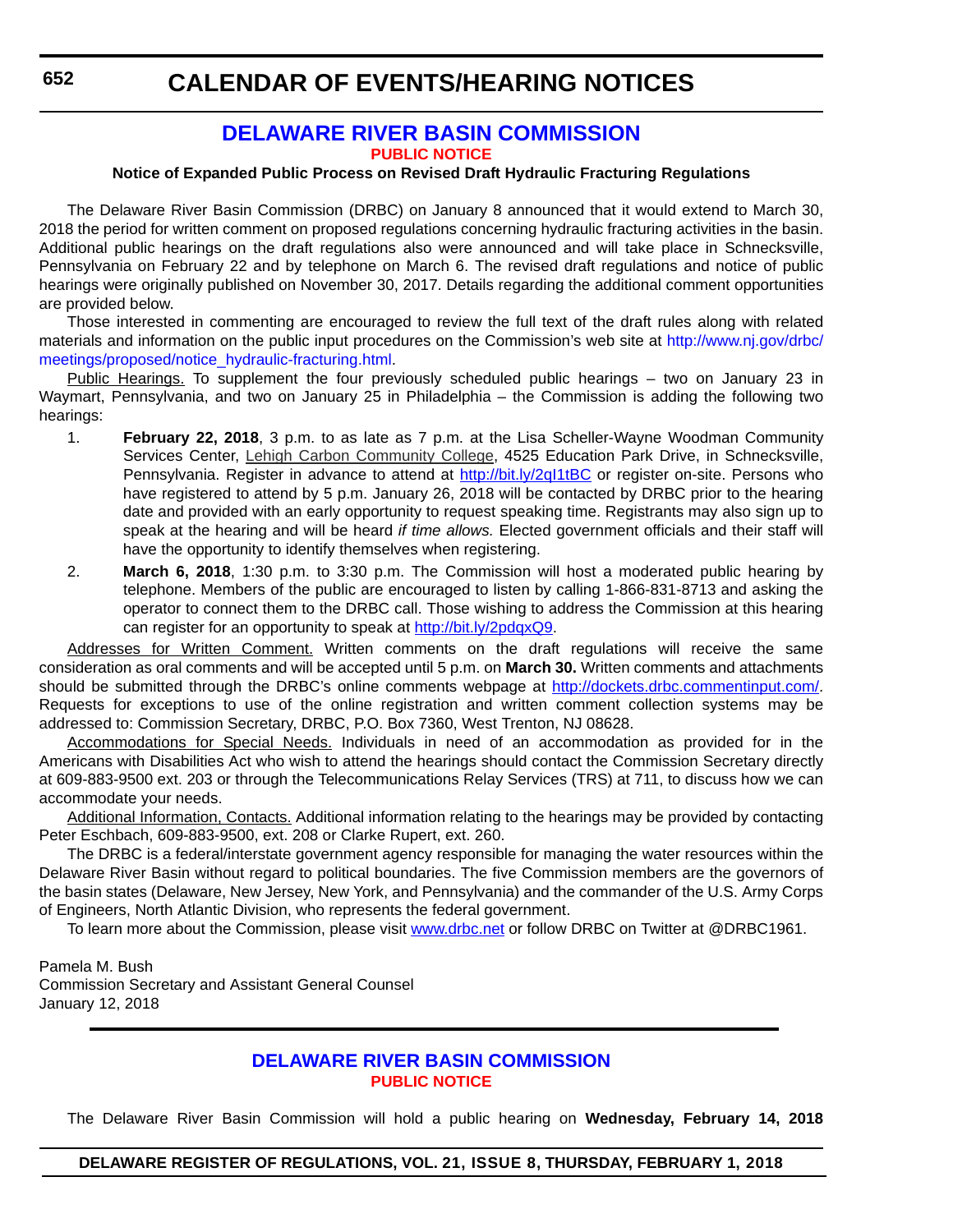<span id="page-60-0"></span>beginning at **1:30 p.m.** A business meeting will be held the following month on **Wednesday, March 14, 2018** beginning at **10:30 a.m.** The hearing and meeting are open to the public and will be held at the Washington Crossing Historic Park Visitor Center, 1112 River Road, Washington Crossing, Pennsylvania. For more information, visit the DRBC web site at <www.drbc.net>or contact Pamela M. Bush, Commission Secretary and Assistant General Counsel, at 609-883-9500 extension 203.

#### **[DEPARTMENT OF AGRICULTURE](https://dda.delaware.gov/forestry/index.shtml) [DELAWARE FOREST SERVICE](https://dda.delaware.gov/forestry/index.shtml) [PUBLIC NOTICE](#page-4-0) 402 State Forest Regulations**

3 **DE Admin. Code** 402 State Forest Regulations are being proposed for amendment to comply with the decision of the Delaware Supreme Court in Bridgeville R&P Club v. DNREC (Dec. 7, 2017) that invalidated portions of the existing regulations governing firearms. The emergency regulations promulgated on December 26, 2017 will be superseded by these regulations.

These regulations are issued by the Secretary pursuant to the power conveyed by the General Assembly for the Delaware Department of Agriculture to promulgate necessary regulations to protect forest lands, 3 **Del.C.** §1011, and to "[e]stablish and promulgate such rules and regulations governing the administration and operation of the Department as may be deemed necessary by the Secretary and which are not inconsistent with the laws of this State;" 29 **Del.C.** §8103(8).

The hearing record on the proposed changes to 3 D**E Admin. Code** 402 State Forest Regulations will open February 1, 2018 and public comments will be accepted in accordance with 29 **Del.C.** §10118. Individuals may submit written comments regarding the proposed changes via e-mail to Lisa. Vest@state.de.us or via the USPS to Lisa Vest, Hearing Officer, DNREC, 89 Kings Highway, Dover, DE 19901 (302) 739-9042. A public hearing on the proposed amendment will be held on March 12, 2018 beginning at time 6:00 pm in the DNREC Auditorium, located at the Richardson & Robbins Building, 89 Kings Highway, Dover, DE 19901.

### **[DEPARTMENT OF EDUCATION](https://www.doe.k12.de.us/) [PUBLIC NOTICE](#page-4-0)**

The State Board of Education will hold its monthly meeting on Thursday, February 15, 2018 at 4:00 p.m. in the Townsend Building, Dover, Delaware.

#### **[DEPARTMENT OF HEALTH AND SOCIAL SERVICES](http://www.dhss.delaware.gov/dhss/dmma/) DIVISION OF MEDICAID [AND MEDICAL ASSISTANCE](http://www.dhss.delaware.gov/dhss/dmma/) [PUBLIC NOTICE](#page-4-0) Managed Care Hearings**

In compliance with the State's Administrative Procedures Act (APA - Title 29, Chapter 101 of the Delaware Code), 42 CFR §447.205, and under the authority of Title 31 of the Delaware Code, Chapter 5, Section 512, Delaware Health and Social Services (DHSS) / Division of Medicaid and Medical Assistance (DMMA) is proposing to amend the Division of Social Services Manual regarding Managed Care Hearings, specifically, *to align DMMA Medicaid Managed Care Policy with the new Federal Requirement, Medicaid Managed Care Final Rule*.

Any person who wishes to make written suggestions, compilations of data, testimony, briefs or other written materials concerning the proposed new regulations must submit same to, Planning, Policy and Quality Unit, Division of Medicaid and Medical Assistance, 1901 North DuPont Highway, P.O. Box 906, New Castle, Delaware 19720-0906, by email to [Nicole.M.Cunningham@state.de.us,](mailto:Nicole.M.Cunningham@state.de.us) or by fax to 302-255-4413 by 4:30 p.m. on March 5, 2018. Please identify in the subject line: Managed Care Hearings.

The action concerning the determination of whether to adopt the proposed regulation will be based upon the results of Department and Division staff analysis and the consideration of the comments and written materials filed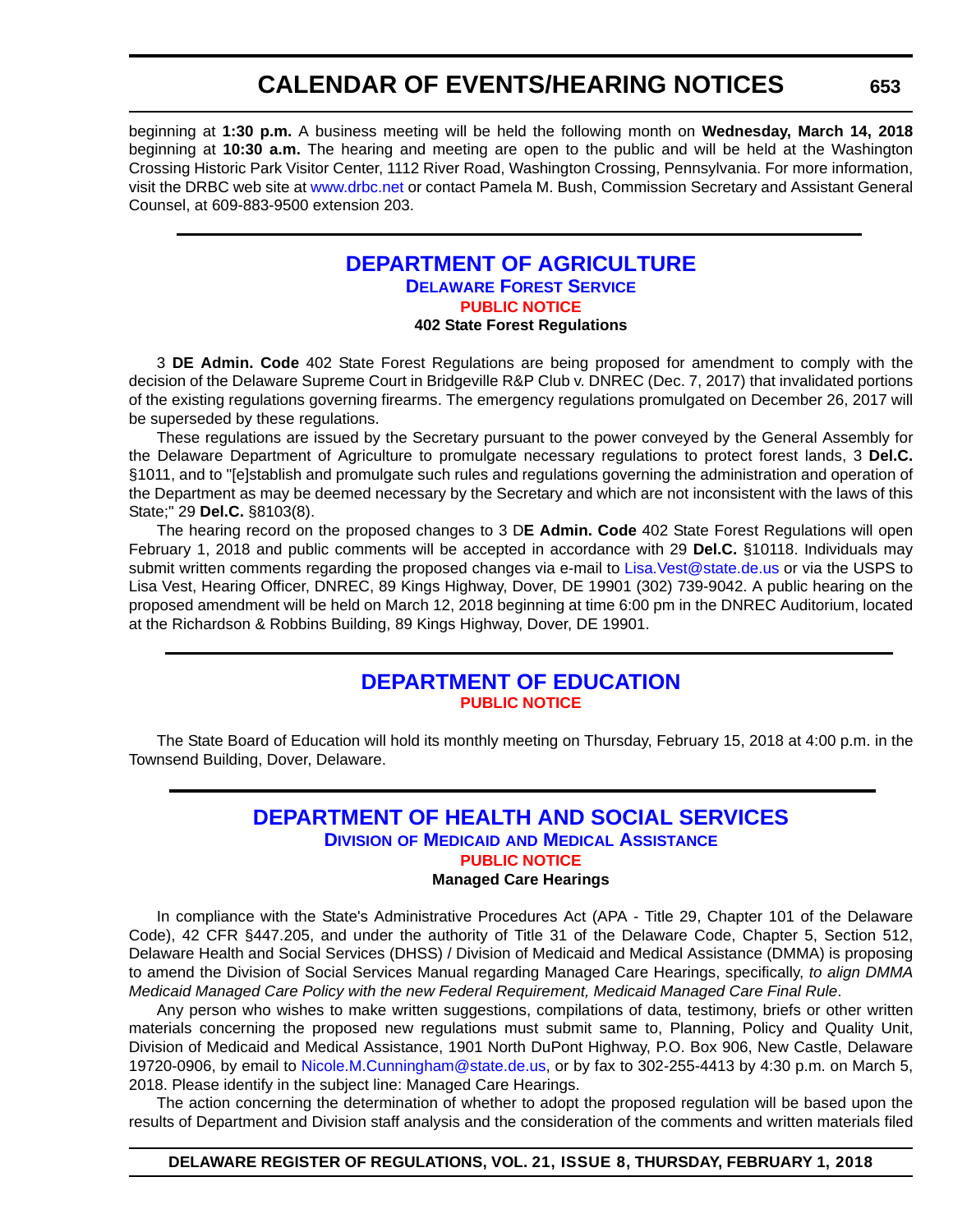<span id="page-61-0"></span>by other interested persons.

#### **DIVISION OF MEDICAID [AND MEDICAL ASSISTANCE](http://www.dhss.delaware.gov/dhss/dmma/) [PUBLIC NOTICE](#page-4-0) Title XXI CHIP Compliance with MHPAEA**

In compliance with the State's Administrative Procedures Act (APA - Title 29, Chapter 101 of the Delaware Code), 42 CFR §447.205, and under the authority of Title 31 of the Delaware Code, Chapter 5, Section 512, Delaware Health and Social Services (DHSS) / Division of Medicaid and Medical Assistance (DMMA) is proposing to amend Title XXI CHIP Plan regarding MHPAEA specifically, *to align the Delaware CHIP Plan with new Federal Requirements*.

Any person who wishes to make written suggestions, compilations of data, testimony, briefs or other written materials concerning the proposed new regulations must submit same to, Planning, Policy and Quality Unit, Division of Medicaid and Medical Assistance, 1901 North DuPont Highway, P.O. Box 906, New Castle, Delaware 19720-0906, by email to [Nicole.M.Cunningham@state.de.us](mailto:Nicole.M.Cunningham@state.de.us
), or by fax to 302-255-4413 by 4:30 p.m. on March 5, 2018. Please identify in the subject line: **Title XXI CHIP Compliance with MHPAEA**.

The action concerning the determination of whether to adopt the proposed regulation will be based upon the results of Department and Division staff analysis and the consideration of the comments and written materials filed by other interested persons.

### **[DEPARTMENT OF INSURANCE](https://insurance.delaware.gov/) OFFICE OF [THE COMMISSIONER](https://insurance.delaware.gov/) [PUBLIC NOTICE](#page-4-0)**

#### **1318 Compensation for Chiropractic Services**

At 21 DE Reg. 19 (July 1, 2017), the Department published a notice of its intent to codify proposed new Regulation 1318, Compensation for Chiropractic Services, and solicited written comments from the public for thirty (30) days as mandated by 29 **Del.C.** §10118(a).

The Department received several timely submitted comments, copies of which are on file with the Department. In response to the comments received, the Department redrafted the proposed new regulation, and hereby gives notice of its re-proposal. The proposed new regulation as redrafted would prohibit insurance carriers and third party administrators who are regulated by the Department from including in any insurance policy terms and conditions that unreasonably discriminate against access to chiropractic care or services. It would also prohibit compensation of doctors of chiropractic that is unreasonable or discriminatory, as detailed in the proposed new rule. The Delaware Code authority for the proposed new regulation is 24 **Del.C.** §716(c) and 18 **Del.C.** §§102, 311 and 329.

The Department of Insurance does not plan to hold a public hearing on the redrafted version of the proposed new regulation. The proposed new regulation appears below and may also be viewed at the Department of Insurance website at <http://insurance.delaware.gov/information/proposedregs/>.

Any person may file written comments, suggestions, briefs, and compilations of data or other materials concerning the proposed new regulation. Any written submission in response to this notice and relevant to the proposed new regulation must be received by the Department of Insurance no later than 4:30 p.m. EST, the 5<sup>th</sup> day of March, 2018. Any such requests should be directed to:

Leslie W. Ledogar, Regulatory Specialist Delaware Department of Insurance 841 Silver Lake Drive Dover, 19904 (302) 674-7379 Email: Leslie.Ledogar@state.de.us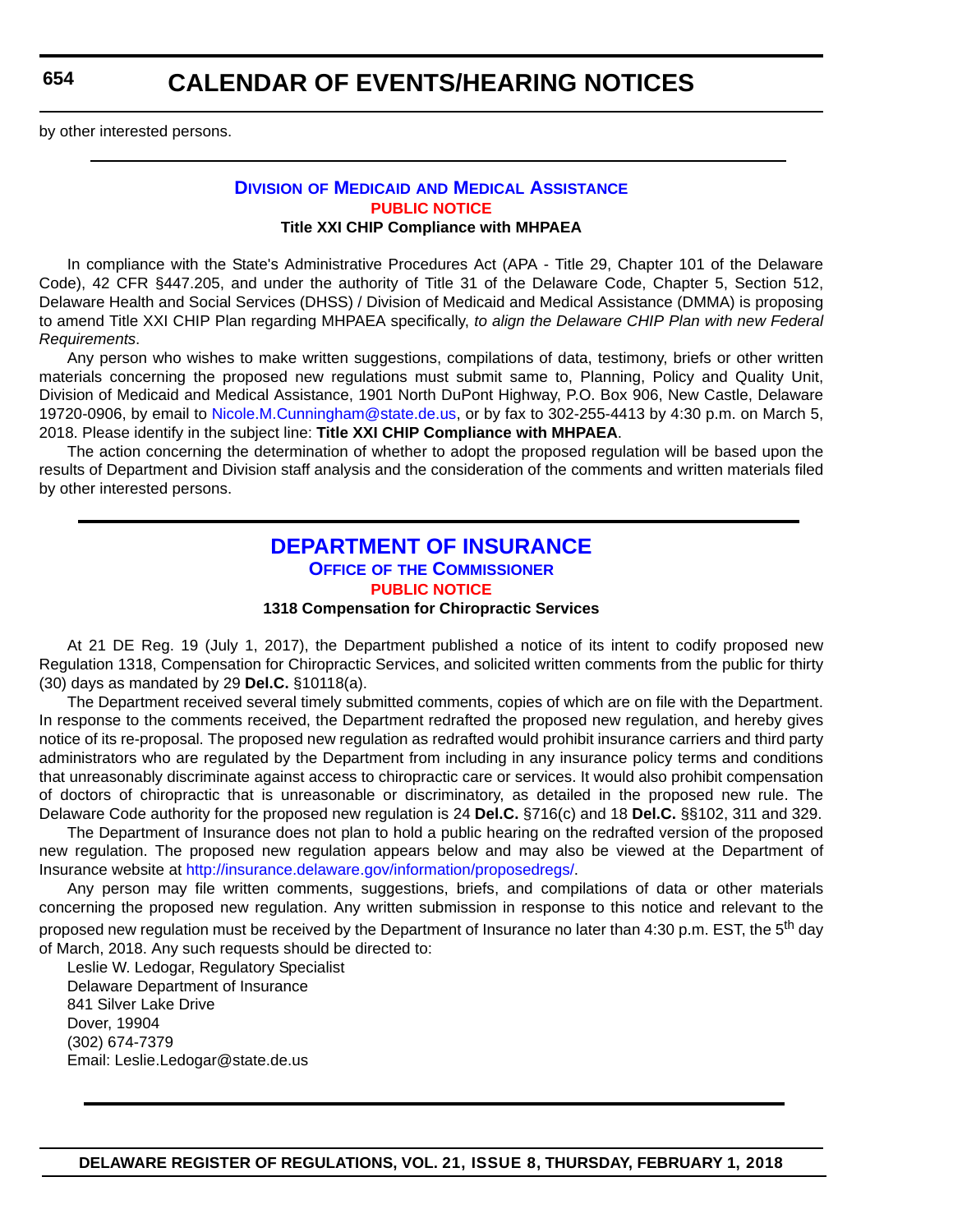### <span id="page-62-0"></span>**[DEPARTMENT OF NATURAL RESOURCES AND ENVIRONMENTAL](http://www.dnrec.delaware.gov/fw/Pages/DFW-Portal.aspx)  CONTROL**

#### **DIVISION OF FISH [AND WILDLIFE](http://www.dnrec.delaware.gov/fw/Pages/DFW-Portal.aspx) [PUBLIC NOTICE](#page-4-0) 3300 Non-Tidal Finfish**

#### **3301 Defintions**

To expand recreational freshwater trout angling opportunities, this action proposes to amend Delaware's nontidal finfish regulation (7 **DE Admin Code** 3301 (1.0)) by defining that portion of Red Clay Creek from the dam just below the boundary between the State of Delaware and the Commonwealth of Pennsylvania to the bridge at Yorklyn Road as a designated trout stream. Trout stream stocking provides an important recreational fishing opportunity in a densely populated area of the State, which has few other freshwater fishing opportunities. Red Clay Creek was formerly included as a designated trout stream, but fish tissue contamination resulting from industrial discharges precluded stocking since 1986. Research trout stockings conducted in Red Clay Creek by the Department in 2011 and 2016 demonstrated that trout once again can be safely stocked and consumed as a result of improving water quality.

Waters designated as trout streams are closed to all fishing 14 days prior to the first Saturday in April to provide for stocking time and fair access and to deter poaching. Such designation also requires an annual trout stamp (\$2.10 resident youth/ \$4.20 resident adult/ \$6.20 non-resident) to fish from the first Saturday in April through June 30 and the first Saturday in October through November 30. No environmental impact is expected as the result of the proposed amendment. The proposed amendment will increase angling opportunities for Delaware's trout anglers and it is anticipated that the return of trout fishing to Red Clay Creek will better distribute trout angling pressure.

The hearing record on the proposed changes to 7 **DE Admin. Code** 3301 Definitions will open February 1, 2018. Individuals may submit written comments regarding the proposed changes via e-mail to [Lisa.Vest@state.de.us](mailto:Lisa.Vest@state.de.us) or via the USPS to Lisa Vest, Hearing Officer, DNREC, 89 Kings Highway, Dover, DE 19901 (302) 739-9042. A public hearing on the proposed amendment will be held on February 22, 2018 beginning at 6:00 PM in the DNREC Auditorium, located at the Richardson & Robbins Building, 89 Kings Highway, Dover, DE 19901. Public comments will be received until close of business Friday, March 9, 2018.

#### **DIVISION OF FISH [AND WILDLIFE](http://www.dnrec.delaware.gov/fw/Pages/DFW-Portal.aspx) [PUBLIC NOTICE](#page-4-0) 3900 Wildlife**

7 **DE Admin. Code** 3900 Wildlife is being proposed for amendment to comply with the decision of the Delaware Supreme Court in Bridgeville R&P Club v. DNREC (Dec. 7, 2017) that invalidated portions of the existing regulations governing firearms. The emergency regulations promulgated on December 26, 2017 will be superseded by these regulations.

These regulations are issued by the Secretary pursuant to the power conveyed by the General Assembly for DNREC to promulgate necessary regulations to protect wildlife, 7 **Del.C.** §103, and to "[e]stablish and promulgate such rules and regulations governing the administration and operation of the Department as may be deemed necessary by the Secretary and which are not inconsistent with the laws of this State". 29 **Del.C.** §8003(7).

The hearing record on the proposed changes to 7 **DE Admin. Code** 3900 Wildlife will open February 1, 2018 and public comments will be accepted in accordance with 29 **Del.C.** §10118. Individuals may submit written comments regarding the proposed changes via e-mail to [Lisa.Vest@state.de.us](mailto:Lisa.Vest@state.de.us) or via the USPS to Lisa Vest, Hearing Officer, DNREC, 89 Kings Highway, Dover, DE 19901 (302) 739-9042. A public hearing on the proposed amendment will be held on March 12, 2018 beginning at 6:00 pm in the DNREC Auditorium, located at the Richardson & Robbins Building, 89 Kings Highway, Dover, DE 19901.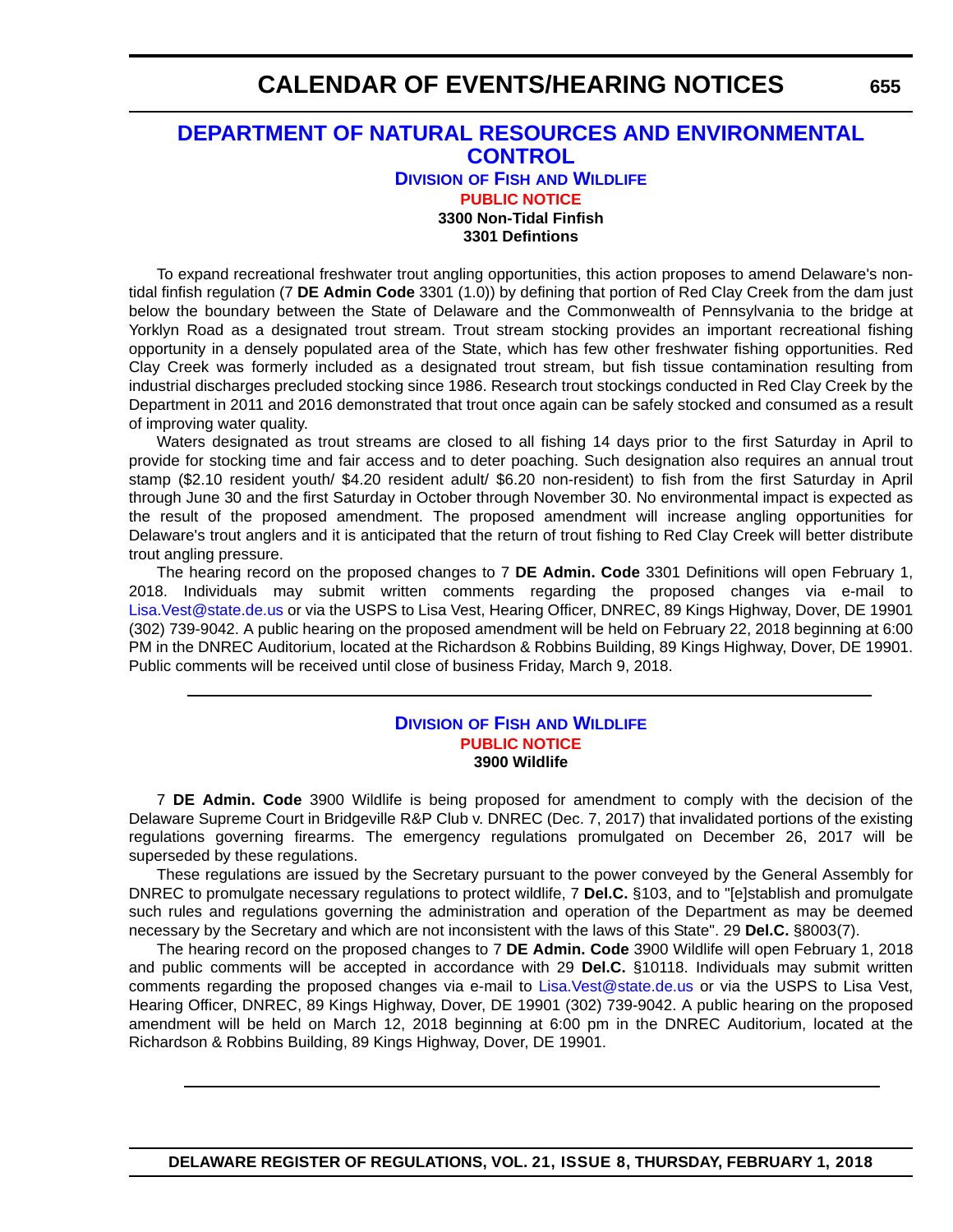### **DIVISION OF PARKS [AND RECREATION](http://www.destateparks.com/) [PUBLIC NOTICE](#page-4-0)**

#### **9201 Regulations Governing State Parks**

7 **DE Admin. Code** 9201 Regulations Governing State Parks are being proposed for amendment to comply with the decision of the Delaware Supreme Court in *Bridgeville R&P Club v. DNREC* (Dec. 7, 2017) that invalidated portions of the existing regulations governing firearms. The emergency regulations promulgated on December 26, 2017 will be superseded by these regulations.

These regulations are issued by the Secretary pursuant to the power conveyed by the General Assembly for DNREC to "[m]ake and enforce regulations relating to the protection, care and use of the areas it administers", 7 **Del.C.** §4701(a)(4), and to "[e]stablish and promulgate such rules and regulations governing the administration and operation of the Department as may be deemed necessary by the Secretary and which are not inconsistent with the laws of this State". 29 **Del.C.** §8003(7).

The hearing record on the proposed amendments to 7 **DE Admin. Code** 9201 Regulations Governing State Parks will open February 1, 2018 and public comments will be accepted in accordance with 29 **Del.C.** §10118. Individuals may submit written comments regarding the proposed changes via e-mail to [Lisa.Vest@state.de.us](mailto:Lisa.Vest@state.de.us) or via the USPS to Lisa Vest, Hearing Officer, DNREC, 89 Kings Highway, Dover, DE 19901 (302) 739-9042. A public hearing on the proposed amendment will be held on March 12, 2018 beginning at 6:00 pm in the DNREC Auditorium, located at the Richardson & Robbins Building, 89 Kings Highway, Dover, DE 19901.

#### **DIVISION OF WASTE [AND HAZARDOUS SUBSTANCES](http://www.dnrec.delaware.gov/dwhs/Pages/default.aspx) [PUBLIC NOTICE](#page-4-0)**

#### **1353 Boiler Safety Regulations For Boilers, Pressure Vessels, and Nuclear**

The proposed regulations reflect changes that will reduce the likelihood of an incident involving the loss of life and property from a boiler or pressure vessel due to an explosion, equipment failure, or harmful exposure to carbon monoxide. The proposed regulations require owners of boilers located in places accessible to the public such as commercial businesses, churches, hospitals, and schools, to conduct monthly inspections of their boiler systems and record any maintenance, testing, or service performed on the boiler. The proposed regulations also require owners to hire a licensed heating, ventilation, and air conditioning technician to perform an annual service check on the boiler system.

The proposed regulations also amend the inspection and testing requirements for pressure vessels associated with air cannons. The thickness of the wall of the pressure vessels must now be checked using ultrasonic testing technologies to ensure that the wall is thick enough to sustain the maximum allowable working pressure originally assigned to the pressure vessel when it was manufactured. There are also requirements for owners to conduct penetrant testing and necessary repairs on the pressure vessel when a commissioned inspector detects cracks or surface defects during an inspection.

The hearing record on the proposed amendments to 7 **DE Admin. Code** 1353 Boiler Safety Regulations For Boilers, Pressure Vessels, and Nuclear Installations was open on January 1, 2018 and remains open. Public comments will be accepted through March 15th 2018, pursuant to Section 10118 of 29 Del. Code Chapter 101, Administrative Procedures. Individuals may submit written comments regarding the proposed changes via e-mail to [Lisa.Vest@state.de.us](mailto:Lisa.Vest@state.de.us) or via the USPS to Lisa Vest, Hearing Officer, DNREC, 89 Kings Highway, Dover, DE 19901 (302) 739-9042. A public hearing on the proposed amendments will be held on Wednesday February 28, 2018 beginning at 6:00 PM in the DNREC Richardson and Robbins Building Auditorium, 89 Kings Highway Dover, DE 19901. The hearing originally was scheduled for January 25, 2018 but had to be rescheduled due to severe weather which prevented a legal notice from appearing in two newspapers with statewide circulation 20 days prior to the scheduled public hearing.